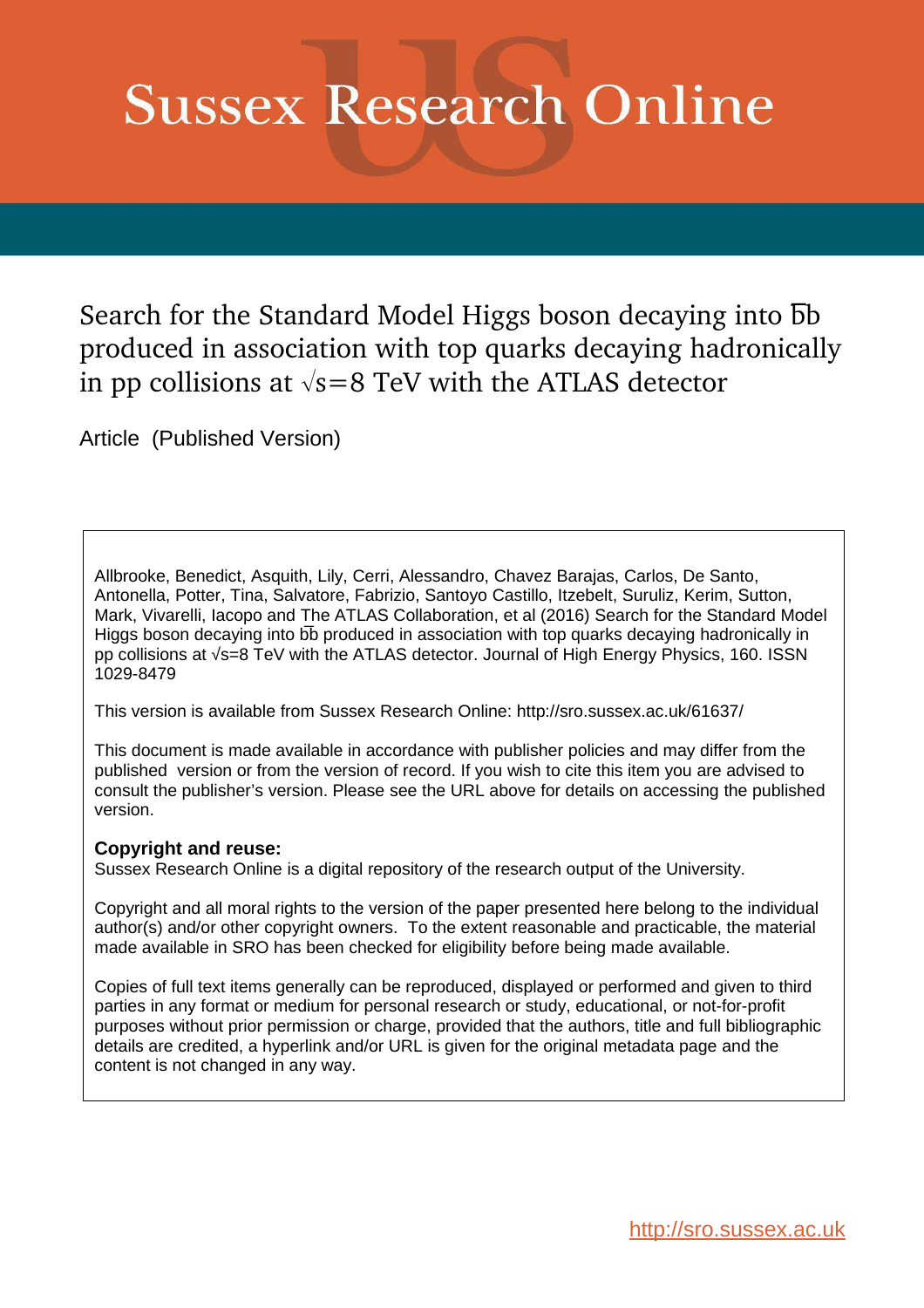PUBLISHED FOR SISSA BY 2 SPRINGER

RECEIVED: April 14, 2016 Accepted : May 13, 2016 PUBLISHED: May 27, 2016

Search for the Standard Model Higgs boson decaying into  $b\bar{b}$  produced in association with top quarks decaying hadronically in  $pp$  collisions at  $\sqrt{s}=8$  TeV with the ATLAS detector

# The ATLAS collaboration

E-mail: [atlas.publications@cern.ch](mailto:atlas.publications@cern.ch)

ABSTRACT: A search for Higgs boson production in association with a pair of top quarks  $(t\bar{t}H)$  is performed, where the Higgs boson decays to  $b\bar{b}$ , and both top quarks decay hadronically. The data used correspond to an integrated luminosity of 20.3 fb<sup>-1</sup> of pp collisions at  $\sqrt{s} = 8$  TeV collected with the ATLAS detector at the Large Hadron Collider. The search selects events with at least six energetic jets and uses a boosted decision tree algorithm to discriminate between signal and Standard Model background. The dominant multijet background is estimated using a dedicated data-driven technique. For a Higgs boson mass of 125 GeV, an upper limit of 6.4 (5.4) times the Standard Model cross section is observed (expected) at 95% confidence level. The best-fit value for the signal strength is  $\mu = 1.6 \pm 2.6$  times the Standard Model expectation for  $m_H = 125$  GeV. Combining all  $t\bar{t}H$ searches carried out by ATLAS at  $\sqrt{s} = 8$  and 7 TeV, an observed (expected) upper limit of 3.1 (1.4) times the Standard Model expectation is obtained at 95% confidence level, with a signal strength  $\mu = 1.7 \pm 0.8$ .

KEYWORDS: Hadron-Hadron scattering (experiments)

ArXiv ePrint: [1604.03812](http://arxiv.org/abs/1604.03812)

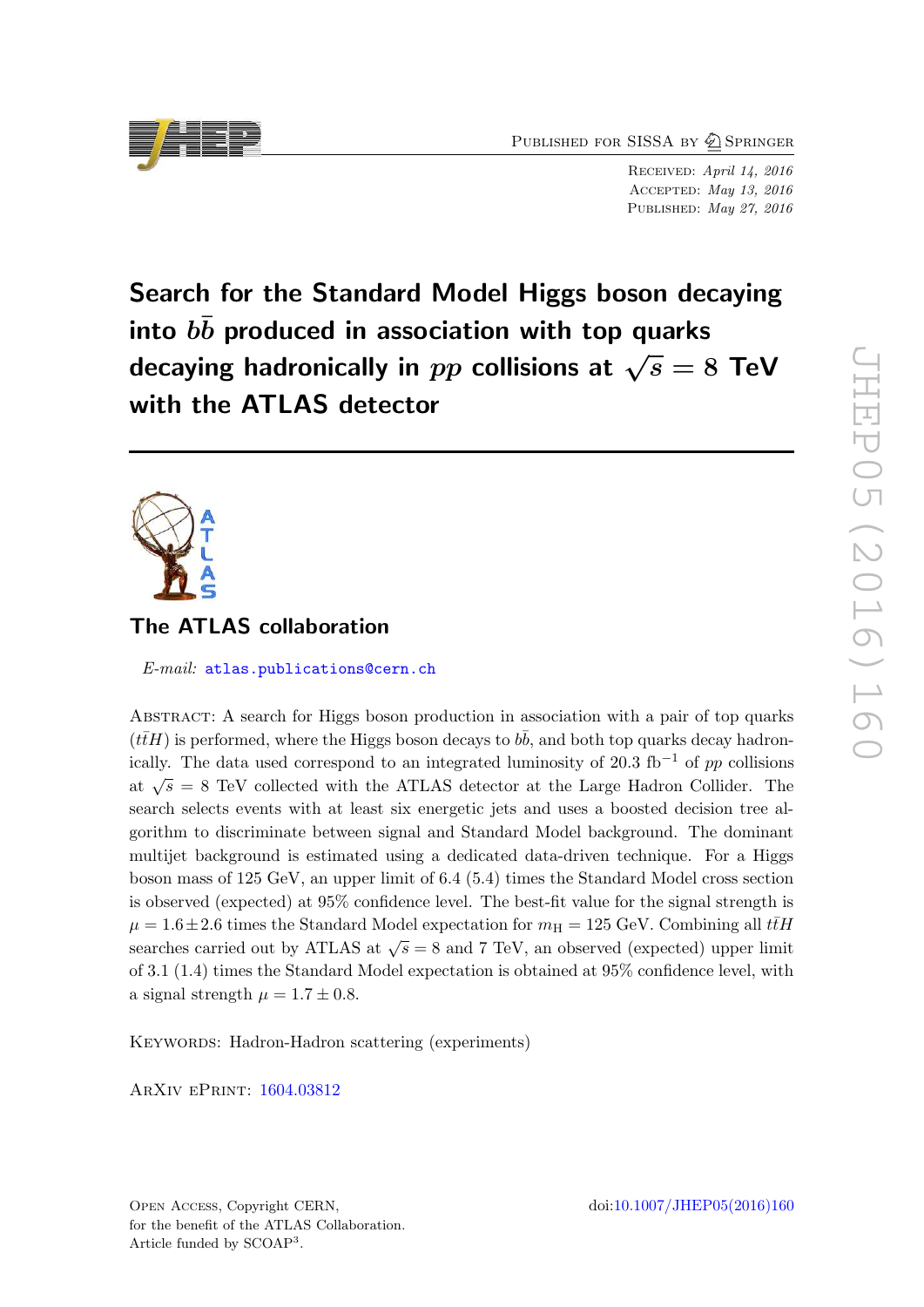## <span id="page-2-0"></span>Contents

| $\mathbf{1}$ | Introduction                                                                   | $\bf{2}$         |
|--------------|--------------------------------------------------------------------------------|------------------|
| $\bf{2}$     | The ATLAS detector                                                             | $\bf{3}$         |
| 3            | Object reconstruction                                                          | 3                |
| 4            | <b>Event</b> selection                                                         | 4                |
| 5            | Signal and background modelling                                                | 4                |
|              | Signal model<br>5.1                                                            | $\overline{4}$   |
|              | 5.2<br>Simulated backgrounds                                                   | $\overline{5}$   |
|              | Common treatment of MC samples<br>5.3                                          | $\boldsymbol{6}$ |
|              | Multijet background estimation using data: the TRF <sub>MJ</sub> method<br>5.4 | $\overline{7}$   |
|              | Validation of the TRF <sub>MJ</sub> method in data and simulation<br>5.5       | 8                |
| 6            | Multijet trigger efficiency                                                    | <b>10</b>        |
| 7            | Event classification                                                           | <b>10</b>        |
| 8            | Analysis method                                                                | <b>10</b>        |
| 9            | Systematic uncertainties                                                       | 14               |
|              | 10 Statistical methods                                                         | 19               |
|              | 11 Results                                                                     | 19               |
|              | 12 Combination of $t\bar{t}H$ results at $\sqrt{s} = 7$ and 8 TeV              | 24               |
|              | 12.1 Individual $t\bar{t}H$ measurements and results                           | 24               |
|              | 12.1.1 $H \rightarrow b\bar{b}$ (single lepton and dilepton $t\bar{t}$ decays) | <b>25</b>        |
|              | 12.1.2 $H \to (WW^{(*)}, \tau \tau, ZZ^{(*)}) \to$ leptons                     | <b>25</b>        |
|              | 12.1.3 $H \rightarrow \gamma \gamma$                                           | <b>25</b>        |
|              | 12.2 Correlations                                                              | 26               |
|              | 12.3 Results of the combination                                                | 26               |
|              | 12.3.1 Signal strength                                                         | 26               |
|              | 12.3.2 Couplings                                                               | 26               |
|              | <b>13 Conclusion</b>                                                           | 28               |
|              | The ATLAS collaboration                                                        | 35               |
|              |                                                                                |                  |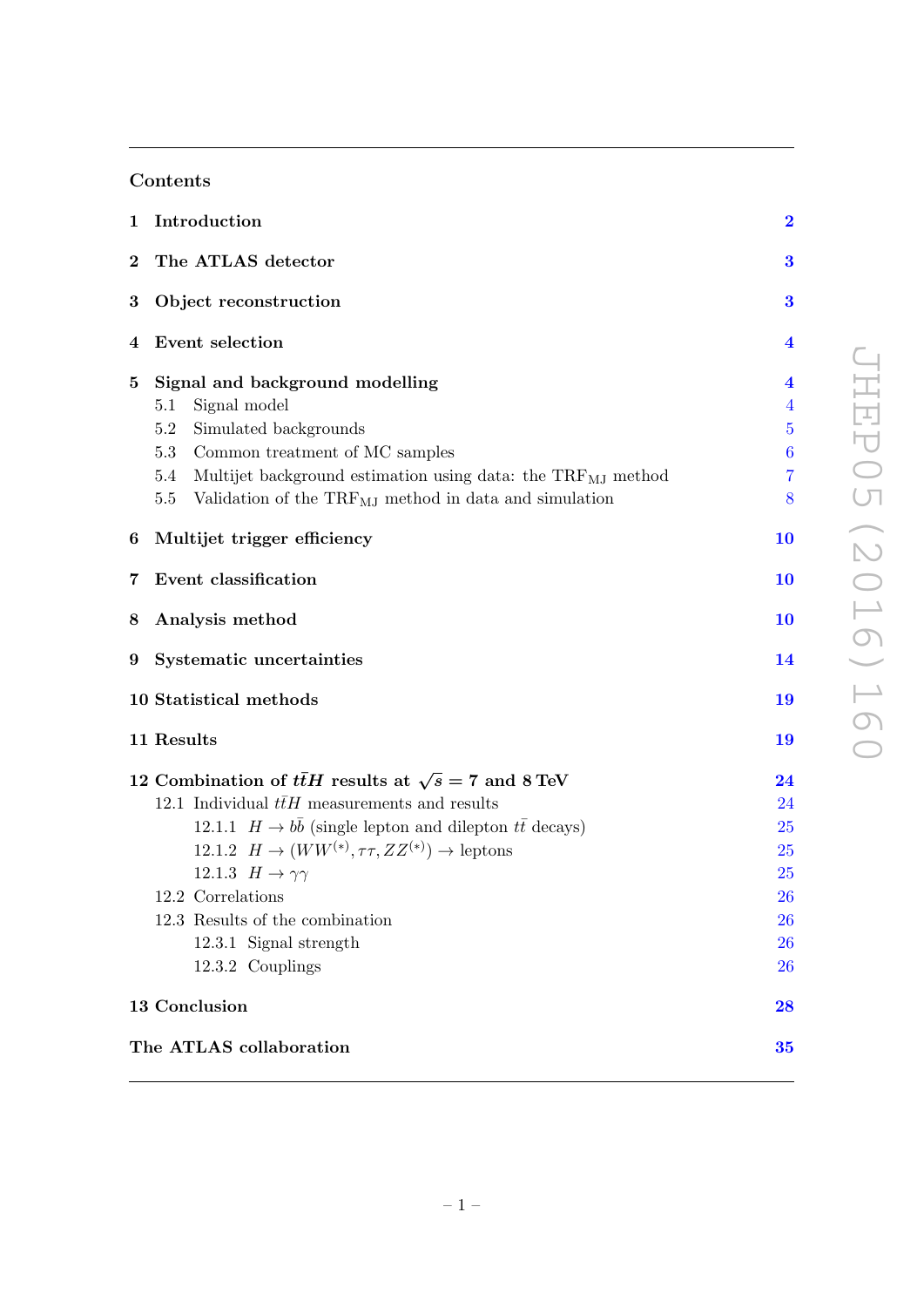#### 1 Introduction

<span id="page-3-0"></span>After the discovery of a new boson with a mass of around 125 GeV in July 2012 by the ATLAS [ [1\]](#page-30-0) and CMS [ [2\]](#page-30-1) collaborations, the focus has now shifted to confirming whether this particle is the Standard Model (SM) Higgs boson [ [3](#page-30-2) – [6\]](#page-30-3) or another boson. While any deviation from SM predictions would indicate the presence of new physics, all measurements of the properties of this new boson thus far performed at the Large Hadron Collider (LHC), including spin, parity, total width, and coupling to SM particles, are consistent with the SM prediction [[7](#page-30-4)-12].

Because of its large mass, the top quark is the fermion with the largest Yukawa coupling  $(y_t)$  to the Higgs field in the SM, with a value close to unity. The coupling  $y_t$  is experimentally accessible by measuring the gluon fusion (ggF) production process or the  $H \to \gamma\gamma$  decay, where a sizeable contribution derives from a top-quark loop. This case requires the assumption that no new physics contributes with additional induced loops in order to measure  $y_t$ . Currently, the only process where  $y_t$  can be accessed directly is the production of a top-quark pair in association with a Higgs boson  $(t\bar{t}H)$ .

The results of searches for the Higgs boson are usually expressed in terms of the signalstrength parameter  $\mu$ , which is defined as the ratio of the observed to the expected number of signal events. The latter is calculated using the SM cross section times branching ra-tio [\[13\]](#page-31-1). The combined  $t\bar{t}H$  signal strength measured by the CMS Collaboration [\[14\]](#page-31-2), obtained by merging searches in several final states, is  $\mu = 2.8 \pm 1.0$ . The ATLAS Collaboration has searched for a  $t\bar{t}H$  signal in events enriched in Higgs boson decays to two massive vector bosons or  $\tau$  leptons in the multilepton channel [\[15\]](#page-31-3), finding  $\mu = 2.1^{+1.4}_{-1.2}$ , for  $t\bar{t}H(H \to b\bar{b})$  [\[16\]](#page-31-4) in final states with at least one lepton obtaining  $\mu = 1.5 \pm 1.1$ , and for  $t\bar{t}H(H \to \gamma\gamma)$  [\[17\]](#page-31-5) measuring  $\mu = 1.3^{+2.6}_{-1.7}$ .

<span id="page-3-1"></span>Among all  $t\bar{t}H$  final states, the one where both W bosons from  $t \to Wb$  decay hadronically and the Higgs boson decays into a  $b\bar{b}$  pair has the largest branching ratio, but also the least signal purity. This paper describes a search for this all-hadronic  $t\bar{t}H(H \to b\bar{b})$ decay mode. The analysis uses proton-proton collision data corresponding to an integrated luminosity of 20.3 fb<sup>-1</sup> at center-of-mass energy  $\sqrt{s} = 8$  TeV recorded with the ATLAS detector at the LHC.

<span id="page-3-2"></span>At Born level, the signal signature is eight jets, four of which are b-quark jets. The dominant background is the non-resonant production of multijet events. For this analysis, a data-driven method is applied to estimate the multijet background by extrapolating its contribution from a control region with the same jet multiplicity, but a lower multiplicity of jets containing b-hadrons than the signal process. The parameters used for the extrapolation are measured from a control region and checked using Monte Carlo (MC) simulations. Other subdominant background processes are estimated using MC simulations. To maximise the signal sensitivity, the events are categorised according to their number of jets and jets identified as containing b-hadrons ( b-tagged). A boosted decision tree (BDT) algorithm, based on event shape and kinematic variables, is used to discriminate the signal from the background. The extraction of  $\mu$  is performed through a fit to the BDT discriminant distribution. After the fit the dominant uncertainty is the  $t\bar{t} + b\bar{b}$  production cross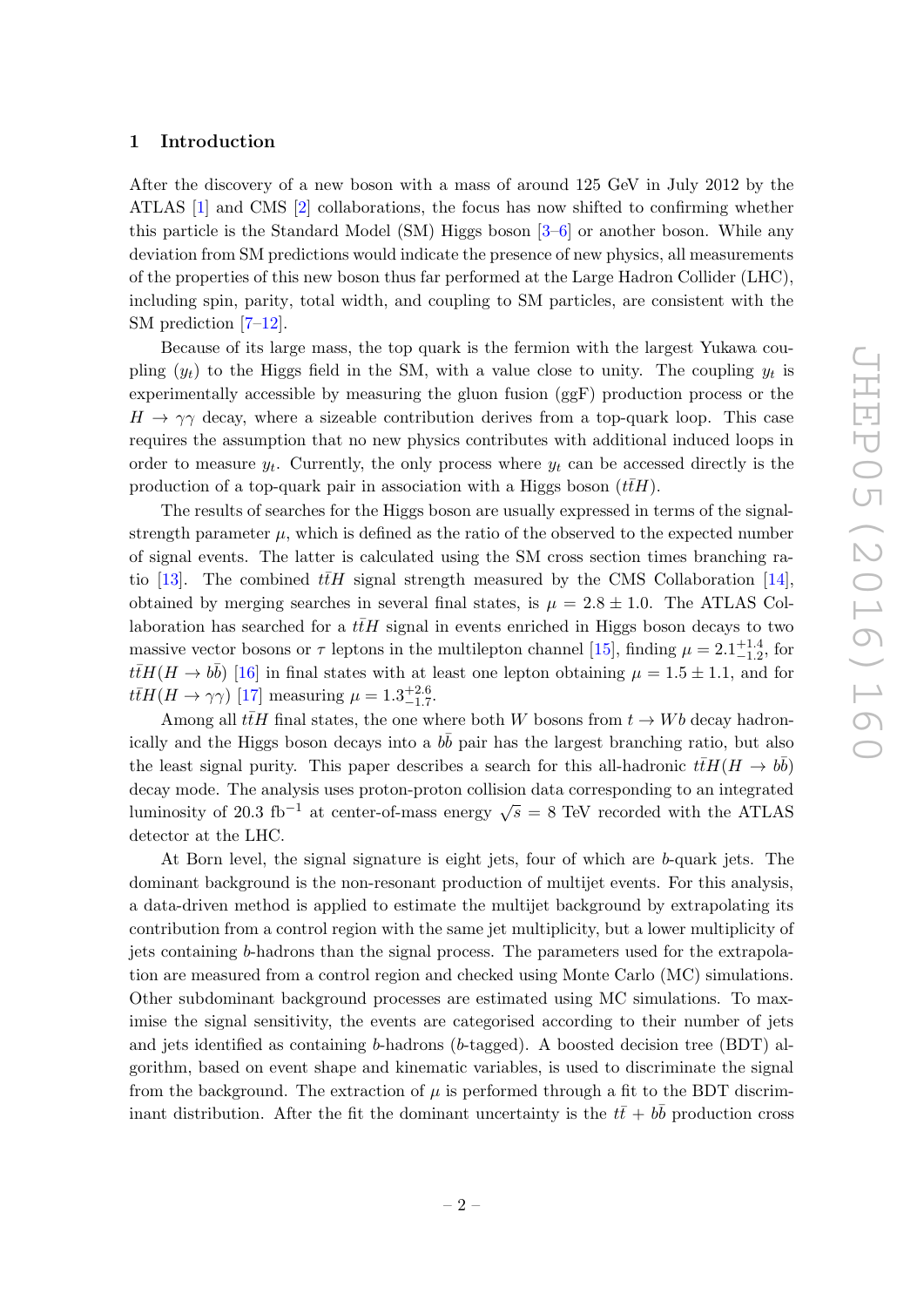section. The sensitivity is also limited by systematic uncertainties from the data-driven method used for the modelling of the large non-resonant multijet production.

#### 2 The ATLAS detector

The ATLAS detector [\[18\]](#page-31-6) consists of an inner tracking detector surrounded by a thin superconducting solenoid magnet providing a 2 T axial magnetic field, electromagnetic and hadron calorimeters, and a muon spectrometer incorporating three large superconducting toroid magnets. The inner detector (ID) comprises the high-granularity silicon pixel detec-tor and the silicon microstrip tracker covering the pseudorapidity<sup>[1](#page-3-2)</sup> range  $|\eta| < 2.5$ , and the straw-tube transition radiation tracker covering  $|\eta| < 2.0$ . The electromagnetic calorimeter covers  $|\eta| < 3.2$  and consists of a barrel and two endcap high-granularity lead/liquid-argon  $(LAr)$  calorimeters. An additional thin LAr presampler covers  $|\eta| < 1.8$ . Hadron calorimetry is provided by a steel/scintillator-tile calorimeter, which covers the region  $|\eta| < 1.7$ , and two copper/LAr hadron endcap calorimeters. To complete the pseudorapidity coverage,  $\text{copper/LAr}$  and tungsten/LAr forward calorimeters cover up to  $|\eta| = 4.9$ . Muon tracking chambers precisely measure the deflection of muons in the magnetic field generated by superconducting air-core toroids in the region  $|\eta| < 2.7$ . A three-level trigger system selects events for offline analysis [\[19\]](#page-31-7). The hardware-based Level-1 trigger is used to reduce the event rate to a maximum of 75 kHz, while the two software-based trigger levels, Level-2 and Event Filter (EF), reduce the event rate to about 400 Hz.

#### <span id="page-4-0"></span>3 Object reconstruction

The all-hadronic  $t\bar{t}H$  final state is composed of jets originating from  $(u, d, s)$ -quarks or gluons (light jets) and jets from c- or b-quarks (heavy-flavour jets). Electrons and muons, selected in the same way as in ref.  $[16]$ , are used only to veto events that would overlap with the  $t\bar{t}H$  searches in final states with leptons.

At least one reconstructed primary vertex is required, with at least five associated tracks with  $p_T \geq 400$  MeV, and a position consistent with the luminous region of the beams in the transverse plane. If more than one vertex is found, the primary vertex is taken to be the one which has the largest sum of the squared transverse momenta of its associated tracks.

<span id="page-4-2"></span><span id="page-4-1"></span>Jets are reconstructed with the anti- $k_t$  algorithm  $[20-22]$ , with a radius parameter  $R =$ 0.4 in the  $(\eta, \phi)$  plane. They are built from calibrated topological clusters of energy deposits in the calorimeters [\[18\]](#page-31-6). Prior to jet finding, a local cluster calibration scheme [\[23](#page-31-10), [24](#page-31-11)] is applied to correct the topological cluster energies for the effects of non-compensating calorimeter response, dead material, and out-of-cluster leakage. After energy calibration

<sup>1</sup>ATLAS uses a right-handed coordinate system with its origin at the nominal interaction point (IP) in the centre of the detector and the z-axis coinciding with the axis of the beam pipe. The x-axis points from the IP to the centre of the LHC ring, and the y-axis points upward. Cylindrical coordinates  $(r,\phi)$  are used in the transverse plane,  $\phi$  being the azimuthal angle around the beam pipe. The pseudorapidity is defined in terms of the polar angle  $\theta$  as  $\eta = -\ln \tan(\theta/2)$ . Transverse momentum and energy are defined as  $p_T = p \sin \theta$  and  $E_T = E \sin \theta$  respectively.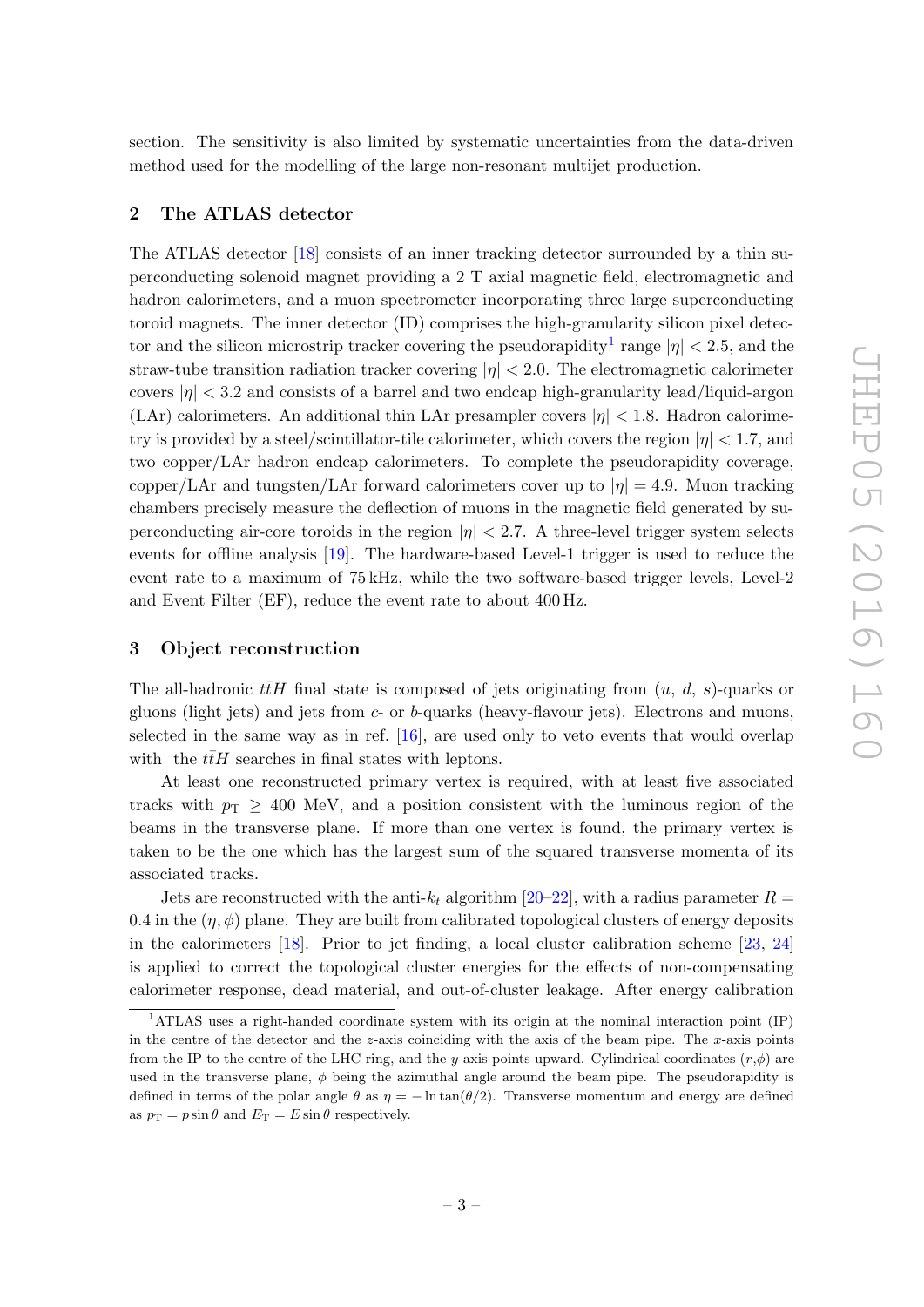based on in-situ measurements [\[25\]](#page-31-12), jets are required to have transverse momentum  $p_T$  >  $25 \text{ GeV}$  and  $|\eta| < 2.5$ . During jet reconstruction, no distinction is made between identified electrons and jet energy deposits. To avoid double counting electrons as jets, any jet within a cone of size  $\Delta R = \sqrt{(\Delta \phi)^2 + (\Delta \eta)^2} = 0.2$  around a reconstructed electron is discarded. After this, electrons within a  $\Delta R = 0.4$  of a remaining jet are removed.

To avoid selecting jets from additional pp interactions in the same event (pile-up), a loose selection is applied to the jet vertex fraction (JVF), defined as the ratio of the scalar sum of the  $p_{\rm T}$  of tracks matched to the jet and originating from the primary vertex to that of all tracks matched to the jet. This criterion,  $JVF \geq 0.5$ , is only applied to jets with  $p_{\rm T}$  < 50 GeV and  $|\eta|$  < 2.4.

<span id="page-5-0"></span>Jets are b-tagged by means of the MV1 algorithm [\[26\]](#page-31-13). It combines information from track impact parameters and topological properties of secondary and tertiary decay vertices which are reconstructed within the jet. The working point used for this search corresponds to a 60% efficiency to tag a b-quark jet, a light-jet rejection factor of approximately 700 and a charm-jet rejection factor of 8, as determined for jets with  $p_T > 25$  GeV and  $|\eta| < 2.5$ in simulated  $t\bar{t}$  events [\[26\]](#page-31-13). The tagging efficiencies obtained in simulation are adjusted to match the results of the calibrations performed in data [\[26\]](#page-31-13).

#### 4 Event selection

This search is based on data collected using a multijet trigger, which requires at least five jets passing the EF stage, each having  $p_T > 55$  GeV and  $|\eta| < 2.5$ . Events are discarded if any jet with  $p_T > 20$  GeV is identified as out-of-time activity from a previous  $pp$  collision or as calorimeter noise [\[27\]](#page-31-14).

The five leading jets in  $p_T$  are required to have  $p_T > 55$  GeV with  $|\eta| < 2.5$  and all other jets are required to have  $p_T > 25$  GeV and  $|\eta| < 2.5$ . Events are required to have at least six jets, of which at least two must be b-tagged. Events with well-identified isolated muons or electrons with  $p_T > 25$  GeV are discarded in order to avoid overlap with other  $t\bar{t}H$  analyses.

To enhance the sensitivity, the selected events are categorised into various distinct regions, according to their jet and b-tag multiplicities: the region with  $m$  jets, of which  $n$ are *b*-jets, is referred to as " $(mj, nb)$ ".

#### 5 Signal and background modelling

#### 5.1 Signal model

The  $t\bar{t}H$  signal process is modelled using matrix elements calculations obtained from the HELAC-Oneloop package [\[28\]](#page-32-0) with next-to-leading order (NLO) accuracy in  $\alpha_{\rm s}$ . Powheg-BOX  $[29-31]$  $[29-31]$  serves as an interface to the MC programs used to simulate the parton shower and hadronisation. The samples created using this approach are referred to as PowHel samples [\[32\]](#page-32-3). They include all SM Higgs boson and top-quark decays and use the CT10NLO [\[33\]](#page-32-4) parton distribution function (PDF) sets with the factorisation  $(\mu_F)$ and renormalisation  $(\mu_R)$  scales set to  $\mu_F = \mu_R = m_t + m_H/2$ . The POWHEL  $t\bar{t}H$  samples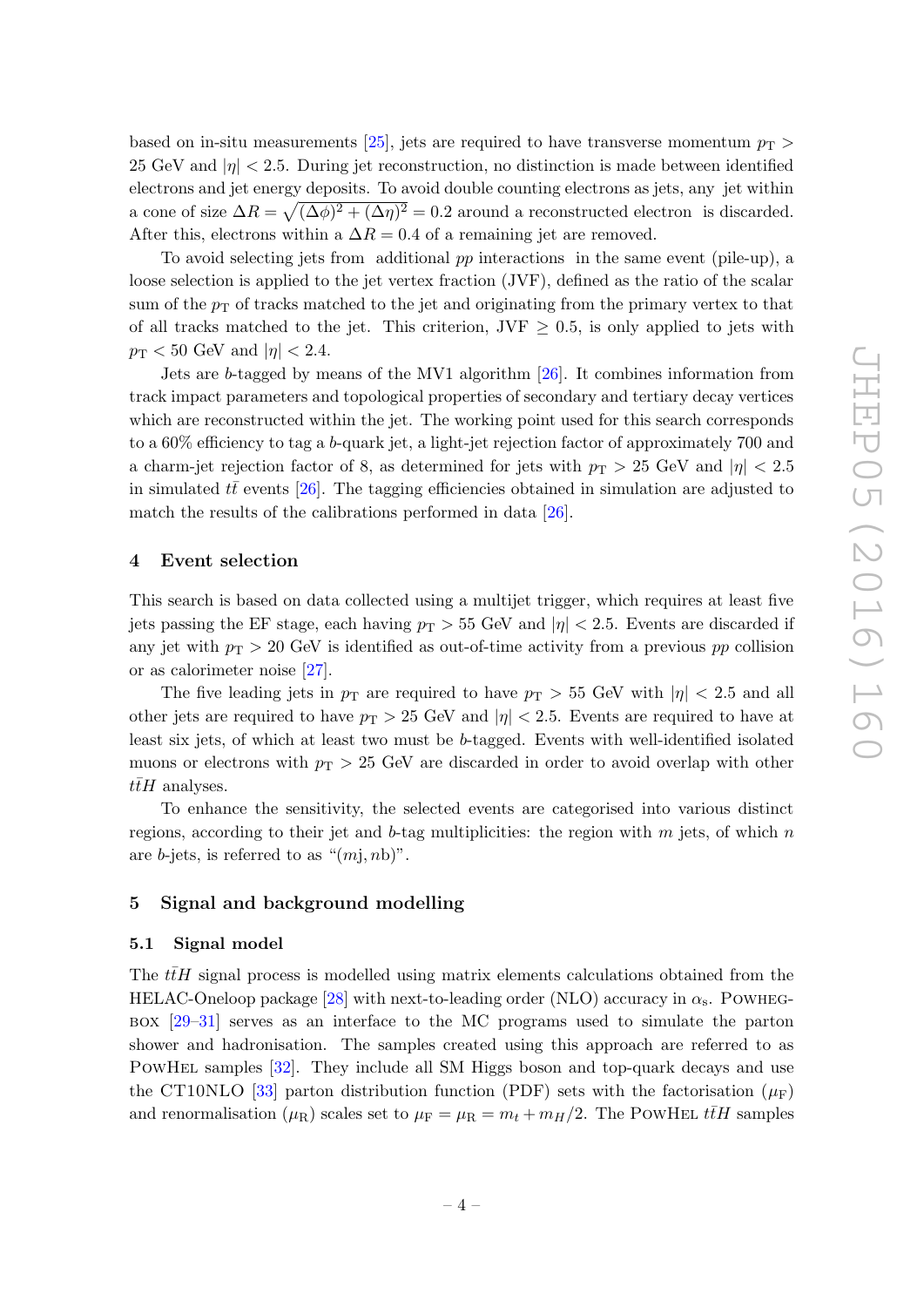use PYTHIA 8.1 [\[34\]](#page-32-5) to simulate the parton shower with the CTEQ6L1 [\[35\]](#page-32-6) PDF and the AU2 underlying-event set of generator parameters (tune) [\[36\]](#page-32-7), while HERWIG [\[37\]](#page-32-8) is used to estimate systematic uncertainties due to the fragmentation modelling.

For these  $t\bar{t}H$  samples the cross-section normalisations and the Higgs boson decay branching fractions are taken from the NLO QCD and from the NLO QCD  $+$  EW theoretical calculations [\[13\]](#page-31-1) respectively. The masses of the Higgs boson and the top quark are set to 125 GeV and to 172 .5 GeV respectively.

#### 5.2 Simulated backgrounds

The dominant background to the all-hadronic  $\bar{t}H$  signal is multijet production, followed by  $t\bar{t}$  + jets production. Small background contributions come from the production of a single top quark and from the associated production of a vector boson and a  $t\bar{t}$  pair,  $t\bar{t}V$  ( $V = W$ , Z). The multijet background is determined from data using a dedicated method described in section [5.4.](#page-7-0) The other background contributions are estimated using MC simulations.

The multijet events, which are used for jet trigger studies and for the validation of the data-driven multijet background estimation, are simulated with PYTHIA 8.1 using the NNPDF2.3 LO [\[38\]](#page-32-9) PDFs.

The main  $t\bar{t}$  sample is generated using the POWHEG NLO generator with the CT10NLO PDF set, assuming a value of the top-quark mass of 172 .5 GeV. It is interfaced to Pythia 6.425 [\[39\]](#page-32-10) with the CTEQ6L1 PDF set and the Perugia2011C [\[40\]](#page-32-11) underlyingevent tune; this combination of generator and showering programs is hereafter referred to as POWHEG+PYTHIA. The sample is normalised to the top++2.0 theoretical calculation performed at next-to-next-to leading order (NNLO) in QCD and includes resummation of next-to-next-to leading logarithmic (NNLL) soft gluon terms [\[41–](#page-32-12)[46\]](#page-32-13). A second  $t\bar{t}$  sample is generated using fully matched NLO predictions with massive b-quarks [\[47\]](#page-33-0) within the Sherpa with OPENLOOPS framework [\[48](#page-33-1), [49\]](#page-33-2) henceforth referred to as SHERPA+OPENLOOPS. The Sherpa+OpenLoops NLO sample is generated following the four-flavour scheme using the Sherpa 2.0 pre-release and the CT10NLO PDF set. The renormalisation scale is set to  $\mu_R = \prod_{i=t,\bar{t},b,\bar{b}} \tilde{E}_{\mathrm{T},i}^{1/4}$ , where  $E_{\mathrm{T},i}$  is the transverse energy of parton i, and the factorisation and resummation scales are both set to  $(E_{T,t} + E_{T,\bar{t}})/2$ .

<span id="page-6-0"></span>The prediction from SHERPA+OPENLOOPS is expected to model the  $t\bar{t}+b\bar{b}$  contribution more accurately than POWHEG+PYTHIA, since the latter MC produces  $t\bar{t} + b\bar{b}$  exclusively via the parton shower. The Sherpa+OpenLoops sample is not passed through full detector simulation. Thus,  $t\bar{t}$  + jets events from POWHEG+PYTHIA are categorised into three non-overlapping samples,  $t\bar{t} + b\bar{b}$ ,  $t\bar{t} + c\bar{c}$ , and  $t\bar{t}$  + light-jets, hereafter called  $t\bar{t}$  + light, using a labelling based on an algorithm that matches hadrons to particle jets. Then,  $t\bar{t}$  +  $b\bar{b}$  events from POWHEG+ PYTHIA are reweighted to reproduce the SHERPA+OPENLOOPS NLO  $t\bar{t} + b\bar{b}$  prediction. The reweighting is done at generator level using a finer categorisation to distinguish events where one particle jet is matched to two b-hadrons, or where only one b-hadron is matched. The reweighting is applied using several kinematic variables such as the top-quark  $p_T$ , the  $t\bar{t}$  system  $p_T$ , and, where this can be defined,  $\Delta R$  and  $p_T$  of the dijet system not originating from the top-quark decay [\[16\]](#page-31-4).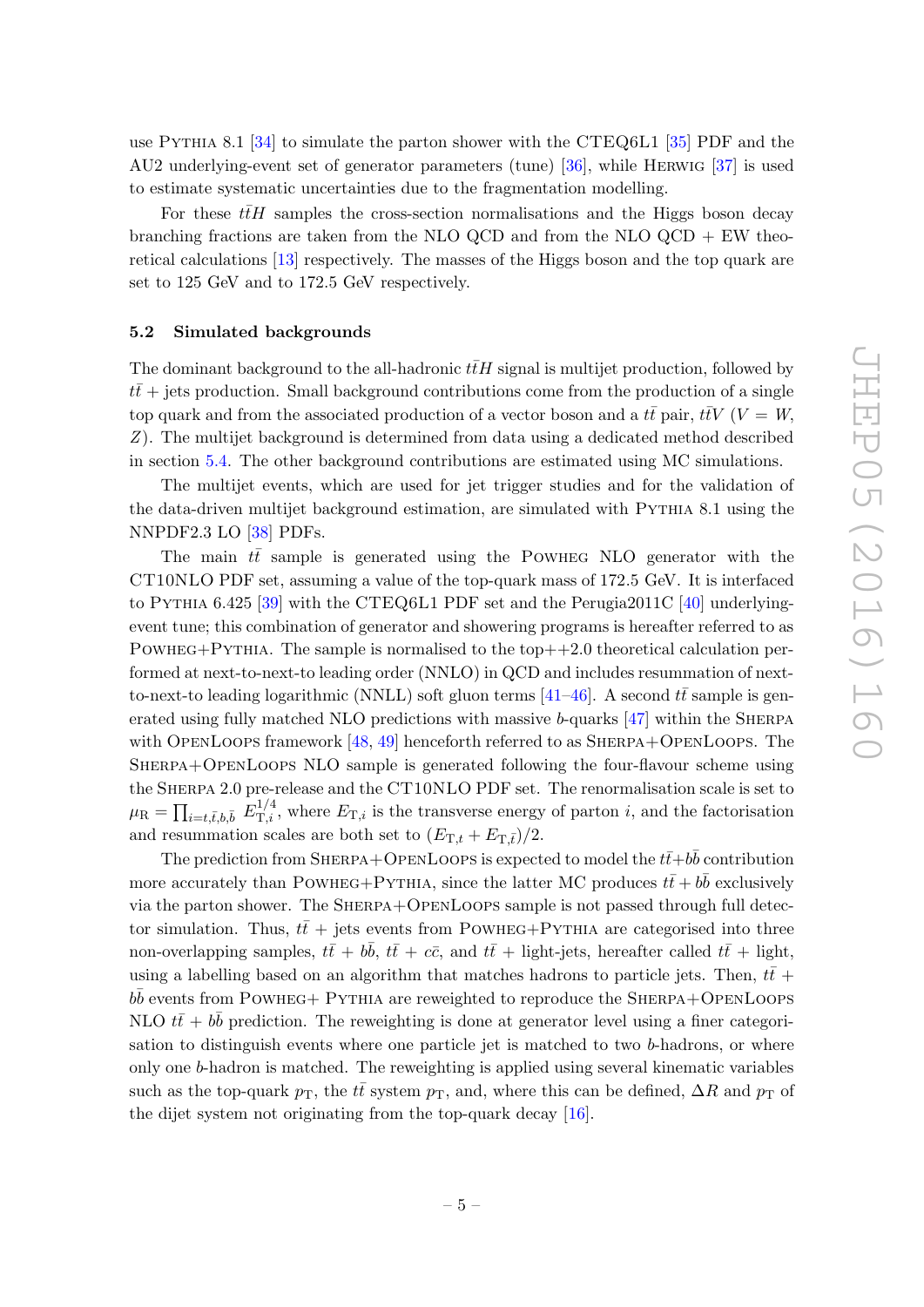Unlike  $t\bar{t} + b\bar{b}$ , no fully matched NLO predictions exist for  $t\bar{t} + c\bar{c}$  and  $t\bar{t} +$  light events. A dedicated reweighting is therefore applied to the top-quark  $p_{\text{T}}$  spectra as well as to the  $p_{\text{T}}$ spectra of the  $t\bar{t}$  system of  $t\bar{t}$  + light and  $t\bar{t}$  +  $c\bar{c}$  events in POWHEG+PYTHIA, based on the ratio of data to simulation of the measured differential cross sections at  $\sqrt{s} = 7$  TeV [\[50\]](#page-33-3). No such reweighting is applied to the  $t\bar{t} + b\bar{b}$  sample, which is already corrected to match the best available theory calculation.

Samples of single-top-quark events produced in the  $s$ - and  $Wt$ -channels are generated with POWHEG-BOX 2.0 using the CT10NLO PDF set. The samples are interfaced to Pythia 6.425 with the CTEQ6L1 set of parton distribution functions and Perugia2011C underlying-event tune. The *t*-channel production mode is generated with ACERMC [\[51](#page-33-4)] interfaced to Pythia 6.425 with the CTEQ6L1 PDF set and the Perugia2011C underlyingevent tune. Overlaps between the  $t\bar{t}$  and  $Wt$  final states are removed [\[52\]](#page-33-5). The single-topquark samples are normalised to the approximate NNLO theoretical cross sections [\[53,](#page-33-6) [54\]](#page-33-7) using the MSTW2008 NNLO PDF set [\[55](#page-33-8) , [56\]](#page-33-9).

<span id="page-7-1"></span>The samples of  $\bar{t} \bar{t} V$  ( $V = W, Z$ ) events are generated with the MADGRAPH v5 LO generator [\[57\]](#page-33-10) and the CTEQ6L1 PDF set. Pythia 6.425 with the AUET2B tune is used to generate the parton shower. The  $\bar{t}V$  samples are normalised to NLO cross-sections [\[58](#page-33-11), [59\]](#page-33-12).

Finally, event samples for single top quark plus Higgs boson production,  $tHqb$  and  $tHW$ , are generated. The cross sections are computed using the MG5\_AMC@NLO generator  $[60]$  at NLO in QCD. For  $tHqb$ , samples are generated with MADGRAPH in the four-flavour scheme and  $\mu_F = \mu_R = 75$  GeV then showered with PYTHIA 8.1 with the CTEQ6L1 PDF and the AU2 underlying-event tune. For  $tHW$ , computed with the fiveflavour scheme, dynamic  $\mu_F$  and  $\mu_R$  scales are used and events are generated at NLO with MG5\_AMC@NLO+HERWIG++ [\[61](#page-33-14), [62\]](#page-33-15). These two processes together are referred to as  $tH$ .

<span id="page-7-0"></span>A summary of the cross-section values and their uncertainties for the signal as well as for the MC simulated background processes is given in table [1](#page-7-1).

#### 5.3 Common treatment of MC samples

All samples using Herwig are also interfaced to Jimmy v4.31 [\[63\]](#page-33-16) to simulate the underlying event. With the exception of SHERPA, all MC samples use PHOTOS  $2.15$  [\[64\]](#page-33-17) to simulate photon radiation and TAUOLA 1.20 [\[65\]](#page-34-0) to simulate  $\tau$  decays. The samples are then processed through a simulation [\[66\]](#page-34-1) of the detector geometry and response using GEANT4 [\[67\]](#page-34-2). The single-top-quark sample produced in the *t*-channel is simulated with a parameterised calorimeter response [\[68\]](#page-34-3).

All simulated events are processed through the same reconstruction software as the data. Simulated events are corrected so that the lepton and jet identification efficiencies, energy scales and energy resolutions match those in data.

When selecting based on the output value of the b-tagging algorithm, the number of selected simulated events is significantly reduced, leading to large statistical fluctuations in the resulting distributions for samples with a high b-tag multiplicity. Therefore, rather than tagging the jets individually, the normalisation and the shape of these distributions are predicted by calculating the probability that a jet with a given flavour,  $p_T$ , and  $\eta$  is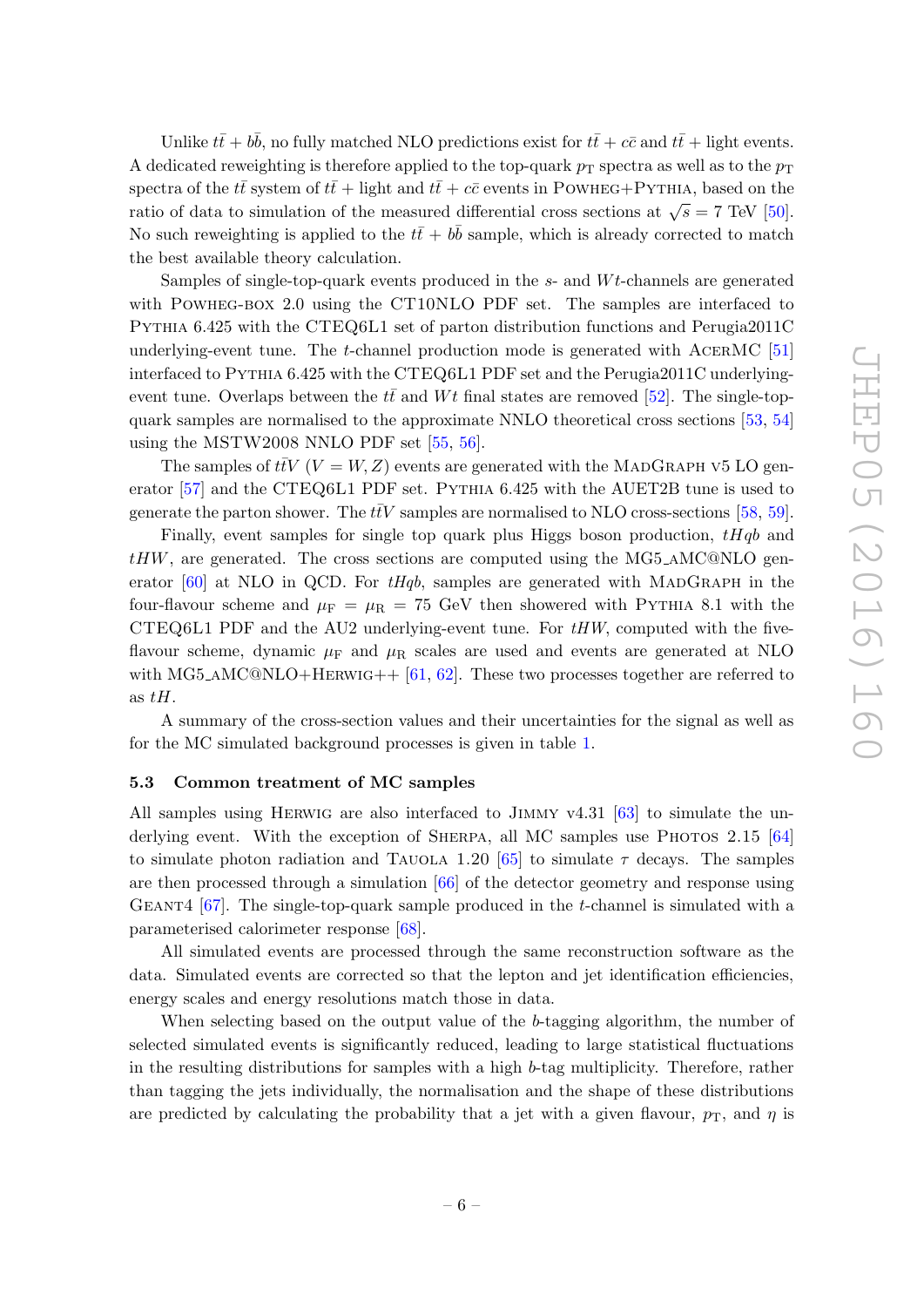| Process                  | $\sigma$ [pb]                |
|--------------------------|------------------------------|
| ttH                      | $0.129_{-0.016}^{+0.012}$    |
| $t\bar{t}$               | $253^{+13}_{-15}$            |
| Single top $Wt$ -channel | $22.4 \pm 1.5$               |
| Single top $t$ -channel  | $87.7^{+3.4}_{-1.9}$         |
| Single top s-channel     | $5.61 \pm 0.22$              |
| $t\bar{t}+W$             | $0.232 \pm 0.070$            |
| $t\bar{t}+Z$             | $0.205 \pm 0.061$            |
| tHqb                     | $0.0172^{+0.0012}_{-0.0011}$ |
| WtH                      | $0.0047^{+0.00}_{-0.00}$     |

<span id="page-8-1"></span>Table 1. Production cross sections for signal  $t\bar{t}H$ , at  $m_H = 125$  GeV, and various simulated background processes. The quoted errors arise from variations of the renormalisation and factorisation scales and uncertainties in the parton distribution functions.

b-tagged [\[69\]](#page-34-4). The method is validated by verifying that the predictions reproduce the normalisation and shape obtained for a given working point of the b-tagging algorithm. The method is applied to all simulated signal and background samples.

#### 5.4 Multijet background estimation using data: the  $\text{TRF}_{\text{MJ}}$  method

<span id="page-8-0"></span>A data-driven technique, the tag rate function for multijet events  $(TRF_{\text{MJ}})$  method, is used to estimate the multijet background. After measuring  $\varepsilon_{\text{MJ}}$ , the probability of b-tagging a third jet in a sample of events with at least two b-tagged jets, the  $\text{TRF}_{\text{MJ}}$  method uses  $\varepsilon_{\text{MJ}}$  to extrapolate the multijet background from the regions with lower b-tag multiplicity to the search regions with higher b-tag multiplicity but otherwise identical event selection.

In the first step, the b-tagging rate is measured in data samples selected with various single-jet triggers, which are enriched in multijet events and have limited  $(\approx 10\%)$  overlap with the search region. The events in this  $TRF_{MJ}$  extraction region are required to have at least three jets with  $p_T > 25$  GeV and  $|\eta| < 2.5$ , with at least two b-tagged jets. Excluding the two jets with the highest b-tagging weight in the event,  $\varepsilon_{\text{MJ}}$  is defined as the rate of b-tagging any other jet in the event. It is parameterised as a function of the jet  $p_{\text{T}}$  and  $\eta$ , and also of the average  $\Delta R$  between this jet and the two jets in the event with highest b-tagging weight,  $\langle \Delta R_{(j),\mathrm{hNU1}} \rangle$ . The  $p_\mathrm{T}$  and  $\eta$  dependence of  $\varepsilon_{\text{MJ}}$  reflects the corresponding sensitivity of the b-tagging efficiency to these variables. In multijet events, the  $\Delta R$  dependence of  $\varepsilon_{\text{MJ}}$  is correlated with the multi-b-jet production mechanism. This affects  $\varepsilon_{\text{MJ}}$ , shown in figure [1,](#page-8-1) which decreases by up to a factor two as  $\Delta R$  increases for fixed  $p_T$  and  $\eta$ .

In the search region the TRF $_{\rm MJ}$  method starts from the data sample with exactly two b-tagged jets subtracting the contributions from all other backgrounds obtained from MC simulation. Multijet background samples containing  $m$  jets  $(m \geq 6)$ , out of which  $n$  are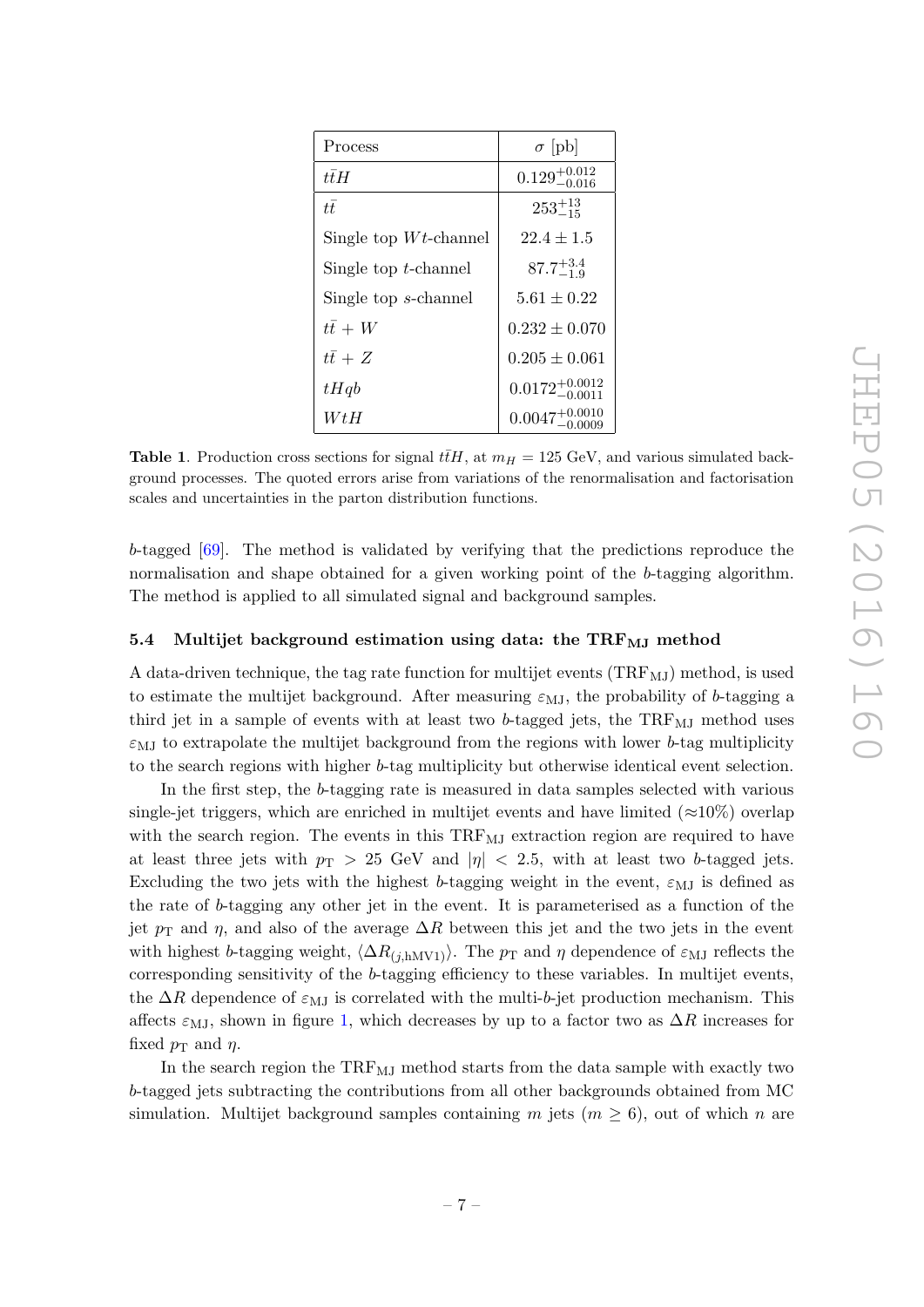

Figure 1. Dependence of  $\varepsilon_{\text{MJ}}$  on the jet transverse momentum  $p_{\text{T}}$ , in regions of jet pseudorapidity  $η$  and average  $ΔR$  between this jet and the two jets in the event with highest b-tagging weight,  $\langle \Delta R_{(j,\mathrm{hMVI})} \rangle$ . The  $p_{\mathrm{T}}$  bin boundaries are 25 (lowest), 40, 55, 70, 100, 200, 400, 600, 900 GeV (highest), chosen such as to have uniform number of events across bins of  $\langle \Delta R_{(j, hMV1)} \rangle$ .

<span id="page-9-0"></span>b-tagged  $(n \ge 3)$  are then constructed, using an event weight  $w(mj, nb)$ , which is calculated from  $\varepsilon_{\text{MJ}}$  analogously to the method described in ref. [\[69\]](#page-34-4), accounting for the fact that the starting sample contains two b-tagged jets. In each multijet event emulated using  $\text{TRF}_{\text{MJ}}$ by means of  $\varepsilon_{\text{MJ}}$ ,  $(m-2)$  jets not originally b-tagged can be used for the emulation of the properties of additional b-tagged jets. This procedure allows to emulate observables that depend on the number of b-tagged jets.

#### 5.5 Validation of the  $TRF_{\text{MJ}}$  method in data and simulation

<span id="page-9-1"></span>Validation of the  $TRF_{MJ}$  method is performed by a 'closure test', separately in data and simulation. This is performed using the same data samples that were employed to estimate  $\varepsilon_{\text{MJ}}$ . In these low jet multiplicity samples, the TRF<sub>MJ</sub> method, which is applied to the events with exactly two b-tagged jets, is used to predict distributions in events with at least three b-tagged jets. Using  $\varepsilon_{\text{MJ}}$  derived independently in data and simulation, the predicted distributions are compared to those resulting when directly applying b-tagging. This is done for a number of variables, such as b-tagged jet  $p_T$ , angular distance between b-tagged jets, and event shapes. As an example, for events with at least three jets and at least three b-tagged jets  $(\geq 3j, \geq 3b)$ , figure [2](#page-9-0) shows the closure test in data for the thirdleading-jet  $p_T$ ,  $H_T$  (the scalar sum of the  $p_T$  of all jets), and Centrality<sub>Mass</sub> (defined as  $H_T$ divided by the invariant mass of the jets). Figure [3](#page-9-1) shows the results of the closure test in simulated multijet events for distributions of the leading-jet  $p_T$ , the minimum mass of all jet pairs in the event  $(m_{jj}^{\min})$ , and the third-leading b-tagged jet  $p_T$ . The definitions of these variables can be found in table [3.](#page-13-0) In both data and simulated multijet events with at least three b-tagged jets, the predicted and observed number of events agree within 5%. In events with a higher b-tagged jet multiplicity the numbers agree within the large statistical uncertainty. For this reason the systematic uncertainties related to the  $TRF_{\rm MJ}$  method are not estimated in the validation regions.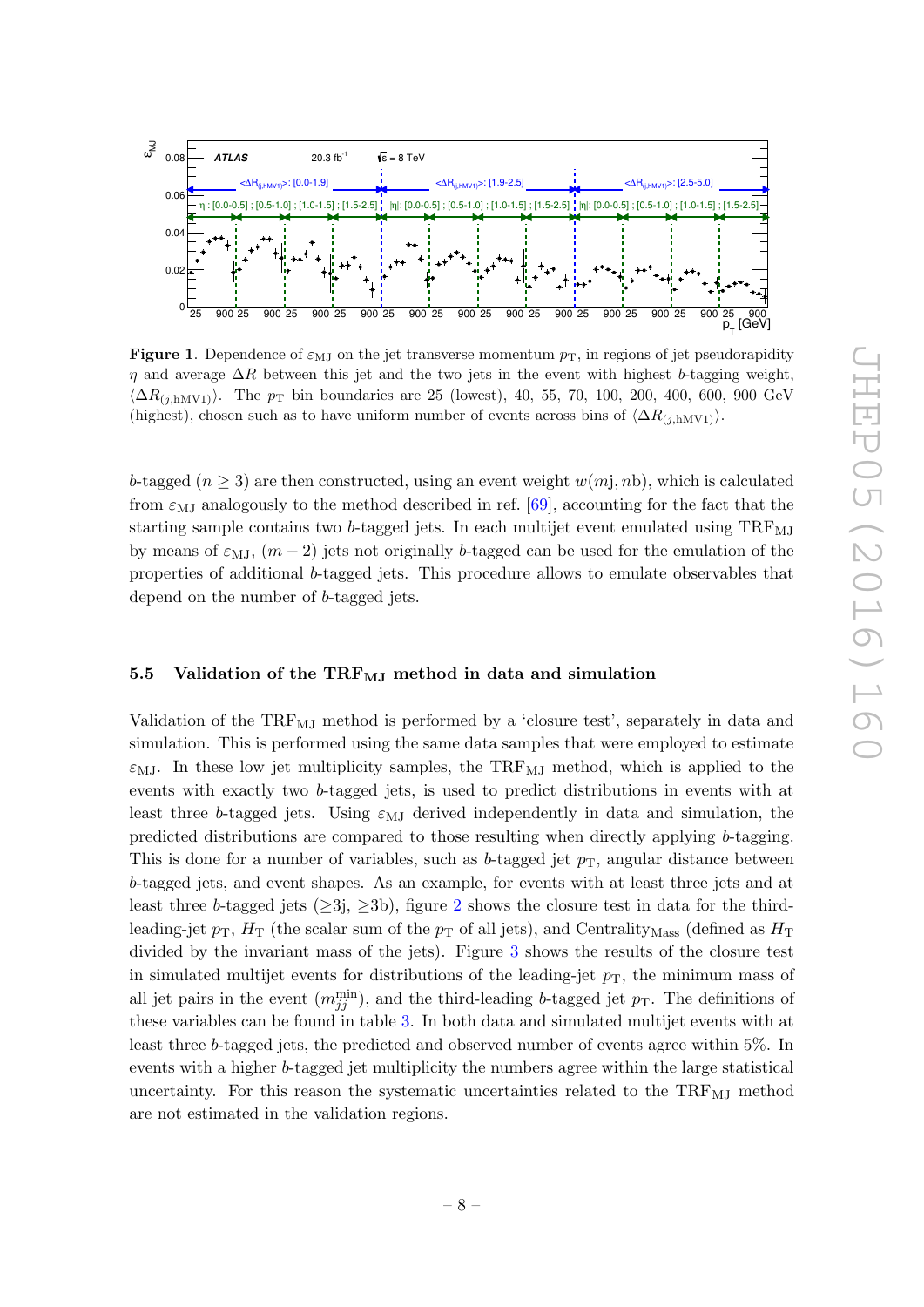<span id="page-10-0"></span>

Figure 2. Comparison of the shapes predicted by the  $TRF_{MJ}$  method (red histograms) and direct b-tagging (black circles) in data events with at least three jets and at least three b-tagged jets for (a) the third-leading b-tagged jet  $p_T$ , (b)  $H_T$ , and (c) Centrality<sub>Mass</sub>. The definitions of the variables are listed in table [3.](#page-13-0) Events were selected with various single-jet triggers. The  $\text{TRF}_{\text{MJ}}$  prediction is normalised to the same number of events as the data. The uncertainty band for the  $TRF_{\rm MJ}$ predictions shown in the ratio plot represents statistical uncertainties only.

<span id="page-10-1"></span>

<span id="page-10-2"></span>Figure 3. Comparison of the shapes predicted for the  $TRF_{MJ}$  method (red histograms) and direct b-tagging (black circles) in Pythia 8.1 multijet events with at least three jets and at least three b-tagged jets for (a) leading-jet  $p_T$ , (b)  $m_{jj}^{\text{min}}$  and (c) the third-leading b-tagged jet  $p_T$  in the event. The definitions of the variables are listed in table [3.](#page-13-0) Distributions are normalised to the same area. The uncertainty band for the  $TRF_{MJ}$  predictions shown in the ratio plot represents statistical uncertainties only.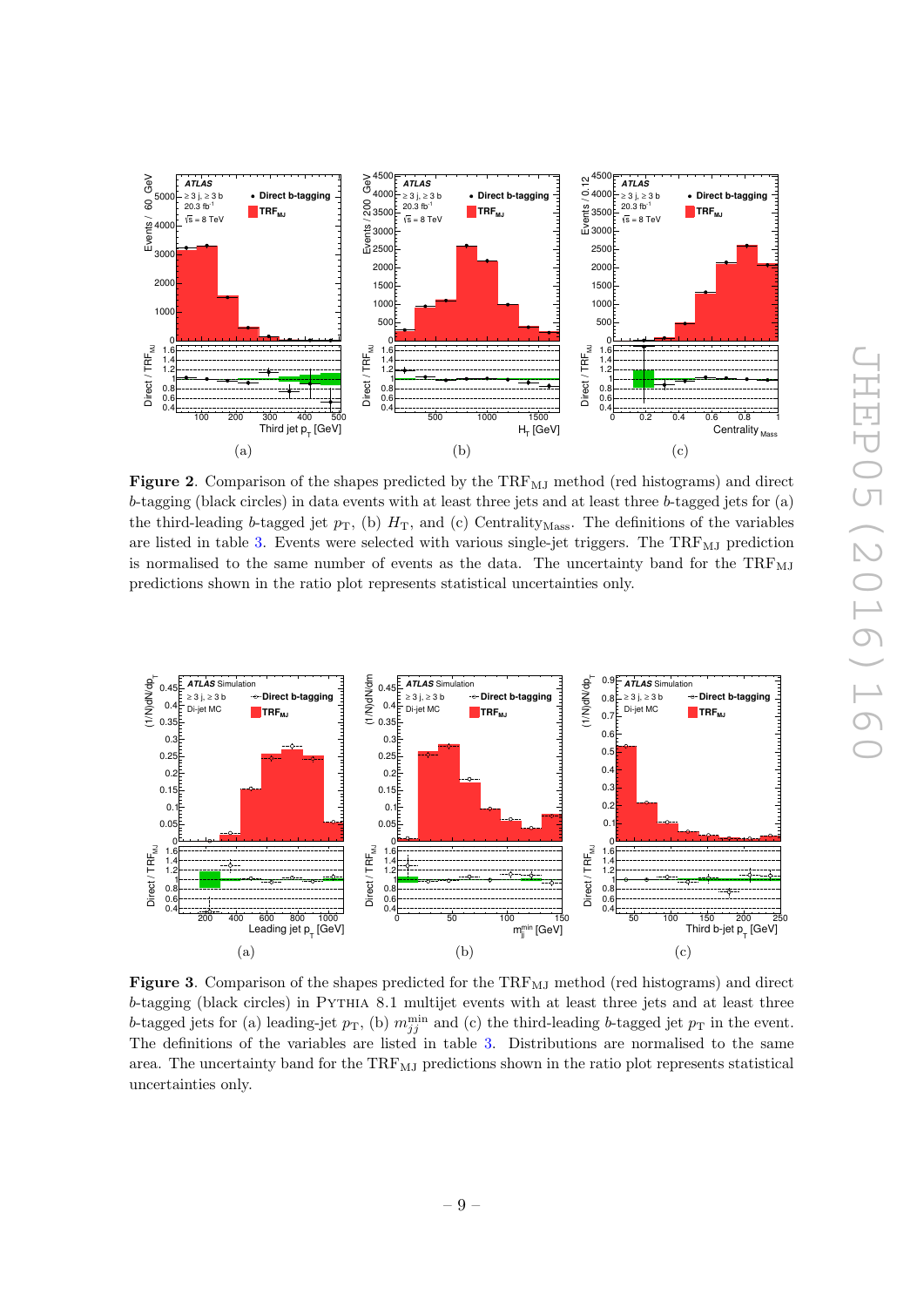#### 6 Multijet trigger efficiency

Not all jets are reconstructed at the trigger level, mainly due to the Level-1 sliding window algorithm and the Level-1 resolution [\[70\]](#page-34-5). The multijet trigger efficiency with respect to the offline selection is derived in terms of the efficiency for a single jet to be associated with a complete jet trigger chain, i.e., a complete sequence of jets reconstructed at Level-1, Level-2 and EF satisfying the requirements described in section [4.](#page-4-0) This single-jet trigger efficiency,  $\epsilon_{\text{trig}}$ , is evaluated in intervals of offline reconstructed  $p_{\text{T}}$  and  $\eta$ :

$$
\epsilon_{\rm trig}(p_{\rm T}, \eta) = \frac{N_{\rm trig}(p_{\rm T}, \eta)}{N(p_{\rm T}, \eta)},\tag{6.1}
$$

where  $N_{\text{trig}}(p_{\text{T}}, \eta)$  is the number of jets matched with a trigger chain and  $N(p_{\text{T}}, \eta)$  is the total number of jets within a given offline reconstructed  $p_T$  and  $\eta$  interval. Figure [4](#page-11-0) shows that for large jet  $p_T$ ,  $\epsilon_{\text{trig}}$  reaches a plateau close to unity.

<span id="page-11-0"></span>For both data and simulation,  $\epsilon_{\text{trig}}(p_T, \eta)$  is derived using events triggered by a singlejet trigger with a  $p_T$  threshold of 110 GeV, and only the offline jets which are in the hemisphere opposite to the trigger jet are used. To avoid additional trigger bias, events are discarded if more than one jet with  $p_T \geq 110$  GeV is reconstructed. The ratio of  $\epsilon_{\text{trig}}^{\text{data}}(p_{\text{T}}, \eta)$  to  $\epsilon_{\text{trig}}^{\text{MC,dijet}}$ , where the latter is estimated in simulated dijet events, is referred to as  $SF_{trig}(p_T, \eta)$ . In the analysis, for each MC sample  $\alpha$  considered, the final number of events passing the multijet trigger is estimated by weighting each jet by the product of  $\epsilon^{\mathrm{MC},\alpha}_{\mathrm{trig}}$  $\lim_{\text{trig}}$  ( $p_T$ ,  $\eta$ ) and  $SF_{\text{trig}}(p_T, \eta)$ . The parameters  $\epsilon_{\text{trig}}(p_T, \eta)$  and  $SF_{\text{trig}}(p_T, \eta)$  are estimated for jet  $p_T$  up to 100 GeV. Figure [4](#page-11-0) shows the  $p_T$  dependence of  $\epsilon_{\text{trig}}^{\text{data}}(p_T, \eta)$ ,  $\epsilon_{\text{trig}}^{\text{MC}, t\bar{t}H}$  $\lim_{\text{trig}} (p_T, \eta),$  $\epsilon_{\text{trig}}^{\text{MC,dijet}}$  $\lim_{\text{trig}} (p_T, \eta)$  and  $SF_{\text{trig}}(p_T, \eta)$  for jets within  $|\eta| < 2.5$ , together with the uncertainties from the difference between  $\epsilon_{\text{trig}}^{\text{MC},t\bar{t}H}$  ${}^{\text{MC},t\bar{t}H}_{\text{trig}}(p_{\text{T}},\eta)$  and  $\epsilon^{\text{MC},\text{dijet}}_{\text{trig}}$  $\lim_{\text{trig}} (p_T, \eta)$ , which is taken as the systematic uncertainty of the method.

#### 7 Event classification

Six independent analysis regions are considered for the fit used in the analysis: two control regions (6j, 3b), (6j,  $\geq$ 4b) and four signal regions (7j, 3b), (7j,  $\geq$ 4b), ( $\geq$ 8j, 3b) and ( $\geq$ 8j,  $\geq$ 4b). In addition, the three regions with exactly two b-tagged jets, (6j, 2b), (7j, 2b) and  $(\geq 8)$ , 2b), are used to predict the multijet contribution to higher b-tagging multiplicity regions, using the  $TRF_{MJ}$  method, as described above. The event yields in the different analysis regions prior to the fit are summarised in table [2](#page-11-1) .

<span id="page-11-1"></span>The regions are analysed separately and combined statistically to maximise the overall sensitivity. The most sensitive regions,  $(\geq 8j, 3b)$  and  $(\geq 8j, \geq 4b)$ , are expected to contribute more than 50% of the total significance.

#### 8 Analysis method

The Toolkit for Multivariate Data Analysis (TMVA) [\[71\]](#page-34-6) is used to train a BDT to separate the  $t\bar{t}H$  signal from the background. A dedicated BDT is defined and optimised in each of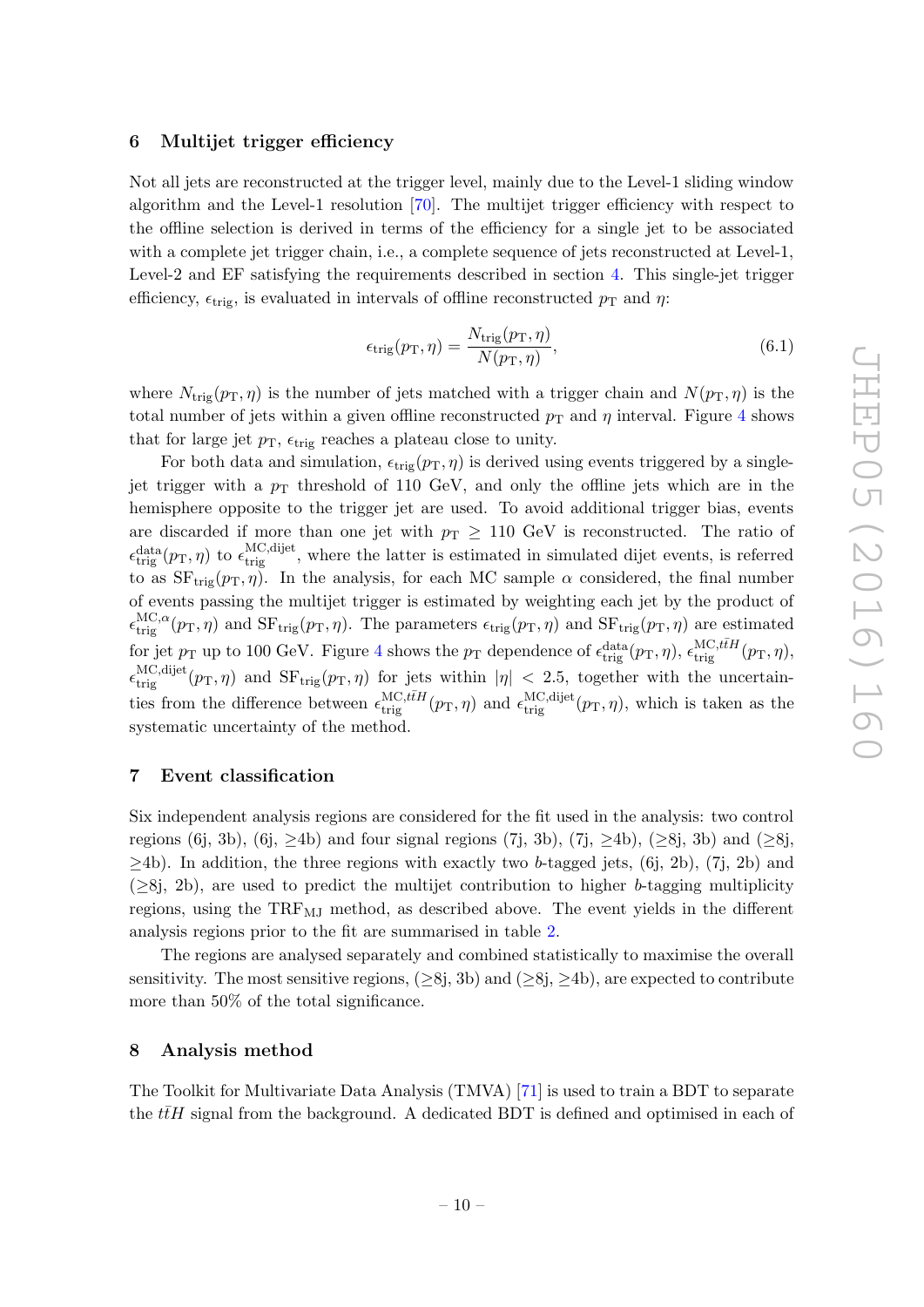

**Figure 4.** Single-jet trigger efficiencies,  $\epsilon_{\text{trig}}$ , (top) for data, simulated dijet events, and  $t\bar{t}H$  events, as a function of jet  $p_T$  for jets with  $|\eta| < 2.5$ ; (bottom)  $SF_{\text{trig}}(p_T, \eta) = \epsilon_{\text{trig}}^{\text{data}}(p_T, \eta) / \epsilon_{\text{trig}}^{\text{MC,dijet}}(p_T, \eta)$ . The uncertainty on  $SF_{\text{trig}}$ , shown as the green shaded area, is estimated from the difference between the efficiencies in dijet and  $t\bar{t}H$  simulated events in the denominator of  $SF_{\text{trig}}$ .

|                         | $6j$ , 3b       | 6i, >4b       | 7j, 3b          | 7i, >4b       | $>8i$ , 3b      | $>8i$ , $>4b$  |
|-------------------------|-----------------|---------------|-----------------|---------------|-----------------|----------------|
| Multijet                | $16380 \pm 130$ | $1112 \pm 33$ | $12530 \pm 110$ | $1123 \pm 34$ | $10670 \pm 100$ | $1324 \pm 36$  |
| $tt+light$              | $1530 \pm 390$  | $48 \pm 18$   | $1370 \pm 430$  | $45 \pm 18$   | $1200 \pm 520$  | $40 \pm 23$    |
| $t\bar{t}+c\bar{c}$     | $280 \pm 180$   | $17 \pm 12$   | $390 \pm 240$   | $21 \pm 15$   | $560 \pm 350$   | $48 \pm 33$    |
| $t\bar{t}+bb$           | $330 \pm 180$   | $44 \pm 26$   | $490 \pm 270$   | $87 \pm 51$   | $760 \pm 450$   | $190 \pm 110$  |
| $t\bar{t}+V$            | $14.2 \pm 6.3$  | $1.8 \pm 1.5$ | $22.0 \pm 9.0$  | $3.5 \pm 2.3$ | $40 \pm 15$     | $8.0 \pm 4.2$  |
| Single top              | $168 \pm 63$    | $6.0 \pm 3.7$ | $139 \pm 55$    | $8.3 \pm 4.6$ | $110 \pm 49$    | $10.6 \pm 5.9$ |
| Total background        | $18700 \pm 480$ | $1229 \pm 48$ | $14940 \pm 580$ | $1288 \pm 66$ | $13330 \pm 780$ | $1620 \pm 130$ |
| $ttH$ ( $m_H$ =125 GeV) | $14.3 \pm 4.6$  | $3.3 \pm 2.1$ | $23.7 \pm 6.4$  | $7.2 \pm 3.3$ | $48 \pm 11$     | $16.8 \pm 6.1$ |
| Data events             | 18508           | 1545          | 14741           | 1402          | 13131           | 1587           |
| S/B                     | < 0.001         | 0.003         | 0.002           | 0.006         | 0.004           | 0.010          |
| $S/\sqrt{B}$            | 0.10            | 0.095         | 0.194           | 0.20          | 0.415           | 0.417          |

Table 2. Event yields from simulated backgrounds and the signal as well as data in each of the analysis regions prior to the fit (pre-fit). The quoted uncertainties are the sum in quadrature of the statistical and systematic uncertainties in the yields for all samples but the multijet background. The multijet normalisation and its systematic uncertainty are determined by the fit, so only its statistical uncertainty is quoted here. Since the numbers are rounded, the sum of all contributions may not equal the total value. The signal-to-background ratio,  $S/B$ , and the significance,  $S/\sqrt{B}$ , are also given. The  $tH$  background is not shown as it amounts to fewer than 1.5 events in each region.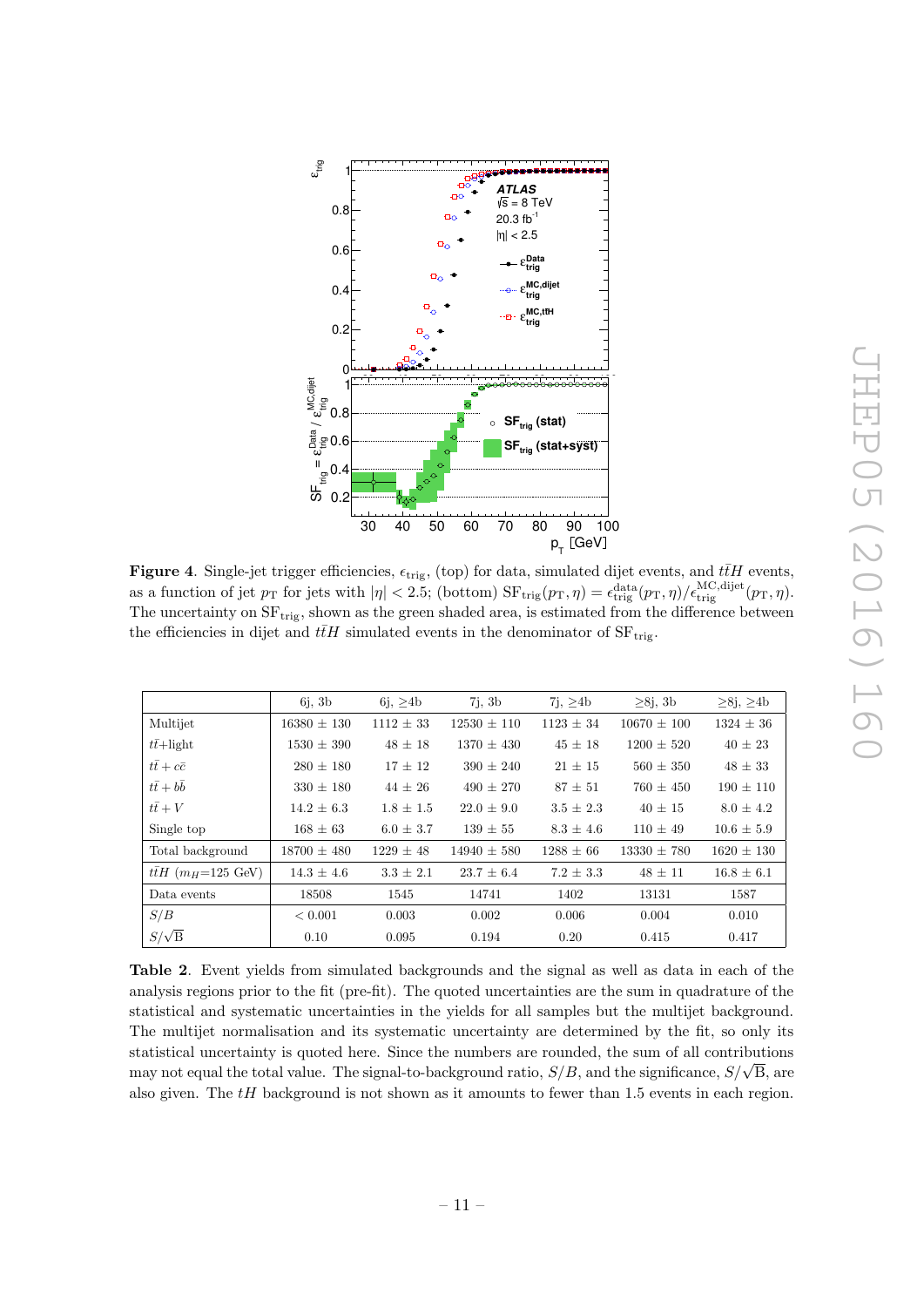<span id="page-13-0"></span>the six analysis regions. The variables entering the BDT and their definitions are listed in table [3](#page-13-0) .

The input variables include event-shape variables such as  $Centrality<sub>Mass</sub>$  and aplanarity, global event variables, such as  $S_T$  (the modulus of the vector sum of the jet  $p_T$ ),  $H_{T5}$  (the scalar sum of the jet  $p_{\text{T}}$  starting from the fifth jet in  $p_{\text{T}}$  order),  $m_{jj}^{\text{min}}$  (the smallest invariant mass of all dijet combinations), and the minimum  $\Delta R$  between jets. The  $p_T$  of the softest jet in the event is the only individual kinematic variable that enters the BDT directly. Other variables are calculated from pairs of objects:  $\Delta R(b, b)^{p_T^{\max}}$  (the  $\Delta R$  between the two b-tagged jets with highest vector sum  $p_T$ ),  $m_{bb}^{\Delta R(b,b)^{\text{min}}}$  (the invariant mass of the two b-tagged jets with the smallest  $\Delta R$ ),  $(E_{T1} + E_{T2})/\sum E_T^{\text{jets}}$  $T<sup>jets</sup>$  (the sum of the transverse energies of the two leading jets divided by the sum of the transverse energies of all jets),  $m_{2,\text{lets}}$  (the mass of the dijet pair, which, when combined with any b-tagged jet, maximises the magnitude of the vector sum of the  $p_T$  of the three-jet system) and  $m_{2 \text{ b-jets}}$  (the invariant mass of the two b-tagged jets which are selected by requiring that the invariant mass of all the remaining jets is maximal). Two variables are calculated as the invariant mass of three jets:  $m_{\text{top},1}$  is computed from the three jets whose invariant mass is nearest to the top quark mass, taking into account the jet energy resolutions; the  $m_{\text{top},2}$  calculation uses the same algorithm but excludes the jets which enter  $m_{\text{top},1}$ . Finally, a log-likelihood ratio variable,  $\Lambda$ , is used; it is related to the probability of an event to be a signal candidate, compared to the probability of being a background candidate.

The  $\Lambda$  variable is the sum of the logarithms of ratios of relative probability densities for W boson, top quark and Higgs boson resonances to be reconstructed in the event. For a given resonance X decaying to two jets, the  $\Lambda$  component is built as  $\Lambda_X(m_{jj}) = \ln \frac{P_{\text{sig}}(m_{jj})}{P_{\text{thr}}(m_{jj})}$  $P_{\text{bkg}}(m_{jj})$ within a mass window  $w_X = \pm 30$  GeV around the given particle mass:

$$
P_{\text{sig}}(m_{jj}) = \begin{cases} s \cdot G(m_{jj}|m_X, \sigma_X), & \text{for } |m_{jj} - m_X| \le w_X, \\ 1 - s, & \text{for } |m_{jj} - m_X| > w_X. \end{cases} \tag{8.1}
$$

$$
P_{\text{bkg}}(m_{jj}) = \begin{cases} b \cdot \text{Rect}(m_X, w_X), & \text{for } |m_{jj} - m_X| \le w_X, \\ 1 - b, & \text{for } |m_{jj} - m_X| > w_X. \end{cases} \tag{8.2}
$$

Here s and b are the probabilities to find a jet pair with an invariant mass within  $\pm w_X$ of  $m_X$ . They are calculated from the signal simulation and from the multijet background respectively. The signal mass distribution is modelled with a Gaussian  $G(m_{jj} | m_X, \sigma_X)$ , while the background is modelled with a uniform distribution  $\text{Rect}(m_X, w_X)$  between  $m_X$  $w_X$  and  $m_X + w_X$ . Both functions  $P_{\text{sig}}(m_{jj})$  and  $P_{\text{bkg}}(m_{jj})$  are normalised to unity. For the top quark resonance the three-particle mass,  $m_{jjb}$ , is used. The width of the Gaussian is set to  $\sigma_X = 18$  GeV for all resonances; this value corresponds to the expected experimental width of a Higgs boson with no combinatoric background.

The expression for the complete event  $\Lambda$  is:

$$
\Lambda(m_{jj}, m_{jjb}, m_{bb}) = \Lambda_W(m_{jj}|m_W, \sigma_X) + \Lambda_{\text{top}}(p_{\text{T},jjb}, m_{jjb}|m_{\text{top}}, \sigma_X) + \Lambda_H(p_{\text{T},bb}, m_{bb}|m_H, \sigma_X).
$$
\n(8.3)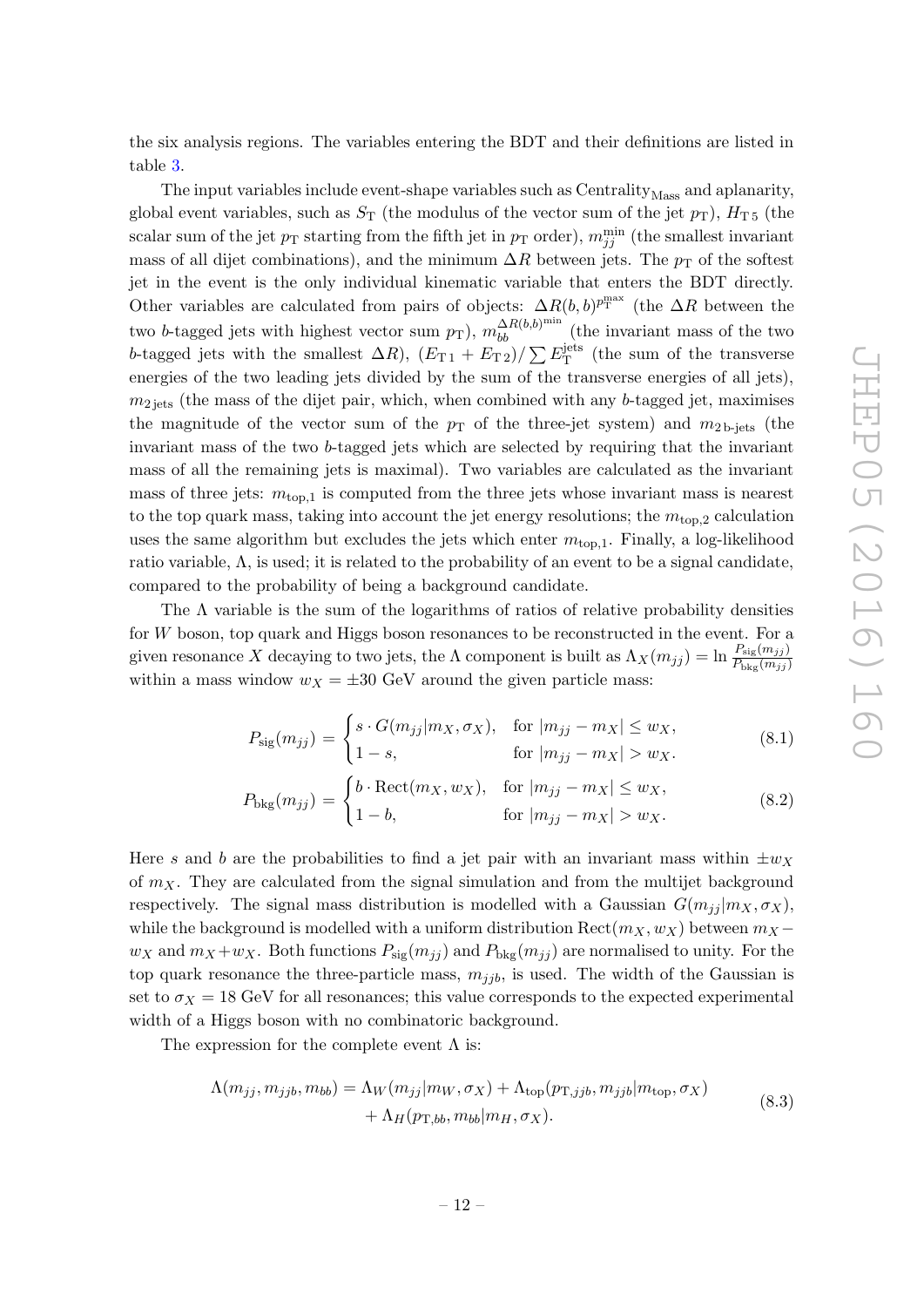| Variable                                                   | Definition<br>6j, 3b                                                                                                                                      |                          | <b>BDT</b> rank |                |                |                |                    |  |  |
|------------------------------------------------------------|-----------------------------------------------------------------------------------------------------------------------------------------------------------|--------------------------|-----------------|----------------|----------------|----------------|--------------------|--|--|
|                                                            |                                                                                                                                                           |                          | $6j \geq 4b$    | 7j, 3b         | $7j \geq 4b$   | $\geq$ 8j, 3b  | $\geq 8j, \geq 4b$ |  |  |
| $\operatorname{Centrality}_{\operatorname{Mass}}$          | Scalar sum of the jet $p_T$ divided by the invariant mass of the jets                                                                                     |                          |                 |                |                | 9              | 6                  |  |  |
| Aplanarity                                                 | $1.5\lambda_2$ , where $\lambda_2$ is the second eigenvalue of the momentum<br>tensor built with all jets                                                 | $\overline{\phantom{a}}$ | 11              |                |                | 6              |                    |  |  |
| $S_{\mathrm{T}}$                                           | The modulus of the vector sum of jet $p_T$                                                                                                                | $\overline{2}$           | $\overline{2}$  | $\overline{2}$ | 4              | $\overline{2}$ | $\overline{2}$     |  |  |
| $H_{\rm T5}$                                               | Scalar sum of jet $p_T$ starting from the fifth jet                                                                                                       | 8                        |                 |                |                |                |                    |  |  |
| $m_{ii}^{\min}$                                            | Smallest invariant mass of any combination of two jets                                                                                                    | 9                        |                 | 6              | 10             | 11             | 12                 |  |  |
| $\Delta R^{\text{min}}$                                    | Minimum $\Delta R$ between two jets                                                                                                                       | 6                        | 5               | 9              |                | 8              | $\overline{4}$     |  |  |
| $p_{\rm T}^{\rm softest}$ jet                              | $p_T$ of the softest jet                                                                                                                                  |                          | 6               | 10             |                |                | 10                 |  |  |
| $\Delta R(b,b) ^{p_{\rm T}^{\rm max}}$                     | $\Delta R$ between two b-tagged jets with the largest vector sum $p_T$                                                                                    | 11                       |                 |                | 5              | 5              | 3                  |  |  |
| $m_{bb}^{\Delta R(b,b)^{\rm min}}$                         | Invariant mass of the combination of two b-tagged jets with the smallest $\Delta R$                                                                       | 3                        | 3               | 8              | 9              | 3              | 9                  |  |  |
| $E_{\rm T\,1}+E_{\rm T\,2}$<br>$\sum E^{\rm jets}_{\rm T}$ | Sum of the $E_T$ of the two jets with leading $E_T$ divided by the sum of the $E_T$ of all jets                                                           | 5                        | 8               | 4              | $\overline{2}$ | 7              | 5                  |  |  |
| $m_{2}$ jets                                               | The mass of the dijet pair, which, when combined with any b-tagged jet,<br>maximises the magnitude of the vector sum of the $p_T$ of the three-jet system | 10                       |                 |                | 8              |                |                    |  |  |
| $m_{2\,\text{b-jets}}$                                     | The invariant mass of the two b-tagged jets which are selected by requiring<br>that the invariant mass of all the remaining jets is maximal               | 12                       | $\overline{7}$  |                | 6              |                | 8                  |  |  |
| $m_{\text{top},1}$                                         | Mass of the reconstructed top quark                                                                                                                       | 13                       | 10              |                |                | 4              | 11                 |  |  |
| $m_{\text{top},2}$                                         | Mass of the reconstructed top quark calculated from the jets not entering $m_{\text{top,1}}$                                                              | 7                        | 9               | 5              |                | 10             |                    |  |  |
| Λ                                                          | The logarithm of the ratio of event probabilities under the signal and<br>background hypotheses                                                           | 4                        |                 | 3              | 3              |                |                    |  |  |

<span id="page-14-0"></span>Table 3. List of variables used in the BDT in the six analysis regions. The numbers indicate the ranking of the corresponding variables, ordered by decreasing discriminating power. Variables not used in the BDT of <sup>a</sup> specific region are marked by <sup>a</sup> dash.

# JHEP05(2016)160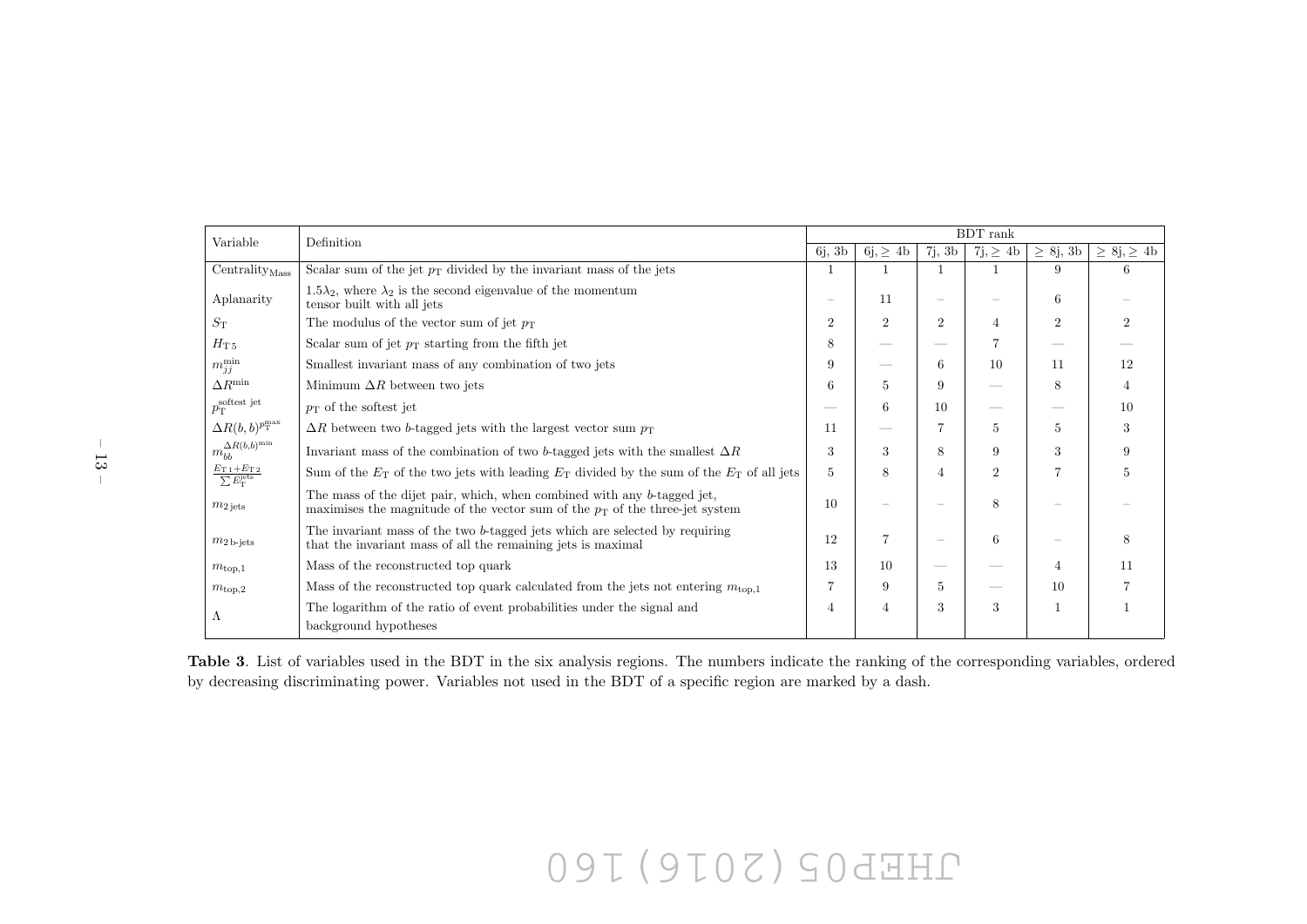The three terms refer to W, top, and Higgs resonances respectively. For the top quark and Higgs boson resonances the masses,  $m_{jjb}$  and  $m_{bb}$ , as well as the  $p_{\text{T}}$ , defined as the magnitude of the vector sum of the  $p<sub>T</sub>$  of the jets used to reconstruct the top quark,  $p<sub>T,jjb</sub>$ , and to reconstruct the Higgs boson,  $p_{T,bb}$ , are used. The value of  $\Lambda$  is calculated for all possible jet combinations and the maximum  $\Lambda$  of the event is chosen.

The variables entering the BDT are selected and ranked according to their separation power with an iterative procedure, which stops when adding more variables does not significantly improve the separation between signal and background. The cut-off corresponds to the point when adding a variable increases the significance, defined as  $\sqrt{\sum_i S_i^2/B_i^2}$  where  $S_i$  and  $B_i$  are the expected signal and background yields in the  $i^{th}$  bin of the BDT discriminant, by less than 1%.

Signal and background samples are classified as described in section [7,](#page-10-1) and then each subsample is further subdivided randomly into two subsamples of equal size for training and for testing.

The ranking of the input variables in terms of separation power for each analysis region is shown in table [3.](#page-13-0) The distributions of the BDT outputs for simulated signal and background events are shown in figure [5](#page-16-0) for each analysis region. The figure shows a better separation between signal and background for low jet multiplicities than for high jet multiplicities. This is explained by the number of possible jet permutations. The number of jet permutations increases giving the background more configurations to mimic the signal.

#### 9 Systematic uncertainties

The sources of systematic uncertainty considered in this analysis can be grouped into six main categories as summarised in table [4.](#page-15-0) Each systematic uncertainty is represented by an independent parameter, referred to as a nuisance parameter, and is parameterised with a Gaussian function for the shape uncertainties and a log-normal distribution for the normalisations [\[72\]](#page-34-7). They are centred around zero and one, respectively, with a width that corresponds to the given uncertainty. The uncertainties in the integrated luminosity, reconstruction of the physics objects, and the signal and background MC models are treated as in ref. [\[16\]](#page-31-4). The uncertainties related to the jet trigger as well as those related to the data-driven method to estimate the multijet background are discussed below. In total, 99 fit parameters are considered. The determination and treatment of the systematic uncertainties are detailed in this section. Their impact on the fitted signal strength is summarised in table [8](#page-23-0) in section [11](#page-19-1).

<span id="page-15-0"></span>The systematic uncertainty in the luminosity for the data sample is 2.8%. It is derived following the same methodology as that detailed in ref. [\[73\]](#page-34-8). The trigger uncertainty is determined from the difference between  $\epsilon_{\text{trig}}$ , estimated using  $\bar{t}H$  and dijet MC events. Each jet in the event is weighted according to  $SF_{trig}(p_T, \eta)$ , the uncertainty of which is propagated to the shape and normalisation of the BDT output distribution, as shown in figure  $6(a)$  $6(a)$ .

The uncertainties in physics objects are related to the reconstruction and b-tagging of jets. The jet energy resolution (JER) and the jet energy scale (JES) uncertainties are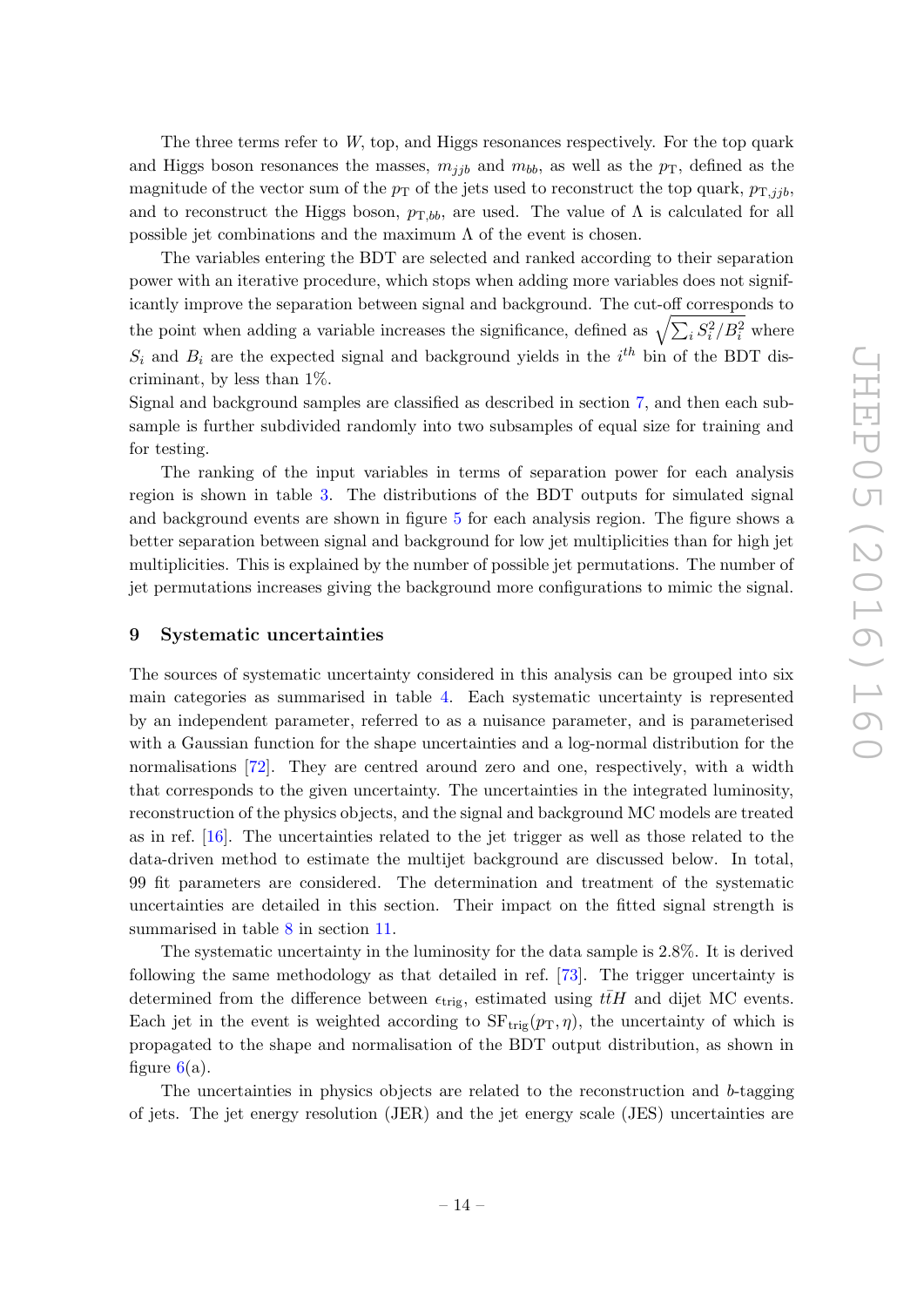| Systematic uncertainty source                      | <b>Type</b> | Number of components |
|----------------------------------------------------|-------------|----------------------|
| Luminosity                                         | N           | 1                    |
| Trigger                                            | SN          | $\mathbf{1}$         |
| Physics Objects                                    |             |                      |
| Jet energy scale                                   | SN          | 21                   |
| Jet vertex fraction                                | SN          | $\mathbf{1}$         |
| Jet energy resolution                              | SN          | $\mathbf{1}$         |
| <i>b</i> -tagging efficiency                       | SN          | $\overline{7}$       |
| $c$ -tagging efficiency                            | SN          | $\overline{4}$       |
| Light-jet tagging efficiency                       | <b>SN</b>   | 12                   |
| Background MC Model                                |             |                      |
| $t\bar{t}$ cross section                           | $\mathbf N$ | $\mathbf{1}$         |
| $t\bar{t}$ modelling: $p_T$ reweighting            | SN          | 9                    |
| $t\bar{t}$ modelling: parton shower                | SN          | 3                    |
| $t\bar{t}$ +heavy-flavour: normalisation           | ${\rm N}$   | $\overline{2}$       |
| $t\bar{t}+c\bar{c}$ : heavy-flavour reweighting    | <b>SN</b>   | $\overline{2}$       |
| $t\bar{t}+c\bar{c}$ : generator                    | SN          | $\overline{4}$       |
| $t\bar{t}+b\bar{b}$ : NLO Shape                    | SN          | 8                    |
| $t\bar{t}V$ cross section                          | ${\rm N}$   | $\mathbf{1}$         |
| $t\bar{t}V$ modelling                              | SN          | 1                    |
| Single top cross section                           | ${\bf N}$   | $\mathbf{1}$         |
| Data driven background                             |             |                      |
| Multijet normalisation                             | $\mathbf N$ | 6                    |
| Multijet $\text{TRF}_{\text{MJ}}$ parameterisation | $\mathbf S$ | 6                    |
| Multijet $H_T$ correction                          | S           | 1                    |
| Multijet $S_T$ correction                          | S           | $\mathbf{1}$         |
| Signal Model                                       |             |                      |
| $t\bar{t}H$ scale                                  | SN          | $\overline{2}$       |
| $t\bar{t}H$ generator                              | SN          | $\mathbf{1}$         |
| $t\bar{t}H$ hadronisation                          | SN          | 1                    |
| $t\bar{t}H$ parton shower                          | SN          | $\mathbf{1}$         |

JHEP05 (2016) 160 JHEP05(2016)160

<span id="page-16-0"></span>Table 4. Sources of systematic uncertainty considered in the analysis grouped in six categories. "N" denotes uncertainties affecting only the normalisation for the relevant processes and channels, whereas "S" denotes uncertainties which are considered to affect only the shape of normalised distributions. "SN" denotes uncertainties affecting both shape and normalisation. Some sources of systematic uncertainty are split into several components. The number of components is also reported.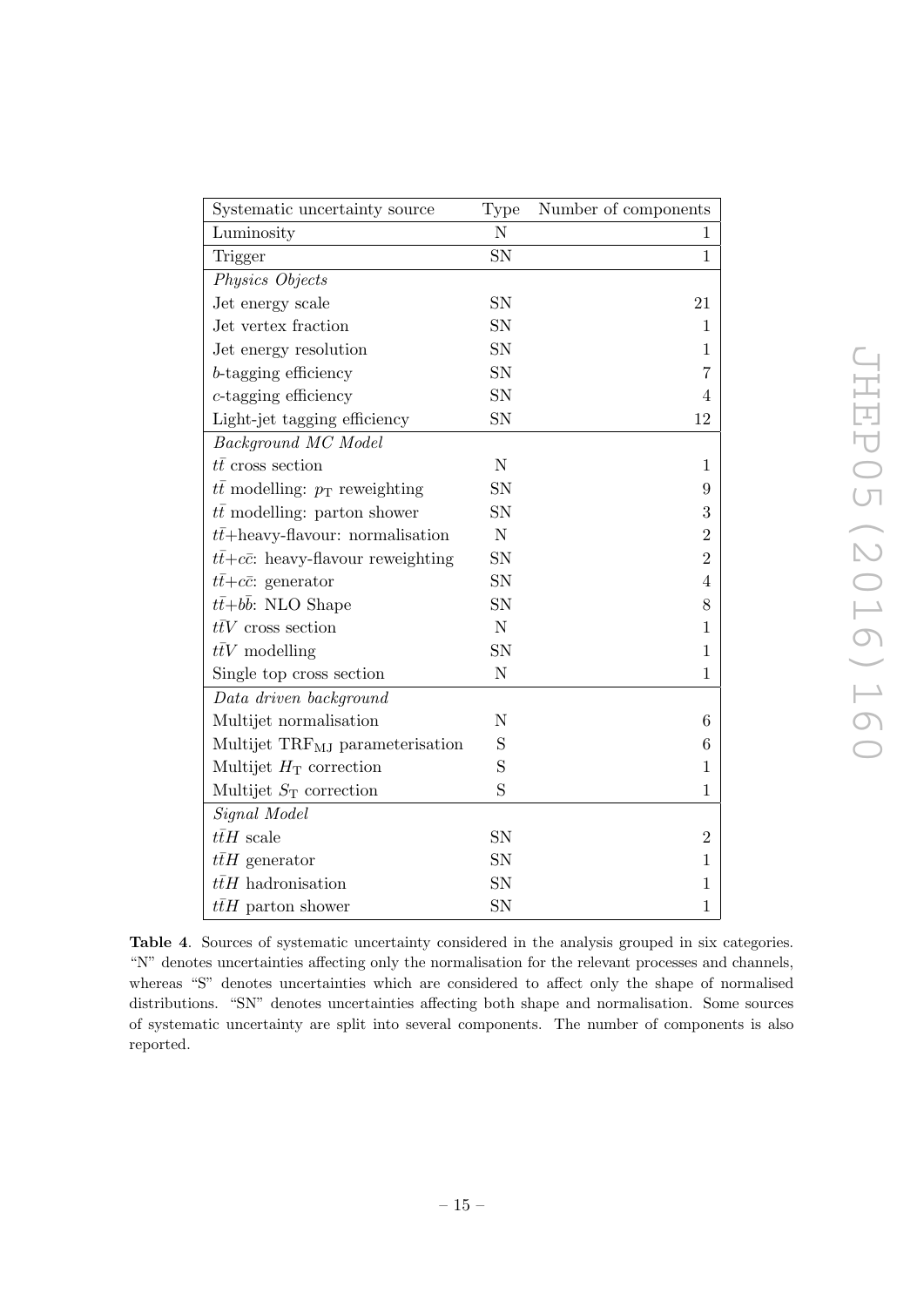

<span id="page-17-0"></span>Figure 5. Response of the BDT algorithm for simulated signal (dashed red),  $t\bar{t}$ +jets background (solid blue) and multijet background (dotted green) events in the  $(top)$  regions with 3 b-tags  $((a)$ 6, (b) 7 and (c)  $\geq 8$  jets) and in the (bottom) regions with  $\geq 4$  b-tags ((d) 6, (e) 7 and (f)  $\geq 8$  jets). The binning is the same as that used in the fit.

derived combining the information from test-beam data and simulation [\[25\]](#page-31-12). The JES uncertainties are split into 21 uncorrelated components. The largest of these uncertainties is due to the jet flavour composition. The JVF uncertainty is derived from  $Z(\rightarrow \ell^+ \ell^-)$ + 1-jet events in data and simulation by varying the nominal cut value by 0.1 up and down.

The uncertainty related to the b-tagging is modelled with six independent parameters, while four parameters model the *c*-tagging uncertainty [\[26\]](#page-31-13). These are eigenvalues obtained by diagonalising the matrix which parameterises the tagging efficiency as a function of  $p_T$ , taking into account bin-to-bin correlations. Twelve parameters, which depend on  $p_T$  and  $\eta$ , are used to parameterise the light-jet-tagging systematic uncertainties [\[74\]](#page-34-9). The per-jet b-tagging uncertainties are  $3\%$ –5%, about 10% for c-tagging and 20% for light jet tagging. An additional uncertainty is assigned to the b-tagging efficiency for jets with  $p_T > 300 \text{ GeV}$ , which lacks statistics for an accurate calibration from data.

A combined uncertainty of  $\pm 6.0\%$  is assigned to the  $t\bar{t}$ +jets production cross section, including modelling components due to the value of  $\alpha_{\rm s}$ , the PDF used, the process energy scale, and the top quark mass. Other systematic uncertainties related to  $t\bar{t}$ +jets production are due to the modelling of parton showers and hadronisation.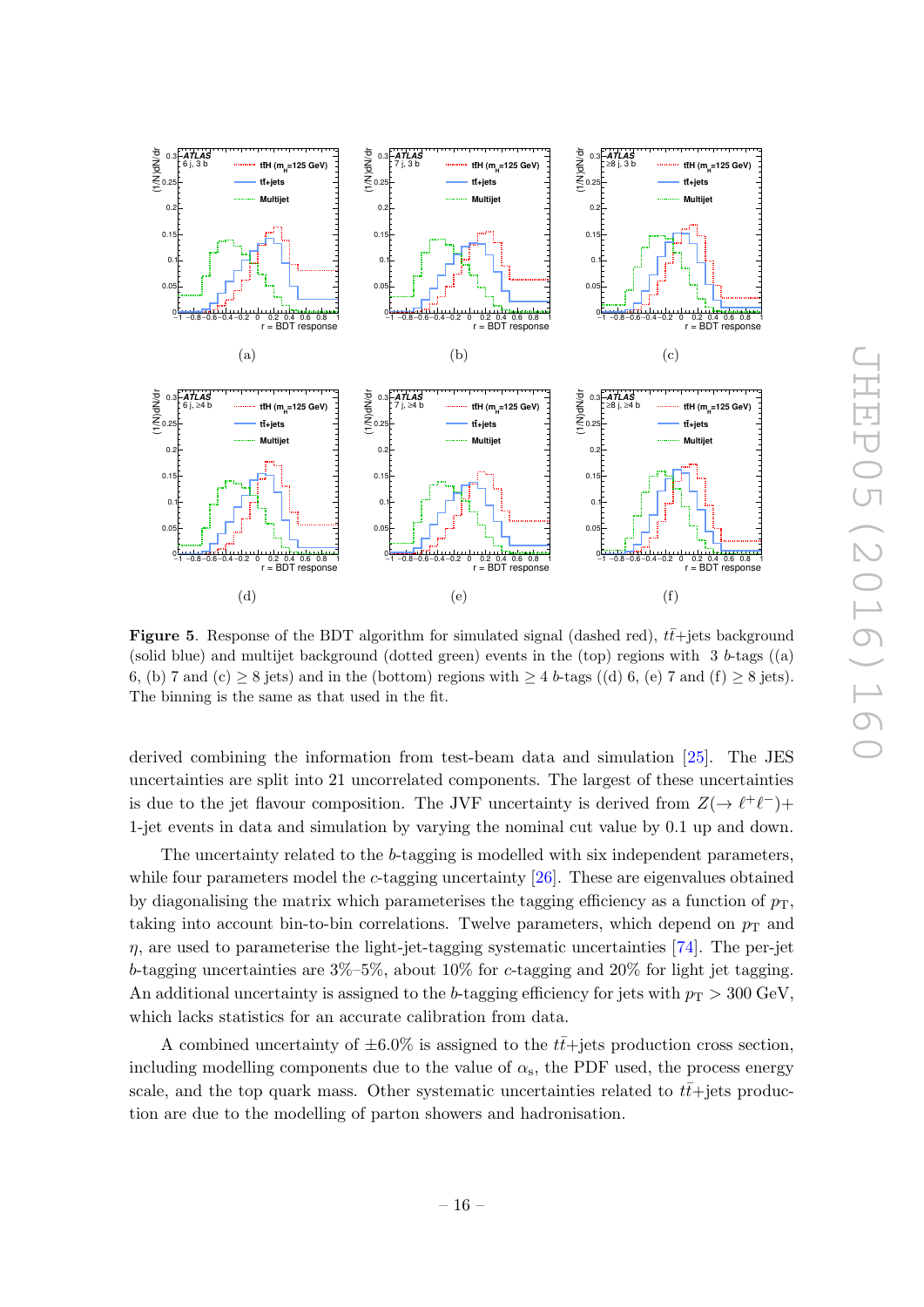

<span id="page-18-0"></span>Figure 6. (a) Per event trigger scale factor  $SF_{\text{trig}}$  (black dots) versus the BDT output of  $t\bar{t}H$  events, shown with its corresponding systematic uncertainty (green band) for the  $(\geq 8j, \geq 4b)$  region. (b) Comparison of the BDT output of the multijet background predicted with different sets of  $\text{TRF}_{\text{MJ}}$ . The nominal  $TRF_{MJ}$  is represented by the red points. The bottom panel shows the ratios of the alternative  $TRF_{\rm MJ}$  predictions to the nominal set.

The systematic uncertainties arising from the reweighting procedure to improve  $t\bar{t}$ background description by simulation (section [5.2\)](#page-5-0), have been extensively studied in ref. [\[16](#page-31-4) ] and adopted in this analysis. The largest uncertainties in the  $t\bar{t}$  background description arise from radiation modelling, the choice of generator to simulate  $t\bar{t}$  production, the JES, JER, and flavour modelling. These systematic uncertainties are applied to the  $t\bar{t}$ +light and  $t\bar{t} + c\bar{c}$  components. Two additional systematic uncertainties, the full difference between applying and not applying the reweightings of the  $t\bar{t}$  system  $p_T$  and top quark  $p_T$ , are assigned to the  $t\bar{t} + c\bar{c}$  component.

Four additional systematic uncertainties in the  $t\bar{t} + c\bar{c}$  estimate are derived from the simultaneous variation of factorisation and renormalisation scales in MADGRAPH+PYTHIA. For the  $t\bar{t}+b\bar{b}$  background, three scale uncertainties are evaluated by varying the renormalisation and resummation scales. The shower recoil model uncertainty and two uncertainties due to the PDF choice in the sherpa+OpenLoops NLO calculation are also taken into account.

The  $t\bar{t}$ +jets background is parameterised to allow a varying percentage of heavy flavours c and b in the additional jets not originating from the top quark decay products. An uncertainty of  $\pm 50\%$  is assigned to the  $t\bar{t} + bb$  and  $t\bar{t} + c\bar{c}$  components of the  $t\bar{t}$ +jets cross section, which are treated as uncorrelated and are derived by comparing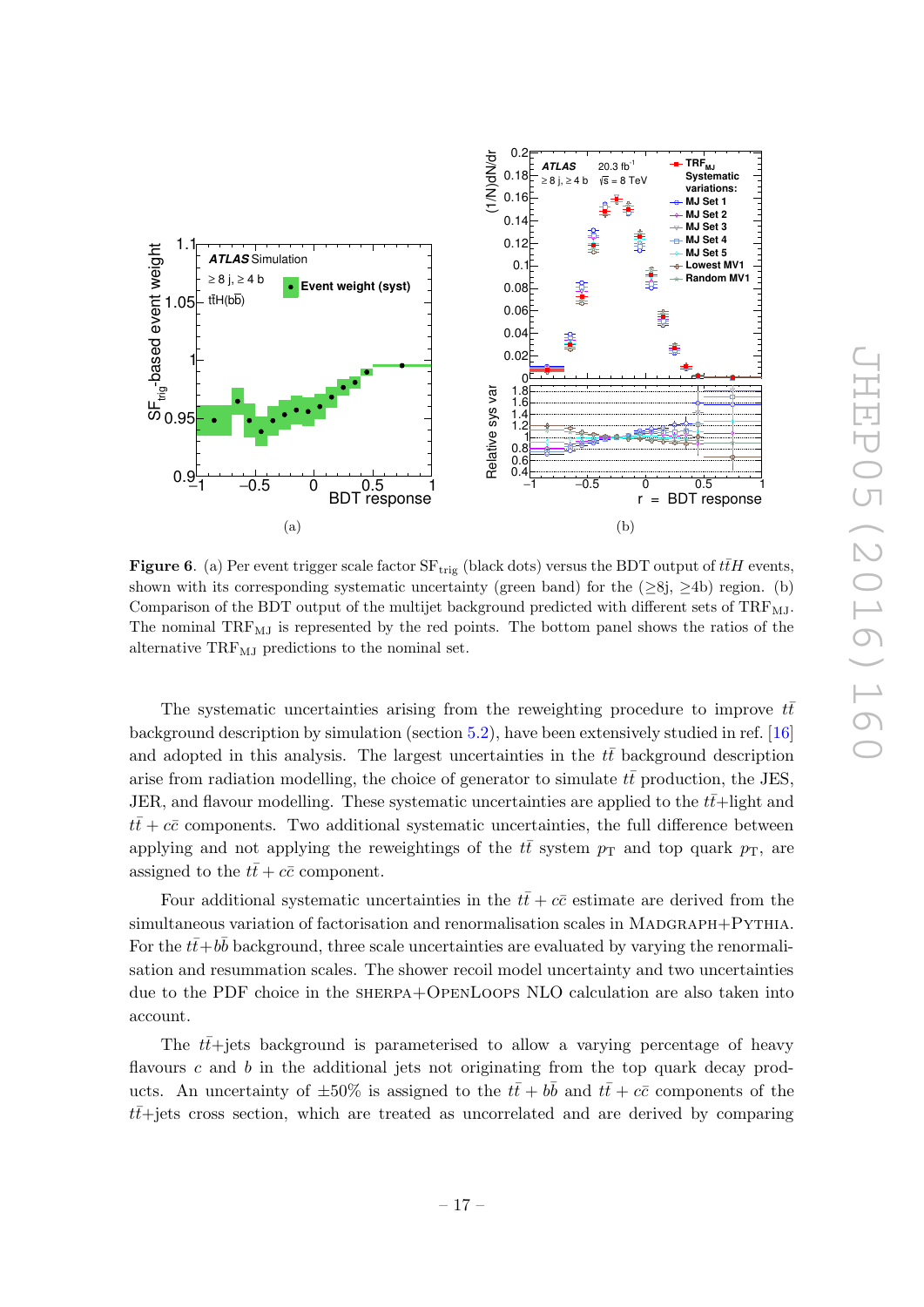| $TRF_{MJ}$ predictions | Parameterisation variables in the $TRF_{M,I}$ method                          |
|------------------------|-------------------------------------------------------------------------------|
| Nominal set            | $p_{\rm T},  \eta , \langle \Delta R_{(j, {\rm hMV1})} \rangle$               |
| Multijet set 1         | $p_{\rm T}$ , $\Delta R_{\rm MV1}$ , $\Delta R_{(i, {\rm hMV1})}^{\rm min}$   |
| Multijet set 2         | $p_{\rm T}$ , $\Delta R_{\rm MV1}$ , $\Delta R_{(i,j)}^{\rm min}$             |
| Multijet set 3         | $p_{\rm T},  \eta , \Delta R_{(j, {\rm hMV1})}^{\rm min}$                     |
| Multijet set 4         | $p_{\rm T},  \eta , \Delta R_{\rm MV1}, \Delta R_{(i, {\rm hMV1})}^{\rm min}$ |
| Multijet set 5         | $p_{\rm T}, \Delta R_{\rm MV1}, \langle \Delta R_{(i, {\rm hMV1})} \rangle$   |
| Multijet lowest MV1    | Nominal set removing the two lowest MV1 jets from computation                 |
| Multijet random MV1    | Nominal set removing randomly two MV1 jets from computation                   |
| Multijet HT RW         | Nominal set with $H_T$ reweighting                                            |
| Multijet ST RW         | Nominal set with $S_T$ reweighting                                            |

<span id="page-19-0"></span>**Table 5.** Alternative predictions of the multijet background with the  $TRF_{\text{MJ}}$  method. Multijet sets 1 to 5 correspond to variations of the nominal set of variables describing  $\varepsilon_{\text{MJ}}$ . The next two sets specify the variation in the nominal set based on the two b-tagged jets which are used to compute  $\varepsilon_{\text{MJ}}$ . The last two refer to changes due to the residual mismodellings of  $H_{\text{T}}$  and  $S_{\text{T}}$ . Each of these variations of the multijet background shape is quantified by one nuisance parameter in the fit.

Powheg +Pythia with a NLO result based on sherpa+OpenLoops. The uncertainty in the  $t\bar{t} + b\bar{b}$  contribution represents the dominant systematic effect in this analysis. An uncertainty of  $\pm 30\%$  in the total cross section is assumed for  $t\bar{t} + V$  [\[58](#page-33-11), [59\]](#page-33-12).

The multijet background is estimated using data in regions with exactly two b-tagged jets after subtraction of contributions from other events using MC simulation. All systematic uncertainties mentioned above are fully propagated to the data-driven multijet background estimation and treated in a correlated manner.

<span id="page-19-1"></span>To estimate the uncertainties associated with the multijet background, the values of  $\varepsilon_{\text{MJ}}$  are determined as a function of different sets of variables, listed in the first part of table [5,](#page-18-0) which are sensitive to the amount and the mechanism of heavy-flavour production. Alternative variables used are  $\Delta R_{(j,j)}^{\text{min}}$ , the minimum  $\Delta R$  between the probed jet and any other jet in the event,  $\Delta R_{(j, hMVI)}^{\text{min}}$ , the minimum  $\Delta R$  between the probed jet and the two jets with highest b-tag probability or  $\langle \Delta R_{(j, hMV1)} \rangle$ , its average value, and  $\Delta R_{\text{MV1}}$ , the  $\Delta R$  between the two jets with the highest b-tag probability. In addition, different choices of methods to exclude b-tagged jets when determining  $\varepsilon_{\text{MJ}}$  in the TRF<sub>MJ</sub> method are considered: the two b-tagged jets with the lowest MV1 weight or a random choice of two jets among all b-tagged jets in the event are chosen. The different sets of variables used to define  $\varepsilon_{\text{MJ}}$  affect the shape of the BDT distribution for the multijet background, as shown in figure [6\(](#page-17-0)b). Each of these shape variations is taken into account by a nuisance parameter in the fit. These parameterisations also affect the overall normalisation, with a maximum variation of 18% in the 3-b-tag regions and 38% in the  $\geq$ 4-b-tag regions. Residual mismodelling of  $H_{\rm T}$  and  $S_{\rm T}$  from the extraction region are also taken into account as systematic uncertainties. The normalisation of the multijet background is evaluated independently in each of the six analysis regions.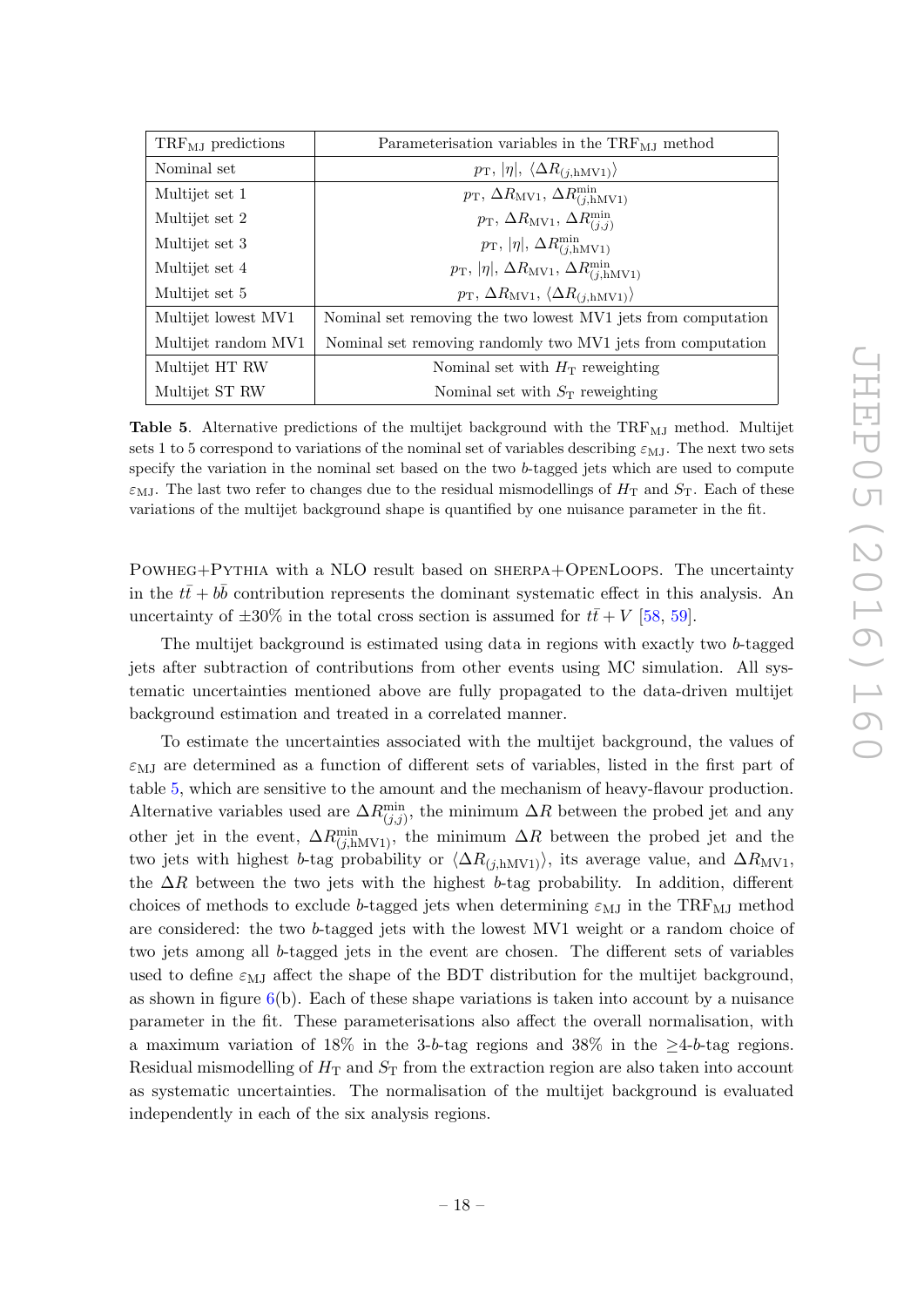For the signal MC modelling, the PowHel factorisation and renormalisation scales are varied independently by a factor two and 0.5. The kinematics of the MC simulated samples are then reweighted to reproduce the effects of these variations. The uncertainties related to the choice of PDFs are evaluated using the recommendations of PDF4LHC [\[75\]](#page-34-10). The systematic uncertainties from the parton shower and fragmentation models are evaluated using POWHEL+HERWIG samples. The uncertainty due to the choice of generator is evaluated by comparing POWHEL+PYTHIA8 with MADGRAPH5\_AMC@NLO+HERWIG++.

#### 10 Statistical methods

The binned distributions of the BDT output discriminants for each of the six analysis regions are combined as inputs to a test statistic to search for the presence of a signal. The analysis uses a maximum-likelihood fit [\[72\]](#page-34-7) to measure the compatibility of the observed data with the background-only hypothesis, i.e.,  $\mu = 0$ , and to make statistical inferences about  $\mu$ , such as upper limits, using the CL<sub>s</sub> method [\[76](#page-34-11), [77\]](#page-34-12) as implemented in the ROOF1T package [\[78\]](#page-34-13).

A fit is performed under the signal-plus-background hypothesis to obtain the value of the signal strength, assuming a SM Higgs boson mass of  $m_H = 125$  GeV. The value of  $\mu$  is a free parameter in the fit. The normalisation of each component of the background and  $\mu$  are determined simultaneously from the fit. Contributions from  $t\bar{t}$ +jets,  $t\bar{t}$  + V and single-top-quark backgrounds are constrained by the uncertainties of the respective theoretical calculations, the uncertainty in the luminosity, and experimental data. The multijet background normalisations are free parameters in the fit and are independent in each region. The performance of the fit is validated using simulated events by injecting a signal with variable strength and comparing the known strength to the fitted value.

#### 11 Results

The yields in the different analysis regions considered in the analysis after the fit (post-fit) are summarised in table [6.](#page-22-0) In each region, the variation of background and signal events with respect to the pre-fit values (cf. table [2\)](#page-11-1) are modest and, in particular, the fitted multijet background component is well constrained by the fit within an uncertainty of 8%.

Figures [7](#page-20-0) and [8](#page-21-0) show the BDT output distributions for data and the predictions in each analysis region, both before (left panels) and after (right panels) the fit to data. The relative uncertainties decrease significantly in all regions due to the constraints provided by the data, exploiting the correlations between the uncertainties in the different analysis regions.

<span id="page-20-0"></span>The signal strength in the all-hadronic  $t\bar{t}H$  decay mode, for  $m_H = 125$  GeV, is measured to be:

$$
\mu(m_H = 125 \text{ GeV}) = 1.6 \pm 2.6. \tag{11.1}
$$

The expected uncertainty in the signal strength  $(\mu = 1)$  is  $\pm 2.8$ . The observed (expected) significance of the signal is  $0.6 \cdot (0.4)$  standard deviations. corresponding to an observed (expected) p-value of 27% (34%), where the p-value is the probability to obtain a result at least as signal-like as observed if no signal were present.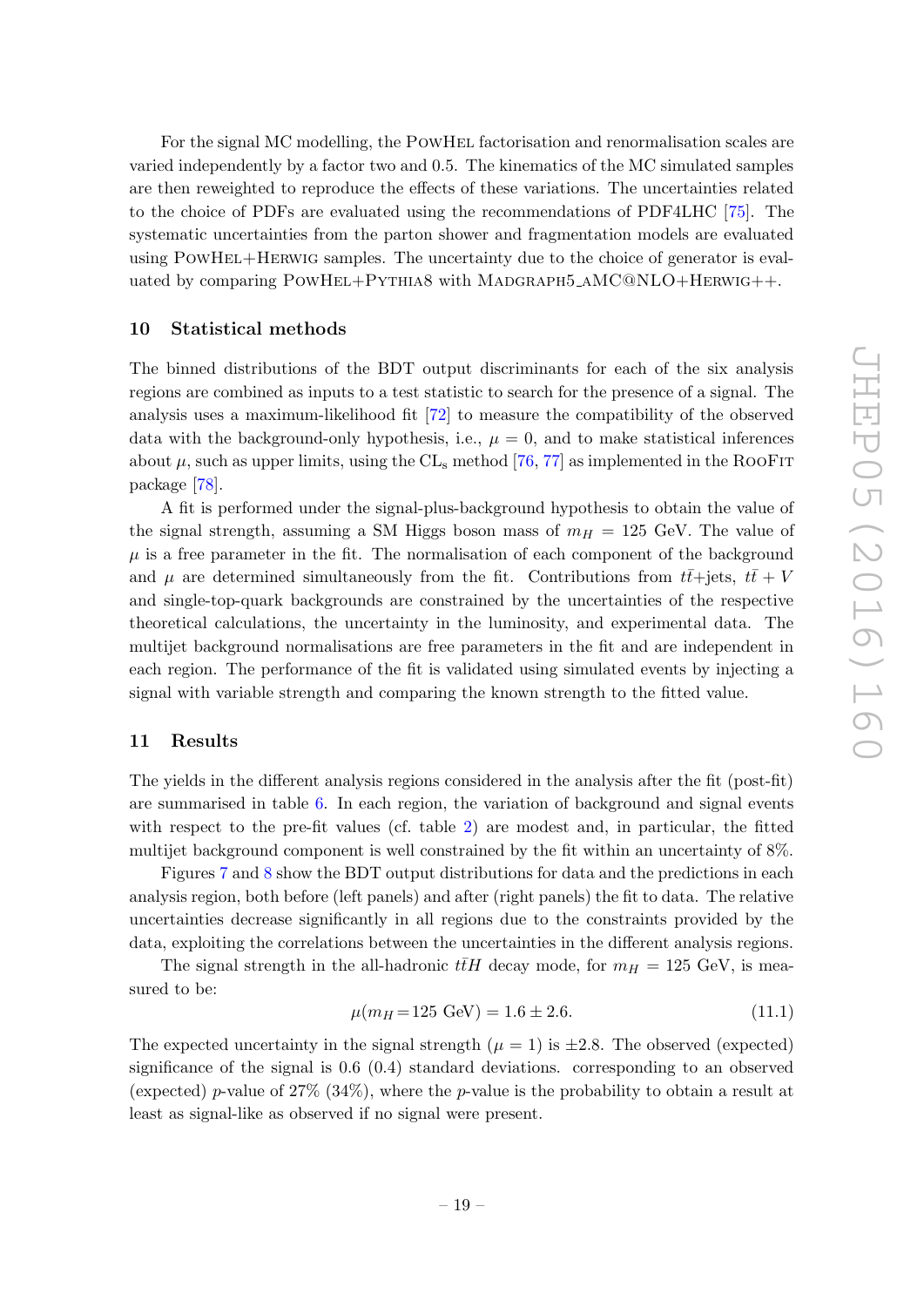

<span id="page-21-0"></span>Figure 7. Comparison between data and prediction for the BDT discriminant in the, from top to bottom, (6-8j, 3b) regions before (left) and after (right) the fit. The fit is performed under the signal-plus-background hypothesis. Pre-fit plots show an overlay of the multijet distribution normalised to data for illustration purposes only. The bottom panels display the ratios of data to the total prediction. The hashed areas represent the total uncertainty in the background predictions. The  $t\bar{t}H$  signal yield (solid red) is scaled by a fixed factor before the fit.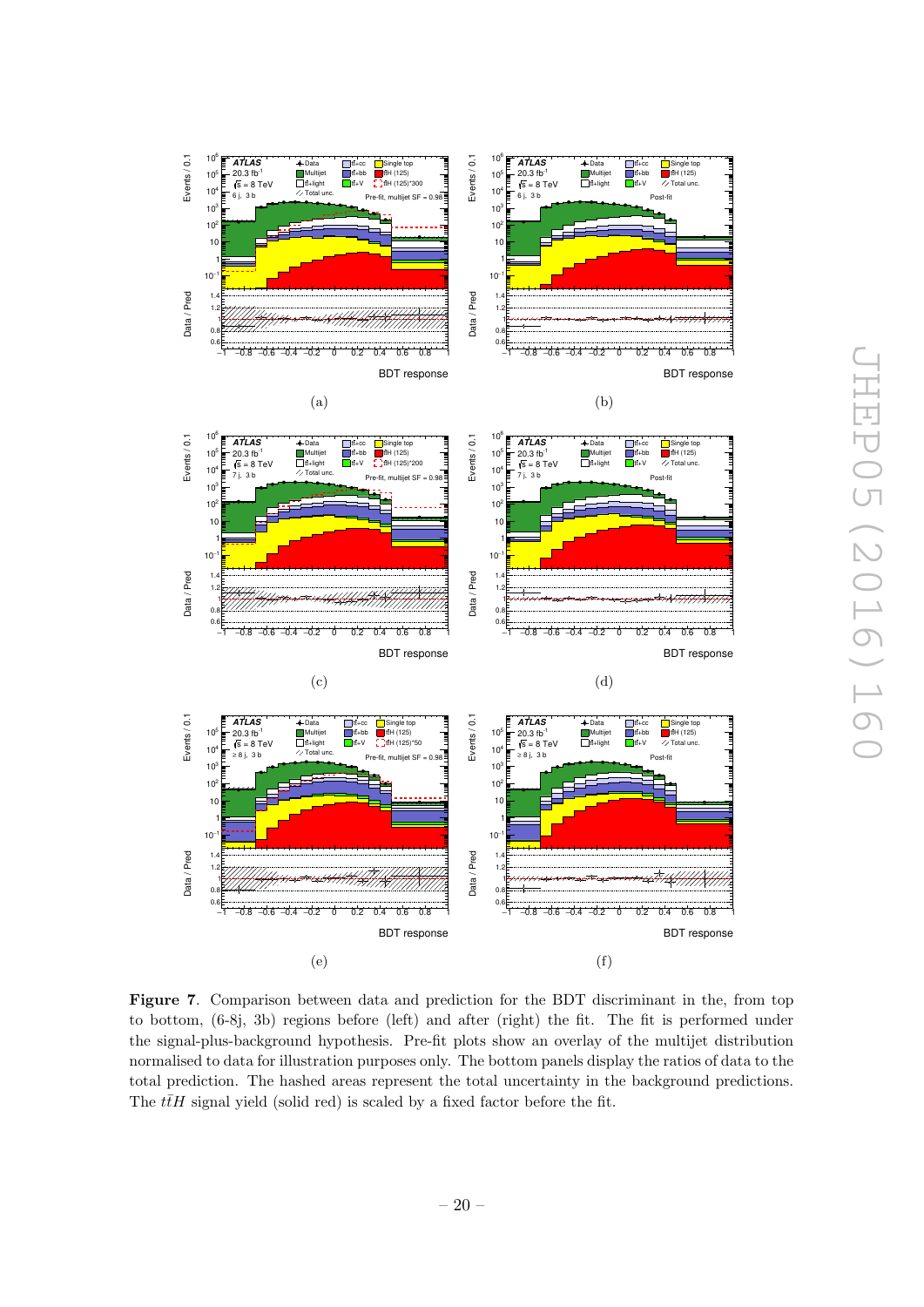<span id="page-22-1"></span><span id="page-22-0"></span>

Figure 8. Comparison between data and prediction for the BDT discriminant in the, from top to bottom,  $(6-8j, \geq 4b)$  regions before (left) and after (right) the fit. The fit is performed under the signal-plus-background hypothesis. Pre-fit plots show an overlay of the multijet distribution normalised to data for illustration purposes only. The bottom panels display the ratios of data to the total prediction. The hashed areas represent the total uncertainty in the background predictions. The  $t\bar{t}H$  signal yield (solid red) is scaled by a fixed factor before the fit.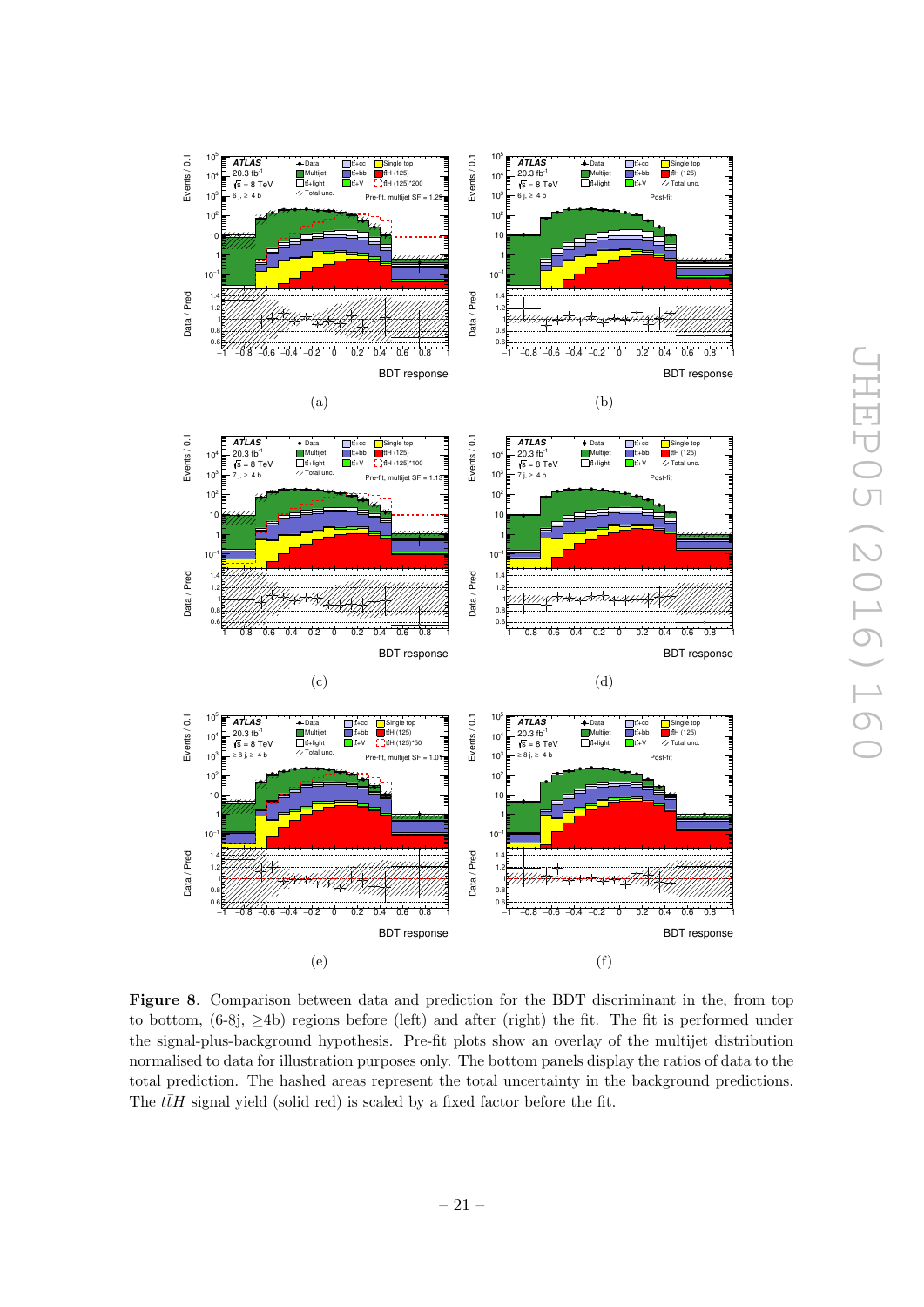|                             | $6j$ , 3b       | 6i, >4b       | 7i.3b           | 7i, >4b        | $>8i$ , 3b      | $>8i$ , $>4b$  |
|-----------------------------|-----------------|---------------|-----------------|----------------|-----------------|----------------|
| Multijet                    | $15940 \pm 320$ | $1423 \pm 66$ | $12060 \pm 350$ | $1233 \pm 78$  | $10020 \pm 490$ | $1280 \pm 100$ |
| $t\bar{t}$ +light           | $1750 \pm 270$  | $55 \pm 13$   | $1650 + 340$    | $54 \pm 15$    | $1550 \pm 450$  | $54 + 21$      |
| $t\bar{t}+c\bar{c}$         | $350 \pm 170$   | $22 \pm 11$   | $490 + 240$     | $28 \pm 14$    | $750 \pm 360$   | $66 \pm 33$    |
| $t\bar{t}+bb$               | $230 \pm 120$   | $31 \pm 17$   | $350 \pm 190$   | $63 \pm 34$    | $560 \pm 320$   | $139 \pm 75$   |
| $t\bar{t}+V$                | $15.0 \pm 6.2$  | $1.9 \pm 1.5$ | $23.3 \pm 8.9$  | $3.6 \pm 2.2$  | $43 \pm 15$     | $8.7 + 4.2$    |
| Single top                  | $184 \pm 59$    | $6.7 \pm 3.6$ | $153 \pm 52$    | $9.4 \pm 4.4$  | $123 \pm 48$    | $11.8 \pm 5.8$ |
| Total background            | $18470 \pm 320$ | $1539 \pm 58$ | $14720 + 320$   | $1391 \pm 69$  | $13030 \pm 340$ | $1561 \pm 63$  |
| ttH $(m_H=125 \text{ GeV})$ | $23.4 \pm 6.3$  | $5.6 \pm 2.8$ | $39.1 \pm 8.9$  | $11.9 \pm 4.5$ | $71 \pm 15$     | $28.8 \pm 8.5$ |
| Data events                 | 18508           | 1545          | 14741           | 1402           | 13131           | 1587           |

<span id="page-23-0"></span>Table 6. Event yields from simulated backgrounds and the signal as well as measured events in each of the analysis regions after the fit. The quoted uncertainties include statistical and systematical effects. The sum of all contributions may slightly differ from the total value due to rounding. The tH background is not shown as fewer than 1.5 events in each region are predicted.

|                             | Observed |            |     | Expected if $\mu = 0$                   |     | Expected if $\mu = 1$ |
|-----------------------------|----------|------------|-----|-----------------------------------------|-----|-----------------------|
|                             |          | $-2\sigma$ |     | $-1\sigma$ Median $+1\sigma$ $+2\sigma$ |     | Median                |
| Upper limit on $\mu$ at 95% | 6.4      | 2.9        | 3.9 |                                         | 7.5 | 6.4                   |

Table 7. Observed and expected upper limits at 95% CL on  $\sigma(t\bar{t}H)$  relative to the SM prediction assuming  $m_H = 125$  GeV, for the background-only hypothesis. Confidence intervals around the expected limits under the background-only hypothesis are also provided, denoted by  $\pm 1\sigma$  and  $\pm 2\sigma$ , respectively. The expected (median) upper limit at 95% CL assuming the SM prediction for  $\sigma(t\bar{t}H)$ is shown in the last column.

The observed and expected limits are summarised in table [7.](#page-22-1) A  $t\bar{t}H$  signal 6.4 times larger than predicted by the SM is excluded at 95% CL. A signal 5.4 times larger than the signal of a SM Higgs boson is expected to be excluded for the background-only hypothesis.

<span id="page-23-1"></span>Figure [9](#page-23-1) summarises the post-fit event yields for data, total background and signal expectations as a function of  $log_{10}(S/B)$ . The signal is normalised to the fitted value of the signal strength ( $\mu = 1.6$ ). A signal strength 6.4 times larger than predicted by the SM is also shown in figure [9](#page-23-1) .

Figure [10](#page-24-2) shows the effect of the major systematic uncertainties on the fitted value of  $\mu$ and the constraints provided by the data. The ranking, from top to bottom, is determined by the post-fit impact on  $\mu$ . This effect is calculated by fixing the corresponding nuisance parameter at  $\hat{\theta} \pm \sigma_{\theta}$  and performing the fit again. Here  $\hat{\theta}$  is the fitted value of the nuisance parameter and  $\sigma_{\theta}$  is its post-fit uncertainty. The difference between the default and the modified  $\mu$ ,  $\Delta\mu$ , represents the effect on  $\mu$  of this particular systematic uncertainty. This is also shown in table [8](#page-23-0) .

The largest effect arises from the uncertainty in the normalisation of the irreducible  $t\bar{t}+b\bar{b}$  background. The  $t\bar{t}+b\bar{b}$  background normalisation is smaller by 30% in the fit than the prediction, resulting in a decrease of the observed  $t\bar{t} + b\bar{b}$  yield with respect to the Powheg +Pythia prediction. The second largest effect comes from the multijet background normalisation. The data-driven method focuses on modelling the shape of the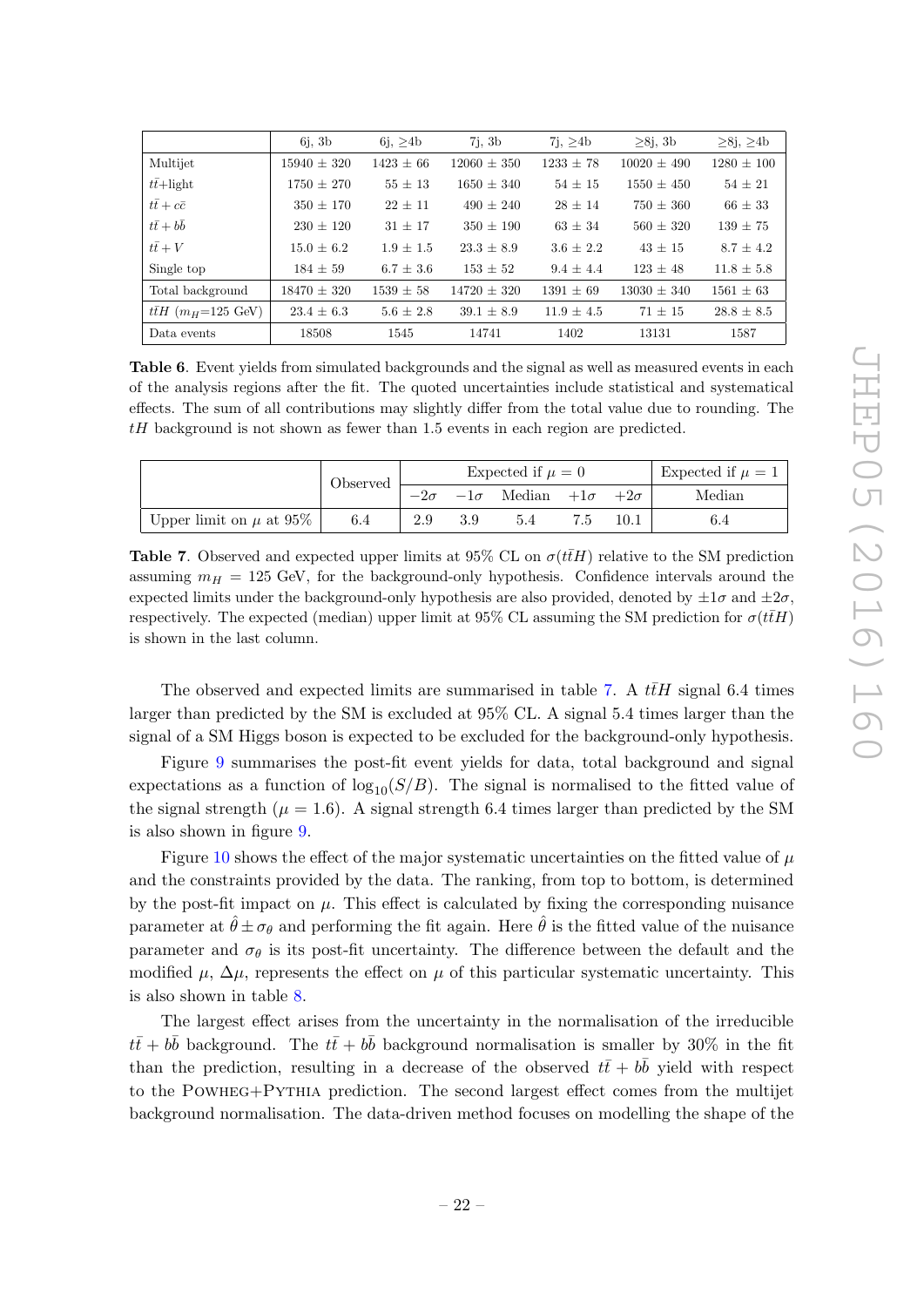| Sources of systematic uncertainty            | $\pm 1\sigma$ post-fit impact on $\mu$ |
|----------------------------------------------|----------------------------------------|
| tt normalisation                             | 108%                                   |
| Multijet normalisation                       | 71\%                                   |
| Multijet shape                               | 60%                                    |
| Main contributions from $t\bar{t}$ modelling | $34\% - 41\%$                          |
| Flavour tagging                              | 31\%                                   |
| Jet energy scale                             | 27%                                    |
| Signal modelling                             | 22\%                                   |
| $Luminosity + trigger + JVF + JER$           | 18%                                    |

**Table 8.** Effect of the different sources of systematic uncertainties on  $\mu$  expressed in terms of percentage of the fitted value of  $\mu$  sorted according to their post-fit effect.



<span id="page-24-2"></span>**Figure 9**. Event yields as a function of  $\log_{10}(S/B)$ , where S (expected signal yield) and B (expected background yield) are taken from the corresponding BDT discriminant bin. Events from all fitted regions are included. The predicted background is obtained from the global signal-plusbackground fit. The  $t\bar{t}H$  signal is shown both for the best-fit value ( $\mu = 1.6$ ) and for the upper limit at 95% CL  $(\mu = 6.4)$ .

<span id="page-24-0"></span>multijet background while the normalisation is constrained by the regions dominated by multijet background. The uncertainty in the normalisation parameters amounts to few percent and the values from each region are consistent with the variations applied to these parameters to account for systematic uncertainties. Two of the multijet background shape uncertainties are ranked fourth and fifth, and their pulls are slightly positive.

<span id="page-24-1"></span>Other important uncertainties include b-tagging and JES. Uncertainties arising from jet energy resolution, jet vertex fraction, jet reconstruction and JES that affect primarily low- $p<sub>T</sub>$  jets, as well as the  $t\bar{t}$ +light-jet background modelling uncertainties, do not have a significant impact on the result.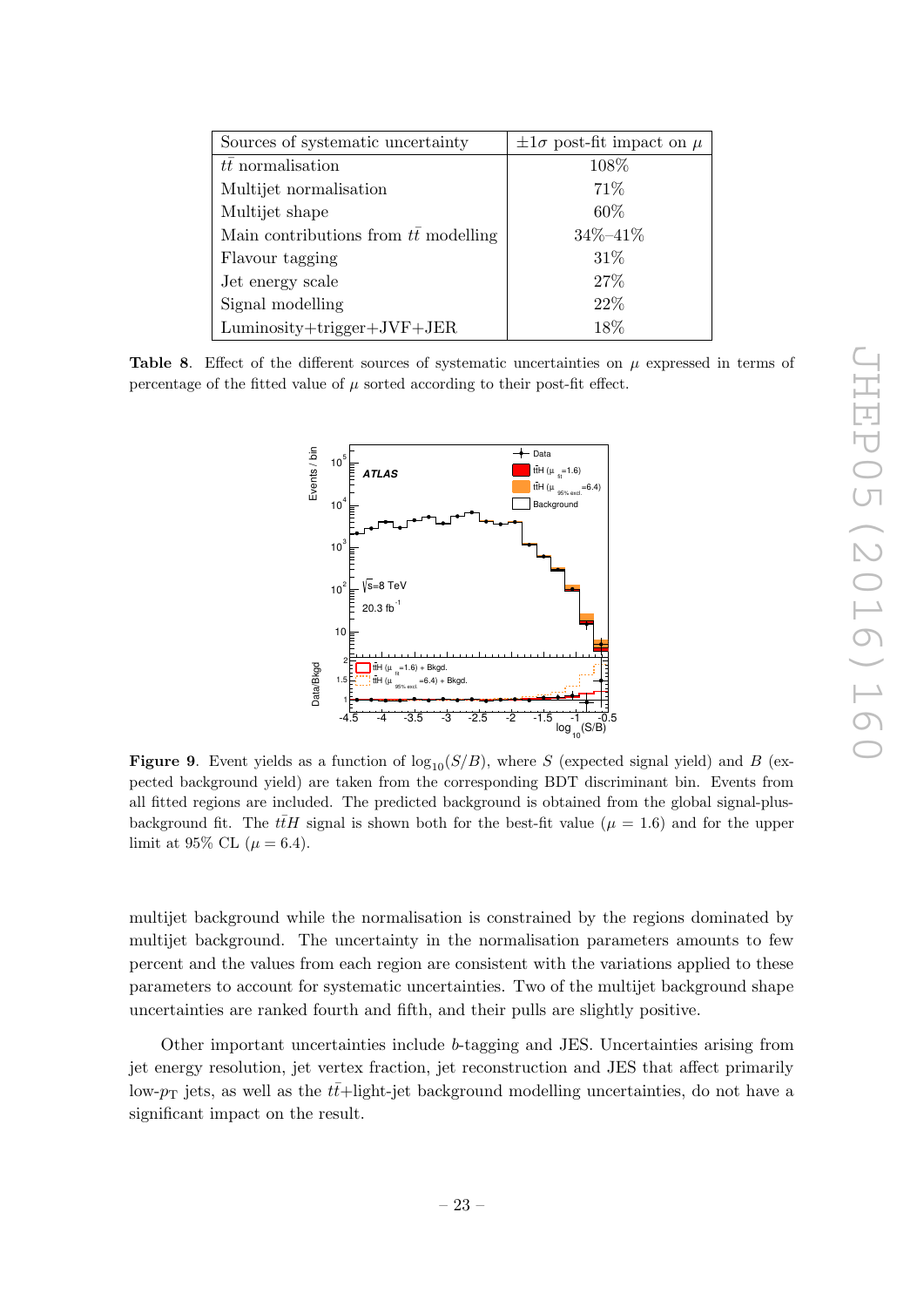

<span id="page-25-1"></span><span id="page-25-0"></span>Figure 10. The fitted values of the 20 nuisance parameters corresponding to the sources of systematic uncertainty with the largest impact on the fitted signal strength  $\mu$ . The points, which are drawn conforming to the scale of the bottom axis, show the deviation of each of the fitted nuisance parameters  $\hat{\theta}$  from  $\theta_0$ , which is the nominal value of that nuisance parameter, in units of the pre-fit standard deviation  $\Delta\theta$ . The plain yellow area represents the pre-fit impact on  $\mu$  and the hashed blue area its post-fit impact. The error bars show the post-fit uncertainties  $\sigma_{\theta}$ , which have size close to one if the data do not provide any further constraint on that uncertainty. Conversely, an error bar for  $\sigma_{\theta}$  smaller than one indicates a reduction with respect to the original uncertainty. The nuisance parameters are sorted according to their post-fit impact  $\Delta\theta$  (top horizontal scale). Multijet scale factors (SF) show the fitted values and uncertainties of the normalisation parameters that are freely floating in the fit. These normalisation parameters have a pre-fit value of unity.

### 12 Combination of  $t\bar{t}H$  results at  $\sqrt{s} = 7$  and 8 TeV

The sensitivity of the search for  $t\bar{t}H$  production can be increased by statistically combining different Higgs boson decay channels. This combination is described in the following.

#### <span id="page-25-2"></span>12.1 Individual  $t\bar{t}H$  measurements and results

The  $t\bar{t}H$  searches that are combined are:

•  $t\bar{t}H(H \to b\bar{b})$  in the single-lepton and opposite-charge dilepton  $t\bar{t}$  decay channels using data at  $\sqrt{s} = 8 \text{ TeV}$  [\[16\]](#page-31-4),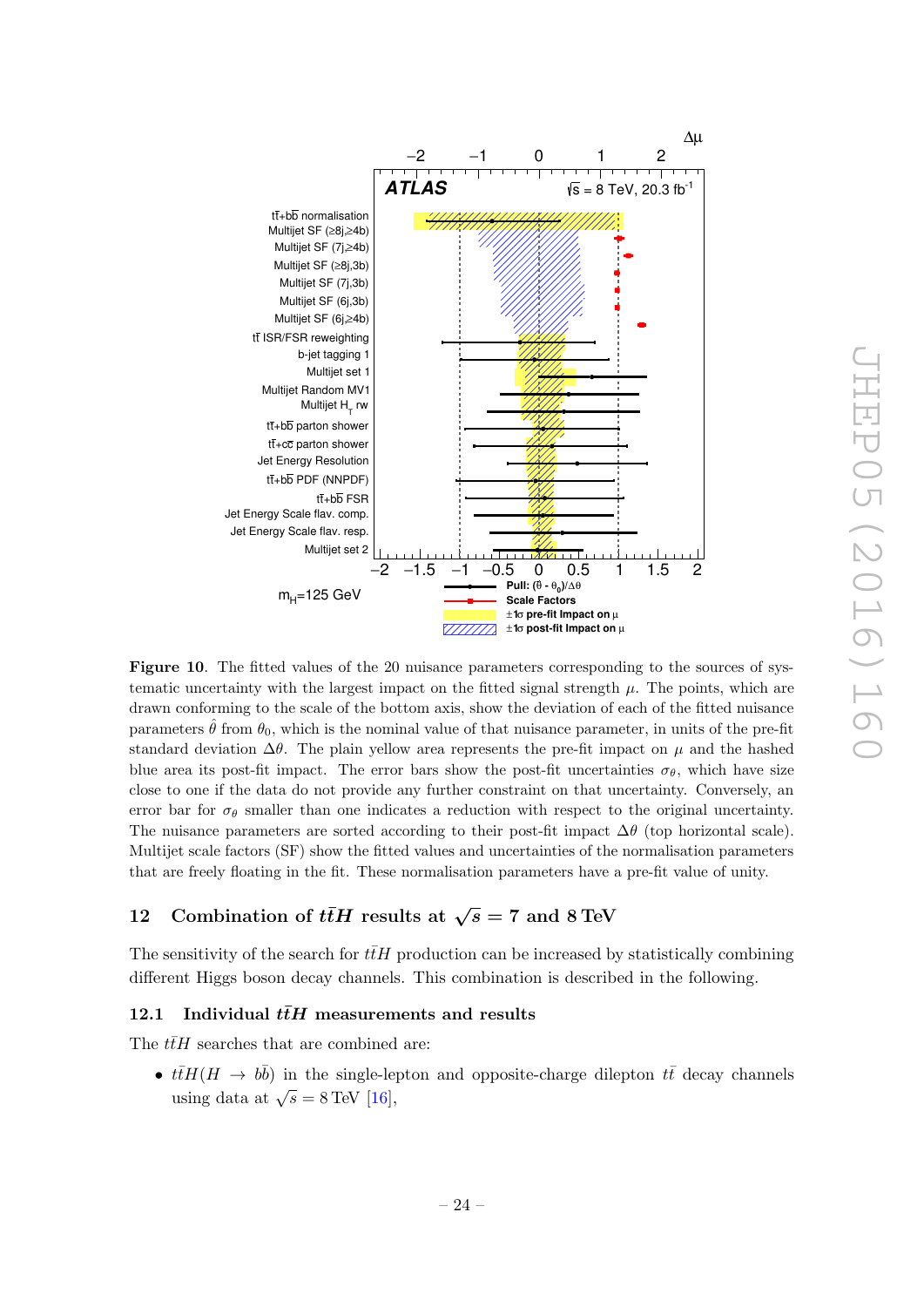- $t\bar{t}H(H \to b\bar{b})$  in the all-hadronic  $t\bar{t}$  decay channel using data at  $\sqrt{s} = 8$  TeVas presented in this paper,
- $t\bar{t}H(H \to (WW^{(*)}, \tau\tau, ZZ^{(*)}) \to \text{leptons})$  with two same-charge leptons (e or  $\mu$ ), three leptons, four leptons, two hadronically decaying  $\tau$  leptons plus one lepton and one hadronically decaying  $\tau$  lepton plus two leptons in the final state using data at  $\sqrt{s} = 8 \,\text{TeV}$  [\[15\]](#page-31-3),
- <span id="page-26-0"></span>•  $t\bar{t}H$  ( $H \to \gamma\gamma$ ) at  $\sqrt{s} = 7$  and 8 TeVin both the hadronic and leptonic (e or  $\mu$ )  $t\bar{t}$  pair decay channels [\[17\]](#page-31-5).

First all  $H \to b\bar{b}$  final states are combined, obtaining a signal strength for the  $t\bar{t}H(H \to c\bar{b})$  $b\bar{b}$ ) combination, and then the outcome is combined with the remaining  $(\text{non-}H \rightarrow b\bar{b})$ channels.

#### 12.1.1  $H\rightarrow b\bar{b}$  (single lepton and dilepton  $t\bar{t}$  decays)

<span id="page-26-2"></span><span id="page-26-1"></span>The search for  $t\bar{t}H$  production with  $H \to b\bar{b}$  is performed in both the single-lepton and dilepton  $t\bar{t}$  decay modes [\[16\]](#page-31-4). The single-lepton analysis requires one charged lepton with at least four jets, of which at least two need to be b-tagged, while the dilepton analysis requires two opposite-charge leptons with at least two jets, of which at least two must be b-tagged. The events are then categorised according to the jet and b-tagged jet multiplicity. The dominant background in the signal-enriched regions is from  $t\bar{t} + b\bar{b}$  events. In these regions, neural networks [\[79\]](#page-34-14) are built using kinematic information in order to separate the  $t\bar{t}H$  signal from  $t\bar{t}$  background. Furthermore, in the single-lepton channel, a matrixelement discriminant is built in the most signal-enriched regions and is used as an input to the neural network.

# $12.1.2 \quad H \rightarrow (WW^{(*)}, \tau\tau, ZZ^{(*)}) \rightarrow 1$ eptons

The  $t\bar{t}H$  search with  $H \to (WW^{(*)}, \tau\tau, ZZ^{(*)}) \to$  leptons [\[15\]](#page-31-3) exploits several multilepton signatures resulting from Higgs boson decays to vector bosons and/or  $\tau$  leptons. Events are categorised based on the number of charged leptons and/or hadronically decaying  $\tau$ leptons in the final state. The categorisation includes events with two same-charge leptons, three leptons, four leptons, one lepton and two hadronic  $\tau$  leptons, as well as two samecharge leptons with one hadronically decaying  $\tau$  lepton. Backgrounds include events with electron charge misidentification, which are estimated using data-driven techniques, nonprompt leptons arising from semileptonic b-hadron decays, mostly from  $t\bar{t}$  events, again estimated from data-driven techniques, and production of  $t\bar{t} + W$  and  $t\bar{t} + Z$ , which are estimated using MC simulations. Signal and background event yields are obtained from a simultaneous fit to all channels.

### <span id="page-26-3"></span>12.1.3  $H \to \gamma \gamma$

The  $t\bar{t}H$  search in the  $H \to \gamma\gamma$  channel [\[17\]](#page-31-5) exploits the sharp peak in the diphoton mass distribution from the  $H \to \gamma\gamma$  decay over the continuum background. The analysis is split according to the decay mode of the  $t\bar{t}$  pair. A leptonic selection requires at least one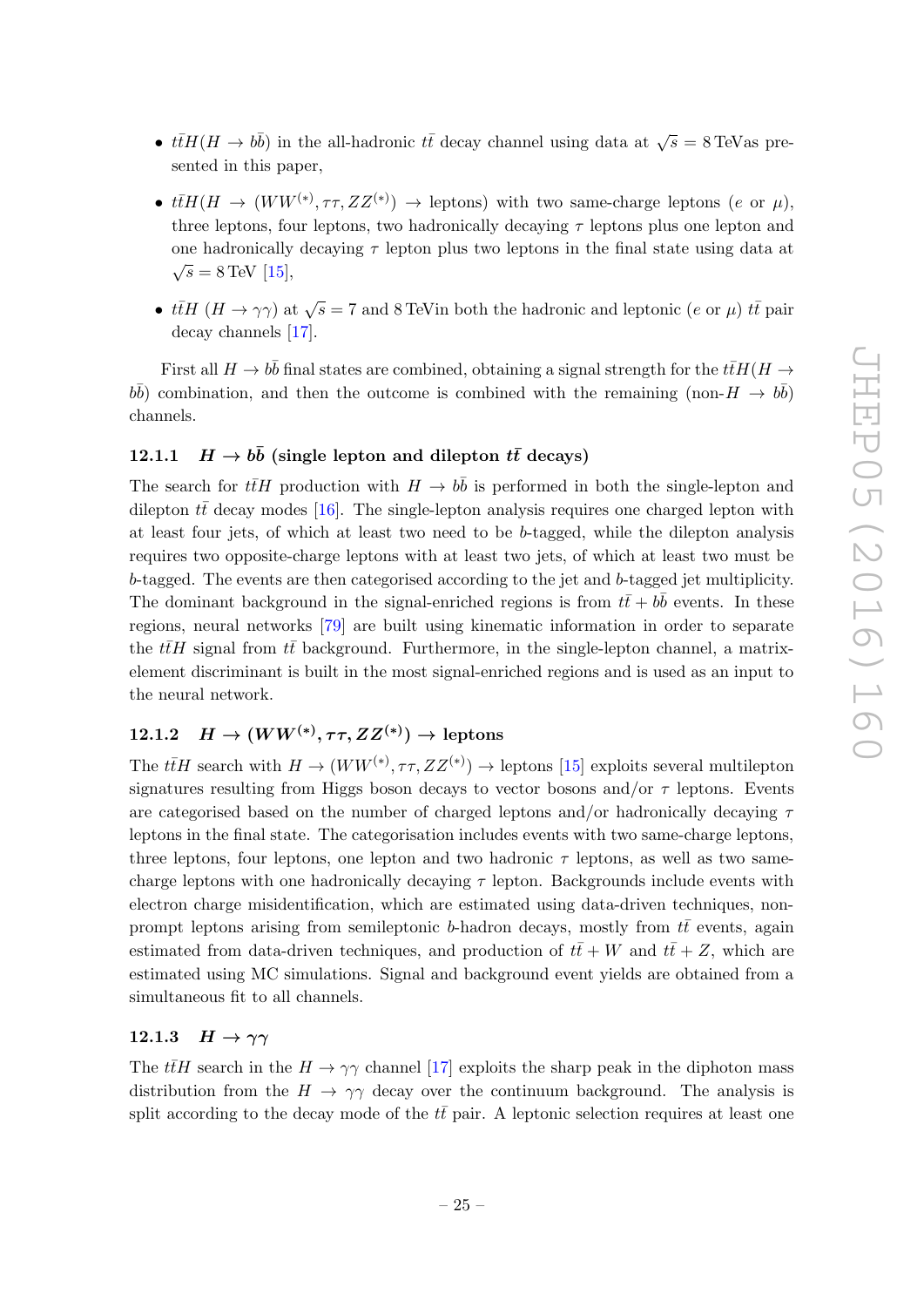lepton and at least one b-tagged jet, and missing transverse momentum if there is only one b-tagged jet, whereas a hadronic selection requires a combination of jets and b-tagged jets. Contributions from peaking non- $t\bar{t}H$  Higgs boson production modes are estimated from MC simulations. The signal is extracted with a fit using the diphoton mass distribution as a discriminant.

#### 12.2 Correlations

Nuisance parameters corresponding to the same source of uncertainty in different analyses are generally considered to be correlated with each other, except for the following sets:

- Nuisance parameters related to b-tagging (also c-tagging and light mis-tagging) are considered to be independent among the analyses as different b-tagging working points are employed.
- <span id="page-27-0"></span>• The electron identification uncertainty is considered to be uncorrelated between analyses due to different selections used.

#### 12.3 Results of the combination

#### 12.3.1 Signal strength

The result of the  $t\bar{t}H(H \to b\bar{b})$  combination for the signal strength is  $\mu = 1.4 \pm 1.0$ . The observed signal strengths for the individual  $t\bar{t}H(H \to b\bar{b})$  channels and for their combination are summarised in figure [11.](#page-27-0) The  $t\bar{t} + b\bar{b}$  normalisation nuisance parameters obtained in the all-hadronic analysis  $(-0.6 \pm 0.8)$  and the leptonic analysis  $(+0.8 \pm 0.4)$ The expected significance increases from 1.0 $\sigma$  for the leptonic final state of  $t\bar{t}H(H \to b\bar{b})$ to 1.1 $\sigma$  for the combined  $t\bar{t}H(H \to b\bar{b})$ . Because the combined  $t\bar{t}H(H \to b\bar{b})$  best-fit value of  $\mu$  is lower than the leptonic-only value, the observed significance for the  $t\bar{t}H(H \to b\bar{b})$ combination is reduced from  $1.4\sigma$  (leptonic [\[16\]](#page-31-4)) to  $1.35\sigma$  (combined).

Figure [12](#page-27-1) summarises the observed signal strength  $\mu$  of the individual  $\bar{t}H$  channels  $(H \to b\bar{b}, H \to \gamma\gamma \text{ and } H \to (WW^{(*)}, \tau\tau, ZZ^{(*)}) \to \text{leptons})$  and the  $t\bar{t}H$  combination. The observed (expected) significance of the combined  $t\bar{t}H$  result is  $2.33\sigma$  (1.53 $\sigma$ ).

<span id="page-27-1"></span>The combination of all  $t\bar{t}H$  analyses yields an observed (expected) 95% CL upper limit of 3.1 (1.4) times the SM cross section. The observed 95% CL limits for the individual  $t\bar{t}H$ channels and for the combination are shown in figure [13](#page-28-1) and in table [9](#page-28-2) .

The result for the best-fit value is  $\mu = 1.7 \pm 0.8$ .

#### 12.3.2 Couplings

Sensitivity to  $t - H$  and  $W - H$  couplings stems from several sources: from the  $t\bar{t}H$ production itself, from the Higgs boson decay branching fractions, from associated single top and Higgs boson production processes  $(tHjb$  and  $WtH$ ), where interference terms include both the  $t\bar{t}H$  and  $WWH$  vertices, and from the  $H \to \gamma\gamma$  branching fraction, where again interferences between loop contributions from the top quark and the W boson are present. Different channels differ in their sensitivity to these components. A two-parameter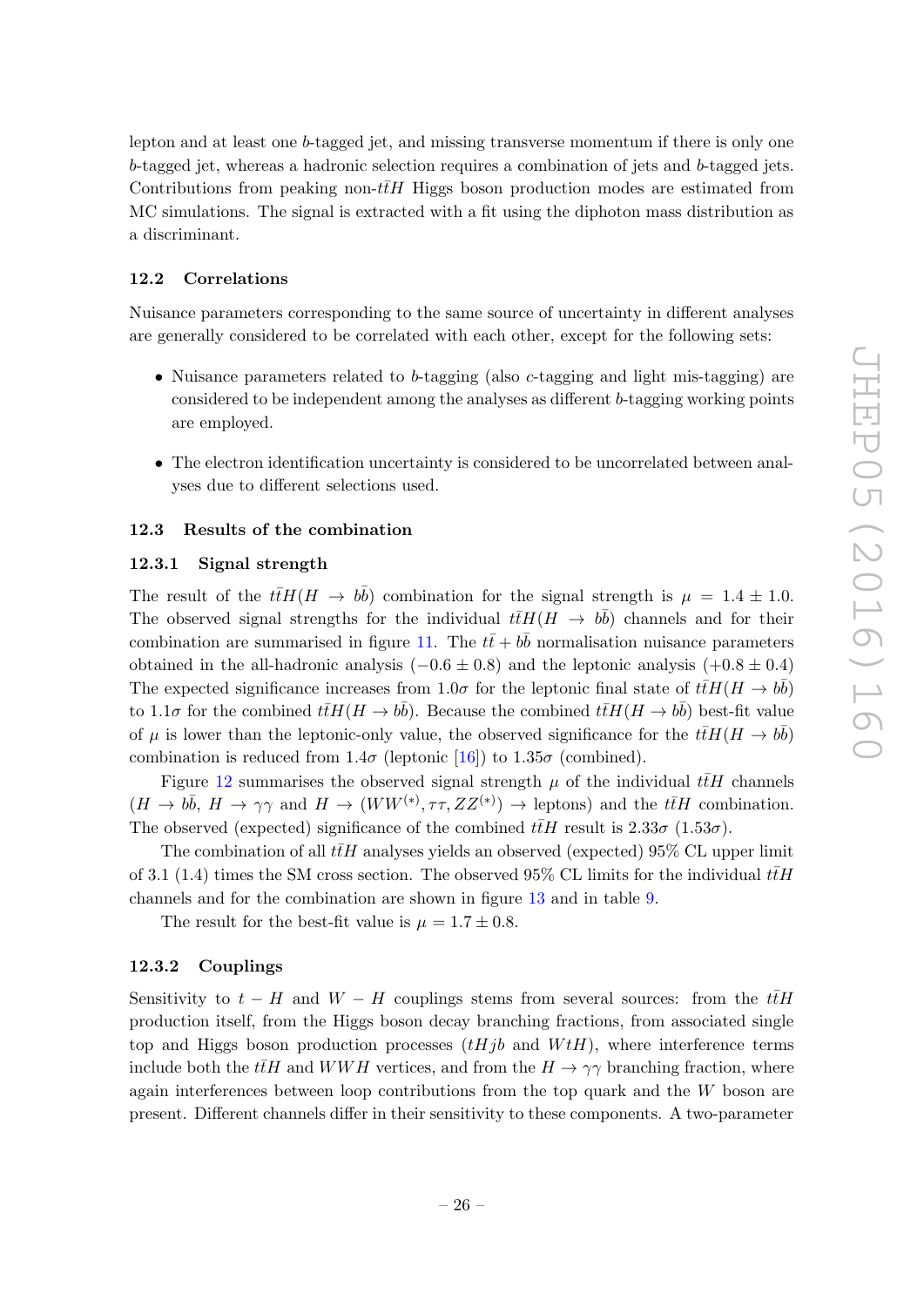

<span id="page-28-1"></span>**Figure 11.** Summary of the measurements of the signal strength  $\mu$  for  $t\bar{t}H(H \to b\bar{b})$  production for the individual  $H \to b\bar{b}$  channels and for their combination, assuming  $m_H = 125 \text{ GeV}$ . The total (tot) and statistical (stat) uncertainties of  $\mu$  are shown. The SM  $\mu = 1$  expectation is shown as the grey line.



<span id="page-28-2"></span>**Figure 12.** Summary of the measurements of the signal strength  $\mu$  for the individual channels and for their combination, assuming  $m_H = 125$  GeV. The total (tot) and statistical (stat) uncertainties of  $\mu$  are shown. The SM  $\mu = 1$  expectation is shown as the grey line.

<span id="page-28-0"></span>fit is performed, assuming that all boson couplings scale with the same modifier  $\kappa_V$ , while all fermion couplings scale with the same modifier  $\kappa_F$ .

The parameterisation of the couplings for the  $t\bar{t}H$  and  $tH$  production modes and for the different Higgs boson decay modes is taken from refs. [[7](#page-30-4), [80\]](#page-34-15). Figure [14](#page-29-0) shows the log-likelihood contours of  $\kappa_F$  versus  $\kappa_V$  for the combined  $\bar{t}H$  fit. The combination of all analysis channels slightly prefers positive  $\kappa_F$ . Additional studies, performed to determine the contribution of the individual analyses to the combined coupling measurement, indicate that the  $t\bar{t}H$ ,  $H \to (WW^{(*)}, \tau\tau, ZZ^{(*)}) \to$  leptons analysis prefers somewhat enhanced  $W-$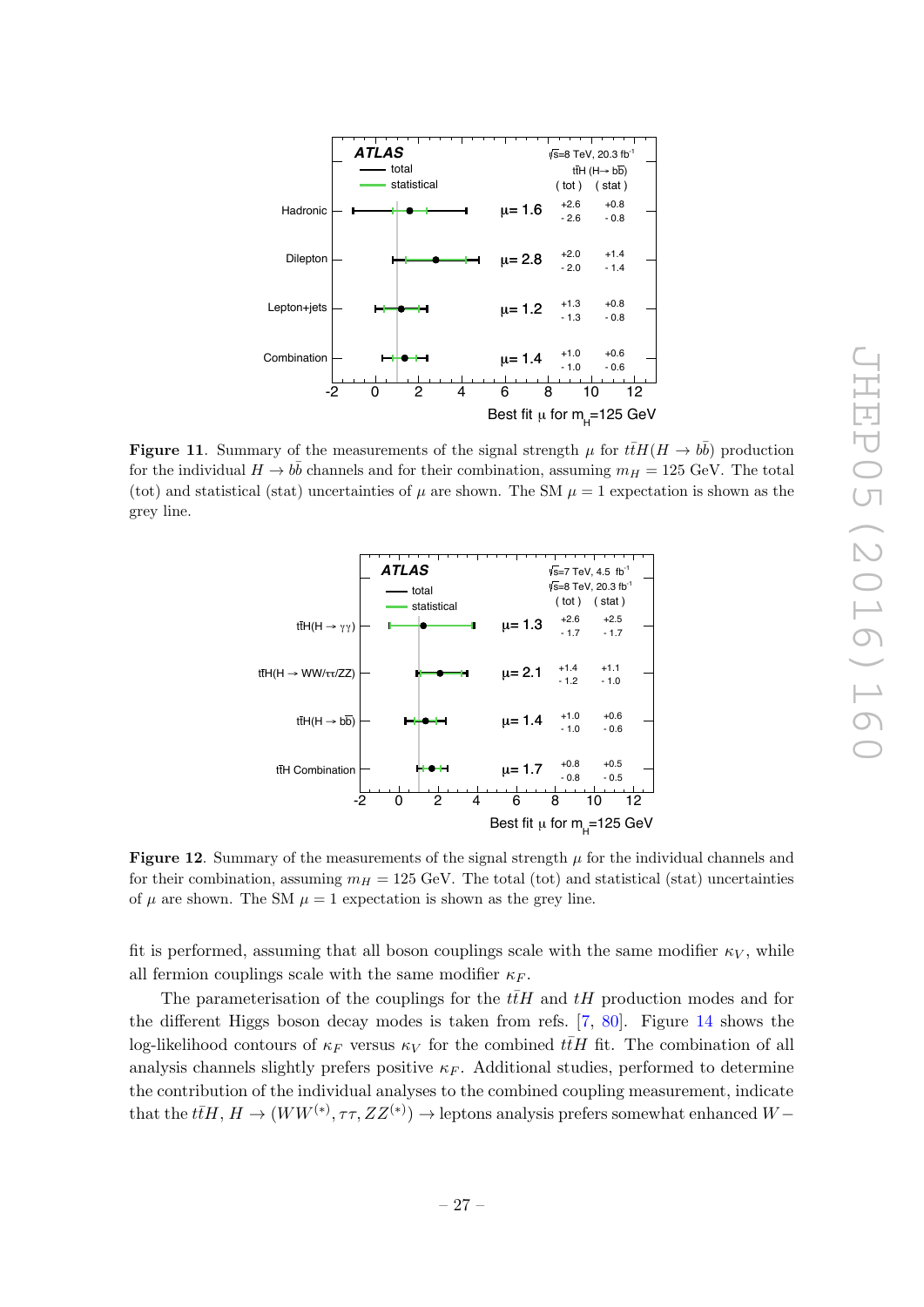

**Figure 13**. Upper limits on the signal strength  $\mu$  for the individual channels as well as for their combination, at 95% CL. The observed limits (solid lines) are compared to the expected median limits under the background-only hypothesis (black dashed lines) and under the signal-plus-background hypothesis assuming the SM prediction for  $\sigma(t\bar{t}H)$  (red dotted lines). The surrounding green and yellow bands bands correspond to the  $\pm 1\sigma$  and  $\pm 2\sigma$  ranges around the expected limits under the background-only hypothesis.

<span id="page-29-0"></span>

|                               |          |            | 95\% CL upper limit | Signal strength |            |            |                    |                     |
|-------------------------------|----------|------------|---------------------|-----------------|------------|------------|--------------------|---------------------|
| Analysis                      | Observed | Expected   |                     |                 |            |            |                    |                     |
|                               |          | $-2\sigma$ | $-1\sigma$          | median          | $+1\sigma$ | $+2\sigma$ | median $(\mu = 1)$ | $\mu$               |
| $t\bar{t}H(H\to\gamma\gamma)$ | 6.7      | 2.6        | 3.5                 | 4.9             | 7.5        | 11.9       | 6.2                | $1.2^{+2.6}_{-1.8}$ |
| $t\bar{t}H(H\to$ leptons)     | 4.7      | 1.3        | 1.8                 | 2.4             | 3.6        | 5.3        | 3.7                | $2.1^{+1.4}_{-1.2}$ |
| $t\bar{t}H(H\to b\bar{b})$    | 3.3      | $1.3\,$    | 1.5                 | 2.1             | 3.0        | 4.4        | 3.0                | $1.4 \pm 1.0$       |
| $t\bar{t}H$ Combination       | 3.1      | 0.8        | 1.0                 | 1.4             | 2.0        | 2.7        | 2.4                | $1.7 \pm 0.8$       |

Table 9. Observed and expected (median, for the background-only hypothesis) upper limits at 95% CL on  $\sigma(t\bar{t}H)$  relative to the SM prediction, for the individual channels as well as for their combination. The  $\pm 1\sigma$  and  $\pm 2\sigma$  ranges around the expected limit are also given. The expected median upper limits at 95% CL assuming the SM prediction for  $\sigma(t\bar{t}H)$  are shown in the last column.

H coupling, which can only be compatible with the  $t\bar{t}H(H \to \gamma\gamma)$  rate if the interference between  $t\bar{t}H$  and  $WWH$  amplitudes is destructive, as expected in the SM.

#### 13 Conclusion

A search for the SM Higgs boson produced in association with a pair of top quarks  $(t\bar{t}H)$ has been carried out with the ATLAS detector at the Large Hadron Collider. The search focuses on  $H \to b\bar{b}$  decays with  $t\bar{t}$  pairs decaying hadronically. The data used correspond to an integrated luminosity of 20.3 fb<sup>-1</sup> of pp collisions at  $\sqrt{s} = 8$  TeV. The analysis is carried out in six different jet and b-tagged jet multiplicity regions. Discrimination between signal and background is obtained by employing a boosted decision tree multivariate classifier in all regions. No significant excess of events above the background expectation is found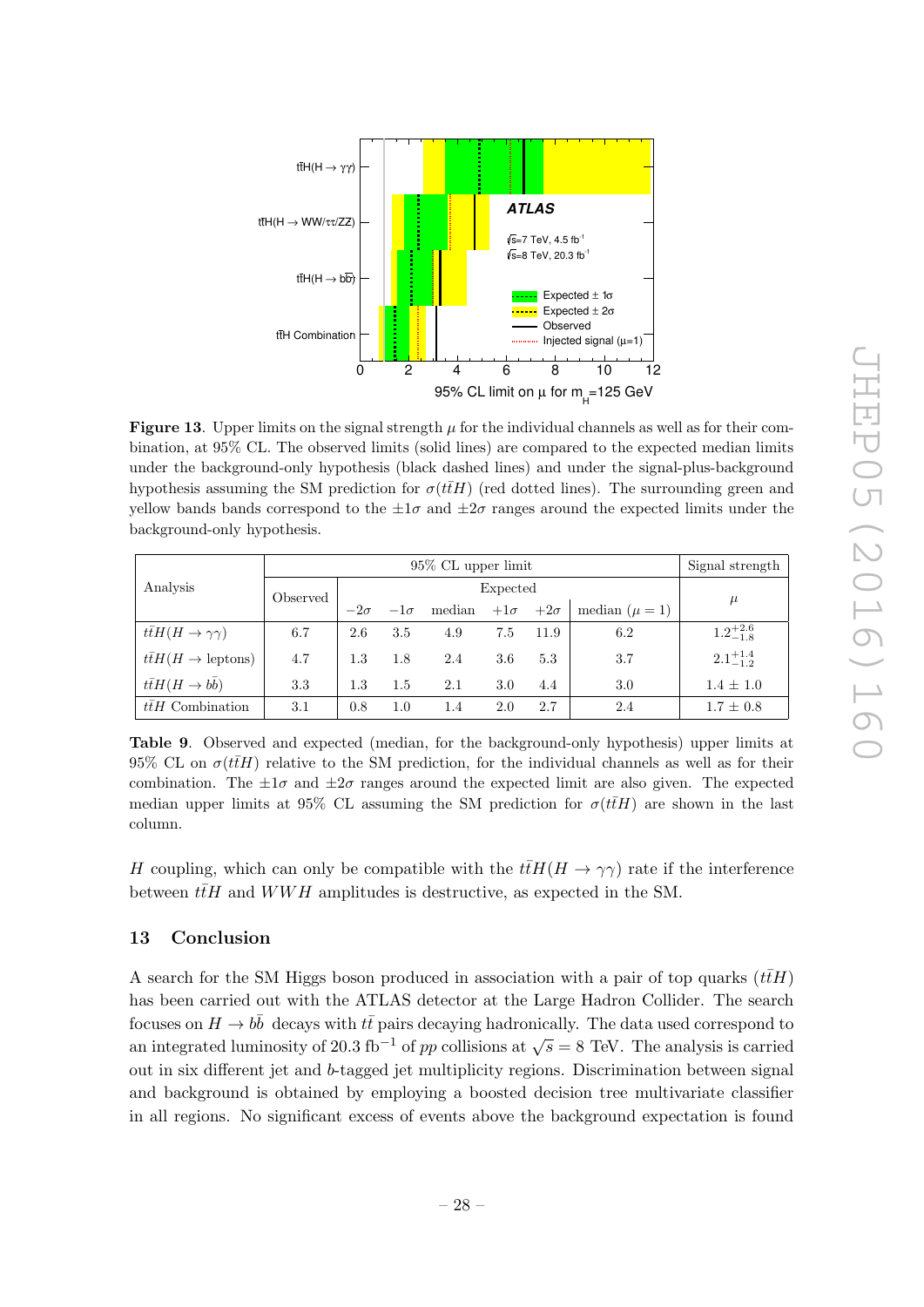

Figure 14. Log-likelihood for the combined  $t\bar{t}H$  fit. The fit agrees with the SM expectation within the 68% CL contour. The physical boundary of  $\kappa_V \ge 0$  is considered.

<span id="page-30-0"></span>for the SM Higgs boson with a mass of 125 GeV. An observed (expected) 95% CL upper limit of 6.4 (5.4) times the SM cross section is obtained. By performing a fit under the signal-plus-background hypothesis, the ratio of the measured signal strength to the SM expectation is found to be  $\mu = 1.6 \pm 2.6$ .

<span id="page-30-1"></span>The statistical combination of all  $t\bar{t}H$  analyses performed at  $\sqrt{s} = 7$  TeV and 8 TeV yields an observed (expected) upper limit of 3.1 (1.4) times the SM cross section at 95% CL. The combined measured signal strength is found to be  $\mu = 1.7 \pm 0.8$ .

#### <span id="page-30-2"></span>Acknowledgments

Fκ

We thank CERN for the very successful operation of the LHC, as well as the support staff from our institutions without whom ATLAS could not be operated efficiently.

<span id="page-30-4"></span><span id="page-30-3"></span>We acknowledge the support of ANPCyT, Argentina; YerPhI, Armenia; ARC, Australia; BMWFW and FWF, Austria; ANAS, Azerbaijan; SSTC, Belarus; CNPq and FAPESP, Brazil; NSERC, NRC and CFI, Canada; CERN; CONICYT, Chile; CAS, MOST and NSFC, China; COLCIENCIAS, Colombia; MSMT CR, MPO CR and VSC CR, Czech Republic; DNRF and DNSRC, Denmark; IN2P3-CNRS, CEA-DSM/IRFU, France; GNSF, Georgia; BMBF, HGF, and MPG, Germany; GSRT, Greece; RGC, Hong Kong SAR, China; ISF, I-CORE and Benoziyo Center, Israel; INFN, Italy; MEXT and JSPS, Japan; CNRST, Morocco; FOM and NWO, Netherlands; RCN, Norway; MNiSW and NCN, Poland; FCT, Portugal; MNE/IFA, Romania; MES of Russia and NRC KI, Russian Federation; JINR; MESTD, Serbia; MSSR, Slovakia; ARRS and MIZŠ, Slovenia; DST/NRF, South Africa; MINECO, Spain; SRC and Wallenberg Foundation, Sweden; SERI, SNSF and Cantons of Bern and Geneva, Switzerland; MOST, Taiwan; TAEK, Turkey; STFC,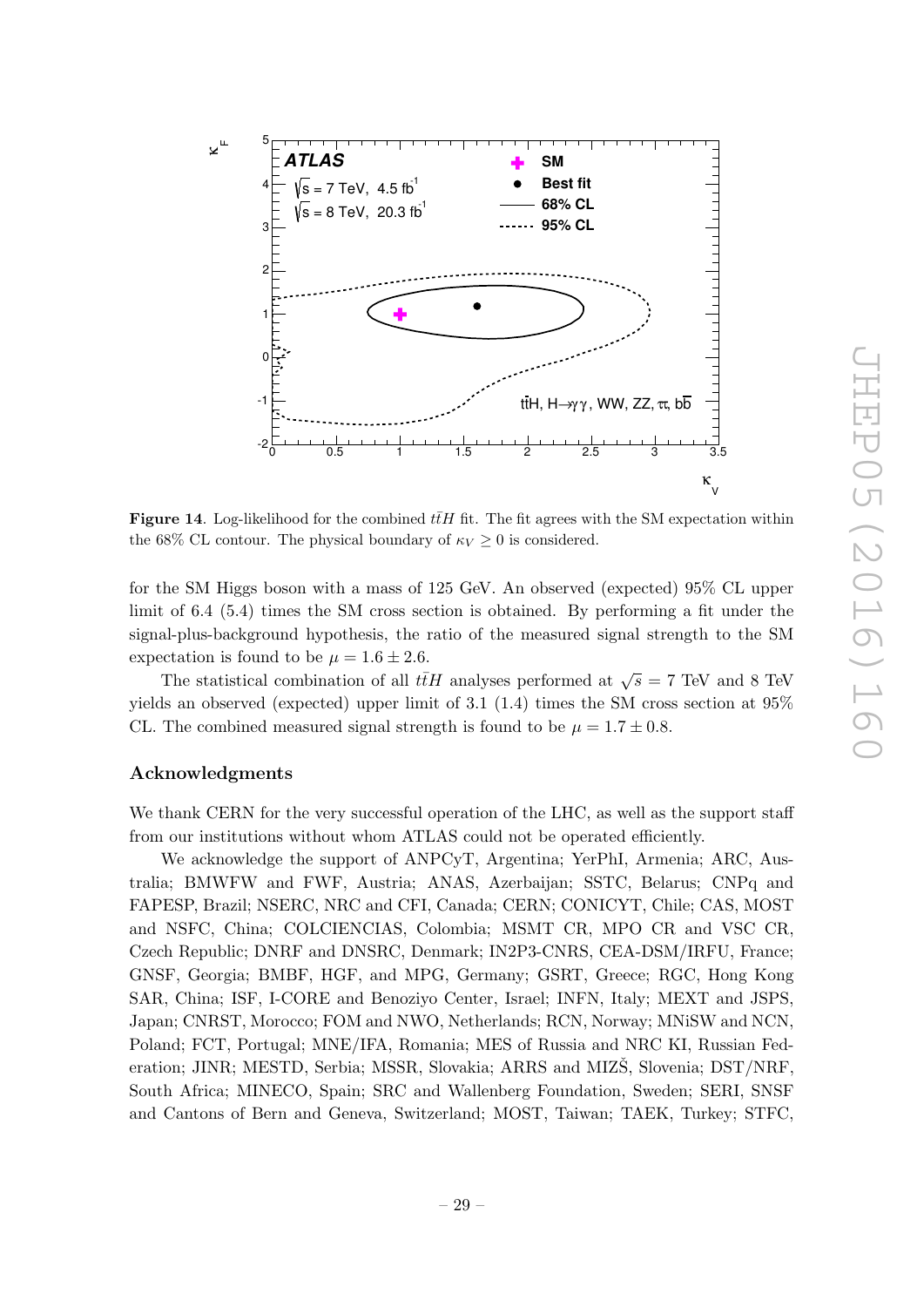United Kingdom; DOE and NSF, United States of America. In addition, individual groups and members have received support from BCKDF, the Canada Council, CANARIE, CRC, Compute Canada, FQRNT, and the Ontario Innovation Trust, Canada; EPLANET, ERC, FP7, Horizon 2020 and Marie Skłodowska-Curie Actions, European Union; Investissements d'Avenir Labex and Idex, ANR, R´egion Auvergne and Fondation Partager le Savoir, France; DFG and AvH Foundation, Germany; Herakleitos, Thales and Aristeia programmes cofinanced by EU-ESF and the Greek NSRF; BSF, GIF and Minerva, Israel; BRF, Norway; the Royal Society and Leverhulme Trust, United Kingdom.

<span id="page-31-2"></span><span id="page-31-1"></span><span id="page-31-0"></span>The crucial computing support from all WLCG partners is acknowledged gratefully, in particular from CERN and the ATLAS Tier-1 facilities at TRIUMF (Canada), NDGF (Denmark, Norway, Sweden), CC-IN2P3 (France), KIT/GridKA (Germany), INFN-CNAF (Italy), NL-T1 (Netherlands), PIC (Spain), ASGC (Taiwan), RAL (U.K.) and BNL (U.S.A.) and in the Tier-2 facilities worldwide.

<span id="page-31-4"></span><span id="page-31-3"></span>Open Access. This article is distributed under the terms of the Creative Commons Attribution License [\(CC-BY 4.0\)](http://creativecommons.org/licenses/by/4.0/), which permits any use, distribution and reproduction in any medium, provided the original author(s) and source are credited.

#### <span id="page-31-5"></span>References

- <span id="page-31-6"></span>[1] ATLAS collaboration, Observation of a new particle in the search for the Standard Model Higgs boson with the ATLAS detector at the LHC, [Phys. Lett.](http://dx.doi.org/10.1016/j.physletb.2012.08.020) **B** 716 (2012) 1 [[arXiv:1207.7214](http://arxiv.org/abs/1207.7214)] [IN[SPIRE](http://inspirehep.net/search?p=find+EPRINT+arXiv:1207.7214)].
- <span id="page-31-7"></span>[2] CMS collaboration, Observation of a new boson at a mass of 125 GeV with the CMS experiment at the LHC, [Phys. Lett.](http://dx.doi.org/10.1016/j.physletb.2012.08.021) **B** 716 (2012) 30  $\left[$ [arXiv:1207.7235](http://arxiv.org/abs/1207.7235) $\right]$  [IN[SPIRE](http://inspirehep.net/search?p=find+EPRINT+arXiv:1207.7235)].
- <span id="page-31-8"></span>[3] F. Englert and R. Brout, Broken symmetry and the mass of gauge vector mesons , Phys. Rev. Lett. **13** (1964) 321.
- [4] P.W. Higgs, Broken symmetries and the masses of gauge bosons , Phys. Ref. Lett. 13 (1964) 508.
- <span id="page-31-9"></span>[5] P.W. Higgs, *Broken symmetries, massless particles and gauge fields, Phys. Lett.* **12** (1964) 132.
- <span id="page-31-10"></span>[6] T.B.W Kibble and C.R. Hagen, *Global conservation laws and mass-less particles, Phys. Rev.* Lett. **13** (1964) 585.
- <span id="page-31-12"></span><span id="page-31-11"></span>[7] ATLAS collaboration, Measurements of the Higgs boson production and decay rates and coupling strengths using pp collision data at  $\sqrt{s} = 7$  and 8 TeV in the ATLAS experiment, *[Eur. Phys. J.](http://dx.doi.org/10.1140/epjc/s10052-015-3769-y)* **C** 76 (2016) 6  $[\text{arXiv:1507.04548}]$  $[\text{arXiv:1507.04548}]$  $[\text{arXiv:1507.04548}]$   $[\text{insPIRE}]$ .
- <span id="page-31-13"></span>[8] ATLAS collaboration, Study of the spin and parity of the Higgs boson in diboson decays with the ATLAS detector, [Eur. Phys. J.](http://dx.doi.org/10.1140/epjc/s10052-015-3685-1) C 75 (2015) 476 [[arXiv:1506.05669](http://arxiv.org/abs/1506.05669)] [IN[SPIRE](http://inspirehep.net/search?p=find+EPRINT+arXiv:1506.05669)].
- <span id="page-31-14"></span>[9] CMS collaboration, Precise determination of the mass of the Higgs boson and tests of compatibility of its couplings with the standard model predictions using proton collisions at 7 and 8 TeV, [Eur. Phys. J.](http://dx.doi.org/10.1140/epjc/s10052-015-3351-7) C 75 (2015) 212 [[arXiv:1412.8662](http://arxiv.org/abs/1412.8662)] [IN[SPIRE](http://inspirehep.net/search?p=find+EPRINT+arXiv:1412.8662)].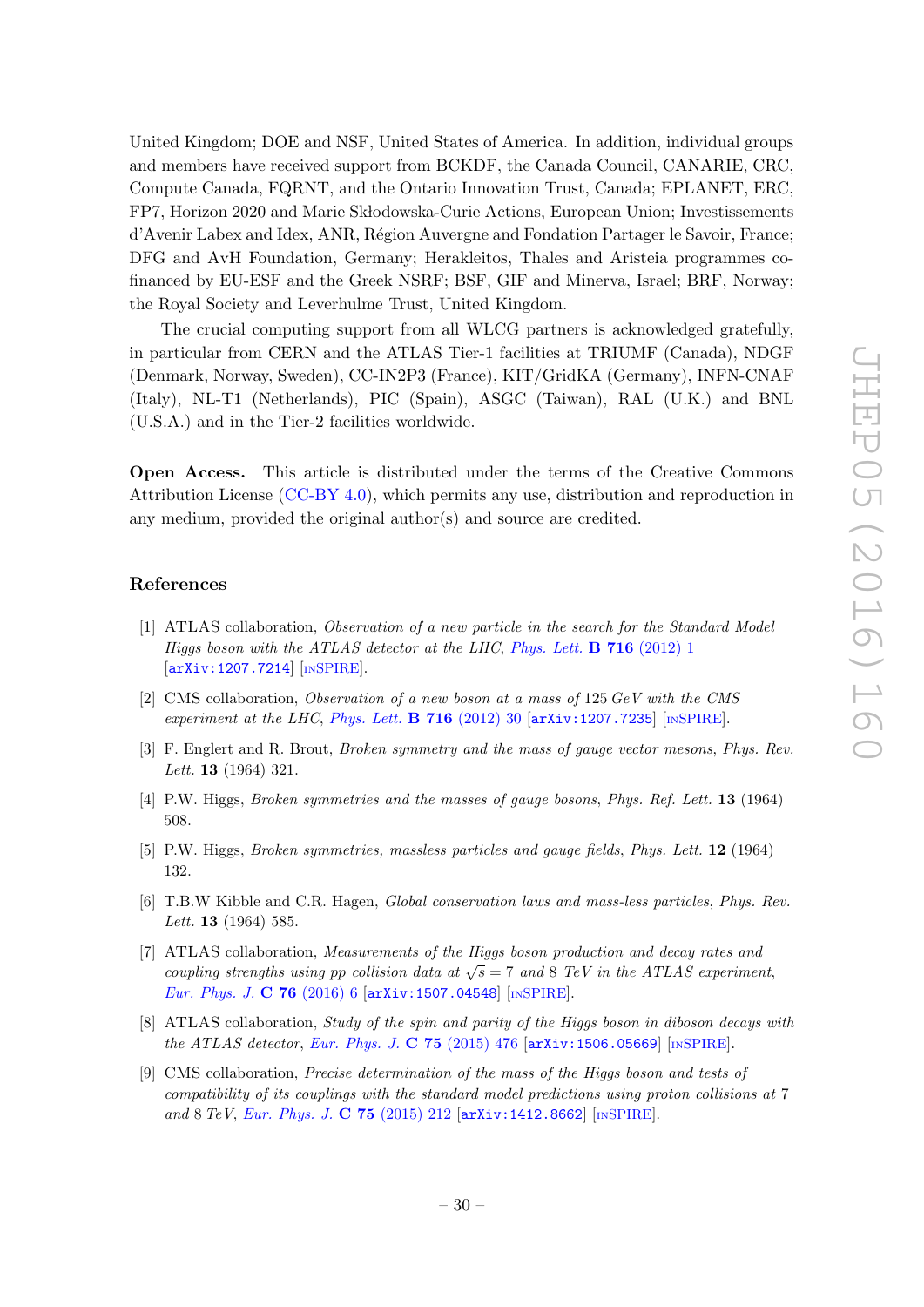- <span id="page-32-0"></span>[10] CMS collaboration, Constraints on the spin-parity and anomalous HVV couplings of the Higgs boson in proton collisions at 7 and 8 TeV, Phys. Rev.  $\bf{D}$  92 [\(2015\) 012004](http://dx.doi.org/10.1103/PhysRevD.92.012004) [[arXiv:1411.3441](http://arxiv.org/abs/1411.3441)] [IN[SPIRE](http://inspirehep.net/search?p=find+EPRINT+arXiv:1411.3441)].
- <span id="page-32-1"></span>[11] ATLAS collaboration, Constraints on the off-shell Higgs boson signal strength in the high-mass ZZ and WW final states with the ATLAS detector, [Eur. Phys. J.](http://dx.doi.org/10.1140/epjc/s10052-015-3542-2)  $\bf{C}$  75 (2015) [335](http://dx.doi.org/10.1140/epjc/s10052-015-3542-2) [[arXiv:1503.01060](http://arxiv.org/abs/1503.01060)] [IN[SPIRE](http://inspirehep.net/search?p=find+EPRINT+arXiv:1503.01060)].
- <span id="page-32-2"></span>[12] CMS collaboration, Constraints on the Higgs boson width from off-shell production and decay to Z-boson pairs, [Phys. Lett.](http://dx.doi.org/10.1016/j.physletb.2014.06.077) **B 736** (2014) 64  $[\text{arXiv:1405.3455}]$  $[\text{arXiv:1405.3455}]$  $[\text{arXiv:1405.3455}]$   $[\text{INSPIRE}]$  $[\text{INSPIRE}]$  $[\text{INSPIRE}]$ .
- <span id="page-32-3"></span>[13] LHC HIGGS CROSS SECTION WORKING GROUP collaboration, S. Dittmaier et al., Handbook of LHC Higgs cross sections: 1. Inclusive observables,  $arXiv:1101.0593$  [IN[SPIRE](http://inspirehep.net/search?p=find+EPRINT+arXiv:1101.0593)].
- [14] CMS collaboration, Search for the associated production of the Higgs boson with a top-quark pair, JHEP 09 [\(2014\) 087](http://dx.doi.org/10.1007/JHEP09(2014)087) [Erratum ibid. 1410 (2014) 106] [[arXiv:1408.1682](http://arxiv.org/abs/1408.1682)] [IN[SPIRE](http://inspirehep.net/search?p=find+EPRINT+arXiv:1408.1682)].
- <span id="page-32-4"></span>[15] ATLAS collaboration, Search for the associated production of the Higgs boson with a top quark pair in multilepton final states with the ATLAS detector, [Phys. Lett.](http://dx.doi.org/10.1016/j.physletb.2015.07.079) **B 749** (2015) 519 [[arXiv:1506.05988](http://arxiv.org/abs/1506.05988)] [IN[SPIRE](http://inspirehep.net/search?p=find+EPRINT+arXiv:1506.05988)].
- <span id="page-32-6"></span><span id="page-32-5"></span>[16] ATLAS collaboration, Search for the Standard Model Higgs boson produced in association with top quarks and decaying into  $b\bar{b}$  in pp collisions at  $\sqrt{s} = 8 \text{ TeV}$  with the ATLAS detector, [Eur. Phys. J.](http://dx.doi.org/10.1140/epjc/s10052-015-3543-1) C 75 (2015) 349  $[\text{arXiv:1503.05066}]$  $[\text{arXiv:1503.05066}]$  $[\text{arXiv:1503.05066}]$   $[\text{INSPIRE}]$  $[\text{INSPIRE}]$  $[\text{INSPIRE}]$ .
- <span id="page-32-8"></span><span id="page-32-7"></span>[17] ATLAS collaboration, Search for  $H \to \gamma\gamma$  produced in association with top quarks and constraints on the Yukawa coupling between the top quark and the Higgs boson using data taken at 7 TeV and 8 TeV with the ATLAS detector, [Phys. Lett.](http://dx.doi.org/10.1016/j.physletb.2014.11.049) **B 740** (2015) 222 [[arXiv:1409.3122](http://arxiv.org/abs/1409.3122)] [IN[SPIRE](http://inspirehep.net/search?p=find+EPRINT+arXiv:1409.3122)].
- <span id="page-32-9"></span>[18] ATLAS collaboration, The ATLAS experiment at the CERN Large Hadron Collider, [2008](http://dx.doi.org/10.1088/1748-0221/3/08/S08003) JINST 3 [S08003](http://dx.doi.org/10.1088/1748-0221/3/08/S08003).
- <span id="page-32-10"></span>[19] ATLAS collaboration, *Performance of the ATLAS Trigger System in 2010*, [Eur. Phys. J.](http://dx.doi.org/10.1140/epjc/s10052-011-1849-1) C 72 [\(2012\) 1849](http://dx.doi.org/10.1140/epjc/s10052-011-1849-1) [[arXiv:1110.1530](http://arxiv.org/abs/1110.1530)] [IN[SPIRE](http://inspirehep.net/search?p=find+EPRINT+arXiv:1110.1530)].
- <span id="page-32-11"></span>[20] M. Cacciari, G.P. Salam and G. Soyez, *The anti-k<sub>t</sub>* jet clustering algorithm, *JHEP* **04** [\(2008\)](http://dx.doi.org/10.1088/1126-6708/2008/04/063) [063](http://dx.doi.org/10.1088/1126-6708/2008/04/063) [[arXiv:0802.1189](http://arxiv.org/abs/0802.1189)] [IN[SPIRE](http://inspirehep.net/search?p=find+EPRINT+arXiv:0802.1189)].
- <span id="page-32-12"></span>[21] M. Cacciari and G.P. Salam, *Dispelling the*  $N^3$  myth for the  $k_t$  jet-finder, *[Phys. Lett.](http://dx.doi.org/10.1016/j.physletb.2006.08.037)* **B 641** [\(2006\) 57](http://dx.doi.org/10.1016/j.physletb.2006.08.037) [[hep-ph/0512210](http://arxiv.org/abs/hep-ph/0512210)] [IN[SPIRE](http://inspirehep.net/search?p=find+EPRINT+hep-ph/0512210)].
- [22] M. Cacciari, G.P. Salam and G. Soyez, *FastJet user manual, [Eur. Phys. J.](http://dx.doi.org/10.1140/epjc/s10052-012-1896-2)* C 72 (2012) 1896  $\begin{bmatrix} \texttt{arXiv:1111.6097} \end{bmatrix}$  $\begin{bmatrix} \texttt{arXiv:1111.6097} \end{bmatrix}$  $\begin{bmatrix} \texttt{arXiv:1111.6097} \end{bmatrix}$  [IN[SPIRE](http://inspirehep.net/search?p=find+EPRINT+arXiv:1111.6097)].
- [23] ATLAS LIQUID ARGON EMEC/HEC collaboration, Hadronic calibration of the ATLAS liquid argon end-cap calorimeter in the pseudorapidity region  $1.6 < |\eta| < 1.8$  in beam tests, [Nucl. Instrum. Meth.](http://dx.doi.org/10.1016/j.nima.2004.05.133) A 531 (2004) 481 [[physics/0407009](http://arxiv.org/abs/physics/0407009)] [IN[SPIRE](http://inspirehep.net/search?p=find+EPRINT+physics/0407009)].
- [24] T. Barillari, Local hadronic calibration , [ATL-LARG-PUB-2009-001](http://cdsweb.cern.ch/record/1112035) (2009).
- [25] ATLAS collaboration, Jet energy measurement with the ATLAS detector in proton-proton collisions at  $\sqrt{s} = 7$  TeV, [Eur. Phys. J.](http://dx.doi.org/10.1140/epjc/s10052-013-2304-2) C 73 (2013) 2304 [[arXiv:1112.6426](http://arxiv.org/abs/1112.6426)] [IN[SPIRE](http://inspirehep.net/search?p=find+EPRINT+arXiv:1112.6426)].
- [26] ATLAS collaboration, Performance of b-jet identification in the ATLAS experiment , [2016](http://dx.doi.org/10.1088/1748-0221/11/04/P04008)  $JINST$  11 [P04008](http://dx.doi.org/10.1088/1748-0221/11/04/P04008) [[arXiv:1512.01094](http://arxiv.org/abs/1512.01094)] [IN[SPIRE](http://inspirehep.net/search?p=find+EPRINT+arXiv:1512.01094)].
- <span id="page-32-13"></span>[27] ATLAS collaboration, Selection of jets produced in proton-proton collisions with the ATLAS detector using 2011 data , [ATLAS-CONF-2012-020](http://cds.cern.ch/record/1430034) (2012).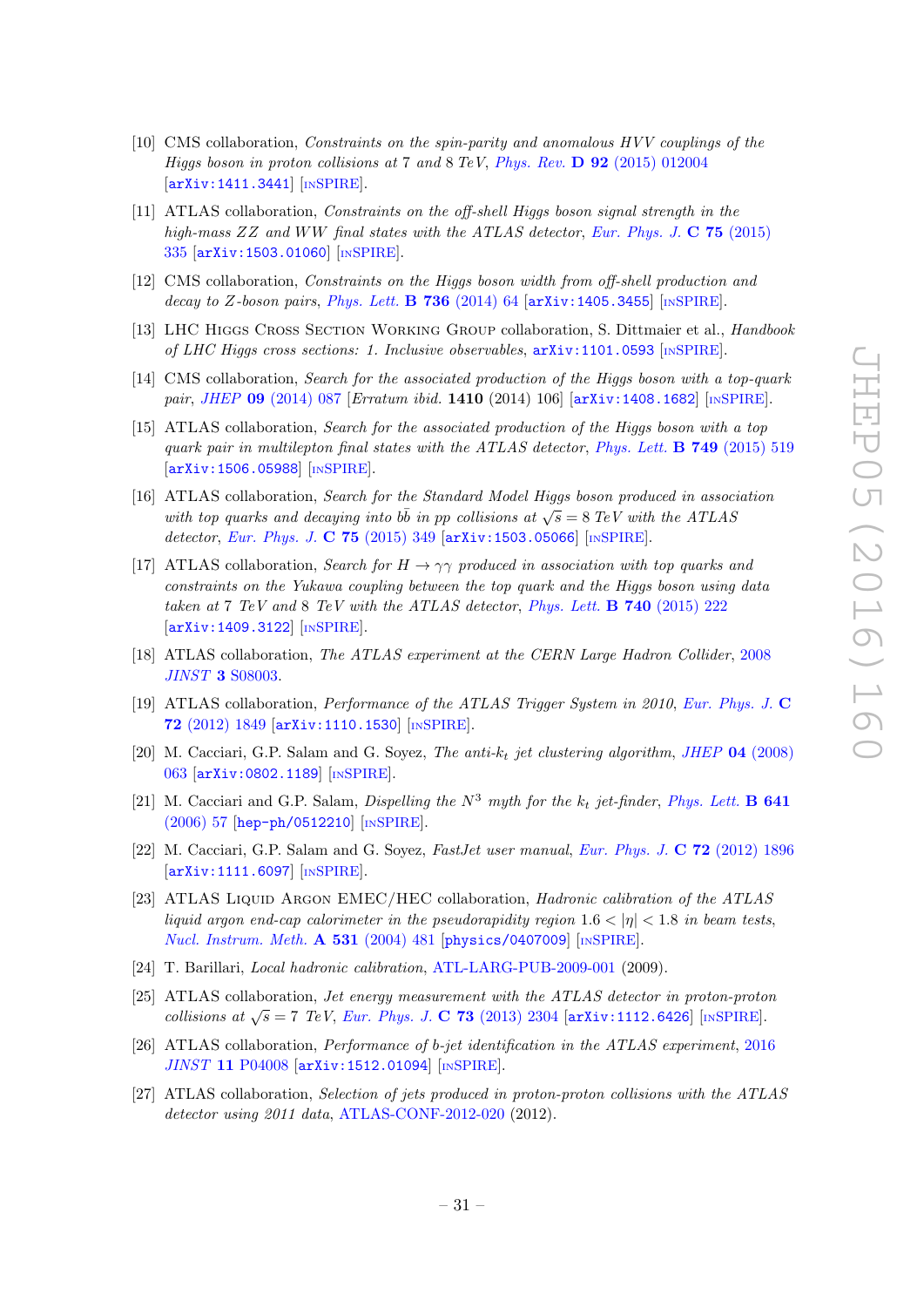- <span id="page-33-0"></span>[28] G. Bevilacqua et al., *HELAC-NLO, [Comput. Phys. Commun.](http://dx.doi.org/10.1016/j.cpc.2012.10.033)* **184** (2013) 986 [[arXiv:1110.1499](http://arxiv.org/abs/1110.1499)] [IN[SPIRE](http://inspirehep.net/search?p=find+EPRINT+arXiv:1110.1499)].
- <span id="page-33-1"></span>[29] P. Nason, A new method for combining NLO QCD with shower Monte Carlo algorithms , JHEP 11 [\(2004\) 040](http://dx.doi.org/10.1088/1126-6708/2004/11/040) [[hep-ph/0409146](http://arxiv.org/abs/hep-ph/0409146)] [IN[SPIRE](http://inspirehep.net/search?p=find+EPRINT+hep-ph/0409146)].
- <span id="page-33-2"></span>[30] S. Frixione, P. Nason and C. Oleari, Matching NLO QCD computations with Parton Shower simulations: the POWHEG method, JHEP 11 [\(2007\) 070](http://dx.doi.org/10.1088/1126-6708/2007/11/070) [[arXiv:0709.2092](http://arxiv.org/abs/0709.2092)] [IN[SPIRE](http://inspirehep.net/search?p=find+EPRINT+arXiv:0709.2092)].
- <span id="page-33-3"></span>[31] S. Alioli, P. Nason, C. Oleari and E. Re, A general framework for implementing NLO calculations in shower Monte Carlo programs: the POWHEG BOX, JHEP  $06$  [\(2010\) 043](http://dx.doi.org/10.1007/JHEP06(2010)043) [[arXiv:1002.2581](http://arxiv.org/abs/1002.2581)] [IN[SPIRE](http://inspirehep.net/search?p=find+EPRINT+arXiv:1002.2581)].
- <span id="page-33-4"></span>[32] M.V. Garzelli, A. Kardos, C.G. Papadopoulos and Z. Trócsányi, Standard Model Higgs boson production in association with a top anti-top pair at NLO with parton showering, [Europhys.](http://dx.doi.org/10.1209/0295-5075/96/11001) Lett. 96  $(2011)$  11001  $[arXiv:1108.0387]$  $[arXiv:1108.0387]$  $[arXiv:1108.0387]$   $[insPIRE]$ .
- <span id="page-33-5"></span>[33] H.-L. Lai et al., New parton distributions for collider physics, Phys. Rev.  $\bf{D}$  82 [\(2010\) 074024](http://dx.doi.org/10.1103/PhysRevD.82.074024) [[arXiv:1007.2241](http://arxiv.org/abs/1007.2241)] [IN[SPIRE](http://inspirehep.net/search?p=find+EPRINT+arXiv:1007.2241)].
- <span id="page-33-6"></span>[34] T. Sjöstrand, S. Mrenna and P.Z. Skands, A brief introduction to PYTHIA 8.1, [Comput.](http://dx.doi.org/10.1016/j.cpc.2008.01.036) [Phys. Commun.](http://dx.doi.org/10.1016/j.cpc.2008.01.036) 178 (2008) 852 [[arXiv:0710.3820](http://arxiv.org/abs/0710.3820)] [IN[SPIRE](http://inspirehep.net/search?p=find+EPRINT+arXiv:0710.3820)].
- <span id="page-33-7"></span>[35] P.M. Nadolsky et al., *Implications of CTEQ global analysis for collider observables*, *[Phys.](http://dx.doi.org/10.1103/PhysRevD.78.013004)*  $Rev.$  **D** 78 [\(2008\) 013004](http://dx.doi.org/10.1103/PhysRevD.78.013004)  $\left[$ [arXiv:0802.0007](http://arxiv.org/abs/0802.0007) $\right]$   $\left[$ IN[SPIRE](http://inspirehep.net/search?p=find+EPRINT+arXiv:0802.0007) $\right]$ .
- [36] ATLAS collaboration, *Summary of ATLAS PYTHIA 8 tunes*, [ATL-PHYS-PUB-2012-003](http://cds.cern.ch/record/1474107) (2012).
- <span id="page-33-8"></span>[37] G. Corcella, HERWIG 6: an event generator for hadron emission reactions with interfering gluons (including supersymmetric processes), JHEP 01 [\(2001\) 010](http://dx.doi.org/10.1088/1126-6708/2001/01/010).
- <span id="page-33-9"></span>[38] R.D. Ball et al., *Parton distributions with LHC data, [Nucl. Phys.](http://dx.doi.org/10.1016/j.nuclphysb.2012.10.003)* **B 867** (2013) 244 [[arXiv:1207.1303](http://arxiv.org/abs/1207.1303)] [IN[SPIRE](http://inspirehep.net/search?p=find+EPRINT+arXiv:1207.1303)].
- <span id="page-33-10"></span>[39] T. Sjöstrand, S. Mrenna and P.Z. Skands,  $PYTHIA$  6.4 physics and manual, [JHEP](http://dx.doi.org/10.1088/1126-6708/2006/05/026) 05 [\(2006\) 026](http://dx.doi.org/10.1088/1126-6708/2006/05/026) [[hep-ph/0603175](http://arxiv.org/abs/hep-ph/0603175)] [IN[SPIRE](http://inspirehep.net/search?p=find+EPRINT+hep-ph/0603175)].
- <span id="page-33-11"></span>[40] P.Z. Skands, Tuning Monte Carlo generators: the Perugia tunes , [Phys. Rev.](http://dx.doi.org/10.1103/PhysRevD.82.074018) D 82 (2010) [074018](http://dx.doi.org/10.1103/PhysRevD.82.074018) [[arXiv:1005.3457](http://arxiv.org/abs/1005.3457)] [IN[SPIRE](http://inspirehep.net/search?p=find+EPRINT+arXiv:1005.3457)].
- <span id="page-33-12"></span>[41] M. Cacciari, M. Czakon, M. Mangano, A. Mitov and P. Nason, Top-pair production at hadron colliders with next-to-next-to-leading logarithmic soft-gluon resummation, [Phys. Lett.](http://dx.doi.org/10.1016/j.physletb.2012.03.013) B 710 [\(2012\) 612](http://dx.doi.org/10.1016/j.physletb.2012.03.013) [[arXiv:1111.5869](http://arxiv.org/abs/1111.5869)] [IN[SPIRE](http://inspirehep.net/search?p=find+EPRINT+arXiv:1111.5869)].
- <span id="page-33-13"></span>[42] P. Bärnreuther, M. Czakon and A. Mitov, *Percent level precision physics at the Tevatron*: first genuine NNLO QCD corrections to  $q\bar{q} \to t\bar{t} + X$ , [Phys. Rev. Lett.](http://dx.doi.org/10.1103/PhysRevLett.109.132001) 109 (2012) 132001 [[arXiv:1204.5201](http://arxiv.org/abs/1204.5201)] [IN[SPIRE](http://inspirehep.net/search?p=find+EPRINT+arXiv:1204.5201)].
- <span id="page-33-14"></span>[43] M. Czakon and A. Mitov, NNLO corrections to top-pair production at hadron colliders: the all-fermionic scattering channels, JHEP 12 [\(2012\) 054](http://dx.doi.org/10.1007/JHEP12(2012)054) [[arXiv:1207.0236](http://arxiv.org/abs/1207.0236)] [IN[SPIRE](http://inspirehep.net/search?p=find+EPRINT+arXiv:1207.0236)].
- <span id="page-33-15"></span>[44] M. Czakon and A. Mitov, NNLO corrections to top pair production at hadron colliders: the quark-gluon reaction , JHEP 01 [\(2013\) 080](http://dx.doi.org/10.1007/JHEP01(2013)080) [[arXiv:1210.6832](http://arxiv.org/abs/1210.6832)] [IN[SPIRE](http://inspirehep.net/search?p=find+EPRINT+arXiv:1210.6832)].
- <span id="page-33-16"></span>[45] M. Czakon, P. Fiedler and A. Mitov, Total top-quark pair-production cross section at hadron colliders through  $O(\alpha_S^4)$ , [Phys. Rev. Lett.](http://dx.doi.org/10.1103/PhysRevLett.110.252004) 110 (2013) 252004 [[arXiv:1303.6254](http://arxiv.org/abs/1303.6254)] [IN[SPIRE](http://inspirehep.net/search?p=find+EPRINT+arXiv:1303.6254)].
- <span id="page-33-17"></span>[46] M. Czakon and A. Mitov,  $Top++: a program for the calculation of the top-pair cross-section$ at hadron colliders , [Comput. Phys. Commun.](http://dx.doi.org/10.1016/j.cpc.2014.06.021) 185 (2014) 2930 [[arXiv:1112.5675](http://arxiv.org/abs/1112.5675)] [IN[SPIRE](http://inspirehep.net/search?p=find+EPRINT+arXiv:1112.5675)].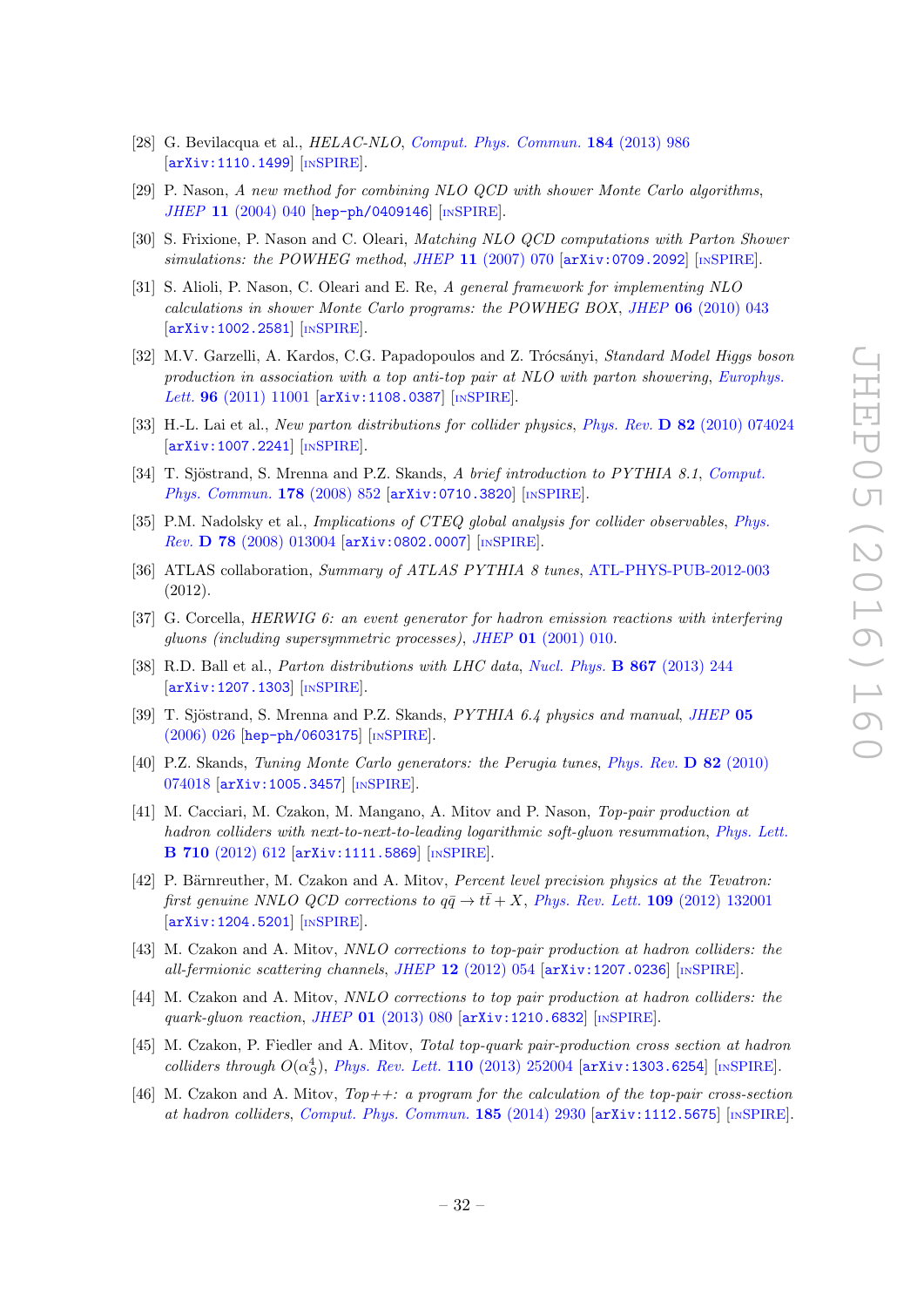- <span id="page-34-0"></span>[47] F. Cascioli, P. Maierhöfer, N. Moretti, S. Pozzorini and F. Siegert, NLO matching for tłbb production with massive b-quarks, [Phys. Lett.](http://dx.doi.org/10.1016/j.physletb.2014.05.040) **B** 734  $(2014)$  210  $[\text{arXiv}:1309.5912]$ [IN[SPIRE](http://inspirehep.net/search?p=find+EPRINT+arXiv:1309.5912)].
- <span id="page-34-2"></span><span id="page-34-1"></span>[48] T. Gleisberg et al., *Event generation with SHERPA 1.1*, *JHEP*  $02$  [\(2009\) 007](http://dx.doi.org/10.1088/1126-6708/2009/02/007) [[arXiv:0811.4622](http://arxiv.org/abs/0811.4622)] [IN[SPIRE](http://inspirehep.net/search?p=find+EPRINT+arXiv:0811.4622)].
- <span id="page-34-3"></span>[49] F. Cascioli, P. Maierhofer and S. Pozzorini, Scattering amplitudes with open loops, [Phys. Rev.](http://dx.doi.org/10.1103/PhysRevLett.108.111601) Lett. 108 [\(2012\) 111601](http://dx.doi.org/10.1103/PhysRevLett.108.111601) [[arXiv:1111.5206](http://arxiv.org/abs/1111.5206)] [IN[SPIRE](http://inspirehep.net/search?p=find+EPRINT+arXiv:1111.5206)].
- <span id="page-34-4"></span>[50] ATLAS collaboration, Measurements of normalized differential cross sections for  $t\bar{t}$ production in pp collisions at  $\sqrt{s} = 7$  TeV using the ATLAS detector, [Phys. Rev.](http://dx.doi.org/10.1103/PhysRevD.90.072004) D 90 [\(2014\) 072004](http://dx.doi.org/10.1103/PhysRevD.90.072004) [[arXiv:1407.0371](http://arxiv.org/abs/1407.0371)] [IN[SPIRE](http://inspirehep.net/search?p=find+EPRINT+arXiv:1407.0371)].
- <span id="page-34-5"></span>[51] B.P. Kersevan and E. Richter-Was, The Monte Carlo event generator AcerMC versions 2.0 to 3.8 with interfaces to PYTHIA 6.4, HERWIG 6.5 and ARIADNE 4.1, [Comput. Phys.](http://dx.doi.org/10.1016/j.cpc.2012.10.032) Commun. 184 [\(2013\) 919](http://dx.doi.org/10.1016/j.cpc.2012.10.032) [[hep-ph/0405247](http://arxiv.org/abs/hep-ph/0405247)] [IN[SPIRE](http://inspirehep.net/search?p=find+EPRINT+hep-ph/0405247)].
- <span id="page-34-7"></span><span id="page-34-6"></span>[52] S. Frixione, E. Laenen, P. Motylinski and B.R. Webber, *Single-top production in MC@NLO*, JHEP 03 [\(2006\) 092](http://dx.doi.org/10.1088/1126-6708/2006/03/092) [[hep-ph/0512250](http://arxiv.org/abs/hep-ph/0512250)] [IN[SPIRE](http://inspirehep.net/search?p=find+EPRINT+hep-ph/0512250)].
- [53] N. Kidonakis, Next-to-next-to-leading-order collinear and soft gluon corrections for t-channel single top quark production, Phys. Rev.  $\bf{D} 83$  [\(2011\) 091503](http://dx.doi.org/10.1103/PhysRevD.83.091503) [[arXiv:1103.2792](http://arxiv.org/abs/1103.2792)] [IN[SPIRE](http://inspirehep.net/search?p=find+EPRINT+arXiv:1103.2792)].
- <span id="page-34-8"></span>[54] N. Kidonakis, *NNLL resummation for s-channel single top quark production, [Phys. Rev.](http://dx.doi.org/10.1103/PhysRevD.81.054028)* D 81 [\(2010\) 054028](http://dx.doi.org/10.1103/PhysRevD.81.054028) [[arXiv:1001.5034](http://arxiv.org/abs/1001.5034)] [IN[SPIRE](http://inspirehep.net/search?p=find+EPRINT+arXiv:1001.5034)].
- <span id="page-34-9"></span>[55] A.D. Martin, W.J. Stirling, R.S. Thorne and G. Watt, Parton distributions for the LHC, *[Eur. Phys. J.](http://dx.doi.org/10.1140/epjc/s10052-009-1072-5)* **C** 63 (2009) 189  $[\text{arXiv:0901.0002}]$  $[\text{arXiv:0901.0002}]$  $[\text{arXiv:0901.0002}]$   $[\text{insPIRE}]$ .
- <span id="page-34-10"></span>[56] A.D. Martin, W.J. Stirling, R.S. Thorne and G. Watt, Uncertainties on  $\alpha_s$  in global PDF analyses and implications for predicted hadronic cross sections, [Eur. Phys. J.](http://dx.doi.org/10.1140/epjc/s10052-009-1164-2)  $\bf{C}$  64 (2009) [653](http://dx.doi.org/10.1140/epjc/s10052-009-1164-2) [[arXiv:0905.3531](http://arxiv.org/abs/0905.3531)] [IN[SPIRE](http://inspirehep.net/search?p=find+EPRINT+arXiv:0905.3531)].
- <span id="page-34-11"></span>[57] J. Alwall et al.,  $MadGraph/MadEvent$   $v4$ : the new web generation, JHEP 09 [\(2007\) 028](http://dx.doi.org/10.1088/1126-6708/2007/09/028) [[arXiv:0706.2334](http://arxiv.org/abs/0706.2334)] [IN[SPIRE](http://inspirehep.net/search?p=find+EPRINT+arXiv:0706.2334)].
- <span id="page-34-13"></span><span id="page-34-12"></span>[58] J.M. Campbell and R.K. Ellis,  $t\bar{t}W^{\pm}$  production and decay at NLO, JHEP 07 [\(2012\) 052](http://dx.doi.org/10.1007/JHEP07(2012)052) [[arXiv:1204.5678](http://arxiv.org/abs/1204.5678)] [IN[SPIRE](http://inspirehep.net/search?p=find+EPRINT+arXiv:1204.5678)].
- <span id="page-34-14"></span>[59] M.V. Garzelli, A. Kardos, C.G. Papadopoulos and Z. Trócsányi,  $t\bar{t}W^{\pm}$  and  $t\bar{t}Z$ hadroproduction at NLO accuracy in QCD with parton shower and hadronization effects, JHEP 11 [\(2012\) 056](http://dx.doi.org/10.1007/JHEP11(2012)056) [[arXiv:1208.2665](http://arxiv.org/abs/1208.2665)] [IN[SPIRE](http://inspirehep.net/search?p=find+EPRINT+arXiv:1208.2665)].
- <span id="page-34-15"></span>[60] J. Alwall et al., The automated computation of tree-level and next-to-leading order differential cross sections and their matching to parton shower simulations, JHEP  $07$  [\(2014\)](http://dx.doi.org/10.1007/JHEP07(2014)079) [079](http://dx.doi.org/10.1007/JHEP07(2014)079) [[arXiv:1405.0301](http://arxiv.org/abs/1405.0301)] [IN[SPIRE](http://inspirehep.net/search?p=find+EPRINT+arXiv:1405.0301)].
- [61] M. Bahr et al.,  $HERWIG++$  physics and manual, [Eur. Phys. J.](http://dx.doi.org/10.1140/epjc/s10052-008-0798-9) C 58 (2008) 639 [[arXiv:0803.0883](http://arxiv.org/abs/0803.0883)] [IN[SPIRE](http://inspirehep.net/search?p=find+EPRINT+arXiv:0803.0883)].
- [62] J. Bellm et al.,  $HERWIG++ 2.7$  release note,  $arXiv:1310.6877$  [IN[SPIRE](http://inspirehep.net/search?p=find+EPRINT+arXiv:1310.6877)].
- [63] J.M. Butterworth, J.R. Forshaw and M.H. Seymour, Multiparton interactions in photoproduction at HERA, Z. Phys.  $C$  72 [\(1996\) 637](http://dx.doi.org/10.1007/BF02909195) [[hep-ph/9601371](http://arxiv.org/abs/hep-ph/9601371)] [IN[SPIRE](http://inspirehep.net/search?p=find+EPRINT+hep-ph/9601371)].
- [64] P. Golonka and Z. Was, PHOTOS Monte Carlo: a precision tool for QED corrections in Z and W decays, [Eur. Phys. J.](http://dx.doi.org/10.1140/epjc/s2005-02396-4) C 45 (2006) 97 [[hep-ph/0506026](http://arxiv.org/abs/hep-ph/0506026)] [IN[SPIRE](http://inspirehep.net/search?p=find+EPRINT+hep-ph/0506026)].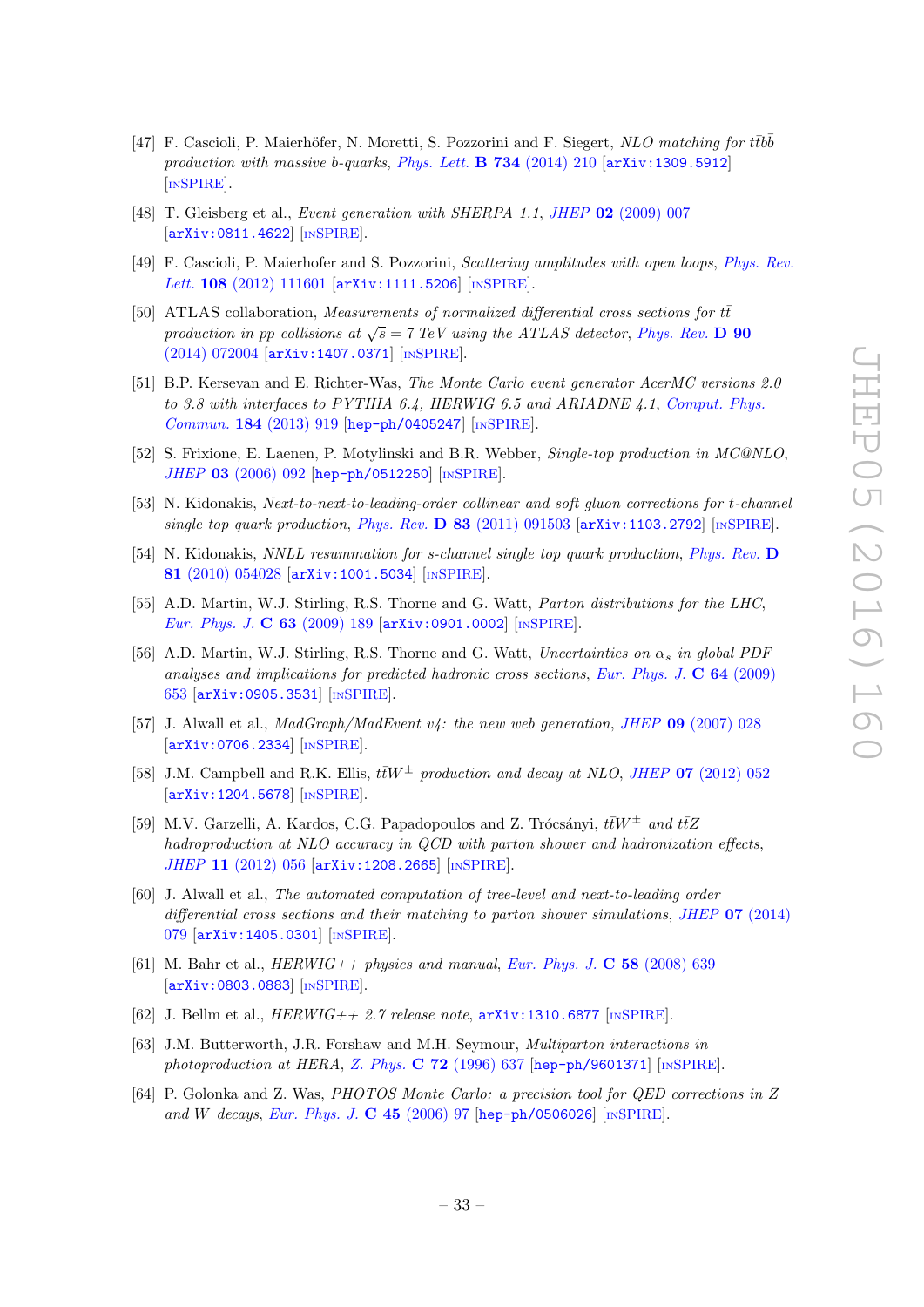- [65] S. Jadach, J.H. Kühn and Z. Was,  $TAUOLA A$  library of Monte Carlo programs to simulate decays of polarized  $\tau$  leptons, [Comput. Phys. Commun.](http://dx.doi.org/10.1016/0010-4655(91)90038-M) **64** (1991) 275.
- <span id="page-35-0"></span>[66] ATLAS collaboration, *The ATLAS simulation infrastructure*, *[Eur. Phys. J.](http://dx.doi.org/10.1140/epjc/s10052-010-1429-9)* **C 70** (2010) 823 [[arXiv:1005.4568](http://arxiv.org/abs/1005.4568)] [IN[SPIRE](http://inspirehep.net/search?p=find+EPRINT+arXiv:1005.4568)].
- [67] GEANT4 collaboration, S. Agostinelli, *GEANT4: a simulation toolkit, [Nucl. Instrum. Math.](http://dx.doi.org/10.1016/S0168-9002(03)01368-8)* A 506 [\(2003\) 250](http://dx.doi.org/10.1016/S0168-9002(03)01368-8).
- [68] ATLAS collaboration, The simulation principle and performance of the ATLAS fast calorimeter simulation FastCaloSim , [ATL-PHYS-PUB-2010-013](http://cds.cern.ch/record/1300517) (2010).
- [69] D0 collaboration, V.M. Abazov et al., Measurement of the  $t\bar{t}$  production cross section in  $p\bar{p}$ collisions at  $\sqrt{s} = 1.96$  TeV using secondary vertex b tagging, Phys. Rev. D 74 [\(2006\) 112004](http://dx.doi.org/10.1103/PhysRevD.74.112004) [[hep-ex/0611002](http://arxiv.org/abs/hep-ex/0611002)] [IN[SPIRE](http://inspirehep.net/search?p=find+EPRINT+hep-ex/0611002)].
- [70] R. Achenbach, *The ATLAS level-1 calorimeter trigger*, 2008 *JINST* **3** [P03001](http://dx.doi.org/10.1088/1748-0221/3/03/P03001).
- [71] A. Hocker et al.,  $TMVA$  Toolkit for Multivariate Data Analysis, [PoS\(ACAT\)040](http://pos.sissa.it/cgi-bin/reader/contribution.cgi?id=PoS(ACAT)040) [[physics/0703039](http://arxiv.org/abs/physics/0703039)] [IN[SPIRE](http://inspirehep.net/search?p=find+EPRINT+physics/0703039)].
- [72] G. Cowan, K. Cranmer, E. Gross and O. Vitells, Asymptotic formulae for likelihood-based tests of new physics, [Eur. Phys. J.](http://dx.doi.org/10.1140/epjc/s10052-011-1554-0)  $C 71 (2011) 1554$  [Erratum ibid.  $C 73 (2013) 2501$ ] [[arXiv:1007.1727](http://arxiv.org/abs/1007.1727)] [IN[SPIRE](http://inspirehep.net/search?p=find+EPRINT+arXiv:1007.1727)].
- [73] ATLAS collaboration, *Improved luminosity determination in pp collisions at*  $\sqrt{s} = 7$  TeV using the ATLAS detector at the LHC, [Eur. Phys. J.](http://dx.doi.org/10.1140/epjc/s10052-013-2518-3)  $C$  73 (2013) 2518 [[arXiv:1302.4393](http://arxiv.org/abs/1302.4393)] [IN[SPIRE](http://inspirehep.net/search?p=find+EPRINT+arXiv:1302.4393)].
- [74] ATLAS collaboration, Measurement of the mistag rate with 5  $fb^{-1}$  of data collected by the ATLAS detector , [ATLAS-CONF-2012-040](http://cds.cern.ch/record/1435194) (2012).
- [75] M. Botje et al., The PDF4LHC working group interim recommendations,  $arXiv:1101.0538$ [IN[SPIRE](http://inspirehep.net/search?p=find+EPRINT+arXiv:1101.0538)].
- [76] T. Junk, Confidence level computation for combining searches with small statistics, [Nucl.](http://dx.doi.org/10.1016/S0168-9002(99)00498-2) [Instrum. Meth.](http://dx.doi.org/10.1016/S0168-9002(99)00498-2) **A 434** (1999) 435 [[hep-ex/9902006](http://arxiv.org/abs/hep-ex/9902006)] [IN[SPIRE](http://inspirehep.net/search?p=find+EPRINT+hep-ex/9902006)].
- [77] A.L. Read, Presentation of search results: the  $CL_s$  technique, J. Phys. **G 28** [\(2002\) 2693](http://dx.doi.org/10.1088/0954-3899/28/10/313).
- [78] W. Verkerke and D. Kirkby, RooFit users manual v2.91 , <http://roofit.sourceforge.net> .
- [79] M. Feindt and U. Kerzel, *The NeuroBayes neural network package*, *[Nucl. Instrum. Meth.](http://dx.doi.org/10.1016/j.nima.2005.11.166)* A 559 [\(2006\) 190](http://dx.doi.org/10.1016/j.nima.2005.11.166) .
- [80] LHC Higgs Cross Section Working Group collaboration, J.R. Andersen et al., Handbook of LHC Higgs Cross Sections: 3. Higgs Properties,  $arXiv:1307.1347$  [IN[SPIRE](http://inspirehep.net/search?p=find+EPRINT+arXiv:1307.1347)].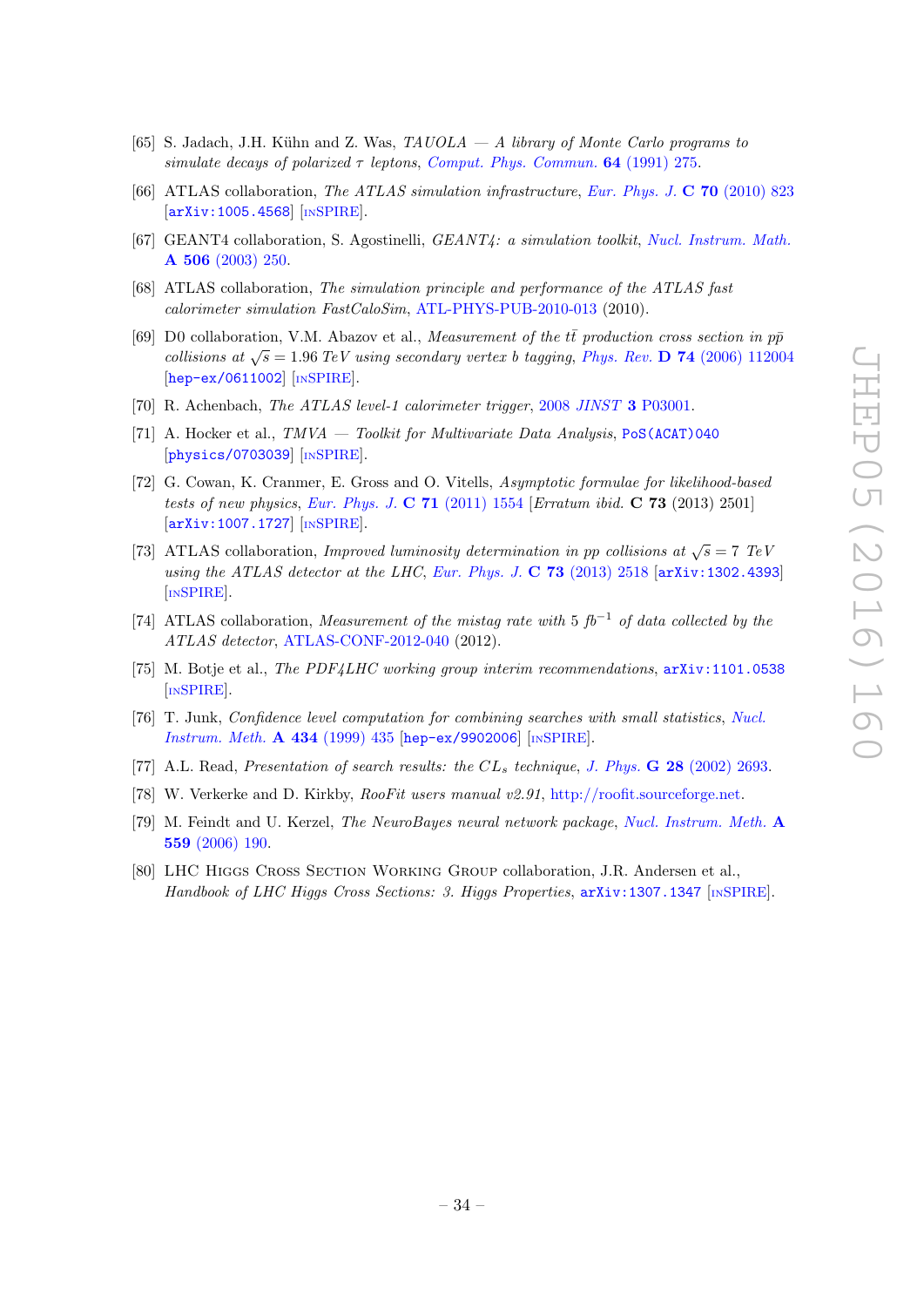#### The ATLAS collaboration

G. Aad<sup>87</sup>, B. Abbott<sup>114</sup>, J. Abdallah<sup>65</sup>, O. Abdinov<sup>12</sup>, B. Abeloos<sup>118</sup>, R. Aben<sup>108</sup>, M. Abolins<sup>92</sup>, O.S. AbouZeid<sup>138</sup>, N.L. Abraham<sup>150</sup>, H. Abramowicz<sup>154</sup>, H. Abreu<sup>153</sup>, R. Abreu<sup>117</sup>, Y. Abulaiti<sup>147a,147b</sup>, B.S. Acharya<sup>164a,164b,a</sup>, L. Adamczyk<sup>40a</sup>, D.L. Adams<sup>27</sup>, J. Adelman<sup>109</sup>, S. Adomeit<sup>101</sup>, T. Adye<sup>132</sup>, A.A. Affolder<sup>76</sup>, T. Agatonovic-Jovin<sup>14</sup>, J. Agricola<sup>56</sup>, J.A. Aguilar-Saavedra<sup>127a,127f</sup>, S.P. Ahlen<sup>24</sup>, F. Ahmadov<sup>67,b</sup>, G. Aielli<sup>134a,134b</sup>, H. Akerstedt<sup>147a,147b</sup>, T.P.A. Åkesson<sup>83</sup>, A.V. Akimov<sup>97</sup>, G.L. Alberghi<sup>22a,22b</sup>, J. Albert<sup>169</sup>, S. Albrand<sup>57</sup>, M.J. Alconada Verzini<sup>73</sup>, M. Aleksa<sup>32</sup>, I.N. Aleksandrov<sup>67</sup>, C. Alexa<sup>28b</sup>, G. Alexander<sup>154</sup>, T. Alexopoulos<sup>10</sup>, M. Alhroob<sup>114</sup>, M. Aliev<sup>75a,75b</sup>, G. Alimonti<sup>93a</sup>, J. Alison<sup>33</sup>, S.P. Alkire<sup>37</sup>, B.M.M. Allbrooke<sup>150</sup>, B.W. Allen<sup>117</sup>, P.P. Allport<sup>19</sup>, A. Aloisio<sup>105a,105b</sup>, A. Alonso<sup>38</sup>, F. Alonso<sup>73</sup>, C. Alpigiani<sup>139</sup>, M. Alstaty<sup>87</sup>, B. Alvarez Gonzalez<sup>32</sup>, D. Álvarez Piqueras<sup>167</sup>, M.G. Alviggi<sup>105a,105b</sup>, B.T. Amadio<sup>16</sup>, K. Amako<sup>68</sup>, Y. Amaral Coutinho<sup>26a</sup>, C. Amelung<sup>25</sup>, D. Amidei<sup>91</sup>, S.P. Amor Dos Santos<sup>127a,127c</sup>, A. Amorim<sup>127a,127b</sup>, S. Amoroso<sup>32</sup>, G. Amundsen<sup>25</sup>, C. Anastopoulos<sup>140</sup>, L.S. Ancu<sup>51</sup>, N. Andari<sup>109</sup>, T. Andeen<sup>11</sup>, C.F. Anders<sup>60b</sup>, G. Anders<sup>32</sup>, J.K. Anders<sup>76</sup>, K.J. Anderson<sup>33</sup>, A. Andreazza<sup>93a,93b</sup>, V. Andrei<sup>60a</sup>, S. Angelidakis<sup>9</sup>, I. Angelozzi<sup>108</sup>, P. Anger<sup>46</sup>, A. Angerami<sup>37</sup>, F. Anghinolfi<sup>32</sup>, A.V. Anisenkov<sup>110,c</sup>, N. Anjos<sup>13</sup>, A. Annovi<sup>125a,125b</sup>, M. Antonelli<sup>49</sup>, A. Antonov $^{99}$ , J. Antos $^{145b}$ , F. Anulli $^{133a}$ , M. Aoki $^{68}$ , L. Aperio Bella $^{19}$ , G. Arabidze $^{92}$ , I. Aracena<sup>144</sup>, Y. Arai<sup>68</sup>, J.P. Araque<sup>127a</sup>, A.T.H. Arce<sup>47</sup>, F.A. Arduh<sup>73</sup>, J-F. Arguin<sup>96</sup>, S. Argyropoulos<sup>65</sup>, M. Arik<sup>20a</sup>, A.J. Armbruster<sup>32</sup>, L.J. Armitage<sup>78</sup>, O. Arnaez<sup>32</sup>, H. Arnold<sup>50</sup>, M. Arratia $^{30}$ , O. Arslan $^{23}$ , A. Artamonov $^{98}$ , G. Artoni $^{121}$ , S. Artz $^{85}$ , S. Asai $^{156}$ , N. Asbah $^{44}$ , A. Ashkenazi<sup>154</sup>, B. Åsman<sup>147a,147b</sup>, L. Asquith<sup>150</sup>, K. Assamagan<sup>27</sup>, R. Astalos<sup>145a</sup>, M. Atkinson<sup>166</sup>, N.B. Atlay<sup>142</sup>, K. Augsten<sup>129</sup>, G. Avolio<sup>32</sup>, B. Axen<sup>16</sup>, M.K. Ayoub<sup>118</sup>, G. Azuelos<sup>96,d</sup>, M.A. Baak<sup>32</sup>, A.E. Baas<sup>60a</sup>, M.J. Baca<sup>19</sup>, H. Bachacou<sup>137</sup>, K. Bachas<sup>75a,75b</sup>, M. Backes<sup>32</sup>, M. Backhaus<sup>32</sup>, P. Bagiacchi<sup>133a,133b</sup>, P. Bagnaia<sup>133a,133b</sup>, Y. Bai<sup>35a</sup>, J.T. Baines<sup>132</sup>, O.K. Baker<sup>176</sup>, E.M. Baldin<sup>110,c</sup>, P. Balek<sup>130</sup>, T. Balestri<sup>149</sup>, F. Balli<sup>137</sup>, W.K. Balunas<sup>123</sup>, E. Banas<sup>41</sup>, Sw. Banerjee<sup>173,e</sup>, A.A.E. Bannoura<sup>175</sup>, L. Barak<sup>32</sup>, E.L. Barberio<sup>90</sup>, D. Barberis<sup>52a,52b</sup>, M. Barbero<sup>87</sup>, T. Barillari<sup>102</sup>, T. Barklow<sup>144</sup>, N. Barlow<sup>30</sup>, S.L. Barnes<sup>86</sup>, B.M. Barnett<sup>132</sup>, R.M. Barnett<sup>16</sup>, Z. Barnovska<sup>5</sup>, A. Baroncelli<sup>135a</sup>, G. Barone<sup>25</sup>, A.J. Barr<sup>121</sup>, L. Barranco Navarro<sup>167</sup>, F. Barreiro<sup>84</sup>, J. Barreiro Guimarães da Costa<sup>35a</sup>, R. Bartoldus<sup>144</sup>, A.E. Barton<sup>74</sup>, P. Bartos<sup>145a</sup>, A. Basalaev<sup>124</sup>, A. Bassalat<sup>118</sup>, R.L. Bates<sup>55</sup>, S.J. Batista<sup>159</sup>, J.R. Batley<sup>30</sup>, M. Battaglia<sup>138</sup>, M. Bauce<sup>133a,133b</sup>, F. Bauer<sup>137</sup>, H.S. Bawa<sup>144,f</sup>, J.B. Beacham<sup>112</sup>, M.D. Beattie<sup>74</sup>, T. Beau<sup>82</sup>, P.H. Beauchemin<sup>162</sup>, P. Bechtle<sup>23</sup>, H.P. Beck<sup>18,g</sup>, K. Becker<sup>121</sup>, M. Becker<sup>85</sup>, M. Beckingham<sup>170</sup>, C. Becot<sup>111</sup>, A.J. Beddall<sup>20e</sup>, A. Beddall<sup>20b</sup>, V.A. Bednyakov<sup>67</sup>, M. Bedognetti<sup>108</sup>, C.P. Bee<sup>149</sup>, L.J. Beemster<sup>108</sup>, T.A. Beermann<sup>32</sup>, M. Begel<sup>27</sup>, J.K. Behr<sup>44</sup>, C. Belanger-Champagne<sup>89</sup>, A.S. Bell<sup>80</sup>, G. Bella<sup>154</sup>, L. Bellagamba<sup>22a</sup>, A. Bellerive<sup>31</sup>, M. Bellomo<sup>88</sup>, K. Belotskiy<sup>99</sup>, O. Beltramello<sup>32</sup>, N.L. Belyaev<sup>99</sup>, O. Benary<sup>154</sup>, D. Benchekroun<sup>136a</sup>, M. Bender<sup>101</sup>, K. Bendtz<sup>147a,147b</sup>, N. Benekos<sup>10</sup>, Y. Benhammou<sup>154</sup>, E. Benhar Noccioli<sup>176</sup>, J. Benitez<sup>65</sup>, J.A. Benitez Garcia<sup>160b</sup>, D.P. Benjamin<sup>47</sup>, J.R. Bensinger<sup>25</sup>, S. Bentvelsen<sup>108</sup>, L. Beresford<sup>121</sup>, M. Beretta<sup>49</sup>, D. Berge<sup>108</sup>, E. Bergeaas Kuutmann<sup>165</sup>, N. Berger<sup>5</sup>, J. Beringer<sup>16</sup>, S. Berlendis<sup>57</sup>, N.R. Bernard<sup>88</sup>, C. Bernius<sup>111</sup>, F.U. Bernlochner<sup>23</sup>, T. Berry<sup>79</sup>, P. Berta<sup>130</sup>, C. Bertella<sup>85</sup>, G. Bertoli<sup>147a,147b</sup>, F. Bertolucci<sup>125a,125b</sup>, I.A. Bertram<sup>74</sup>, C. Bertsche<sup>114</sup>, D. Bertsche<sup>114</sup>, G.J. Besjes<sup>38</sup>, O. Bessidskaia Bylund<sup>147a,147b</sup>, M. Bessner<sup>44</sup>, N. Besson<sup>137</sup>, C. Betancourt<sup>50</sup>, S. Bethke<sup>102</sup>, A.J. Bevan<sup>78</sup>, W. Bhimji<sup>16</sup>, R.M. Bianchi<sup>126</sup>, L. Bianchini<sup>25</sup>, M. Bianco<sup>32</sup>, O. Biebel<sup>101</sup>, D. Biedermann<sup>17</sup>, R. Bielski<sup>86</sup>, N.V. Biesuz<sup>125a,125b</sup>, M. Biglietti<sup>135a</sup>, J. Bilbao De Mendizabal<sup>51</sup>, H. Bilokon<sup>49</sup>, M. Bindi<sup>56</sup>, S. Binet<sup>118</sup>, A. Bingul<sup>20b</sup>, C. Bini<sup>133a,133b</sup>, S. Biondi<sup>22a,22b</sup>, D.M. Bjergaard<sup>47</sup>, C.W. Black<sup>151</sup>, J.E. Black<sup>144</sup>, K.M. Black<sup>24</sup>, D. Blackburn<sup>139</sup>, R.E. Blair<sup>6</sup>, J.-B. Blanchard<sup>137</sup>, J.E. Blanco<sup>79</sup>, T. Blazek<sup>145a</sup>, I. Bloch<sup>44</sup>, C. Blocker<sup>25</sup>, W. Blum<sup>85,\*</sup>, U. Blumenschein<sup>56</sup>, S. Blunier<sup>34a</sup>, G.J. Bobbink<sup>108</sup>, V.S. Bobrovnikov<sup>110,c</sup>, S.S. Bocchetta<sup>83</sup>, A. Bocci<sup>47</sup>, C. Bock<sup>101</sup>, M. Boehler<sup>50</sup>, D. Boerner<sup>175</sup>, J.A. Bogaerts<sup>32</sup>, D. Bogavac<sup>14</sup>, A.G. Bogdanchikov<sup>110</sup>, C. Bohm<sup>147a</sup>, V. Boisvert<sup>79</sup>, T. Bold<sup>40a</sup>, V. Boldea<sup>28b</sup>, A.S. Boldyrev<sup>164a,164c</sup>, M. Bomben<sup>82</sup>, M. Bona<sup>78</sup>, M. Boonekamp<sup>137</sup>,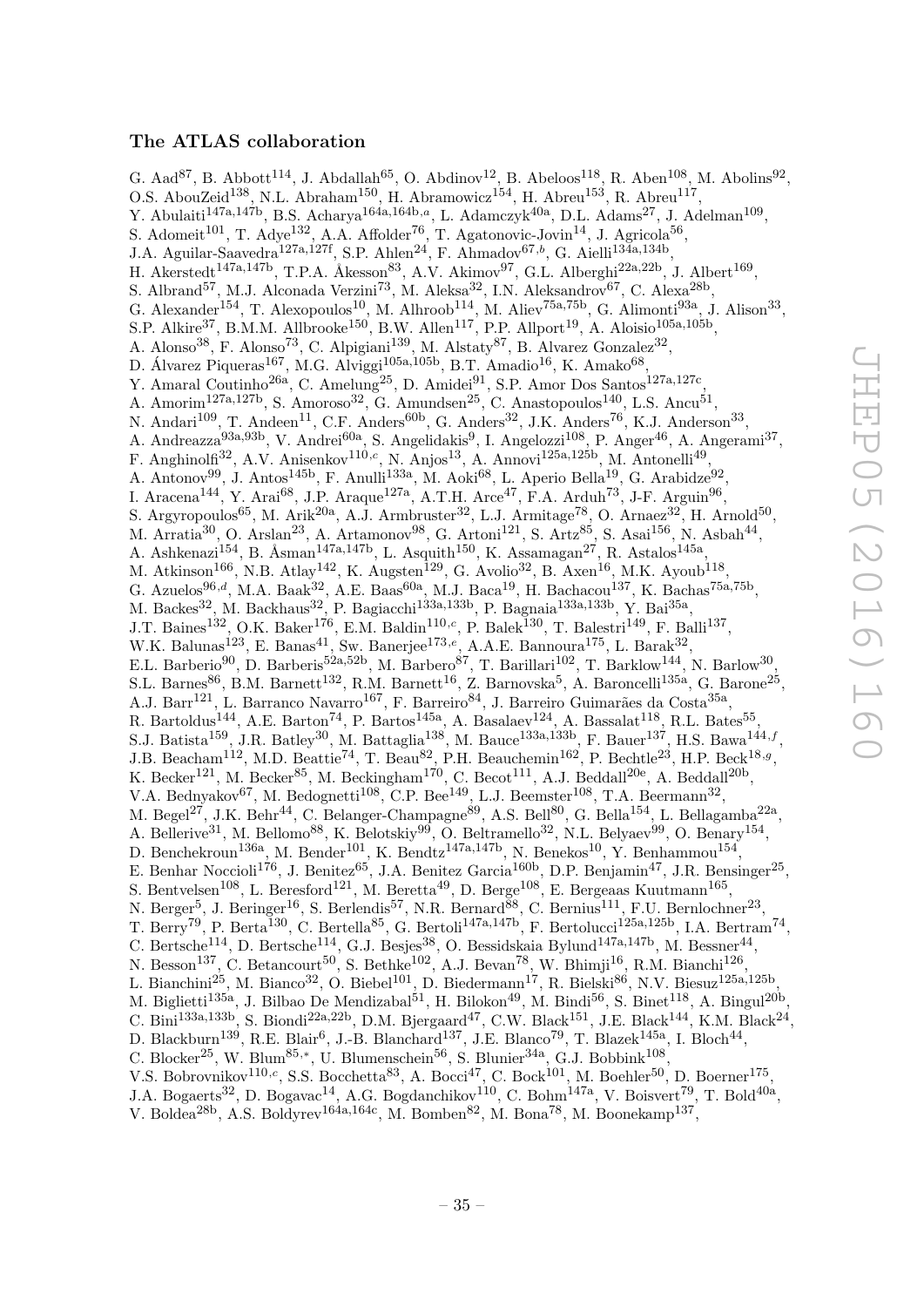A. Borisov<sup>131</sup>, G. Borissov<sup>74</sup>, J. Bortfeldt<sup>101</sup>, D. Bortoletto<sup>121</sup>, V. Bortolotto<sup>62a,62b,62c</sup>, K. Bos<sup>108</sup>, D. Boscherini<sup>22a</sup>, M. Bosman<sup>13</sup>, J.D. Bossio Sola<sup>29</sup>, J. Boudreau<sup>126</sup>, J. Bouffard<sup>2</sup>, E.V. Bouhova-Thacker<sup>74</sup>, D. Boumediene<sup>36</sup>, C. Bourdarios<sup>118</sup>, S.K. Boutle<sup>55</sup>, A. Boveia<sup>32</sup>, J. Boyd<sup>32</sup>, I.R. Boyko<sup>67</sup>, J. Bracinik<sup>19</sup>, A. Brandt<sup>8</sup>, G. Brandt<sup>56</sup>, O. Brandt<sup>60a</sup>, U. Bratzler<sup>157</sup>, B. Brau<sup>88</sup>, J.E. Brau<sup>117</sup>, H.M. Braun<sup>175,\*</sup>, W.D. Breaden Madden<sup>55</sup>, K. Brendlinger<sup>123</sup>, A.J. Brennan<sup>90</sup>, L. Brenner<sup>108</sup>, R. Brenner<sup>165</sup>, S. Bressler<sup>172</sup>, T.M. Bristow<sup>48</sup>, D. Britton<sup>55</sup>, D. Britzger $^{44}$ , F.M. Brochu $^{30}$ , I. Brock $^{23}$ , R. Brock $^{92}$ , G. Brooijmans $^{37}$ , T. Brooks $^{79}$ , W.K. Brooks<sup>34b</sup>, J. Brosamer<sup>16</sup>, E. Brost<sup>117</sup>, J.H Broughton<sup>19</sup>, P.A. Bruckman de Renstrom<sup>41</sup>, D. Bruncko $^{145b}$ , R. Bruneliere $^{50}$ , A. Bruni $^{22a}$ , G. Bruni $^{22a}$ , BH Brunt $^{30}$ , M. Bruschi $^{22a}$ , N. Bruscino<sup>23</sup>, P. Bryant<sup>33</sup>, L. Bryngemark<sup>83</sup>, T. Buanes<sup>15</sup>, Q. Buat<sup>143</sup>, P. Buchholz<sup>142</sup>, A.G. Buckley<sup>55</sup>, I.A. Budagov<sup>67</sup>, F. Buehrer<sup>50</sup>, M.K. Bugge<sup>120</sup>, O. Bulekov<sup>99</sup>, D. Bullock<sup>8</sup>, H. Burckhart<sup>32</sup>, S. Burdin<sup>76</sup>, C.D. Burgard<sup>50</sup>, B. Burghgrave<sup>109</sup>, K. Burka<sup>41</sup>, S. Burke<sup>132</sup>, I. Burmeister $^{45}$ , E. Busato $^{36}$ , D. Büscher $^{50}$ , V. Büscher $^{85}$ , P. Bussey $^{55}$ , J.M. Butler $^{24}$ , C.M. Buttar<sup>55</sup>, J.M. Butterworth<sup>80</sup>, P. Butti<sup>108</sup>, W. Buttinger<sup>27</sup>, A. Buzatu<sup>55</sup>, A.R. Buzykaev $^{110,c}$ , S. Cabrera Urbán $^{167}$ , D. Caforio $^{129}$ , V.M. Cairo $^{39a,39b}$ , O. Cakir $^{4a}$ , N. Calace<sup>51</sup>, P. Calafiura<sup>16</sup>, A. Calandri<sup>87</sup>, G. Calderini<sup>82</sup>, P. Calfayan<sup>101</sup>, L.P. Caloba<sup>26a</sup>, D. Calvet<sup>36</sup>, S. Calvet<sup>36</sup>, T.P. Calvet<sup>87</sup>, R. Camacho Toro<sup>33</sup>, S. Camarda<sup>32</sup>, P. Camarri<sup>134a,134b</sup>, D. Cameron<sup>120</sup>, R. Caminal Armadans<sup>166</sup>, C. Camincher<sup>57</sup>, S. Campana<sup>32</sup>, M. Campanelli<sup>80</sup>, A. Camplani<sup>93a,93b</sup>, A. Campoverde<sup>149</sup>, V. Canale<sup>105a,105b</sup>, A. Canepa<sup>160a</sup>, M. Cano Bret<sup>35e</sup>, J. Cantero<sup>84</sup>, R. Cantrill<sup>127a</sup>, T. Cao<sup>42</sup>, M.D.M. Capeans Garrido<sup>32</sup>, I. Caprini<sup>28b</sup>, M. Caprini<sup>28b</sup>, M. Capua<sup>39a,39b</sup>, R. Caputo<sup>85</sup>, R.M. Carbone<sup>37</sup>, R. Cardarelli<sup>134a</sup>, F. Cardillo<sup>50</sup>, I. Carli<sup>130</sup>, T. Carli<sup>32</sup>, G. Carlino<sup>105a</sup>, L. Carminati<sup>93a,93b</sup>, S. Caron<sup>107</sup>, E. Carquin<sup>34b</sup>, G.D. Carrillo-Montoya<sup>32</sup>, J.R. Carter<sup>30</sup>, J. Carvalho<sup>127a,127c</sup>, D. Casadei<sup>19</sup>, M.P. Casado<sup>13,h</sup>, M. Casolino<sup>13</sup>, D.W. Casper<sup>163</sup>, E. Castaneda-Miranda<sup>146a</sup>, A. Castelli<sup>108</sup>, V. Castillo Gimenez<sup>167</sup>, N.F. Castro<sup>127a,i</sup>, A. Catinaccio<sup>32</sup>, J.R. Catmore<sup>120</sup>, A. Cattai<sup>32</sup>, J. Caudron<sup>85</sup>, V. Cavaliere<sup>166</sup>, E. Cavallaro<sup>13</sup>, D. Cavalli<sup>93a</sup>, M. Cavalli-Sforza<sup>13</sup>, V. Cavasinni<sup>125a,125b</sup>, F. Ceradini<sup>135a,135b</sup>, L. Cerda Alberich<sup>167</sup>, B.C. Cerio<sup>47</sup>, A.S. Cerqueira<sup>26b</sup>, A. Cerri<sup>150</sup>, L. Cerrito<sup>78</sup>, F. Cerutti<sup>16</sup>, M. Cerv<sup>32</sup>, A. Cervelli<sup>18</sup>, S.A. Cetin<sup>20d</sup>, A. Chafaq<sup>136a</sup>, D. Chakraborty<sup>109</sup>, S.K. Chan<sup>59</sup>, Y.L. Chan<sup>62a</sup>, P. Chang<sup>166</sup>, J.D. Chapman<sup>30</sup>, D.G. Charlton<sup>19</sup>, A. Chatterjee<sup>51</sup>, C.C. Chau<sup>159</sup>, C.A. Chavez Barajas<sup>150</sup>, S. Che<sup>112</sup>, S. Cheatham<sup>74</sup>, A. Chegwidden<sup>92</sup>, S. Chekanov<sup>6</sup>, S.V. Chekulaev<sup>160a</sup>, G.A. Chelkov<sup>67,j</sup>, M.A. Chelstowska<sup>91</sup>, C. Chen<sup>66</sup>, H. Chen<sup>27</sup>, K. Chen<sup>149</sup>, S. Chen<sup>35c</sup>, S. Chen<sup>156</sup>, X. Chen<sup>35f</sup>, Y. Chen<sup>69</sup>, H.C. Cheng<sup>91</sup>, H.J Cheng<sup>35a</sup>, Y. Cheng<sup>33</sup>, A. Cheplakov<sup>67</sup>, E. Cheremushkina<sup>131</sup>, R. Cherkaoui El Moursli<sup>136e</sup>, V. Chernyatin<sup>27,\*</sup>, E. Cheu<sup>7</sup>, L. Chevalier<sup>137</sup>, V. Chiarella<sup>49</sup>, G. Chiarelli<sup>125a,125b</sup>, G. Chiodini<sup>75a</sup>, A.S. Chisholm<sup>19</sup>, A. Chitan<sup>28b</sup>, M.V. Chizhov<sup>67</sup>, K. Choi<sup>63</sup>, A.R. Chomont<sup>36</sup>, S. Chouridou<sup>9</sup>, B.K.B. Chow<sup>101</sup>, V. Christodoulou<sup>80</sup>, D. Chromek-Burckhart<sup>32</sup>, J. Chudoba<sup>128</sup>, A.J. Chuinard<sup>89</sup>, J.J. Chwastowski<sup>41</sup>, L. Chytka<sup>116</sup>, G. Ciapetti<sup>133a,133b</sup>, A.K. Ciftci<sup>4a</sup>, D. Cinca<sup>55</sup>, V. Cindro<sup>77</sup>, I.A. Cioara<sup>23</sup>, A. Ciocio<sup>16</sup>, F. Cirotto<sup>105a,105b</sup>, Z.H. Citron<sup>172</sup>, M. Ciubancan<sup>28b</sup>, A. Clark<sup>51</sup>, B.L. Clark<sup>59</sup>, M.R. Clark<sup>37</sup>, P.J. Clark<sup>48</sup>, R.N. Clarke<sup>16</sup>, C. Clement<sup>147a,147b</sup>, Y. Coadou<sup>87</sup>, M. Cobal<sup>164a,164c</sup>, A. Coccaro<sup>51</sup>, J. Cochran<sup>66</sup>, L. Coffey<sup>25</sup>, L. Colasurdo<sup>107</sup>, B. Cole<sup>37</sup>, S. Cole<sup>109</sup>, A.P. Colijn<sup>108</sup>, J. Collot<sup>57</sup>, T. Colombo<sup>32</sup>, G. Compostella<sup>102</sup>, P. Conde Muiño<sup>127a,127b</sup>, E. Coniavitis<sup>50</sup>, S.H. Connell<sup>146b</sup>, I.A. Connelly<sup>79</sup>, V. Consorti<sup>50</sup>, S. Constantinescu<sup>28b</sup>, C. Conta<sup>122a,122b</sup>, G. Conti<sup>32</sup>, F. Conventi<sup>105a,k</sup>, M. Cooke<sup>16</sup>, B.D. Cooper<sup>80</sup>, A.M. Cooper-Sarkar<sup>121</sup>, K.J.R. Cormier<sup>159</sup>, T. Cornelissen<sup>175</sup>, M. Corradi<sup>133a,133b</sup>, F. Corriveau<sup>89,*l*</sup>, A. Corso-Radu<sup>163</sup>, A. Cortes-Gonzalez<sup>13</sup>, G. Cortiana<sup>102</sup>, G. Costa<sup>93a</sup>, M.J. Costa<sup>167</sup>, D. Costanzo<sup>140</sup>, G. Cottin<sup>30</sup>, G. Cowan<sup>79</sup>, B.E. Cox<sup>86</sup>, K. Cranmer<sup>111</sup>, S.J. Crawley<sup>55</sup>, G. Cree<sup>31</sup>, S. Crépé-Renaudin<sup>57</sup>, F. Crescioli<sup>82</sup>, W.A. Cribbs<sup>147a,147b</sup>, M. Crispin Ortuzar<sup>121</sup>, M. Cristinziani<sup>23</sup>, V. Croft<sup>107</sup>, G. Crosetti<sup>39a,39b</sup>, T. Cuhadar Donszelmann<sup>140</sup>, J. Cummings<sup>176</sup>, M. Curatolo<sup>49</sup>, J. Cúth<sup>85</sup>, C. Cuthbert<sup>151</sup>,

- H. Czirr $^{142}$ , P. Czodrowski<sup>3</sup>, S. D'Auria<sup>55</sup>, M. D'Onofrio<sup>76</sup>,
- M.J. Da Cunha Sargedas De Sousa<sup>127a,127b</sup>, C. Da Via<sup>86</sup>, W. Dabrowski<sup>40a</sup>, T. Dado<sup>145a</sup>,
- T. Dai<sup>91</sup>, O. Dale<sup>15</sup>, F. Dallaire<sup>96</sup>, C. Dallapiccola<sup>88</sup>, M. Dam<sup>38</sup>, J.R. Dandoy<sup>33</sup>, N.P. Dang<sup>50</sup>,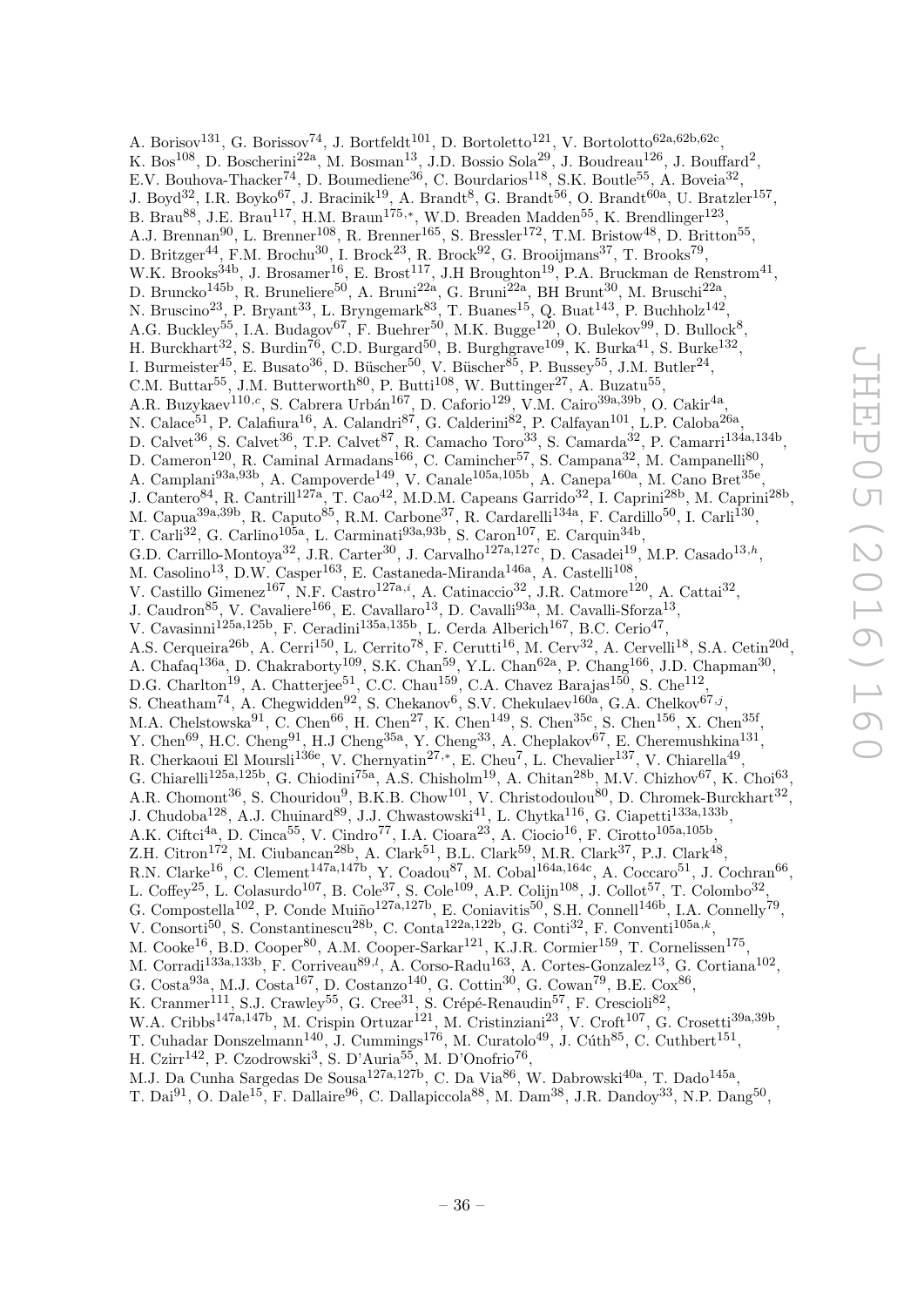A.C. Daniells<sup>19</sup>, N.S. Dann<sup>86</sup>, M. Danninger<sup>168</sup>, M. Dano Hoffmann<sup>137</sup>, V. Dao<sup>50</sup>, G. Darbo<sup>52a</sup>, S. Darmora<sup>8</sup>, J. Dassoulas<sup>3</sup>, A. Dattagupta<sup>63</sup>, W. Davey<sup>23</sup>, C. David<sup>169</sup>, T. Davidek<sup>130</sup>, M. Davies<sup>154</sup>, P. Davison<sup>80</sup>, E. Dawe<sup>90</sup>, I. Dawson<sup>140</sup>, R.K. Daya-Ishmukhametova<sup>88</sup>, K. De<sup>8</sup>, R. de Asmundis<sup>105a</sup>, A. De Benedetti<sup>114</sup>, S. De Castro<sup>22a, 22b</sup>, S. De Cecco<sup>82</sup>, N. De Groot<sup>107</sup>, P. de Jong<sup>108</sup>, H. De la Torre<sup>84</sup>, F. De Lorenzi<sup>66</sup>, D. De Pedis<sup>133a</sup>, A. De Salvo<sup>133a</sup>, U. De Sanctis<sup>150</sup>, A. De Santo<sup>150</sup>, J.B. De Vivie De Regie<sup>118</sup>, W.J. Dearnaley<sup>74</sup>, R. Debbe<sup>27</sup>, C. Debenedetti<sup>138</sup>, D.V. Dedovich<sup>67</sup>, I. Deigaard<sup>108</sup>, J. Del Peso<sup>84</sup>, T. Del Prete<sup>125a,125b</sup>, D. Delgove<sup>118</sup>, F. Deliot<sup>137</sup>, C.M. Delitzsch<sup>51</sup>, M. Deliyergiyev<sup>77</sup>, A. Dell'Acqua<sup>32</sup>, L. Dell'Asta<sup>24</sup>, M. Dell'Orso $^{125$ a, $^{125}$ b, M. Della Pietra $^{105$ a, $k}$ , D. della Volpe $^{51}$ , M. Delmastro $^5$ , P.A. Delsart $^{57},$ C. Deluca<sup>108</sup>, D.A. DeMarco<sup>159</sup>, S. Demers<sup>176</sup>, M. Demichev<sup>67</sup>, A. Demilly<sup>82</sup>, S.P. Denisov<sup>131</sup>, D. Denysiuk<sup>137</sup>, D. Derendarz<sup>41</sup>, J.E. Derkaoui<sup>136d</sup>, F. Derue<sup>82</sup>, P. Dervan<sup>76</sup>, K. Desch<sup>23</sup>, C. Deterre<sup>44</sup>, K. Dette<sup>45</sup>, P.O. Deviveiros<sup>32</sup>, A. Dewhurst<sup>132</sup>, S. Dhaliwal<sup>25</sup>, A. Di Ciaccio<sup>134a,134b</sup>, L. Di Ciaccio<sup>5</sup>, W.K. Di Clemente<sup>123</sup>, C. Di Donato<sup>133a,133b</sup>, A. Di Girolamo $^{32}$ , B. Di Girolamo $^{32}$ , B. Di Micco $^{135$ a,135b, R. Di Nardo $^{49}$ , A. Di Simone $^{50}$ , R. Di Sipio $^{159}$ , D. Di Valentino $^{31}$ , C. Diaconu $^{87}$ , M. Diamond $^{159}$ , F.A. Dias $^{48}$ , M.A. Diaz $^{34a}$ , E.B. Diehl $^{91}$ , J. Dietrich<sup>17</sup>, S. Diglio<sup>87</sup>, A. Dimitrievska<sup>14</sup>, J. Dingfelder<sup>23</sup>, P. Dita<sup>28b</sup>, S. Dita<sup>28b</sup>, F. Dittus<sup>32</sup>, F. Djama<sup>87</sup>, T. Djobava<sup>53b</sup>, J.I. Djuvsland<sup>60a</sup>, M.A.B. do Vale<sup>26c</sup>, D. Dobos<sup>32</sup>, M. Dobre<sup>28b</sup>, C. Doglioni<sup>83</sup>, T. Dohmae<sup>156</sup>, J. Dolejsi<sup>130</sup>, Z. Dolezal<sup>130</sup>, B.A. Dolgoshein<sup>99,\*</sup>, M. Donadelli<sup>26d</sup>, S. Donati<sup>125a,125b</sup>, P. Dondero<sup>122a,122b</sup>, J. Donini<sup>36</sup>, J. Dopke<sup>132</sup>, A. Doria<sup>105a</sup>, M.T. Dova<sup>73</sup>, A.T. Doyle<sup>55</sup>, E. Drechsler<sup>56</sup>, M. Dris<sup>10</sup>, Y. Du<sup>35d</sup>, J. Duarte-Campderros<sup>154</sup>, E. Duchovni<sup>172</sup>, G. Duckeck<sup>101</sup>, O.A. Ducu<sup>96,*m*</sup>, D. Duda<sup>108</sup>, A. Dudarev<sup>32</sup>, L. Duflot<sup>118</sup>, L. Duguid<sup>79</sup>, M. Dührssen<sup>32</sup>, M. Dumancic<sup>172</sup>, M. Dunford<sup>60a</sup>, H. Duran Yildiz<sup>4a</sup>, M. Düren<sup>54</sup>, A. Durglishvili<sup>53b</sup>, D. Duschinger<sup>46</sup>, B. Dutta<sup>44</sup>, M. Dyndal<sup>40a</sup>, C. Eckardt<sup>44</sup>, K.M. Ecker<sup>102</sup>, R.C. Edgar<sup>91</sup>, N.C. Edwards<sup>48</sup>, T. Eifert<sup>32</sup>, G. Eigen<sup>15</sup>, K. Einsweiler<sup>16</sup>, T. Ekelof<sup>165</sup>, M. El Kacimi<sup>136c</sup>, V. Ellajosyula<sup>87</sup>, M. Ellert<sup>165</sup>, S. Elles<sup>5</sup>, F. Ellinghaus<sup>175</sup>, A.A. Elliot<sup>169</sup>, N. Ellis<sup>32</sup>, J. Elmsheuser<sup>27</sup>, M. Elsing<sup>32</sup>, D. Emeliyanov<sup>132</sup>, Y. Enari<sup>156</sup>, O.C. Endner<sup>85</sup>, M. Endo<sup>119</sup>, J.S. Ennis<sup>170</sup>, J. Erdmann<sup>45</sup>, A. Ereditato<sup>18</sup>, G. Ernis<sup>175</sup>, J. Ernst<sup>2</sup>, M. Ernst<sup>27</sup>, S. Errede<sup>166</sup>, E. Ertel<sup>85</sup>, M. Escalier<sup>118</sup>, H. Esch<sup>45</sup>, C. Escobar<sup>126</sup>, B. Esposito<sup>49</sup>, A.I. Etienvre<sup>137</sup>, E. Etzion<sup>154</sup>, H. Evans<sup>63</sup>, A. Ezhilov<sup>124</sup>, F. Fabbri<sup>22a,22b</sup>, L. Fabbri<sup>22a,22b</sup>, G. Facini<sup>33</sup>, R.M. Fakhrutdinov<sup>131</sup>, S. Falciano<sup>133a</sup>, R.J. Falla<sup>80</sup>, J. Faltova<sup>130</sup>, Y. Fang<sup>35a</sup>, M. Fanti $^{93a,93b}$ , A. Farbin<sup>8</sup>, A. Farilla<sup>135a</sup>, C. Farina<sup>126</sup>, T. Farooque<sup>13</sup>, S. Farrell<sup>16</sup>, S.M. Farrington<sup>170</sup>, P. Farthouat<sup>32</sup>, F. Fassi<sup>136e</sup>, P. Fassnacht<sup>32</sup>, D. Fassouliotis<sup>9</sup>, M. Faucci Giannelli<sup>79</sup>, A. Favareto<sup>52a,52b</sup>, W.J. Fawcett<sup>121</sup>, L. Fayard<sup>118</sup>, O.L. Fedin<sup>124,n</sup>, W. Fedorko<sup>168</sup>, S. Feigl<sup>120</sup>, L. Feligioni<sup>87</sup>, C. Feng<sup>35d</sup>, E.J. Feng<sup>32</sup>, H. Feng<sup>91</sup>, A.B. Fenyuk<sup>131</sup>, L. Feremenga<sup>8</sup>, P. Fernandez Martinez<sup>167</sup>, S. Fernandez Perez<sup>13</sup>, J. Ferrando<sup>55</sup>, A. Ferrari<sup>165</sup>, P. Ferrari<sup>108</sup>, R. Ferrari<sup>122a</sup>, D.E. Ferreira de Lima<sup>60b</sup>, A. Ferrer<sup>167</sup>, D. Ferrere<sup>51</sup>, C. Ferretti<sup>91</sup>, A. Ferretto Parodi<sup>52a,52b</sup>, F. Fiedler<sup>85</sup>, A. Filipčič<sup>77</sup>, M. Filipuzzi<sup>44</sup>, F. Filthaut<sup>107</sup>, M. Fincke-Keeler<sup>169</sup>, K.D. Finelli<sup>151</sup>, M.C.N. Fiolhais<sup>127a,127c</sup>, L. Fiorini<sup>167</sup>, A. Firan<sup>42</sup>, A. Fischer<sup>2</sup>, C. Fischer<sup>13</sup>, J. Fischer<sup>175</sup>, W.C. Fisher<sup>92</sup>, N. Flaschel<sup>44</sup>, I. Fleck<sup>142</sup>, P. Fleischmann $^{91}$ , G.T. Fletcher<sup>140</sup>, R.R.M. Fletcher<sup>123</sup>, T. Flick<sup>175</sup>, A. Floderus<sup>83</sup>, L.R. Flores Castillo<sup>62a</sup>, M.J. Flowerdew<sup>102</sup>, G.T. Forcolin<sup>86</sup>, A. Formica<sup>137</sup>, A. Forti<sup>86</sup>, A.G. Foster<sup>19</sup>, D. Fournier<sup>118</sup>, H. Fox<sup>74</sup>, S. Fracchia<sup>13</sup>, P. Francavilla<sup>82</sup>, M. Franchini<sup>22a,22b</sup>, D. Francis<sup>32</sup>, L. Franconi<sup>120</sup>, M. Franklin<sup>59</sup>, M. Frate<sup>163</sup>, M. Fraternali<sup>122a,122b</sup>, D. Freeborn<sup>80</sup>, S.M. Fressard-Batraneanu<sup>32</sup>, F. Friedrich<sup>46</sup>, D. Froidevaux<sup>32</sup>, J.A. Frost<sup>121</sup>, C. Fukunaga<sup>157</sup>, E. Fullana Torregrosa<sup>85</sup>, T. Fusayasu<sup>103</sup>, J. Fuster<sup>167</sup>, C. Gabaldon<sup>57</sup>, O. Gabizon<sup>175</sup>, A. Gabrielli<sup>22a,22b</sup>, A. Gabrielli<sup>16</sup>, G.P. Gach<sup>40a</sup>, S. Gadatsch<sup>32</sup>, S. Gadomski<sup>51</sup>, G. Gagliardi<sup>52a,52b</sup>, L.G. Gagnon<sup>96</sup>, P. Gagnon<sup>63</sup>, C. Galea<sup>107</sup>, B. Galhardo<sup>127a,127c</sup>, E.J. Gallas<sup>121</sup>, B.J. Gallop<sup>132</sup>, P. Gallus<sup>129</sup>, G. Galster<sup>38</sup>, K.K. Gan<sup>112</sup>, J. Gao<sup>35b,87</sup>, Y. Gao<sup>48</sup>, Y.S. Gao $^{144,f}$ , F.M. Garay Walls<sup>48</sup>, C. García<sup>167</sup>, J.E. García Navarro<sup>167</sup>, M. Garcia-Sciveres<sup>16</sup>, R.W. Gardner<sup>33</sup>, N. Garelli<sup>144</sup>, V. Garonne<sup>120</sup>, A. Gascon Bravo<sup>44</sup>, C. Gatti<sup>49</sup>, A. Gaudiello<sup>52a,52b</sup>, G. Gaudio<sup>122a</sup>, B. Gaur<sup>142</sup>, L. Gauthier<sup>96</sup>, I.L. Gavrilenko<sup>97</sup>, C. Gay<sup>168</sup>,

G. Gaycken<sup>23</sup>, E.N. Gazis<sup>10</sup>, Z. Gecse<sup>168</sup>, C.N.P. Gee<sup>132</sup>, Ch. Geich-Gimbel<sup>23</sup>, M.P. Geisler<sup>60a</sup>,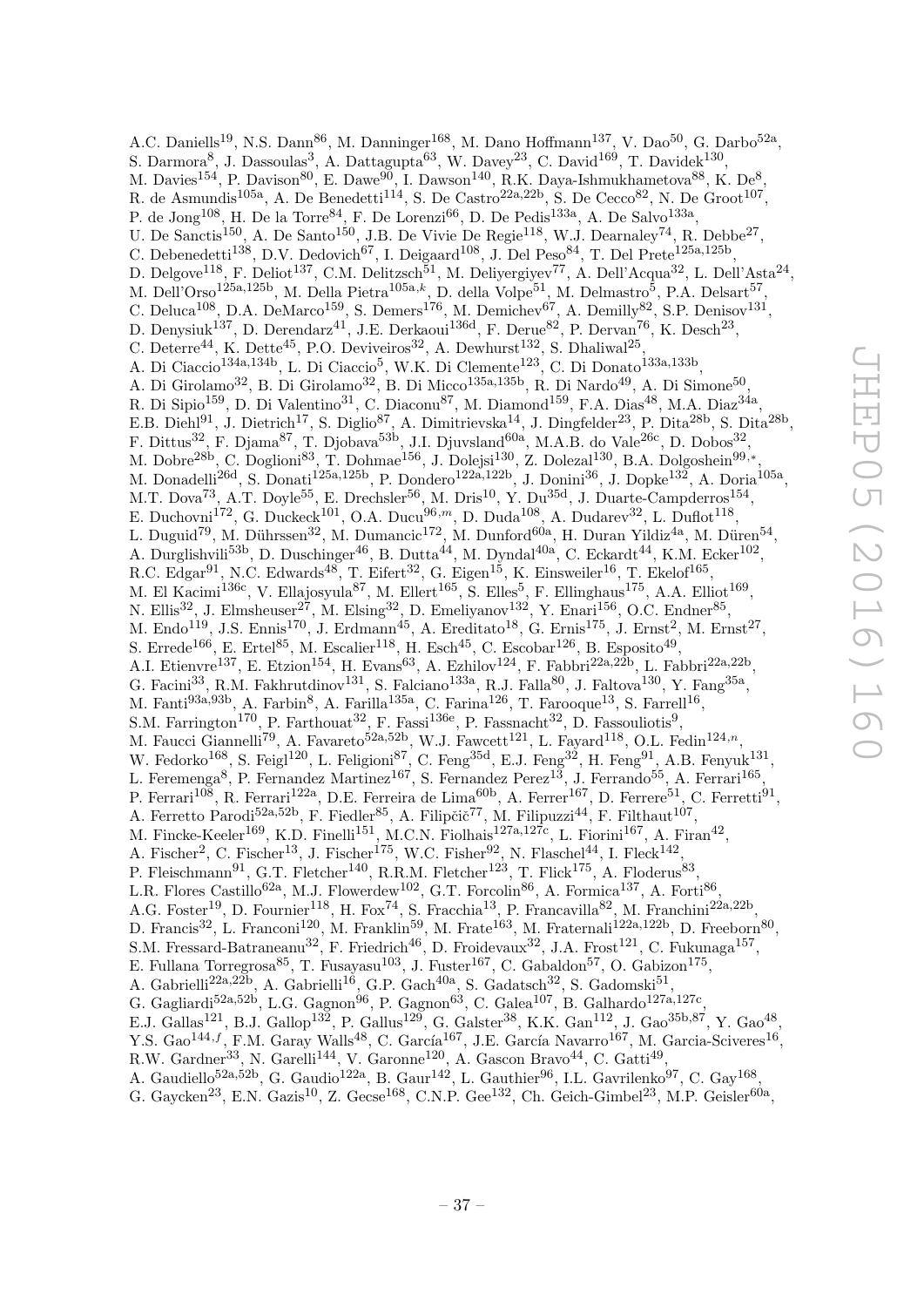C. Gemme<sup>52a</sup>, M.H. Genest<sup>57</sup>, C. Geng<sup>35b,o</sup>, S. Gentile<sup>133a,133b</sup>, S. George<sup>79</sup>, D. Gerbaudo<sup>13</sup>, A. Gershon<sup>154</sup>, S. Ghasemi<sup>142</sup>, H. Ghazlane<sup>136b</sup>, M. Ghneimat<sup>23</sup>, B. Giacobbe<sup>22a</sup>, S. Giagu<sup>133a,133b</sup>, P. Giannetti<sup>125a,125b</sup>, B. Gibbard<sup>27</sup>, S.M. Gibson<sup>79</sup>, M. Gignac<sup>168</sup>, M. Gilchriese<sup>16</sup>, T.P.S. Gillam<sup>30</sup>, D. Gillberg<sup>31</sup>, G. Gilles<sup>175</sup>, D.M. Gingrich<sup>3,d</sup>, N. Giokaris<sup>9</sup>, M.P. Giordani<sup>164a,164c</sup>, F.M. Giorgi<sup>22a</sup>, F.M. Giorgi<sup>17</sup>, P.F. Giraud<sup>137</sup>, P. Giromini<sup>59</sup>, D. Giugni<sup>93a</sup>, F. Giuli<sup>121</sup>, C. Giuliani<sup>102</sup>, M. Giulini<sup>60b</sup>, B.K. Gjelsten<sup>120</sup>, S. Gkaitatzis<sup>155</sup>, I. Gkialas<sup>155</sup>, E.L. Gkougkousis<sup>118</sup>, L.K. Gladilin<sup>100</sup>, C. Glasman<sup>84</sup>, J. Glatzer<sup>32</sup>, P.C.F. Glaysher<sup>48</sup>, A. Glazov<sup>44</sup>, M. Goblirsch-Kolb<sup>102</sup>, J. Godlewski<sup>41</sup>, S. Goldfarb<sup>91</sup>, T. Golling<sup>51</sup>, D. Golubkov<sup>131</sup>, A. Gomes<sup>127a,127b,127d</sup>, R. Gonçalo<sup>127a</sup>, J. Goncalves Pinto Firmino Da Costa<sup>137</sup>, L. Gonella<sup>19</sup>, A. Gongadze<sup>67</sup>, S. González de la Hoz<sup>167</sup>, G. Gonzalez Parra<sup>13</sup>, S. Gonzalez-Sevilla<sup>51</sup>, L. Goossens<sup>32</sup>, P.A. Gorbounov<sup>98</sup>, H.A. Gordon<sup>27</sup>, I. Gorelov<sup>106</sup>, B. Gorini<sup>32</sup>, E. Gorini<sup>75a,75b</sup>, A. Gorišek<sup>77</sup>, E. Gornicki<sup>41</sup>, A.T. Goshaw<sup>47</sup>, C. Gössling<sup>45</sup>, M.I. Gostkin<sup>67</sup>, C.R. Goudet<sup>118</sup>, D. Goujdami<sup>136c</sup>, A.G. Goussiou<sup>139</sup>, N. Govender<sup>146b,p</sup>, E. Gozani<sup>153</sup>, L. Graber<sup>56</sup>, I. Grabowska-Bold<sup>40a</sup>, P.O.J. Gradin<sup>57</sup>, P. Grafström<sup>22a,22b</sup>, J. Gramling<sup>51</sup>, E. Gramstad<sup>120</sup>, S. Grancagnolo<sup>17</sup>, V. Gratchev<sup>124</sup>, H.M. Gray<sup>32</sup>, E. Graziani<sup>135a</sup>, Z.D. Greenwood<sup>81,q</sup>, C. Grefe<sup>23</sup>, K. Gregersen<sup>80</sup>, I.M. Gregor<sup>44</sup>, P. Grenier<sup>144</sup>, K. Grevtsov<sup>5</sup>, J. Griffiths<sup>8</sup>, A.A. Grillo<sup>138</sup>, K. Grimm<sup>74</sup>, S. Grinstein<sup>13,r</sup>, Ph. Gris<sup>36</sup>, J.-F. Grivaz<sup>118</sup>, S. Groh<sup>85</sup>, J.P. Grohs<sup>46</sup>, E. Gross<sup>172</sup>, J. Grosse-Knetter<sup>56</sup>, G.C. Grossi<sup>81</sup>, Z.J. Grout<sup>150</sup>, L. Guan<sup>91</sup>, W. Guan<sup>173</sup>, J. Guenther<sup>129</sup>, F. Guescini<sup>51</sup>, D. Guest<sup>163</sup>, O. Gueta<sup>154</sup>, E. Guido<sup>52a,52b</sup>, T. Guillemin<sup>5</sup>, S. Guindon<sup>2</sup>, U. Gul<sup>55</sup>, C. Gumpert<sup>32</sup>, J. Guo<sup>35e</sup>, Y. Guo<sup>35b,o</sup>, S. Gupta<sup>121</sup>, G. Gustavino<sup>133a,133b</sup>, P. Gutierrez<sup>114</sup>, N.G. Gutierrez Ortiz<sup>80</sup>, C. Gutschow<sup>46</sup>, C. Guyot<sup>137</sup>, C. Gwenlan<sup>121</sup>, C.B. Gwilliam<sup>76</sup>, A. Haas<sup>111</sup>, C. Haber<sup>16</sup>, H.K. Hadavand<sup>8</sup>, N. Haddad<sup>136e</sup>, A. Hadef<sup>87</sup>, P. Haefner<sup>23</sup>, S. Hageböck<sup>23</sup>, Z. Hajduk<sup>41</sup>, H. Hakobyan<sup>177,\*</sup>, M. Haleem<sup>44</sup>, J. Haley<sup>115</sup>, G. Halladjian<sup>92</sup>, G.D. Hallewell<sup>87</sup>, K. Hamacher<sup>175</sup>, P. Hamal<sup>116</sup>, K. Hamano<sup>169</sup>, A. Hamilton<sup>146a</sup>, G.N. Hamity<sup>140</sup>, P.G. Hamnett<sup>44</sup>, L. Han<sup>35b</sup>, K. Hanagaki<sup>68,s</sup>, K. Hanawa<sup>156</sup>, M. Hance<sup>138</sup>, B. Haney<sup>123</sup>, P. Hanke<sup>60a</sup>, R. Hanna<sup>137</sup>, J.B. Hansen<sup>38</sup>, J.D. Hansen<sup>38</sup>, M.C. Hansen<sup>23</sup>, P.H. Hansen<sup>38</sup>, K. Hara<sup>161</sup>, A.S. Hard<sup>173</sup>, T. Harenberg<sup>175</sup>, F. Hariri<sup>118</sup>, S. Harkusha<sup>94</sup>, R.D. Harrington<sup>48</sup>, P.F. Harrison<sup>170</sup>, F. Hartjes<sup>108</sup>, M. Hasegawa<sup>69</sup>, Y. Hasegawa<sup>141</sup>, A. Hasib<sup>114</sup>, S. Hassani<sup>137</sup>, S. Haug<sup>18</sup>, R. Hauser<sup>92</sup>, L. Hauswald<sup>46</sup>, M. Havranek<sup>128</sup>, C.M. Hawkes<sup>19</sup>, R.J. Hawkings<sup>32</sup>, A.D. Hawkins<sup>83</sup>, D. Hayden<sup>92</sup>, C.P. Hays<sup>121</sup>, J.M. Hays<sup>78</sup>, H.S. Hayward<sup>76</sup>, S.J. Haywood<sup>132</sup>, S.J. Head<sup>19</sup>, T. Heck<sup>85</sup>, V. Hedberg<sup>83</sup>, L. Heelan<sup>8</sup>, S. Heim<sup>123</sup>, T. Heim<sup>16</sup>, B. Heinemann<sup>16</sup>, J.J. Heinrich<sup>101</sup>, L. Heinrich<sup>111</sup>, C. Heinz<sup>54</sup>, J. Hejbal<sup>128</sup>, L. Helary<sup>24</sup>, S. Hellman<sup>147a,147b</sup>, C. Helsens<sup>32</sup>, J. Henderson<sup>121</sup>, R.C.W. Henderson<sup>74</sup>, Y. Heng<sup>173</sup>, S. Henkelmann<sup>168</sup>, A.M. Henriques Correia<sup>32</sup>, S. Henrot-Versille<sup>118</sup>, G.H. Herbert<sup>17</sup>, Y. Hernández Jiménez<sup>167</sup>, G. Herten<sup>50</sup>, R. Hertenberger<sup>101</sup>, L. Hervas<sup>32</sup>, G.G. Hesketh<sup>80</sup>, N.P. Hessey<sup>108</sup>, J.W. Hetherly<sup>42</sup>, R. Hickling<sup>78</sup>, E. Higón-Rodriguez<sup>167</sup>, E. Hill<sup>169</sup>, J.C. Hill<sup>30</sup>, K.H. Hiller<sup>44</sup>, S.J. Hillier<sup>19</sup>, I. Hinchliffe<sup>16</sup>, E. Hines<sup>123</sup>, R.R. Hinman<sup>16</sup>, M. Hirose<sup>158</sup>, D. Hirschbuehl<sup>175</sup>, J. Hobbs<sup>149</sup>, N. Hod<sup>160a</sup>, M.C. Hodgkinson<sup>140</sup>, P. Hodgson<sup>140</sup>, A. Hoecker<sup>32</sup>, M.R. Hoeferkamp<sup>106</sup>, F. Hoenig<sup>101</sup>, M. Hohlfeld<sup>85</sup>, D. Hohn<sup>23</sup>, T.R. Holmes<sup>16</sup>, M. Homann<sup>45</sup>, T.M. Hong<sup>126</sup>, B.H. Hooberman<sup>166</sup>, W.H. Hopkins<sup>117</sup>, Y. Horii<sup>104</sup>, A.J. Horton<sup>143</sup>, J-Y. Hostachy<sup>57</sup>, S. Hou<sup>152</sup>, A. Hoummada<sup>136a</sup>, J. Howarth<sup>44</sup>, M. Hrabovsky<sup>116</sup>, I. Hristova<sup>17</sup>, J. Hrivnac<sup>118</sup>, T. Hryn'ova<sup>5</sup>, A. Hrynevich<sup>95</sup>, C. Hsu<sup>146c</sup>, P.J. Hsu<sup>152,t</sup>, S.-C. Hsu<sup>139</sup>, D. Hu<sup>37</sup>, Q. Hu<sup>35b</sup>, Y. Huang<sup>44</sup>, Z. Hubacek<sup>129</sup>, F. Hubaut<sup>87</sup>, F. Huegging<sup>23</sup>, T.B. Huffman<sup>121</sup>, E.W. Hughes<sup>37</sup>, G. Hughes<sup>74</sup>, M. Huhtinen<sup>32</sup>, T.A. Hülsing<sup>85</sup>, P. Huo<sup>149</sup>, N. Huseynov<sup>67,b</sup>, J. Huston<sup>92</sup>, J. Huth<sup>59</sup>, G. Iacobucci<sup>51</sup>, G. Iakovidis<sup>27</sup>, I. Ibragimov<sup>142</sup>, L. Iconomidou-Fayard<sup>118</sup>, E. Ideal<sup>176</sup>, Z. Idrissi<sup>136e</sup>, P. Iengo<sup>32</sup>, O. Igonkina<sup>108,*u*</sup>, T. Iizawa<sup>171</sup>, Y. Ikegami<sup>68</sup>, M. Ikeno<sup>68</sup>, Y. Ilchenko<sup>11,</sup><sup>v</sup>, D. Iliadis<sup>155</sup>, N. Ilic<sup>144</sup>, T. Ince<sup>102</sup>, G. Introzzi<sup>122a,122b</sup>, P. Ioannou<sup>9,\*</sup>, M. Iodice $^{135a}$ , K. Iordanidou $^{37}$ , V. Ippolito $^{59}$ , M. Ishino $^{70}$ , M. Ishitsuka $^{158}$ ,

- R. Ishmukhametov<sup>112</sup>, C. Issever<sup>121</sup>, S. Istin<sup>20a</sup>, F. Ito<sup>161</sup>, J.M. Iturbe Ponce<sup>86</sup>,
- R. Iuppa $^{134a,134b}$ , W. Iwanski $^{41}$ , H. Iwasaki $^{68}$ , J.M. Izen $^{43}$ , V. Izzo $^{105a}$ , S. Jabbar<sup>3</sup>,
- B. Jackson<sup>123</sup>, M. Jackson<sup>76</sup>, P. Jackson<sup>1</sup>, V. Jain<sup>2</sup>, K.B. Jakobi<sup>85</sup>, K. Jakobs<sup>50</sup>, S. Jakobsen<sup>32</sup>,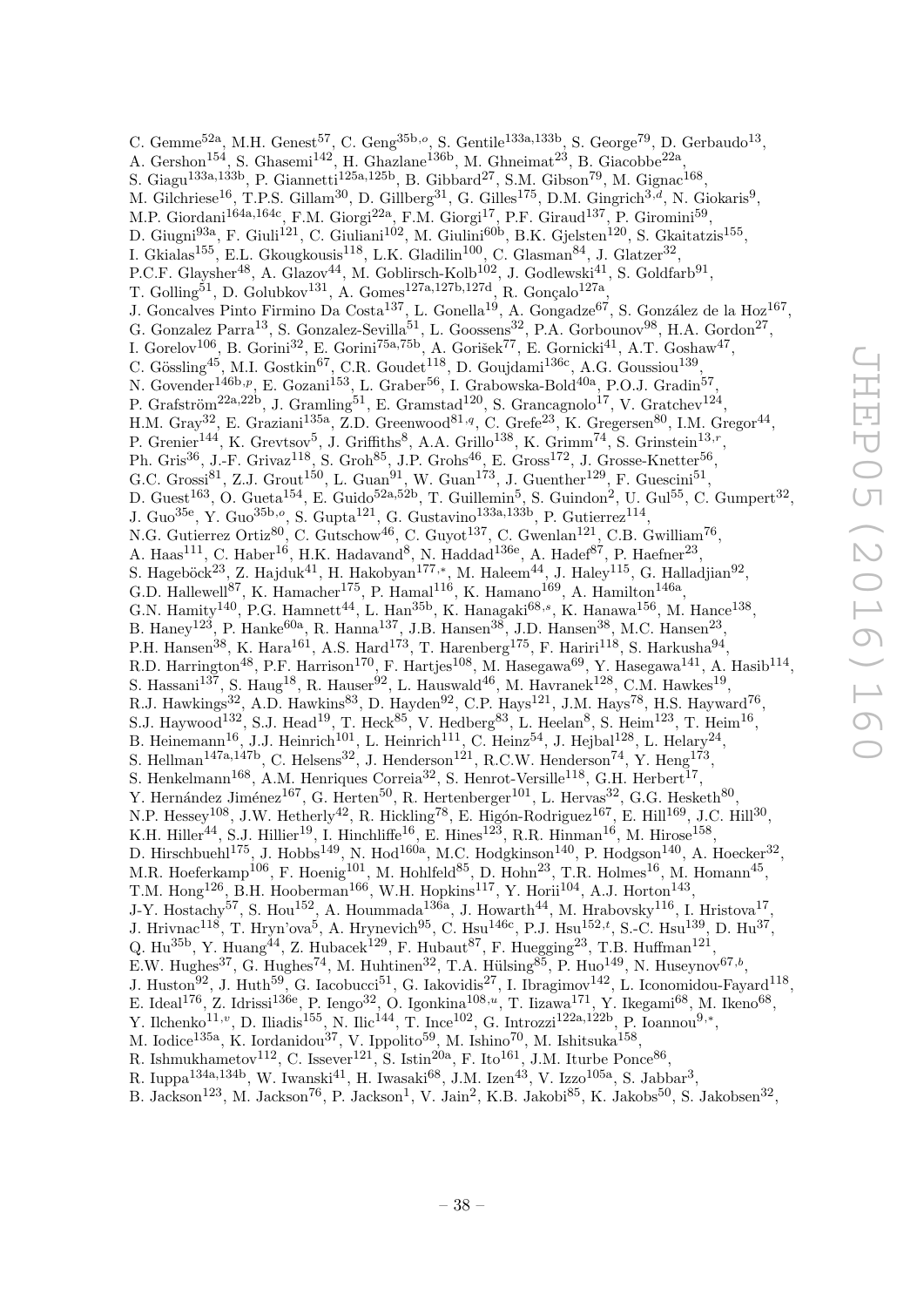T. Jakoubek<sup>128</sup>, D.O. Jamin<sup>115</sup>, D.K. Jana<sup>81</sup>, E. Jansen<sup>80</sup>, R. Jansky<sup>64</sup>, J. Janssen<sup>23</sup>, M. Janus $^{56}$ , G. Jarlskog $^{83}$ , N. Javadov $^{67,b}$ , T. Javůrek $^{50}$ , F. Jeanneau $^{137}$ , L. Jeanty $^{16}$ , J. Jejelava $^{53a,w}$ , G.-Y. Jeng $^{151}$ , D. Jennens $^{90}$ , P. Jenni $^{50,x}$ , J. Jentzsch $^{45}$ , C. Jeske $^{170}$ , S. Jézéquel<sup>5</sup>, H. Ji<sup>173</sup>, J. Jia<sup>149</sup>, H. Jiang<sup>66</sup>, Y. Jiang<sup>35b</sup>, S. Jiggins<sup>80</sup>, J. Jimenez Pena<sup>167</sup>, S. Jin<sup>35a</sup>, A. Jinaru<sup>28b</sup>, O. Jinnouchi<sup>158</sup>, P. Johansson<sup>140</sup>, K.A. Johns<sup>7</sup>, W.J. Johnson<sup>139</sup>, K. Jon-And<sup>147a,147b</sup>, G. Jones<sup>170</sup>, R.W.L. Jones<sup>74</sup>, S. Jones<sup>7</sup>, T.J. Jones<sup>76</sup>, J. Jongmanns<sup>60a</sup>, P.M. Jorge<sup>127a,127b</sup>, J. Jovicevic<sup>160a</sup>, X. Ju<sup>173</sup>, A. Juste Rozas<sup>13,r</sup>, M.K. Köhler<sup>172</sup>, A. Kaczmarska $^{41}$ , M. Kado $^{118}$ , H. Kagan $^{112}$ , M. Kagan $^{144}$ , S.J. Kahn $^{87}$ , E. Kajomovitz $^{47}$ , C.W. Kalderon<sup>121</sup>, A. Kaluza<sup>85</sup>, S. Kama<sup>42</sup>, A. Kamenshchikov<sup>131</sup>, N. Kanaya<sup>156</sup>, S. Kaneti<sup>30</sup>, L. Kanjir<sup>77</sup>, V.A. Kantserov<sup>99</sup>, J. Kanzaki<sup>68</sup>, B. Kaplan<sup>111</sup>, L.S. Kaplan<sup>173</sup>, A. Kapliy<sup>33</sup>, D. Kar $^{146c}$ , K. Karakostas $^{10}$ , A. Karamaoun $^3$ , N. Karastathis $^{10}$ , M.J. Kareem $^{56}$ , E. Karentzos $^{10}$ , M. Karnevskiy<sup>85</sup>, S.N. Karpov<sup>67</sup>, Z.M. Karpova<sup>67</sup>, K. Karthik<sup>111</sup>, V. Kartvelishvili<sup>74</sup>, A.N. Karyukhin<sup>131</sup>, K. Kasahara<sup>161</sup>, L. Kashif<sup>173</sup>, R.D. Kass<sup>112</sup>, A. Kastanas<sup>15</sup>, Y. Kataoka<sup>156</sup>, C. Kato<sup>156</sup>, A. Katre<sup>51</sup>, J. Katzy<sup>44</sup>, K. Kawagoe<sup>72</sup>, T. Kawamoto<sup>156</sup>, G. Kawamura<sup>56</sup>, S. Kazama<sup>156</sup>, V.F. Kazanin<sup>110,c</sup>, R. Keeler<sup>169</sup>, R. Kehoe<sup>42</sup>, J.S. Keller<sup>44</sup>, J.J. Kempster<sup>79</sup>, K Kentaro<sup>104</sup>, H. Keoshkerian<sup>159</sup>, O. Kepka<sup>128</sup>, B.P. Kerševan<sup>77</sup>, S. Kersten<sup>175</sup>, R.A. Keyes<sup>89</sup>, F. Khalil-zada<sup>12</sup>, A. Khanov<sup>115</sup>, A.G. Kharlamov<sup>110,c</sup>, T.J. Khoo<sup>30</sup>, V. Khovanskiy<sup>98</sup>, E. Khramov $^{67}$ , J. Khubua $^{53b,y}$ , S. Kido $^{69}$ , H.Y. Kim $^8$ , S.H. Kim $^{161}$ , Y.K. Kim $^{33}$ , N. Kimura $^{155}$ , O.M. Kind<sup>17</sup>, B.T. King<sup>76</sup>, M. King<sup>167</sup>, S.B. King<sup>168</sup>, J. Kirk<sup>132</sup>, A.E. Kiryunin<sup>102</sup>, T. Kishimoto<sup>69</sup>, D. Kisielewska<sup>40a</sup>, F. Kiss<sup>50</sup>, K. Kiuchi<sup>161</sup>, O. Kivernyk<sup>137</sup>, E. Kladiva<sup>145b</sup>, M.H. Klein<sup>37</sup>, M. Klein<sup>76</sup>, U. Klein<sup>76</sup>, K. Kleinknecht<sup>85</sup>, P. Klimek<sup>147a,147b</sup>, A. Klimentov<sup>27</sup>, R. Klingenberg<sup>45</sup>, J.A. Klinger<sup>140</sup>, T. Klioutchnikova<sup>32</sup>, E.-E. Kluge<sup>60a</sup>, P. Kluit<sup>108</sup>, S. Kluth<sup>102</sup>, J. Knapik<sup>41</sup>, E. Kneringer<sup>64</sup>, E.B.F.G. Knoops<sup>87</sup>, A. Knue<sup>55</sup>, A. Kobayashi<sup>156</sup>, D. Kobayashi<sup>158</sup>, T. Kobayashi<sup>156</sup>, M. Kobel<sup>46</sup>, M. Kocian<sup>144</sup>, P. Kodys<sup>130</sup>, T. Koffas<sup>31</sup>, E. Koffeman<sup>108</sup>, T. Koi<sup>144</sup>, H. Kolanoski<sup>17</sup>, M. Kolb<sup>60b</sup>, I. Koletsou<sup>5</sup>, A.A. Komar<sup>97,\*</sup>, Y. Komori<sup>156</sup>, T. Kondo<sup>68</sup>, N. Kondrashova $^{44}$ , K. Köneke $^{50}$ , A.C. König $^{107}$ , T. Kono $^{68,z}$ , R. Konoplich $^{111,aa}$ , N. Konstantinidis<sup>80</sup>, R. Kopeliansky<sup>63</sup>, S. Koperny<sup>40a</sup>, L. Köpke<sup>85</sup>, A.K. Kopp<sup>50</sup>, K. Korcyl<sup>41</sup>, K. Kordas<sup>155</sup>, A. Korn<sup>80</sup>, A.A. Korol<sup>110,c</sup>, I. Korolkov<sup>13</sup>, E.V. Korolkova<sup>140</sup>, O. Kortner<sup>102</sup>, S. Kortner<sup>102</sup>, T. Kosek<sup>130</sup>, V.V. Kostyukhin<sup>23</sup>, A. Kotwal<sup>47</sup>, A. Kourkoumeli-Charalampidi<sup>155</sup>, C. Kourkoumelis<sup>9</sup>, V. Kouskoura<sup>27</sup>, A.B. Kowalewska<sup>41</sup>, R. Kowalewski<sup>169</sup>, T.Z. Kowalski<sup>40a</sup>, W. Kozanecki<sup>137</sup>, A.S. Kozhin<sup>131</sup>, V.A. Kramarenko<sup>100</sup>, G. Kramberger<sup>77</sup>, D. Krasnopevtsev<sup>99</sup>, M.W. Krasny $^{82}$ , A. Krasznahorkay $^{32}$ , J.K. Kraus $^{23}$ , A. Kravchenko $^{27}$ , M. Kretz $^{60c}$ , J. Kretzschmar<sup>76</sup>, K. Kreutzfeldt<sup>54</sup>, P. Krieger<sup>159</sup>, K. Krizka<sup>33</sup>, K. Kroeninger<sup>45</sup>, H. Kroha<sup>102</sup>, J. Kroll<sup>123</sup>, J. Kroseberg<sup>23</sup>, J. Krstic<sup>14</sup>, U. Kruchonak<sup>67</sup>, H. Krüger<sup>23</sup>, N. Krumnack<sup>66</sup>, A. Kruse<sup>173</sup>, M.C. Kruse<sup>47</sup>, M. Kruskal<sup>24</sup>, T. Kubota<sup>90</sup>, H. Kucuk<sup>80</sup>, S. Kuday<sup>4b</sup>, J.T. Kuechler<sup>175</sup>, S. Kuehn<sup>50</sup>, A. Kugel<sup>60c</sup>, F. Kuger<sup>174</sup>, A. Kuhl<sup>138</sup>, T. Kuhl<sup>44</sup>, V. Kukhtin<sup>67</sup>, R. Kukla<sup>137</sup>, Y. Kulchitsky<sup>94</sup>, S. Kuleshov<sup>34b</sup>, M. Kuna<sup>133a,133b</sup>, T. Kunigo<sup>70</sup>, A. Kupco<sup>128</sup>, H. Kurashige $^{69}$ , Y.A. Kurochkin $^{94}$ , V. Kus $^{128}$ , E.S. Kuwertz $^{169}$ , M. Kuze $^{158}$ , J. Kvita $^{116}$ , T. Kwan $^{169}$ , D. Kyriazopoulos $^{140}$ , A. La Rosa $^{102}$ , J.L. La Rosa Navarro $^{26d}$ , L. La Rotonda $^{39a,39b}$ , C. Lacasta<sup>167</sup>, F. Lacava<sup>133a,133b</sup>, J. Lacey<sup>31</sup>, H. Lacker<sup>17</sup>, D. Lacour<sup>82</sup>, V.R. Lacuesta<sup>167</sup>, E. Ladygin<sup>67</sup>, R. Lafaye<sup>5</sup>, B. Laforge<sup>82</sup>, T. Lagouri<sup>176</sup>, S. Lai<sup>56</sup>, S. Lammers<sup>63</sup>, W. Lampl<sup>7</sup>, E. Lançon<sup>137</sup>, U. Landgraf<sup>50</sup>, M.P.J. Landon<sup>78</sup>, V.S. Lang<sup>60a</sup>, J.C. Lange<sup>13</sup>, A.J. Lankford<sup>163</sup>, F. Lanni<sup>27</sup>, K. Lantzsch<sup>23</sup>, A. Lanza<sup>122a</sup>, S. Laplace<sup>82</sup>, C. Lapoire<sup>32</sup>, J.F. Laporte<sup>137</sup>, T. Lari<sup>93a</sup>, F. Lasagni Manghi<sup>22a,22b</sup>, M. Lassnig<sup>32</sup>, P. Laurelli<sup>49</sup>, W. Lavrijsen<sup>16</sup>, A.T. Law<sup>138</sup>, P. Laycock<sup>76</sup>, T. Lazovich<sup>59</sup>, M. Lazzaroni<sup>93a, 93b</sup>, O. Le Dortz<sup>82</sup>, E. Le Guirriec<sup>87</sup>, E. Le Menedeu<sup>13</sup>, E.P. Le Quilleuc<sup>137</sup>, M. LeBlanc<sup>169</sup>, T. LeCompte<sup>6</sup>, F. Ledroit-Guillon<sup>57</sup>, C.A. Lee<sup>27</sup>, S.C. Lee<sup>152</sup>, L. Lee<sup>1</sup>, G. Lefebvre<sup>82</sup>, M. Lefebvre<sup>169</sup>, F. Legger<sup>101</sup>, C. Leggett<sup>16</sup>, A. Lehan<sup>76</sup>, G. Lehmann Miotto<sup>32</sup>, X. Lei<sup>7</sup>, W.A. Leight<sup>31</sup>, A. Leisos<sup>155,ab</sup>, A.G. Leister<sup>176</sup>, M.A.L. Leite<sup>26d</sup>, R. Leitner<sup>130</sup>, D. Lellouch<sup>172</sup>, B. Lemmer<sup>56</sup>, K.J.C. Leney<sup>80</sup>, T. Lenz<sup>23</sup>, B. Lenzi<sup>32</sup>, R. Leone<sup>7</sup>, S. Leone<sup>125a,125b</sup>, C. Leonidopoulos<sup>48</sup>, S. Leontsinis<sup>10</sup>, G. Lerner<sup>150</sup>, C. Leroy<sup>96</sup>, A.A.J. Lesage<sup>137</sup>, C.G. Lester<sup>30</sup>, M. Levchenko<sup>124</sup>, J. Levêque<sup>5</sup>, D. Levin<sup>91</sup>,

L.J. Levinson<sup>172</sup>, M. Levy<sup>19</sup>, A.M. Leyko<sup>23</sup>, M. Leyton<sup>43</sup>, B. Li<sup>35b,o</sup>, H. Li<sup>149</sup>, H.L. Li<sup>33</sup>, L. Li<sup>47</sup>,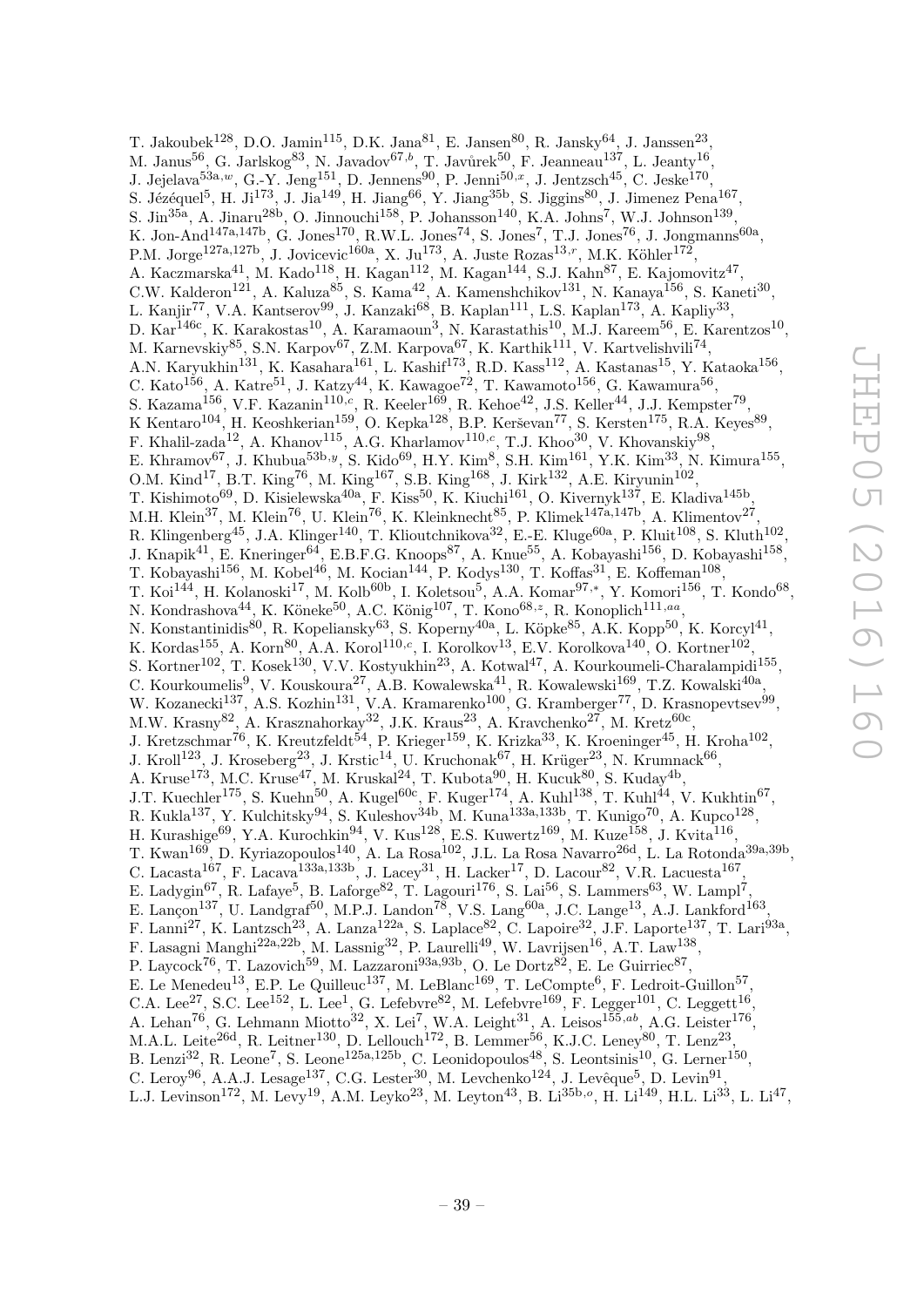L. Li $^{35e}$ , Q. Li $^{35a}$ , S. Li $^{47}$ , X. Li $^{86}$ , Y. Li $^{142}$ , Z. Liang<sup>138</sup>, B. Liberti<sup>134a</sup>, A. Liblong<sup>159</sup>, P. Lichard<sup>32</sup>, K. Lie<sup>166</sup>, J. Liebal<sup>23</sup>, W. Liebig<sup>15</sup>, A. Limosani<sup>151</sup>, S.C. Lin<sup>152,ac</sup>, T.H. Lin<sup>85</sup>, B.E. Lindquist<sup>149</sup>, E. Lipeles<sup>123</sup>, A. Lipniacka<sup>15</sup>, M. Lisovyi<sup>60b</sup>, T.M. Liss<sup>166</sup>, D. Lissauer<sup>27</sup>, A. Lister<sup>168</sup>, A.M. Litke<sup>138</sup>, B. Liu<sup>152,ad</sup>, D. Liu<sup>152</sup>, H. Liu<sup>91</sup>, H. Liu<sup>27</sup>, J. Liu<sup>87</sup>, J.B. Liu<sup>35b</sup>, K. Liu<sup>87</sup>, L. Liu<sup>166</sup>, M. Liu<sup>47</sup>, M. Liu<sup>35b</sup>, Y.L. Liu<sup>35b</sup>, Y. Liu<sup>35b</sup>, M. Livan<sup>122a,122b</sup>, A. Lleres<sup>57</sup>, J. Llorente Merino<sup>84</sup>, S.L. Lloyd<sup>78</sup>, F. Lo Sterzo<sup>152</sup>, E. Lobodzinska<sup>44</sup>, P. Loch<sup>7</sup>, W.S. Lockman<sup>138</sup>, F.K. Loebinger<sup>86</sup>, A.E. Loevschall-Jensen<sup>38</sup>, K.M. Loew<sup>25</sup>, A. Loginov<sup>176</sup>, T. Lohse<sup>17</sup>, K. Lohwasser<sup>44</sup>, M. Lokajicek<sup>128</sup>, B.A. Long<sup>24</sup>, J.D. Long<sup>166</sup>, R.E. Long<sup>74</sup>, L. Longo<sup>75a,75b</sup>, K.A. Looper<sup>112</sup>, L. Lopes<sup>127a</sup>, D. Lopez Mateos<sup>59</sup>, B. Lopez Paredes<sup>140</sup>, I. Lopez Paz<sup>13</sup>, A. Lopez Solis<sup>82</sup>, J. Lorenz<sup>101</sup>, N. Lorenzo Martinez<sup>63</sup>, M. Losada<sup>21</sup>, P.J. Lösel $^{101}$ , X. Lou $^{35a}$ , A. Lounis $^{118}$ , J. Love $^6$ , P.A. Love $^{74}$ , H. Lu $^{62a}$ , N. Lu $^{91}$ , H.J. Lubatti $^{139}$ , C. Luci<sup>133a,133b</sup>, A. Lucotte<sup>57</sup>, C. Luedtke<sup>50</sup>, F. Luehring<sup>63</sup>, W. Lukas<sup>64</sup>, L. Luminari<sup>133a</sup>, O. Lundberg<sup>147a,147b</sup>, B. Lund-Jensen<sup>148</sup>, D. Lynn<sup>27</sup>, R. Lysak<sup>128</sup>, E. Lytken<sup>83</sup>, V. Lyubushkin<sup>67</sup>, H. Ma<sup>27</sup>, L.L. Ma<sup>35d</sup>, Y. Ma<sup>35d</sup>, G. Maccarrone<sup>49</sup>, A. Macchiolo<sup>102</sup>, C.M. Macdonald<sup>140</sup>, B. Maček<sup>77</sup>, J. Machado Miguens<sup>123,127b</sup>, D. Madaffari<sup>87</sup>, R. Madar<sup>36</sup>, H.J. Maddocks<sup>165</sup>, W.F. Mader<sup>46</sup>, A. Madsen<sup>44</sup>, J. Maeda<sup>69</sup>, S. Maeland<sup>15</sup>, T. Maeno<sup>27</sup>, A. Maevskiy<sup>100</sup>, E. Magradze<sup>56</sup>, J. Mahlstedt<sup>108</sup>, C. Maiani<sup>118</sup>, C. Maidantchik<sup>26a</sup>, A.A. Maier $^{102}$ , T. Maier $^{101}$ , A. Maio $^{127a,127b,127d}$ , S. Majewski $^{117}$ , Y. Makida $^{68}$ , N. Makovec $^{118}$ , B. Malaescu<sup>82</sup>, Pa. Malecki<sup>41</sup>, V.P. Maleev<sup>124</sup>, F. Malek<sup>57</sup>, U. Mallik<sup>65</sup>, D. Malon<sup>6</sup>, C. Malone<sup>144</sup>, S. Maltezos<sup>10</sup>, S. Malyukov<sup>32</sup>, J. Mamuzic<sup>167</sup>, G. Mancini<sup>49</sup>, B. Mandelli<sup>32</sup>, L. Mandelli<sup>93a</sup>, I. Mandić<sup>77</sup>, J. Maneira<sup>127a,127b</sup>, L. Manhaes de Andrade Filho<sup>26b</sup>, J. Manjarres Ramos<sup>160b</sup>, A. Mann<sup>101</sup>, B. Mansoulie<sup>137</sup>, R. Mantifel<sup>89</sup>, M. Mantoani<sup>56</sup>, S. Manzoni<sup>93a,93b</sup>, L. Mapelli<sup>32</sup>, G. Marceca<sup>29</sup>, L. March<sup>51</sup>, G. Marchiori<sup>82</sup>, M. Marcisovsky<sup>128</sup>, M. Marjanovic<sup>14</sup>, D.E. Marley<sup>91</sup>, F. Marroquim<sup>26a</sup>, S.P. Marsden<sup>86</sup>, Z. Marshall<sup>16</sup>, S. Marti-Garcia<sup>167</sup>, B. Martin<sup>92</sup>, T.A. Martin<sup>170</sup>, V.J. Martin<sup>48</sup>, B. Martin dit Latour<sup>15</sup>, M. Martinez<sup>13,r</sup>, S. Martin-Haugh<sup>132</sup>, V.S. Martoiu<sup>28b</sup>, A.C. Martyniuk<sup>80</sup>, M. Marx<sup>139</sup>, A. Marzin<sup>32</sup>, L. Masetti<sup>85</sup>, T. Mashimo<sup>156</sup>, R. Mashinistov $^{97}$ , J. Masik $^{86}$ , A.L. Maslennikov $^{110,c}$ , I. Massa $^{22a,22b}$ , L. Massa $^{22a,22b}$ , P. Mastrandrea<sup>5</sup>, A. Mastroberardino<sup>39a, 39b</sup>, T. Masubuchi<sup>156</sup>, P. Mättig<sup>175</sup>, J. Mattmann<sup>85</sup>, J. Maurer<sup>28b</sup>, S.J. Maxfield<sup>76</sup>, D.A. Maximov<sup>110,c</sup>, R. Mazini<sup>152</sup>, S.M. Mazza<sup>93a,93b</sup>, N.C. Mc Fadden<sup>106</sup>, G. Mc Goldrick<sup>159</sup>, S.P. Mc Kee<sup>91</sup>, A. McCarn<sup>91</sup>, R.L. McCarthy<sup>149</sup>, T.G. McCarthy<sup>31</sup>, L.I. McClymont<sup>80</sup>, K.W. McFarlane<sup>58,\*</sup>, J.A. Mcfayden<sup>80</sup>, G. Mchedlidze<sup>56</sup>, S.J. McMahon<sup>132</sup>, R.A. McPherson<sup>169,*l*</sup>, M. Medinnis<sup>44</sup>, S. Meehan<sup>139</sup>, S. Mehlhase<sup>101</sup>, A. Mehta<sup>76</sup>, K. Meier<sup>60a</sup>, C. Meineck<sup>101</sup>, B. Meirose<sup>43</sup>, B.R. Mellado Garcia<sup>146c</sup>, M. Melo<sup>145a</sup>, F. Meloni<sup>18</sup>, A. Mengarelli<sup>22a,22b</sup>, S. Menke<sup>102</sup>, E. Meoni<sup>162</sup>, S. Mergelmeyer<sup>17</sup>, P. Mermod<sup>51</sup>, L. Merola<sup>105a,105b</sup>, C. Meroni<sup>93a</sup>, F.S. Merritt<sup>33</sup>, A. Messina<sup>133a,133b</sup>, J. Metcalfe<sup>6</sup>, A.S. Mete<sup>163</sup>, C. Meyer<sup>85</sup>, C. Meyer<sup>123</sup>, J-P. Meyer<sup>137</sup>, J. Meyer<sup>108</sup>, H. Meyer Zu Theenhausen<sup>60a</sup>, R.P. Middleton<sup>132</sup>, S. Miglioranzi<sup>52a,52b</sup>, L. Mijović<sup>23</sup>, G. Mikenberg<sup>172</sup>, M. Mikestikova<sup>128</sup>, M. Mikuž $^{77}$ , M. Milesi $^{90}$ , A. Milic $^{32}$ , D.W. Miller $^{33}$ , C. Mills $^{48}$ , A. Milov $^{172}$ , D.A. Milstead<sup>147a,147b</sup>, A.A. Minaenko<sup>131</sup>, Y. Minami<sup>156</sup>, I.A. Minashvili<sup>67</sup>, A.I. Mincer<sup>111</sup>, B. Mindur<sup>40a</sup>, M. Mineev<sup>67</sup>, Y. Ming<sup>173</sup>, L.M. Mir<sup>13</sup>, K.P. Mistry<sup>123</sup>, T. Mitani<sup>171</sup>, J. Mitrevski $^{101}$ , V.A. Mitsou $^{167}$ , A. Miucci $^{51}$ , P.S. Miyagawa $^{140}$ , J.U. Mjörnmark $^{83}$ , T. Moa<sup>147a,147b</sup>, K. Mochizuki<sup>87</sup>, S. Mohapatra<sup>37</sup>, W. Mohr<sup>50</sup>, S. Molander<sup>147a,147b</sup>, R. Moles-Valls<sup>23</sup>, R. Monden<sup>70</sup>, M.C. Mondragon<sup>92</sup>, K. Mönig<sup>44</sup>, J. Monk<sup>38</sup>, E. Monnier<sup>87</sup>, A. Montalbano<sup>149</sup>, J. Montejo Berlingen<sup>32</sup>, F. Monticelli<sup>73</sup>, S. Monzani<sup>93a,93b</sup>, R.W. Moore<sup>3</sup>, N. Morange<sup>118</sup>, D. Moreno<sup>21</sup>, M. Moreno Llácer<sup>56</sup>, P. Morettini<sup>52a</sup>, D. Mori<sup>143</sup>, T. Mori<sup>156</sup>, M. Morii $^{59}$ , M. Morinaga $^{156}$ , V. Morisbak $^{120}$ , S. Moritz $^{85}$ , A.K. Morley $^{151}$ , G. Mornacchi $^{32}$ , J.D. Morris<sup>78</sup>, S.S. Mortensen<sup>38</sup>, L. Morvaj<sup>149</sup>, M. Mosidze<sup>53b</sup>, J. Moss<sup>144</sup>, K. Motohashi<sup>158</sup>, R. Mount<sup>144</sup>, E. Mountricha<sup>27</sup>, S.V. Mouraviev<sup>97,\*</sup>, E.J.W. Moyse<sup>88</sup>, S. Muanza<sup>87</sup>, R.D. Mudd<sup>19</sup>, F. Mueller<sup>102</sup>, J. Mueller<sup>126</sup>, R.S.P. Mueller<sup>101</sup>, T. Mueller<sup>30</sup>, D. Muenstermann<sup>74</sup>, P. Mullen<sup>55</sup>, G.A. Mullier<sup>18</sup>, F.J. Munoz Sanchez<sup>86</sup>, J.A. Murillo Quijada<sup>19</sup>, W.J. Murray<sup>170,132</sup>, H. Musheghyan $^{56}$ , M. Muškinja $^{77}$ , A.G. Myagkov $^{131,ae}$ , M. Myska $^{129}$ , B.P. Nachman $^{144}$ ,

O. Nackenhorst $^{51}$ , J. Nadal $^{56}$ , K. Nagai $^{121}$ , R. Nagai $^{68,z}$ , K. Nagano $^{68}$ , Y. Nagasaka $^{61}$ ,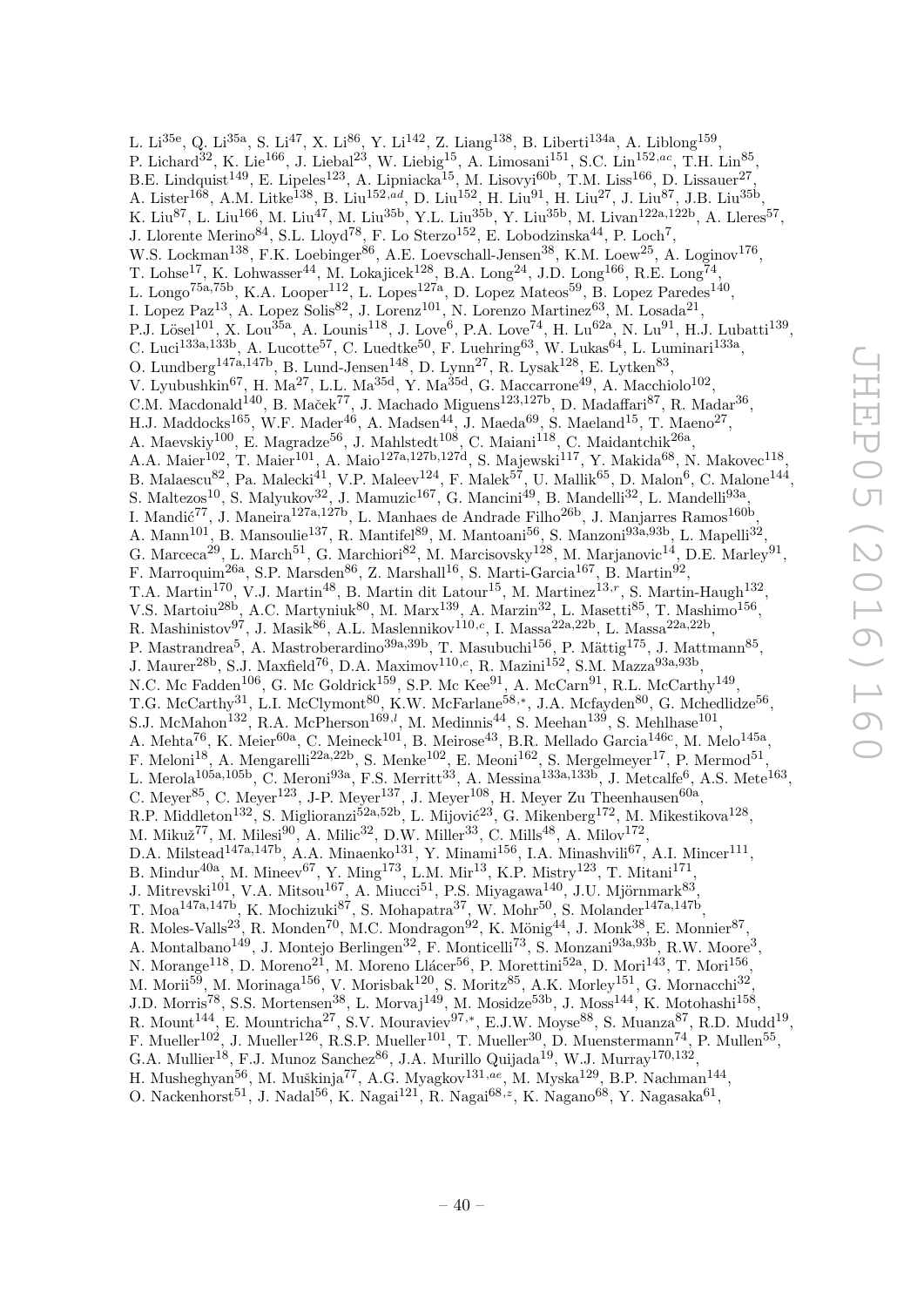K. Nagata $^{161}$ , M. Nagel $^{102}$ , E. Nagy $^{87}$ , A.M. Nairz $^{32}$ , Y. Nakahama $^{32}$ , K. Nakamura $^{68}$ , T. Nakamura $^{156}$ , I. Nakano $^{113}$ , H. Namasivayam $^{43}$ , R.F. Naranjo Garcia $^{44}$ , R. Narayan $^{11}$ , D.I. Narrias Villar<sup>60a</sup>, I. Naryshkin<sup>124</sup>, T. Naumann<sup>44</sup>, G. Navarro<sup>21</sup>, R. Nayyar<sup>7</sup>, H.A. Neal<sup>91</sup> , P.Yu. Nechaeva<sup>97</sup>, T.J. Neep<sup>86</sup>, P.D. Nef<sup>144</sup>, A. Negri<sup>122a,122b</sup>, M. Negrini<sup>22a</sup>, S. Nektarijevic<sup>107</sup>, C. Nellist<sup>118</sup>, A. Nelson<sup>163</sup>, S. Nemecek<sup>128</sup>, P. Nemethy<sup>111</sup>, A.A. Nepomuceno<sup>26a</sup>, M. Nessi<sup>32,af</sup>, M.S. Neubauer $^{166}$ , M. Neumann $^{175}$ , R.M. Neves $^{111}$ , P. Nevski $^{27}$ , P.R. Newman $^{19}$ , D.H. Nguyen $^6$ , T. Nguyen Manh<sup>96</sup>, R.B. Nickerson<sup>121</sup>, R. Nicolaidou<sup>137</sup>, J. Nielsen<sup>138</sup>, A. Nikiforov<sup>17</sup>, V. Nikolaenko $^{131,ae}$ , I. Nikolic-Audit $^{82}$ , K. Nikolopoulos $^{19}$ , J.K. Nilsen $^{120}$ , P. Nilsson $^{27}$ , Y. Ninomiya<sup>156</sup>, A. Nisati<sup>133a</sup>, R. Nisius<sup>102</sup>, T. Nobe<sup>156</sup>, L. Nodulman<sup>6</sup>, M. Nomachi<sup>119</sup>, I. Nomidis<sup>31</sup>, T. Nooney<sup>78</sup>, S. Norberg<sup>114</sup>, M. Nordberg<sup>32</sup>, N. Norjoharuddeen<sup>121</sup>, O. Novgorodova $^{46}$ , S. Nowak $^{102}$ , M. Nozaki $^{68}$ , L. Nozka $^{116}$ , K. Ntekas $^{10}$ , E. Nurse $^{80}$ , F. Nuti $^{90}$ , F. O'grady<sup>7</sup>, D.C. O'Neil<sup>143</sup>, A.A. O'Rourke<sup>44</sup>, V. O'Shea<sup>55</sup>, F.G. Oakham<sup>31,d</sup>, H. Oberlack<sup>102</sup>, T. Obermann<sup>23</sup>, J. Ocariz<sup>82</sup>, A. Ochi<sup>69</sup>, I. Ochoa<sup>37</sup>, J.P. Ochoa-Ricoux<sup>34a</sup>, S. Oda<sup>72</sup>, S. Odaka<sup>68</sup>, H. Ogren<sup>63</sup>, A. Oh<sup>86</sup>, S.H. Oh<sup>47</sup>, C.C. Ohm<sup>16</sup>, H. Ohman<sup>165</sup>, H. Oide<sup>32</sup>, H. Okawa<sup>161</sup>, Y. Okumura<sup>33</sup>, T. Okuyama<sup>68</sup>, A. Olariu<sup>28b</sup>, L.F. Oleiro Seabra<sup>127a</sup>, S.A. Olivares Pino<sup>48</sup>, D. Oliveira Damazio<sup>27</sup>, A. Olszewski<sup>41</sup>, J. Olszowska<sup>41</sup>, A. Onofre<sup>127a,127e</sup>, K. Onogi<sup>104</sup>, P.U.E. Onyisi<sup>11,</sup><sup>v</sup>, M.J. Oreglia<sup>33</sup>, Y. Oren<sup>154</sup>, D. Orestano<sup>135a,135b</sup>, N. Orlando<sup>62b</sup>, R.S. Orr<sup>159</sup>, B. Osculati<sup>52a,52b</sup>, R. Ospanov<sup>86</sup>, G. Otero y Garzon<sup>29</sup>, H. Otono<sup>72</sup>, M. Ouchrif<sup>136d</sup>, F. Ould-Saada<sup>120</sup>, A. Ouraou<sup>137</sup>, K.P. Oussoren<sup>108</sup>, Q. Ouyang<sup>35a</sup>, M. Owen<sup>55</sup>, R.E. Owen<sup>19</sup>, V.E. Ozcan<sup>20a</sup>, N. Ozturk<sup>8</sup>, K. Pachal<sup>143</sup>, A. Pacheco Pages<sup>13</sup>, C. Padilla Aranda<sup>13</sup>, M. Pagáčová $^{50}$ , S. Pagan Griso $^{16}$ , F. Paige $^{27}$ , P. Pais $^{88}$ , K. Pajchel $^{120}$ , G. Palacino $^{160b}$ , S. Palestini<sup>32</sup>, M. Palka<sup>40b</sup>, D. Pallin<sup>36</sup>, A. Palma<sup>127a,127b</sup>, E.St. Panagiotopoulou<sup>10</sup>, C.E. Pandini<sup>82</sup>, J.G. Panduro Vazquez<sup>79</sup>, P. Pani<sup>147a,147b</sup>, S. Panitkin<sup>27</sup>, D. Pantea<sup>28b</sup>, L. Paolozzi<sup>51</sup>, Th.D. Papadopoulou<sup>10</sup>, K. Papageorgiou<sup>155</sup>, A. Paramonov<sup>6</sup>, D. Paredes Hernandez<sup>176</sup>, A.J. Parker<sup>74</sup>, M.A. Parker<sup>30</sup>, K.A. Parker<sup>140</sup>, F. Parodi<sup>52a,52b</sup>, J.A. Parsons<sup>37</sup>, U. Parzefall<sup>50</sup>, V.R. Pascuzzi<sup>159</sup>, E. Pasqualucci<sup>133a</sup>, S. Passaggio<sup>52a</sup>, F. Pastore<sup>135a,135b,\*</sup>, Fr. Pastore<sup>79</sup>, G. Pásztor<sup>31,ag</sup>, S. Pataraia<sup>175</sup>, J.R. Pater<sup>86</sup>, T. Pauly<sup>32</sup>, J. Pearce<sup>169</sup>, B. Pearson<sup>114</sup>, L.E. Pedersen<sup>38</sup>, M. Pedersen<sup>120</sup>, S. Pedraza Lopez<sup>167</sup>, R. Pedro<sup>127a,127b</sup>, S.V. Peleganchuk<sup>110,c</sup>, D. Pelikan<sup>165</sup>, O. Penc<sup>128</sup>, C. Peng<sup>35a</sup>, H. Peng<sup>35b</sup>, J. Penwell<sup>63</sup>, B.S. Peralva<sup>26b</sup>, M.M. Perego<sup>137</sup>, D.V. Perepelitsa<sup>27</sup>, E. Perez Codina<sup>160a</sup>, L. Perini<sup>93a,93b</sup>, H. Pernegger<sup>32</sup>, S. Perrella<sup>105a,105b</sup>, R. Peschke<sup>44</sup>, V.D. Peshekhonov<sup>67</sup>, K. Peters<sup>44</sup>, R.F.Y. Peters<sup>86</sup>, B.A. Petersen<sup>32</sup>, T.C. Petersen<sup>38</sup>, E. Petit<sup>57</sup>, A. Petridis<sup>1</sup>, C. Petridou<sup>155</sup>, P. Petroff<sup>118</sup>, E. Petrolo<sup>133a</sup>, M. Petrov<sup>121</sup>, F. Petrucci<sup>135a,135b</sup>, N.E. Pettersson<sup>88</sup>, A. Peyaud<sup>137</sup>, R. Pezoa<sup>34b</sup>, P.W. Phillips<sup>132</sup>, G. Piacquadio<sup>144</sup>, E. Pianori<sup>170</sup>, A. Picazio<sup>88</sup>, E. Piccaro<sup>78</sup>, M. Piccinini<sup>22a,22b</sup>, M.A. Pickering<sup>121</sup>, R. Piegaia<sup>29</sup>, J.E. Pilcher<sup>33</sup>, A.D. Pilkington<sup>86</sup>, A.W.J. Pin<sup>86</sup>, M. Pinamonti<sup>164a,164c,ah</sup>, J.L. Pinfold<sup>3</sup>, A. Pingel<sup>38</sup>, S. Pires<sup>82</sup>, H. Pirumov<sup>44</sup>, M. Pitt<sup>172</sup>, L. Plazak<sup>145a</sup>, M.-A. Pleier<sup>27</sup>, V. Pleskot<sup>85</sup>, E. Plotnikova<sup>67</sup>, P. Plucinski<sup>92</sup>, D. Pluth<sup>66</sup>, R. Poettgen<sup>147a,147b</sup>, L. Poggioli<sup>118</sup>, D. Pohl<sup>23</sup>, G. Polesello<sup>122a</sup>, A. Poley<sup>44</sup>, A. Policicchio<sup>39a,39b</sup>, R. Polifka<sup>159</sup>, A. Polini<sup>22a</sup>, C.S. Pollard<sup>55</sup>, V. Polychronakos<sup>27</sup>, K. Pommès<sup>32</sup>, L. Pontecorvo<sup>133a</sup>, B.G. Pope<sup>92</sup>, G.A. Popeneciu<sup>28c</sup>, D.S. Popovic<sup>14</sup>, A. Poppleton<sup>32</sup>, S. Pospisil<sup>129</sup>, K. Potamianos<sup>16</sup>, I.N. Potrap<sup>67</sup>, C.J. Potter<sup>30</sup>, C.T. Potter<sup>117</sup>, G. Poulard<sup>32</sup>, J. Poveda<sup>32</sup>, V. Pozdnyakov<sup>67</sup>, M.E. Pozo Astigarraga<sup>32</sup>, P. Pralavorio<sup>87</sup>, A. Pranko<sup>16</sup>, S. Prell<sup>66</sup>, D. Price<sup>86</sup>, L.E. Price<sup>6</sup>, M. Primavera<sup>75a</sup>, S. Prince<sup>89</sup>, M. Proissl<sup>48</sup>, K. Prokofiev ${}^{62c}$ , F. Prokoshin ${}^{34b}$ , S. Protopopescu ${}^{27}$ , J. Proudfoot<sup>6</sup>, M. Przybycien ${}^{40a}$ , D. Puddu<sup>135a,135b</sup>, D. Puldon<sup>149</sup>, M. Purohit<sup>27,ai</sup>, P. Puzo<sup>118</sup>, J. Qian<sup>91</sup>, G. Qin<sup>55</sup>, Y. Qin<sup>86</sup>, A. Quadt<sup>56</sup>, W.B. Quayle<sup>164a,164b</sup>, M. Queitsch-Maitland<sup>86</sup>, D. Quilty<sup>55</sup>, S. Raddum<sup>120</sup>, V. Radeka<sup>27</sup>, V. Radescu<sup>60b</sup>, S.K. Radhakrishnan<sup>149</sup>, P. Radloff<sup>117</sup>, P. Rados<sup>90</sup>, F. Ragusa<sup>93a,93b</sup>, G. Rahal<sup>178</sup>, J.A. Raine<sup>86</sup>, S. Rajagopalan<sup>27</sup>, M. Rammensee<sup>32</sup>, C. Rangel-Smith<sup>165</sup>, M.G. Ratti<sup>93a,93b</sup>, F. Rauscher<sup>101</sup>, S. Rave<sup>85</sup>, T. Ravenscroft<sup>55</sup>, M. Raymond<sup>32</sup>, A.L. Read<sup>120</sup>, N.P. Readioff<sup>76</sup>, D.M. Rebuzzi<sup>122a,122b</sup>, A. Redelbach<sup>174</sup>, G. Redlinger<sup>27</sup>, R. Reece<sup>138</sup>,

K. Reeves<sup>43</sup>, L. Rehnisch<sup>17</sup>, J. Reichert<sup>123</sup>, H. Reisin<sup>29</sup>, C. Rembser<sup>32</sup>, H. Ren<sup>35a</sup>,

M. Rescigno<sup>133a</sup>, S. Resconi<sup>93a</sup>, O.L. Rezanova<sup>110,c</sup>, P. Reznicek<sup>130</sup>, R. Rezvani<sup>96</sup>, R. Richter<sup>102</sup>,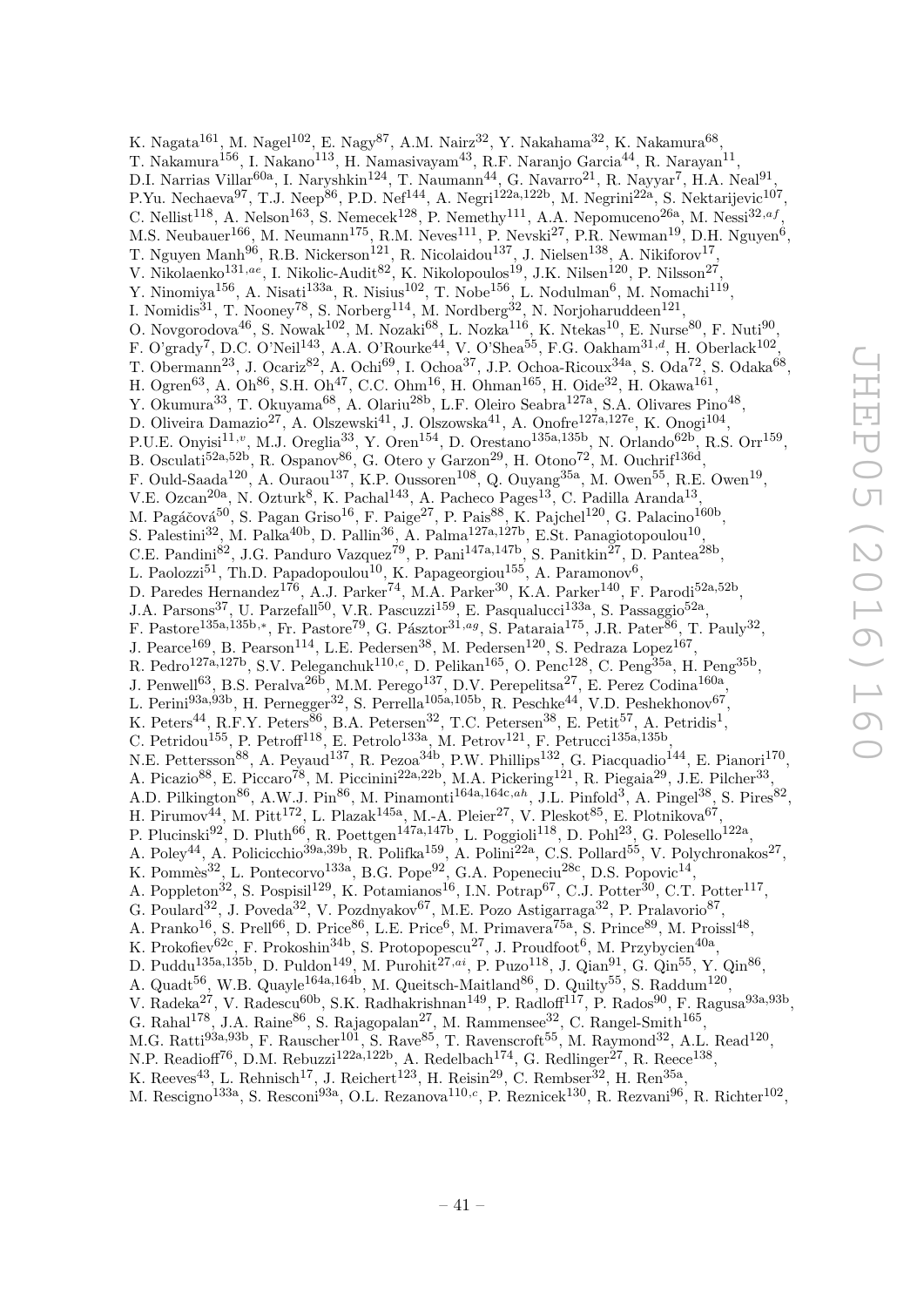S. Richter<sup>80</sup>, E. Richter-Was<sup>40b</sup>, O. Ricken<sup>23</sup>, M. Ridel<sup>82</sup>, P. Rieck<sup>17</sup>, C.J. Riegel<sup>175</sup>, J. Rieger<sup>56</sup>, O. Rifki<sup>114</sup>, M. Rijssenbeek<sup>149</sup>, A. Rimoldi<sup>122a,122b</sup>, L. Rinaldi<sup>22a</sup>, B. Ristić<sup>51</sup>, E. Ritsch<sup>32</sup>, I. Riu<sup>13</sup>, F. Rizatdinova<sup>115</sup>, E. Rizvi<sup>78</sup>, C. Rizzi<sup>13</sup>, S.H. Robertson<sup>89,*l*</sup>, A. Robichaud-Veronneau<sup>89</sup>, D. Robinson<sup>30</sup>, J.E.M. Robinson<sup>44</sup>, A. Robson<sup>55</sup>, C. Roda<sup>125a,125b</sup>, Y. Rodina<sup>87</sup>, A. Rodriguez Perez<sup>13</sup>, D. Rodriguez Rodriguez<sup>167</sup>, S. Roe<sup>32</sup>, C.S. Rogan<sup>59</sup>, O. Røhne<sup>120</sup>, A. Romaniouk<sup>99</sup>, M. Romano<sup>22a,22b</sup>, S.M. Romano Saez<sup>36</sup>, E. Romero Adam<sup>167</sup>, N. Rompotis<sup>139</sup>, M. Ronzani<sup>50</sup>, L. Roos<sup>82</sup>, E. Ros<sup>167</sup>, S. Rosati<sup>133a</sup>, K. Rosbach<sup>50</sup>, P. Rose<sup>138</sup>, O. Rosenthal<sup>142</sup>, V. Rossetti<sup>147a,147b</sup>, E. Rossi<sup>105a,105b</sup>, L.P. Rossi<sup>52a</sup>, J.H.N. Rosten<sup>30</sup>, R. Rosten<sup>139</sup>, M. Rotaru<sup>28b</sup>, I. Roth<sup>172</sup>, J. Rothberg<sup>139</sup>, D. Rousseau<sup>118</sup>, C.R. Royon<sup>137</sup>, A. Rozanov ${}^{87}$ , Y. Rozen ${}^{153}$ , X. Ruan ${}^{146c}$ , F. Rubbo ${}^{144}$ , V.I. Rud ${}^{100}$ , M.S. Rudolph ${}^{159}$ , F. Rühr ${}^{50}$ , A. Ruiz-Martinez<sup>31</sup>, Z. Rurikova<sup>50</sup>, N.A. Rusakovich<sup>67</sup>, A. Ruschke<sup>101</sup>, H.L. Russell<sup>139</sup>, J.P. Rutherfoord<sup>7</sup>, N. Ruthmann<sup>32</sup>, Y.F. Ryabov<sup>124</sup>, M. Rybar<sup>166</sup>, G. Rybkin<sup>118</sup>, S. Ryu<sup>6</sup>, A. Ryzhov<sup>131</sup>, G.F. Rzehorz<sup>56</sup>, A.F. Saavedra<sup>151</sup>, G. Sabato<sup>108</sup>, S. Sacerdoti<sup>29</sup>, H.F-W. Sadrozinski $^{138}$ , R. Sadykov $^{67}$ , F. Safai Tehrani $^{133a}$ , P. Saha $^{109}$ , M. Sahinsoy $^{60a}$ , M. Saimpert $^{137}$ , T. Saito $^{156}$ , H. Sakamoto $^{156}$ , Y. Sakurai $^{171}$ , G. Salamanna $^{135$ a,135b, A. Salamon<sup>134a,134b</sup>, J.E. Salazar Loyola<sup>34b</sup>, D. Salek<sup>108</sup>, P.H. Sales De Bruin<sup>139</sup>, D. Salihagic<sup>102</sup>, A. Salnikov<sup>144</sup>, J. Salt<sup>167</sup>, D. Salvatore<sup>39a,39b</sup>, F. Salvatore<sup>150</sup>, A. Salvucci<sup>62a</sup>, A. Salzburger<sup>32</sup>, D. Sammel<sup>50</sup>, D. Sampsonidis<sup>155</sup>, A. Sanchez<sup>105a,105b</sup>, J. Sánchez<sup>167</sup>, V. Sanchez Martinez<sup>167</sup>, H. Sandaker<sup>120</sup>, R.L. Sandbach<sup>78</sup>, H.G. Sander<sup>85</sup>, M. Sandhoff<sup>175</sup>, C. Sandoval<sup>21</sup>, R. Sandstroem<sup>102</sup>, D.P.C. Sankey<sup>132</sup>, M. Sannino<sup>52a,52b</sup>, A. Sansoni<sup>49</sup>, C. Santoni<sup>36</sup>, R. Santonico<sup>134a,134b</sup>, H. Santos<sup>127a</sup>, I. Santoyo Castillo<sup>150</sup>, K. Sapp<sup>126</sup>, A. Sapronov<sup>67</sup>, J.G. Saraiva<sup>127a,127d</sup>, B. Sarrazin<sup>23</sup>, O. Sasaki<sup>68</sup>, Y. Sasaki<sup>156</sup>, K. Sato<sup>161</sup>, G. Sauvage<sup>5,\*</sup>, E. Sauvan<sup>5</sup>, G. Savage<sup>79</sup>, P. Savard<sup>159,d</sup>, C. Sawyer<sup>132</sup>, L. Sawyer<sup>81,q</sup>, J. Saxon<sup>33</sup>, C. Sbarra<sup>22a</sup>, A. Sbrizzi<sup>22a,22b</sup>, T. Scanlon<sup>80</sup>, D.A. Scannicchio<sup>163</sup>, M. Scarcella<sup>151</sup>, V. Scarfone<sup>39a,39b</sup>, J. Schaarschmidt<sup>172</sup>, P. Schacht<sup>102</sup>, D. Schaefer<sup>32</sup>, R. Schaefer<sup>44</sup>, J. Schaeffer<sup>85</sup>, S. Schaepe<sup>23</sup>, S. Schaetzel<sup>60b</sup>, U. Schäfer<sup>85</sup>, A.C. Schaffer<sup>118</sup>, D. Schaile<sup>101</sup>, R.D. Schamberger<sup>149</sup>, V. Scharf<sup>60a</sup>, V.A. Schegelsky<sup>124</sup>, D. Scheirich<sup>130</sup>, M. Schernau<sup>163</sup>, C. Schiavi<sup>52a,52b</sup>, C. Schillo<sup>50</sup>, M. Schioppa<sup>39a,39b</sup>, S. Schlenker<sup>32</sup>, K. Schmieden<sup>32</sup>, C. Schmitt<sup>85</sup>, S. Schmitt<sup>44</sup>, S. Schmitz<sup>85</sup>, B. Schneider<sup>160a</sup>, U. Schnoor<sup>50</sup>, L. Schoeffel<sup>137</sup>, A. Schoening<sup>60b</sup>, B.D. Schoenrock<sup>92</sup>, E. Schopf<sup>23</sup>, A.L.S. Schorlemmer<sup>45</sup>, M. Schott<sup>85</sup>, J. Schovancova<sup>8</sup>, S. Schramm<sup>51</sup>, M. Schreyer<sup>174</sup>, N. Schuh<sup>85</sup>, M.J. Schultens<sup>23</sup>, H.-C. Schultz-Coulon<sup>60a</sup>, H. Schulz<sup>17</sup>, M. Schumacher<sup>50</sup>, B.A. Schumm<sup>138</sup>, Ph. Schune<sup>137</sup>, C. Schwanenberger<sup>86</sup>, A. Schwartzman<sup>144</sup>, T.A. Schwarz<sup>91</sup>, Ph. Schwegler<sup>102</sup>, H. Schweiger<sup>86</sup>, Ph. Schwemling<sup>137</sup>, R. Schwienhorst<sup>92</sup>, J. Schwindling<sup>137</sup>, T. Schwindt<sup>23</sup>, G. Sciolla<sup>25</sup>, F. Scuri<sup>125a,125b</sup>, F. Scutti<sup>90</sup>, J. Searcy<sup>91</sup>, P. Seema<sup>23</sup>, S.C. Seidel<sup>106</sup>, A. Seiden<sup>138</sup>, F. Seifert<sup>129</sup>, J.M. Seixas<sup>26a</sup>, G. Sekhniaidze<sup>105a</sup>, K. Sekhon<sup>91</sup>, S.J. Sekula<sup>42</sup>, D.M. Seliverstov<sup>124,\*</sup>, N. Semprini-Cesari<sup>22a,22b</sup>, C. Serfon<sup>120</sup>, L. Serin<sup>118</sup>, L. Serkin<sup>164a,164b</sup>, M. Sessa<sup>135a,135b</sup>, R. Seuster<sup>169</sup>, H. Severini<sup>114</sup>, T. Sfiligoj<sup>77</sup>, F. Sforza<sup>32</sup>, A. Sfyrla<sup>51</sup>, E. Shabalina<sup>56</sup>, N.W. Shaikh<sup>147a,147b</sup>, L.Y. Shan<sup>35a</sup>, R. Shang<sup>166</sup>, J.T. Shank<sup>24</sup>, M. Shapiro<sup>16</sup>, P.B. Shatalov<sup>98</sup>, K. Shaw<sup>164a,164b</sup>, S.M. Shaw<sup>86</sup>, A. Shcherbakova<sup>147a,147b</sup>, C.Y. Shehu<sup>150</sup>, P. Sherwood<sup>80</sup>, L. Shi<sup>152,aj</sup>, S. Shimizu<sup>69</sup>, C.O. Shimmin<sup>163</sup>, M. Shimojima<sup>103</sup>, M. Shiyakova<sup>67,ak</sup>, A. Shmeleva<sup>97</sup>, D. Shoaleh Saadi<sup>96</sup>, M.J. Shochet<sup>33</sup>, S. Shojaii<sup>93a,93b</sup>, S. Shrestha<sup>112</sup>, E. Shulga<sup>99</sup>, M.A. Shupe<sup>7</sup>, P. Sicho<sup>128</sup>, P.E. Sidebo<sup>148</sup>, O. Sidiropoulou<sup>174</sup>, D. Sidorov<sup>115</sup>, A. Sidoti<sup>22a,22b</sup>, F. Siegert<sup>46</sup>, Dj. Sijacki<sup>14</sup>, J. Silva<sup>127a,127d</sup>, S.B. Silverstein<sup>147a</sup>, V. Simak<sup>129</sup>, O. Simard<sup>5</sup>, Lj. Simic<sup>14</sup>, S. Simion<sup>118</sup>, E. Simioni<sup>85</sup>, B. Simmons<sup>80</sup>, D. Simon<sup>36</sup>, M. Simon $^{85}$ , P. Sinervo $^{159}$ , N.B. Sinev $^{117}$ , M. Sioli $^{22a,22b}$ , G. Siragusa $^{174}$ , S.Yu. Sivoklokov $^{100}$ , J. Sjölin<sup>147a,147b</sup>, T.B. Sjursen<sup>15</sup>, M.B. Skinner<sup>74</sup>, H.P. Skottowe<sup>59</sup>, P. Skubic<sup>114</sup>, M. Slater<sup>19</sup>, T. Slavicek<sup>129</sup>, M. Slawinska<sup>108</sup>, K. Sliwa<sup>162</sup>, R. Slovak<sup>130</sup>, V. Smakhtin<sup>172</sup>, B.H. Smart<sup>5</sup>, L. Smestad<sup>15</sup>, S.Yu. Smirnov<sup>99</sup>, Y. Smirnov<sup>99</sup>, L.N. Smirnova<sup>100,al</sup>, O. Smirnova<sup>83</sup>, M.N.K. Smith<sup>37</sup>, R.W. Smith<sup>37</sup>, M. Smizanska<sup>74</sup>, K. Smolek<sup>129</sup>, A.A. Snesarev<sup>97</sup>, S. Snyder<sup>27</sup>, R. Sobie<sup>169,*l*</sup>, F. Socher<sup>46</sup>, A. Soffer<sup>154</sup>, D.A. Soh<sup>152,aj</sup>, G. Sokhrannyi<sup>77</sup>, C.A. Solans Sanchez<sup>32</sup>, M. Solar<sup>129</sup>, E.Yu. Soldatov<sup>99</sup>, U. Soldevila<sup>167</sup>, A.A. Solodkov<sup>131</sup>, A. Soloshenko<sup>67</sup>,

O.V. Solovyanov<sup>131</sup>, V. Solovyev<sup>124</sup>, P. Sommer<sup>50</sup>, H. Son<sup>162</sup>, H.Y. Song<sup>35b,am</sup>, A. Sood<sup>16</sup>,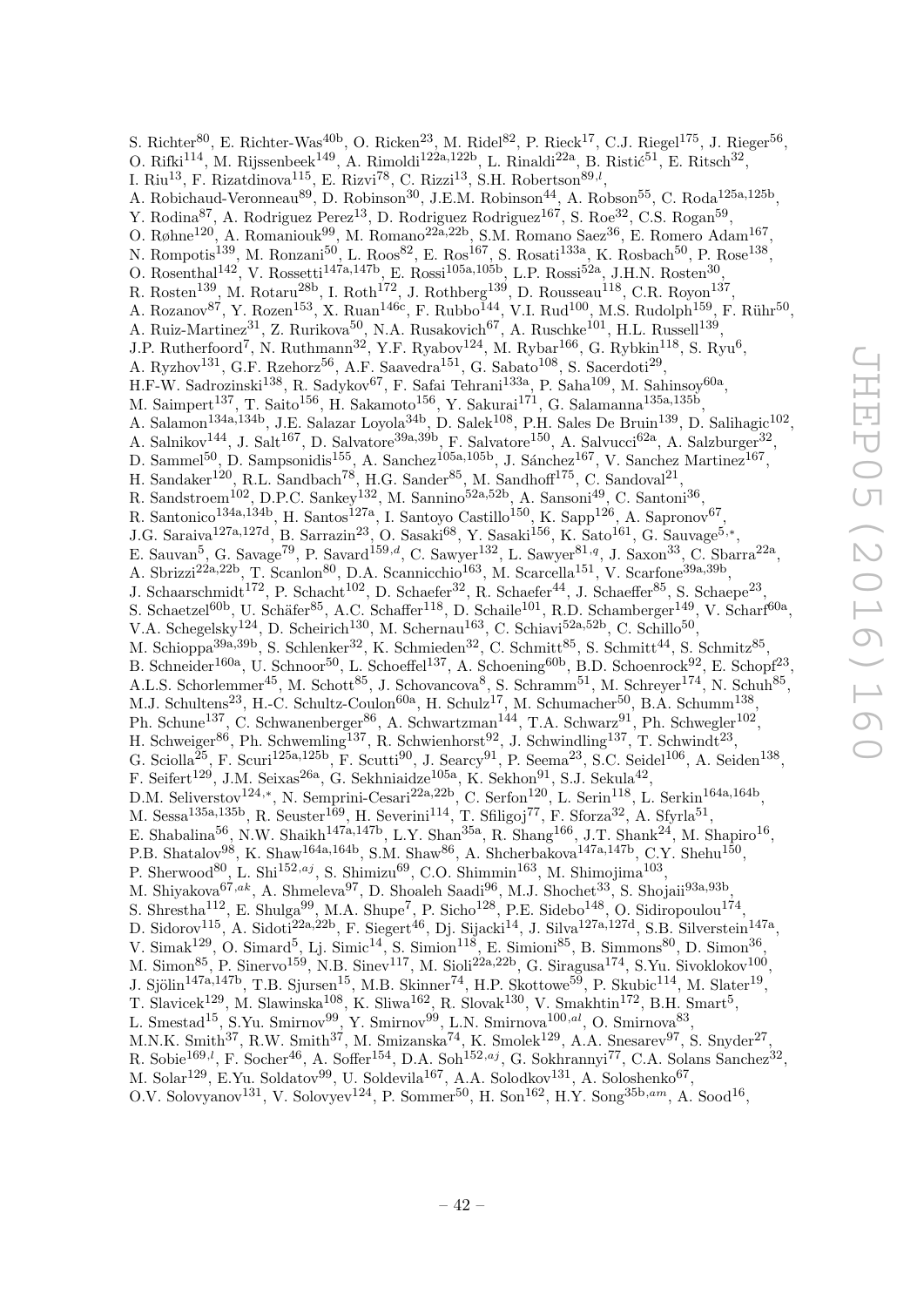A. Sopczak<sup>129</sup>, V. Sopko<sup>129</sup>, V. Sorin<sup>13</sup>, D. Sosa<sup>60b</sup>, C.L. Sotiropoulou<sup>125a,125b</sup>, R. Soualah<sup>164a,164c</sup>, A.M. Soukharev<sup>110,c</sup>, D. South<sup>44</sup>, B.C. Sowden<sup>79</sup>, S. Spagnolo<sup>75a,75b</sup>, M. Spalla<sup>125a,125b</sup>, M. Spangenberg<sup>170</sup>, F. Spanò<sup>79</sup>, D. Sperlich<sup>17</sup>, F. Spettel<sup>102</sup>, R. Spighi<sup>22a</sup>, G. Spigo<sup>32</sup>, L.A. Spiller<sup>90</sup>, M. Spousta<sup>130</sup>, R.D. St. Denis<sup>55,\*</sup>, A. Stabile<sup>93a</sup>, R. Stamen<sup>60a</sup>, S. Stamm<sup>17</sup>, E. Stanecka<sup>41</sup>, R.W. Stanek<sup>6</sup>, C. Stanescu<sup>135a</sup>, M. Stanescu-Bellu<sup>44</sup>, M.M. Stanitzki<sup>44</sup>, S. Stapnes<sup>120</sup>, E.A. Starchenko<sup>131</sup>, G.H. Stark<sup>33</sup>, J. Stark<sup>57</sup>, P. Staroba<sup>128</sup>, P. Starovoitov<sup>60a</sup>, S. Stärz<sup>32</sup>, R. Staszewski<sup>41</sup>, P. Steinberg<sup>27</sup>, B. Stelzer<sup>143</sup>, H.J. Stelzer<sup>32</sup>, O. Stelzer-Chilton<sup>160a</sup>, H. Stenzel<sup>54</sup>, G.A. Stewart<sup>55</sup>, J.A. Stillings<sup>23</sup>, M.C. Stockton<sup>89</sup>, M. Stoebe $^{89}$ , G. Stoicea $^{28b}$ , P. Stolte $^{56}$ , S. Stonjek $^{102}$ , A.R. Stradling $^8$ , A. Straessner $^{46}$ , M.E. Stramaglia<sup>18</sup>, J. Strandberg<sup>148</sup>, S. Strandberg<sup>147a,147b</sup>, A. Strandlie<sup>120</sup>, M. Strauss<sup>114</sup>, P. Strizenec<sup>145b</sup>, R. Ströhmer<sup>174</sup>, D.M. Strom<sup>117</sup>, R. Stroynowski<sup>42</sup>, A. Strubig<sup>107</sup>, S.A. Stucci<sup>18</sup>, B. Stugu<sup>15</sup>, N.A. Styles<sup>44</sup>, D. Su<sup>144</sup>, J. Su<sup>126</sup>, R. Subramaniam<sup>81</sup>, S. Suchek<sup>60a</sup>, Y. Sugaya<sup>119</sup>, M. Suk<sup>129</sup>, V.V. Sulin<sup>97</sup>, S. Sultansoy<sup>4c</sup>, T. Sumida<sup>70</sup>, S. Sun<sup>59</sup>, X. Sun<sup>35a</sup>, J.E. Sundermann<sup>50</sup>, K. Suruliz<sup>150</sup>, G. Susinno<sup>39a,39b</sup>, M.R. Sutton<sup>150</sup>, S. Suzuki<sup>68</sup>, M. Svatos<sup>128</sup>, M. Swiatlowski<sup>33</sup>, I. Sykora $^{145a}$ , T. Sykora $^{130}$ , D. Ta $^{50}$ , C. Taccini $^{135a,135b}$ , K. Tackmann $^{44}$ , J. Taenzer $^{159}$ , A. Taffard<sup>163</sup>, R. Tafirout<sup>160a</sup>, N. Taiblum<sup>154</sup>, H. Takai<sup>27</sup>, R. Takashima<sup>71</sup>, T. Takeshita<sup>141</sup>, Y. Takubo<sup>68</sup>, M. Talby<sup>87</sup>, A.A. Talyshev<sup>110,c</sup>, J.Y.C. Tam<sup>174</sup>, K.G. Tan<sup>90</sup>, J. Tanaka<sup>156</sup>, R. Tanaka $^{118}$ , S. Tanaka $^{68}$ , B.B. Tannenwald $^{112}$ , N. Tannoury $^{23}$ , S. Tapia Araya $^{34\mathrm{b}},$ S. Tapprogge<sup>85</sup>, S. Tarem<sup>153</sup>, G.F. Tartarelli<sup>93a</sup>, P. Tas<sup>130</sup>, M. Tasevsky<sup>128</sup>, T. Tashiro<sup>70</sup>, E. Tassi<sup>39a,39b</sup>, A. Tavares Delgado<sup>127a,127b</sup>, Y. Tayalati<sup>136d</sup>, A.C. Taylor<sup>106</sup>, G.N. Taylor<sup>90</sup>, P.T.E. Taylor<sup>90</sup>, W. Taylor<sup>160b</sup>, F.A. Teischinger<sup>32</sup>, P. Teixeira-Dias<sup>79</sup>, K.K. Temming<sup>50</sup>, D. Temple<sup>143</sup>, H. Ten Kate<sup>32</sup>, P.K. Teng<sup>152</sup>, J.J. Teoh<sup>119</sup>, F. Tepel<sup>175</sup>, S. Terada<sup>68</sup>, K. Terashi<sup>156</sup>, J. Terron<sup>84</sup>, S. Terzo<sup>102</sup>, M. Testa<sup>49</sup>, R.J. Teuscher<sup>159,*l*</sup>, T. Theveneaux-Pelzer<sup>87</sup>, J.P. Thomas<sup>19</sup>, J. Thomas-Wilsker<sup>79</sup>, E.N. Thompson<sup>37</sup>, P.D. Thompson<sup>19</sup>, A.S. Thompson<sup>55</sup>, L.A. Thomsen<sup>176</sup>, E. Thomson<sup>123</sup>, M. Thomson<sup>30</sup>, M.J. Tibbetts<sup>16</sup>, R.E. Ticse Torres<sup>87</sup>, V.O. Tikhomirov<sup>97,an</sup>, Yu.A. Tikhonov<sup>110,c</sup>, S. Timoshenko<sup>99</sup>, P. Tipton<sup>176</sup>, S. Tisserant<sup>87</sup>, K. Todome<sup>158</sup>, T. Todorov<sup>5,\*</sup>, S. Todorova-Nova<sup>130</sup>, J. Tojo<sup>72</sup>, S. Tokár<sup>145a</sup>, K. Tokushuku<sup>68</sup>, E. Tolley<sup>59</sup>, L. Tomlinson<sup>86</sup>, M. Tomoto<sup>104</sup>, L. Tompkins<sup>144,ao</sup>, K. Toms<sup>106</sup>, B. Tong<sup>59</sup>, E. Torrence<sup>117</sup>, H. Torres<sup>143</sup>, E. Torró Pastor<sup>139</sup>, J. Toth<sup>87,ap</sup>, F. Touchard<sup>87</sup>, D.R. Tovey<sup>140</sup>, T. Trefzger<sup>174</sup>, A. Tricoli<sup>27</sup>, I.M. Trigger<sup>160a</sup>, S. Trincaz-Duvoid<sup>82</sup>, M.F. Tripiana<sup>13</sup>, W. Trischuk<sup>159</sup>, B. Trocmé<sup>57</sup>, A. Trofymov<sup>44</sup>, C. Troncon<sup>93a</sup>, M. Trottier-McDonald<sup>16</sup>, M. Trovatelli<sup>169</sup>, L. Truong<sup>164a,164b</sup>, M. Trzebinski<sup>41</sup>, A. Trzupek<sup>41</sup>, J.C-L. Tseng<sup>121</sup>, P.V. Tsiareshka $^{94}$ , G. Tsipolitis $^{10}$ , N. Tsirintanis $^{9}$ , S. Tsiskaridze $^{13}$ , V. Tsiskaridze $^{50}$ , E.G. Tskhadadze<sup>53a</sup>, K.M. Tsui<sup>62a</sup>, I.I. Tsukerman<sup>98</sup>, V. Tsulaia<sup>16</sup>, S. Tsuno<sup>68</sup>, D. Tsybychev<sup>149</sup>, A. Tudorache<sup>28b</sup>, V. Tudorache<sup>28b</sup>, A.N. Tuna<sup>59</sup>, S.A. Tupputi<sup>22a,22b</sup>, S. Turchikhin<sup>100,al</sup>, D. Turecek<sup>129</sup>, D. Turgeman<sup>172</sup>, R. Turra<sup>93a,93b</sup>, A.J. Turvey<sup>42</sup>, P.M. Tuts<sup>37</sup>, M. Tyndel<sup>132</sup>, G. Ucchielli<sup>22a,22b</sup>, I. Ueda<sup>156</sup>, R. Ueno<sup>31</sup>, M. Ughetto<sup>147a,147b</sup>, F. Ukegawa<sup>161</sup>, G. Unal<sup>32</sup>, A. Undrus<sup>27</sup>, G. Unel<sup>163</sup>, F.C. Ungaro<sup>90</sup>, Y. Unno<sup>68</sup>, C. Unverdorben<sup>101</sup>, J. Urban<sup>145b</sup>, P. Urquijo<sup>90</sup>, P. Urrejola<sup>85</sup>, G. Usai<sup>8</sup>, A. Usanova<sup>64</sup>, L. Vacavant<sup>87</sup>, V. Vacek<sup>129</sup>, B. Vachon<sup>89</sup>, C. Valderanis<sup>101</sup>, E. Valdes Santurio<sup>147a,147b</sup>, N. Valencic<sup>108</sup>, S. Valentinetti<sup>22a,22b</sup>, A. Valero<sup>167</sup>, L. Valery<sup>13</sup>, S. Valkar<sup>130</sup>, S. Vallecorsa<sup>51</sup>, J.A. Valls Ferrer<sup>167</sup>, W. Van Den Wollenberg<sup>108</sup>, P.C. Van Der Deijl $^{108}$ , R. van der Geer $^{108}$ , H. van der Graaf $^{108}$ , N. van Eldik $^{153}$ , P. van Gemmeren<sup>6</sup>, J. Van Nieuwkoop<sup>143</sup>, I. van Vulpen<sup>108</sup>, M.C. van Woerden<sup>32</sup>, M. Vanadia $^{133a,133b}$ , W. Vandelli $^{32}$ , R. Vanguri $^{123}$ , A. Vaniachine<sup>6</sup>, P. Vankov $^{108}$ , G. Vardanyan<sup>177</sup>, R. Vari<sup>133a</sup>, E.W. Varnes<sup>7</sup>, T. Varol<sup>42</sup>, D. Varouchas<sup>82</sup>, A. Vartapetian<sup>8</sup>, K.E. Varvell<sup>151</sup>, J.G. Vasquez<sup>176</sup>, F. Vazeille<sup>36</sup>, T. Vazquez Schroeder<sup>89</sup>, J. Veatch<sup>56</sup>, L.M. Veloce<sup>159</sup>, F. Veloso<sup>127a,127c</sup>, S. Veneziano<sup>133a</sup>, A. Ventura<sup>75a,75b</sup>, M. Venturi<sup>169</sup>, N. Venturi<sup>159</sup>, A. Venturini<sup>25</sup>, V. Vercesi<sup>122a</sup>, M. Verducci<sup>133a,133b</sup>, W. Verkerke<sup>108</sup>, J.C. Vermeulen<sup>108</sup>, A. Vest<sup>46,aq</sup>, M.C. Vetterli<sup>143,d</sup>, O. Viazlo<sup>83</sup>, I. Vichou<sup>166</sup>, T. Vickey<sup>140</sup>, O.E. Vickey Boeriu<sup>140</sup>, G.H.A. Viehhauser<sup>121</sup>, S. Viel<sup>16</sup>, L. Vigani<sup>121</sup>, R. Vigne<sup>64</sup>, M. Villa<sup>22a,22b</sup>, M. Villaplana Perez<sup>93a,93b</sup>, E. Vilucchi<sup>49</sup>, M.G. Vincter<sup>31</sup>, V.B. Vinogradov<sup>67</sup>,

C. Vittori<sup>22a, 22b</sup>, I. Vivarelli<sup>150</sup>, S. Vlachos<sup>10</sup>, M. Vlasak<sup>129</sup>, M. Vogel<sup>175</sup>, P. Vokac<sup>129</sup>,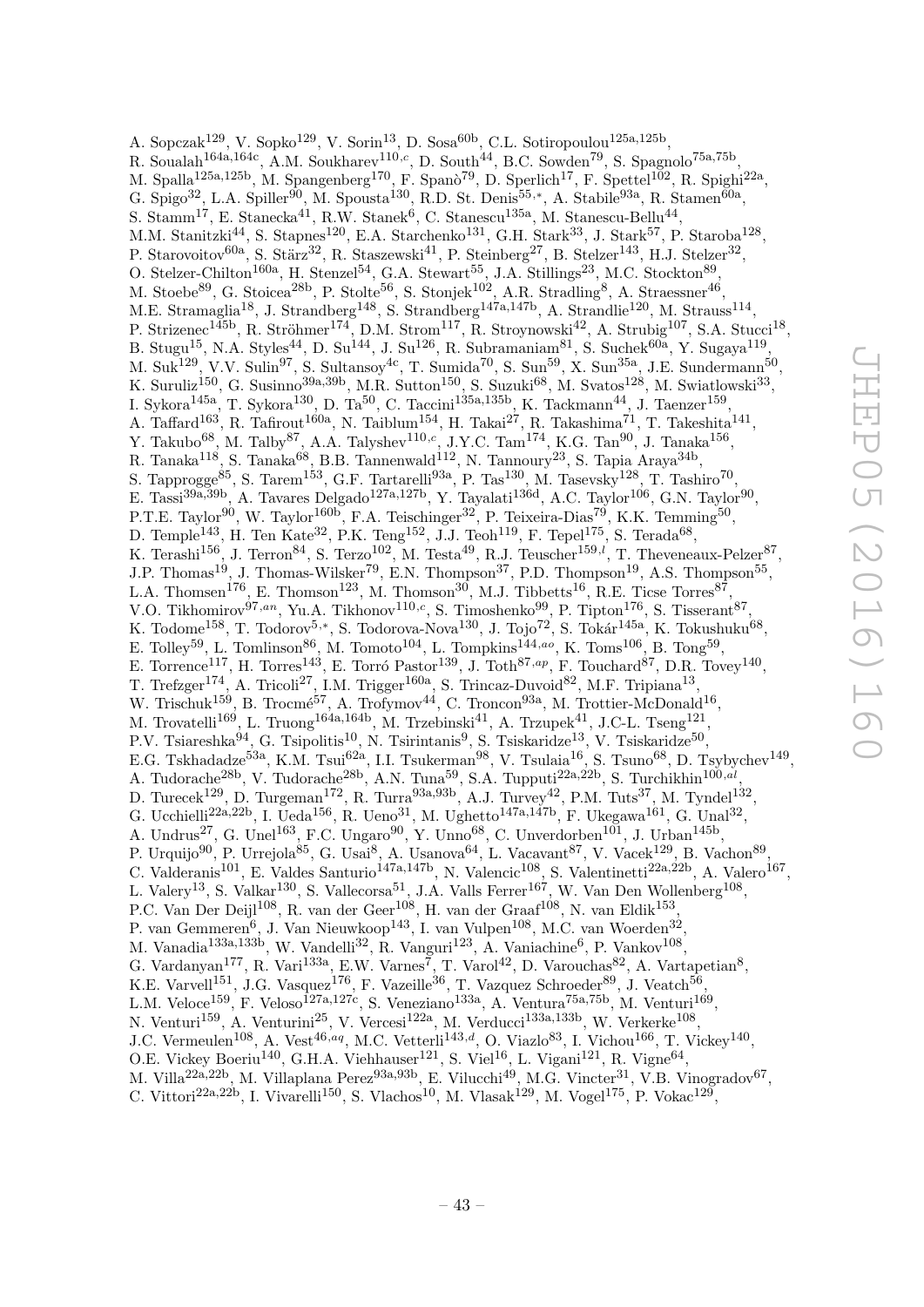G. Volpi<sup>125a,125b</sup>, M. Volpi<sup>90</sup>, H. von der Schmitt<sup>102</sup>, E. von Toerne<sup>23</sup>, V. Vorobel<sup>130</sup>, K. Vorobev $^{99}$ , M. Vos $^{167}$ , R. Voss $^{32}$ , J.H. Vossebeld $^{76}$ , N. Vranjes $^{14}$ , M. Vranjes Milosavljevic $^{14}$ , V. Vrba<sup>128</sup>, M. Vreeswijk<sup>108</sup>, R. Vuillermet<sup>32</sup>, I. Vukotic<sup>33</sup>, Z. Vykydal<sup>129</sup>, P. Wagner<sup>23</sup>, W. Wagner<sup>175</sup>, H. Wahlberg<sup>73</sup>, S. Wahrmund<sup>46</sup>, J. Wakabayashi<sup>104</sup>, J. Walder<sup>74</sup>, R. Walker<sup>101</sup>, W. Walkowiak<sup>142</sup>, V. Wallangen<sup>147a,147b</sup>, C. Wang<sup>152</sup>, C. Wang<sup>35d,87</sup>, F. Wang<sup>173</sup>, H. Wang<sup>16</sup>, H.  $\text{Wang}^{42}$ , J.  $\text{Wang}^{44}$ , J.  $\text{Wang}^{151}$ , K.  $\text{Wang}^{89}$ , R.  $\text{Wang}^6$ , S.M.  $\text{Wang}^{152}$ , T.  $\text{Wang}^{23}$ , T. Wang<sup>37</sup>, X. Wang<sup>176</sup>, C. Wanotayaroj<sup>117</sup>, A. Warburton<sup>89</sup>, C.P. Ward<sup>30</sup>, D.R. Wardrope<sup>80</sup>, A. Washbrook<sup>48</sup>, P.M. Watkins<sup>19</sup>, A.T. Watson<sup>19</sup>, M.F. Watson<sup>19</sup>, G. Watts<sup>139</sup>, S. Watts<sup>86</sup>, B.M. Waugh<sup>80</sup>, S. Webb<sup>85</sup>, M.S. Weber<sup>18</sup>, S.W. Weber<sup>174</sup>, J.S. Webster<sup>6</sup>, A.R. Weidberg<sup>121</sup>, B.M. Waugh<sup>80</sup>, S. Webb<sup>85</sup>, M.S. Weber<sup>18</sup>, S.W. Weber<sup>174</sup>, J.S. Webster<sup>6</sup>, A.R. Weidberg<sup>121</sup>, B. Weinert<sup>63</sup>, J. Weingarten<sup>56</sup>, C. Weiser<sup>50</sup>, H. Weits<sup>108</sup>, P.S. Wells<sup>32</sup>, T. Wenaus<sup>27</sup>, T. Wengler<sup>32</sup>, S. Wenig<sup>32</sup>, N. Wermes<sup>23</sup>, M. Werner<sup>50</sup>, P. Werner<sup>32</sup>, M. Wessels<sup>60a</sup>, J. Wetter<sup>162</sup>, K. Whalen<sup>117</sup>, N.L. Whallon<sup>139</sup>, A.M. Wharton<sup>74</sup>, A. White<sup>8</sup>, M.J. White<sup>1</sup>, R. White<sup>34b</sup>, S. White<sup>125a,125b</sup>, D. Whiteson<sup>163</sup>, F.J. Wickens<sup>132</sup>, W. Wiedenmann<sup>173</sup>, M. Wielers<sup>132</sup>, P. Wienemann<sup>23</sup>, C. Wiglesworth<sup>38</sup>, L.A.M. Wiik-Fuchs<sup>23</sup>, A. Wildauer<sup>102</sup>, F. Wilk<sup>86</sup>, H.G. Wilkens<sup>32</sup>, H.H. Williams<sup>123</sup>, S. Williams<sup>108</sup>, C. Willis<sup>92</sup>, S. Willocq<sup>88</sup>, J.A. Wilson<sup>19</sup>, I. Wingerter-Seez<sup>5</sup>, F. Winklmeier<sup>117</sup>, O.J. Winston<sup>150</sup>, B.T. Winter<sup>23</sup>, M. Wittgen<sup>144</sup> , J. Wittkowski<sup>101</sup>, S.J. Wollstadt<sup>85</sup>, M.W. Wolter<sup>41</sup>, H. Wolters<sup>127a,127c</sup>, B.K. Wosiek<sup>41</sup>, J. Wotschack<sup>32</sup>, M.J. Woudstra<sup>86</sup>, K.W. Wozniak<sup>41</sup>, M. Wu<sup>57</sup>, M. Wu<sup>33</sup>, S.L. Wu<sup>173</sup>, X. Wu<sup>51</sup>, Y. Wu $^{91}$ , T.R. Wyatt $^{86}$ , B.M. Wynne $^{48}$ , S. Xella $^{38}$ , D. Xu $^{35a}$ , L. Xu $^{27}$ , B. Yabsley $^{151}$ , S. Yacoob<sup>146a</sup>, R. Yakabe<sup>69</sup>, D. Yamaguchi<sup>158</sup>, Y. Yamaguchi<sup>119</sup>, A. Yamamoto<sup>68</sup>, S. Yamamoto<sup>156</sup>, T. Yamanaka<sup>156</sup>, K. Yamauchi<sup>104</sup>, Y. Yamazaki<sup>69</sup>, Z. Yan<sup>24</sup>, H. Yang<sup>35e</sup>, H. Yang<sup>173</sup>, Y. Yang<sup>152</sup>, Z. Yang<sup>15</sup>, W-M. Yao<sup>16</sup>, Y.C. Yap<sup>82</sup>, Y. Yasu<sup>68</sup>, E. Yatsenko<sup>5</sup>, K.H. Yau Wong<sup>23</sup>, J. Ye<sup>42</sup>, S. Ye<sup>27</sup>, I. Yeletskikh<sup>67</sup>, A.L. Yen<sup>59</sup>, E. Yildirim<sup>44</sup>, K. Yorita<sup>171</sup> , R. Yoshida<sup>6</sup>, K. Yoshihara<sup>123</sup>, C. Young<sup>144</sup>, C.J.S. Young<sup>32</sup>, S. Youssef<sup>24</sup>, D.R. Yu<sup>16</sup>, J. Yu<sup>8</sup>, J.M. Yu<sup>91</sup>, J. Yu<sup>66</sup>, L. Yuan<sup>69</sup>, S.P.Y. Yuen<sup>23</sup>, I. Yusuff<sup>30,ar</sup>, B. Zabinski<sup>41</sup>, R. Zaidan<sup>35d</sup>, A.M. Zaitsev $^{131,ae}$ , N. Zakharchuk $^{44}$ , J. Zalieckas $^{15}$ , A. Zaman $^{149}$ , S. Zambito $^{59}$ , L. Zanello<sup>133a,133b</sup>, D. Zanzi<sup>90</sup>, C. Zeitnitz<sup>175</sup>, M. Zeman<sup>129</sup>, A. Zemla<sup>40a</sup>, J.C. Zeng<sup>166</sup>, Q. Zeng<sup>144</sup>, K. Zengel<sup>25</sup>, O. Zenin<sup>131</sup>, T. Ženiš<sup>145a</sup>, D. Zerwas<sup>118</sup>, D. Zhang<sup>91</sup>, F. Zhang<sup>173</sup>, G. Zhang $^{35\text{b},am}$ , H. Zhang $^{35\text{c}}$ , J. Zhang $^6$ , L. Zhang $^{50}$ , R. Zhang $^{23}$ , R. Zhang $^{35\text{b},as}$ , X. Zhang $^{35\text{d}}$ , Z. Zhang<sup>118</sup>, X. Zhao<sup>42</sup>, Y. Zhao<sup>35d</sup>, Z. Zhao<sup>35b</sup>, A. Zhemchugov<sup>67</sup>, J. Zhong<sup>121</sup>, B. Zhou<sup>91</sup>, C. Zhou $^{47}$ , L. Zhou $^{37}$ , L. Zhou $^{42}$ , M. Zhou $^{149}$ , N. Zhou $^{35f}$ , C.G. Zhu $^{35d}$ , H. Zhu $^{35a}$ , J. Zhu $^{91}$ ,

- Y. Zhu<sup>35b</sup>, X. Zhuang<sup>35a</sup>, K. Zhukov<sup>97</sup>, A. Zibell<sup>174</sup>, D. Zieminska<sup>63</sup>, N.I. Zimine<sup>67</sup>,
- C. Zimmermann $^{85}$ , S. Zimmermann $^{50}$ , Z. Zinonos $^{56}$ , M. Zinser $^{85}$ , M. Ziolkowski $^{142}$ , L. Živković $^{14}$ ,
- G. Zobernig<sup>173</sup>, A. Zoccoli<sup>22a,22b</sup>, M. zur Nedden<sup>17</sup>, G. Zurzolo<sup>105a,105b</sup>, L. Zwalinski<sup>32</sup>
	- <sup>1</sup> Department of Physics, University of Adelaide, Adelaide, Australia
	- <sup>2</sup> Physics Department, SUNY Albany, Albany NY, United States of America
	- <sup>3</sup> Department of Physics, University of Alberta, Edmonton AB, Canada
	- <sup>4</sup> <sup>(a)</sup> Department of Physics, Ankara University, Ankara; <sup>(b)</sup> Istanbul Aydin University, Istanbul; <sup>(c)</sup> Division of Physics, TOBB University of Economics and Technology, Ankara, Turkey
	- $5$  LAPP, CNRS/IN2P3 and Université Savoie Mont Blanc, Annecy-le-Vieux, France
	- <sup>6</sup> High Energy Physics Division, Argonne National Laboratory, Argonne IL, United States of America<br><sup>7</sup> Decembent of Physics University of Arizona Tuggen AZ, United States of America
	- <sup>7</sup> Department of Physics, University of Arizona, Tucson AZ, United States of America
	- <sup>8</sup> Department of Physics, The University of Texas at Arlington, Arlington TX, United States of America
	- <sup>9</sup> Physics Department, University of Athens, Athens, Greece
	- <sup>10</sup> Physics Department, National Technical University of Athens, Zografou, Greece
	- <sup>11</sup> Department of Physics, The University of Texas at Austin, Austin TX, United States of America
	- <sup>12</sup> Institute of Physics, Azerbaijan Academy of Sciences, Baku, Azerbaijan
	- <sup>13</sup> Institut de Física d'Altes Energies (IFAE), The Barcelona Institute of Science and Technology, Barcelona, Spain, Spain
	- <sup>14</sup> Institute of Physics, University of Belgrade, Belgrade, Serbia
	- <sup>15</sup> Department for Physics and Technology, University of Bergen, Bergen, Norway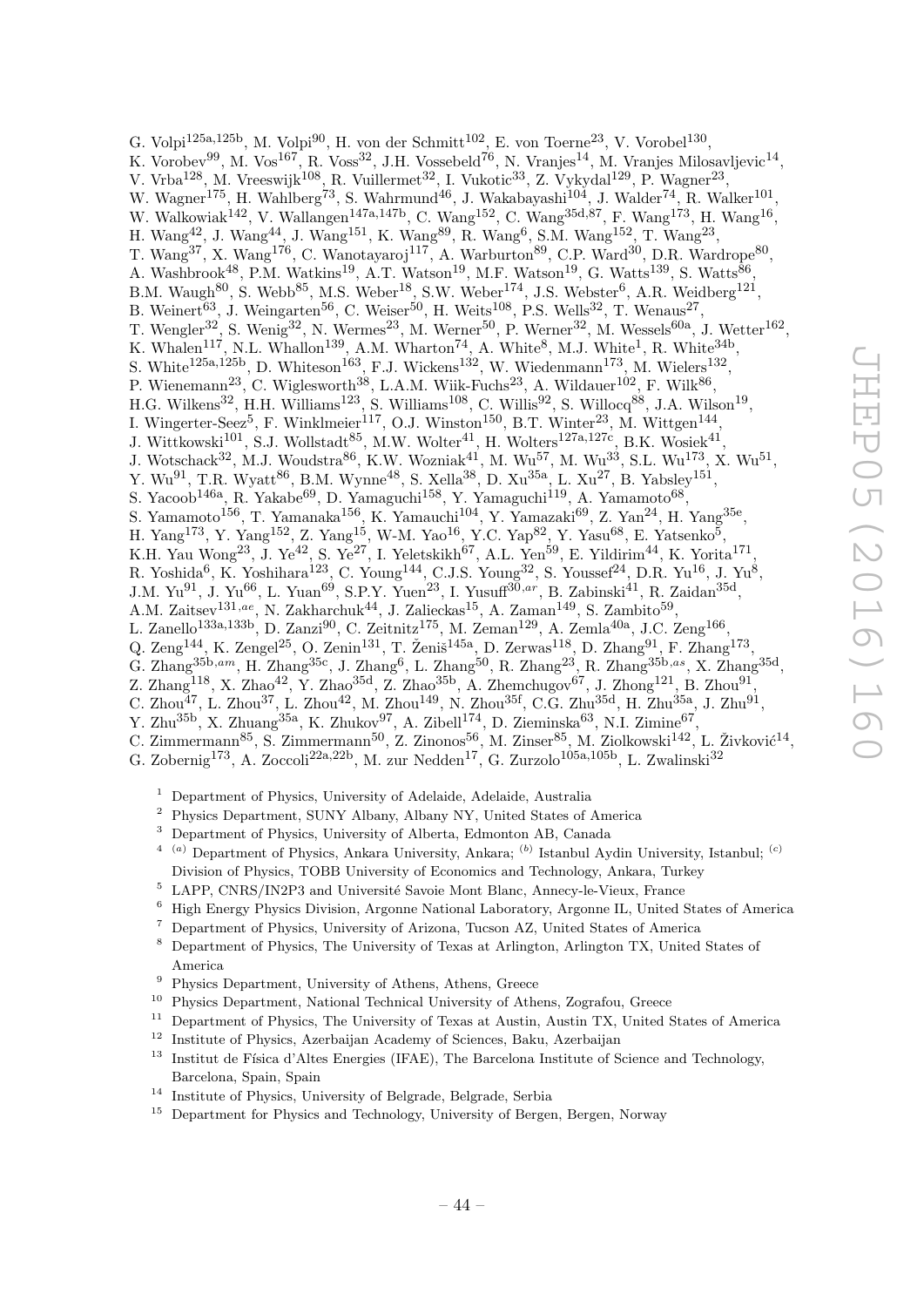- <sup>16</sup> Physics Division, Lawrence Berkeley National Laboratory and University of California, Berkeley CA, United States of America
- <sup>17</sup> Department of Physics, Humboldt University, Berlin, Germany
- <sup>18</sup> Albert Einstein Center for Fundamental Physics and Laboratory for High Energy Physics, University of Bern, Bern, Switzerland
- <sup>19</sup> School of Physics and Astronomy, University of Birmingham, Birmingham, United Kingdom
- <sup>20 (a)</sup> Department of Physics, Bogazici University, Istanbul; <sup>(b)</sup> Department of Physics Engineering, Gaziantep University, Gaziantep; <sup>(d)</sup> Istanbul Bilgi University, Faculty of Engineering and Natural Sciences, Istanbul,Turkey; <sup>(e)</sup> Bahcesehir University, Faculty of Engineering and Natural Sciences, Istanbul, Turkey, Turkey
- <sup>21</sup> Centro de Investigaciones, Universidad Antonio Narino, Bogota, Colombia
- <sup>22 (a</sup>) INFN Sezione di Bologna; <sup>(b</sup>) Dipartimento di Fisica e Astronomia, Università di Bologna, Bologna, Italy
- <sup>23</sup> Physikalisches Institut, University of Bonn, Bonn, Germany<br><sup>24</sup> Department of Physics, Boston University, Boston MA, University
- <sup>24</sup> Department of Physics, Boston University, Boston MA, United States of America
- <sup>25</sup> Department of Physics, Brandeis University, Waltham MA, United States of America
- <sup>26 (a)</sup> Universidade Federal do Rio De Janeiro COPPE/EE/IF, Rio de Janeiro; <sup>(b)</sup> Electrical Circuits Department, Federal University of Juiz de Fora (UFJF), Juiz de Fora; <sup>(c)</sup> Federal University of Sao Joao del Rei (UFSJ), Sao Joao del Rei; <sup>(d)</sup> Instituto de Fisica, Universidade de Sao Paulo, Sao Paulo, Brazil
- <sup>27</sup> Physics Department, Brookhaven National Laboratory, Upton NY, United States of America
- <sup>28 (a)</sup> Transilvania University of Brasov, Brasov, Romania; <sup>(b)</sup> National Institute of Physics and Nuclear Engineering, Bucharest; <sup>(c)</sup> National Institute for Research and Development of Isotopic and Molecular Technologies, Physics Department, Cluj Napoca; <sup>(d)</sup> University Politehnica Bucharest, Bucharest; <sup>(e)</sup> West University in Timisoara, Timisoara, Romania
- <sup>29</sup> Departamento de Física, Universidad de Buenos Aires, Buenos Aires, Argentina
- $30$  Cavendish Laboratory, University of Cambridge, Cambridge, United Kingdom<br> $31$  Department of Physics, Carlotan University, Ottowe ON, Canada
- <sup>31</sup> Department of Physics, Carleton University, Ottawa ON, Canada<br><sup>32</sup> CEDN, Canada Suiteerland
- CERN, Geneva, Switzerland
- <sup>33</sup> Enrico Fermi Institute, University of Chicago, Chicago IL, United States of America
- <sup>34 (a)</sup> Departamento de Física, Pontificia Universidad Católica de Chile, Santiago; <sup>(b)</sup> Departamento de Física, Universidad Técnica Federico Santa María, Valparaíso, Chile
- <sup>35</sup><sup>(a)</sup> Institute of High Energy Physics, Chinese Academy of Sciences, Beijing; <sup>(b)</sup> Department of Modern Physics, University of Science and Technology of China, Anhui; <sup>(c)</sup> Department of Physics, Nanjing University, Jiangsu; <sup>(d)</sup> School of Physics, Shandong University, Shandong; <sup>(e)</sup> Department of Physics and Astronomy, Shanghai Key Laboratory for Particle Physics and Cosmology, Shanghai Jiao Tong University, Shanghai; (also affiliated with PKU-CHEP); <sup>(f)</sup> Physics Department, Tsinghua University, Beijing 100084, China
- <sup>36</sup> Laboratoire de Physique Corpusculaire, Clermont Université and Université Blaise Pascal and CNRS/IN2P3, Clermont-Ferrand, France
- <sup>37</sup> Nevis Laboratory, Columbia University, Irvington NY, United States of America<br><sup>38</sup> Niels Behr Institute, University of Conceptorent Koberhaum, Denmark
- <sup>38</sup> Niels Bohr Institute, University of Copenhagen, Kobenhavn, Denmark
- 39 ( <sup>a)</sup> INFN Gruppo Collegato di Cosenza, Laboratori Nazionali di Frascati; <sup>(b)</sup> Dipartimento di Fisica, Università della Calabria, Rende, Italy
- <sup>40</sup> <sup>(a)</sup> AGH University of Science and Technology, Faculty of Physics and Applied Computer Science, Krakow; <sup>(b)</sup> Marian Smoluchowski Institute of Physics, Jagiellonian University, Krakow, Poland
- <sup>41</sup> Institute of Nuclear Physics Polish Academy of Sciences, Krakow, Poland
- <sup>42</sup> Physics Department, Southern Methodist University, Dallas TX, United States of America
- <sup>43</sup> Physics Department, University of Texas at Dallas, Richardson TX, United States of America
- <sup>44</sup> DESY, Hamburg and Zeuthen, Germany
- <sup>45</sup> Institut für Experimentelle Physik IV, Technische Universität Dortmund, Dortmund, Germany
- <sup>46</sup> Institut für Kern- und Teilchenphysik, Technische Universität Dresden, Dresden, Germany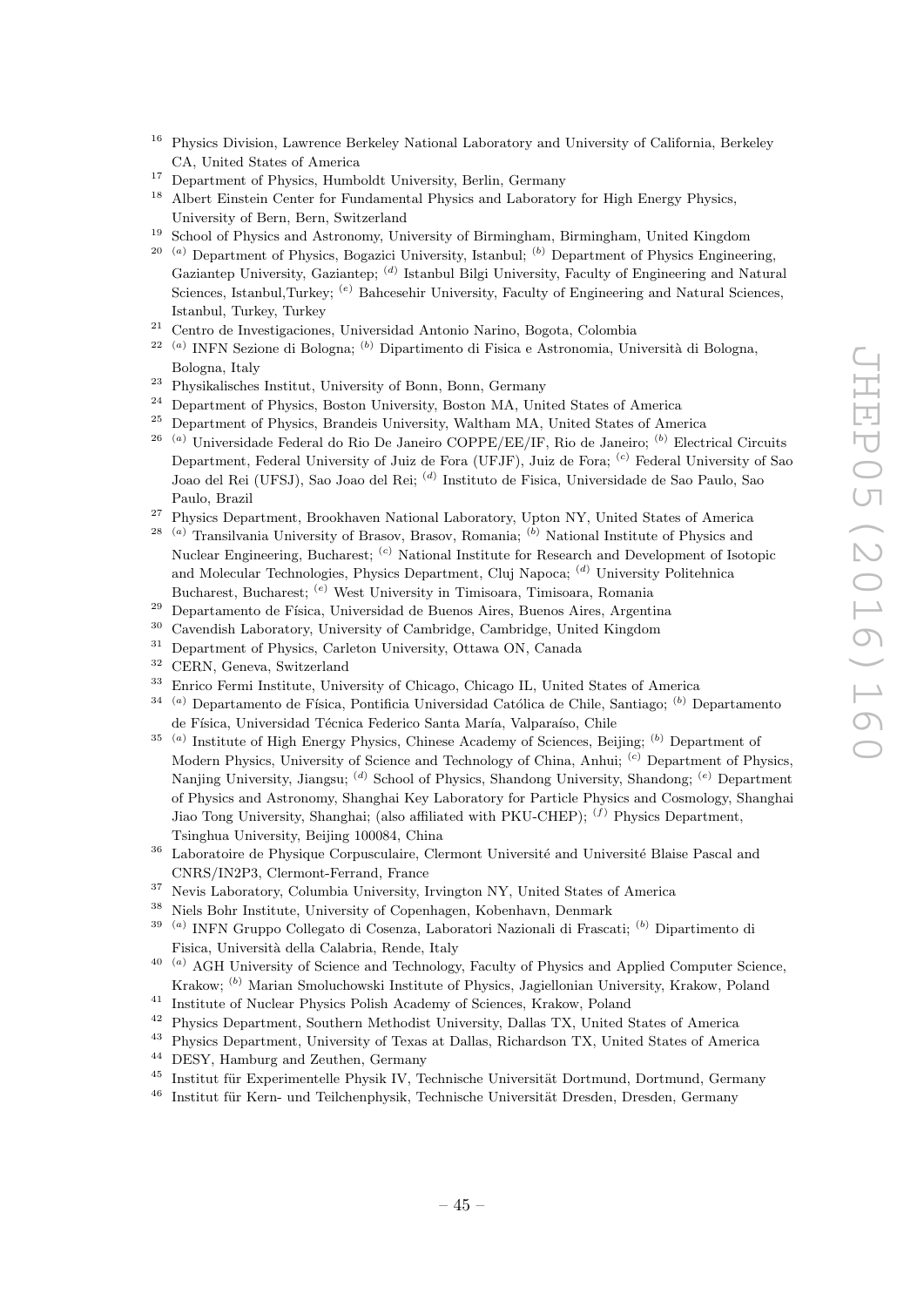- <sup>47</sup> Department of Physics, Duke University, Durham NC, United States of America<br><sup>48</sup> SUDA, School of Physics and Actronomy University of Edinburgh Edinburgh
- <sup>48</sup> SUPA School of Physics and Astronomy, University of Edinburgh, Edinburgh, United Kingdom
- <sup>49</sup> INFN Laboratori Nazionali di Frascati, Frascati, Italy
- <sup>50</sup> Fakultät für Mathematik und Physik, Albert-Ludwigs-Universität, Freiburg, Germany
- $51$  Section de Physique, Université de Genève, Geneva, Switzerland
- <sup>52 (a)</sup> INFN Sezione di Genova; <sup>(b)</sup> Dipartimento di Fisica, Università di Genova, Genova, Italy
- <sup>53</sup><sup>(a)</sup> E. Andronikashvili Institute of Physics, Iv. Javakhishvili Tbilisi State University, Tbilisi; <sup>(b)</sup> High Energy Physics Institute, Tbilisi State University, Tbilisi, Georgia
- <sup>54</sup> II Physikalisches Institut, Justus-Liebig-Universität Giessen, Giessen, Germany
- <sup>55</sup> SUPA School of Physics and Astronomy, University of Glasgow, Glasgow, United Kingdom
- $^{56}\,$  II Physikalisches Institut, Georg-August-Universität, Göttingen, Germany
- <sup>57</sup> Laboratoire de Physique Subatomique et de Cosmologie, Université Grenoble-Alpes, CNRS/IN2P3, Grenoble, France
- <sup>58</sup> Department of Physics, Hampton University, Hampton VA, United States of America<br><sup>59</sup> Laboratory for Particle Physics and Cosmology Harvard University, Cambridge MA
- <sup>59</sup> Laboratory for Particle Physics and Cosmology, Harvard University, Cambridge MA, United States of America
- <sup>60 (a)</sup> Kirchhoff-Institut für Physik, Ruprecht-Karls-Universität Heidelberg, Heidelberg; <sup>(b)</sup> Physikalisches Institut, Ruprecht-Karls-Universität Heidelberg, Heidelberg; <sup>(c)</sup> ZITI Institut für technische Informatik, Ruprecht-Karls-Universität Heidelberg, Mannheim, Germany
- <sup>61</sup> Faculty of Applied Information Science, Hiroshima Institute of Technology, Hiroshima, Japan
- $62$  (a) Department of Physics, The Chinese University of Hong Kong, Shatin, N.T., Hong Kong;  $(b)$ Department of Physics, The University of Hong Kong, Hong Kong; <sup>(c)</sup> Department of Physics, The Hong Kong University of Science and Technology, Clear Water Bay, Kowloon, Hong Kong, China
- $^{63}$  Department of Physics, Indiana University, Bloomington IN, United States of America<br> $^{64}$  Institut für Astro, und Teilebenphysik, Leonald Franzens Universität, Insekrygk, Austr
- <sup>64</sup> Institut für Astro- und Teilchenphysik, Leopold-Franzens-Universität, Innsbruck, Austria<br><sup>65</sup> University of Love Love City LA, United States of America
- <sup>65</sup> University of Iowa, Iowa City IA, United States of America
- $^{66}$  Department of Physics and Astronomy, Iowa State University, Ames IA, United States of America<br> $^{67}$  Joint Institute for Nuelear Besearch, JINP Dubpe, Dubpe, Pussie
- $^{67}$  Joint Institute for Nuclear Research, JINR Dubna, Dubna, Russia<br> $^{68}$  KEK, High Energy Asselenting Research Openingtion, Taulusha
- <sup>68</sup> KEK, High Energy Accelerator Research Organization, Tsukuba, Japan
- $^{69}$  Graduate School of Science, Kobe University, Kobe, Japan  $^{70}$  Eaculty of Science, Kyoto University, Kyoto, Japan
- $^{70}$  Faculty of Science, Kyoto University, Kyoto, Japan  $^{71}$  Kyoto University of Education, Kyoto, Japan
- <sup>71</sup> Kyoto University of Education, Kyoto, Japan<br><sup>72</sup> Doportment of Physics, Kyushu University, Fi
- <sup>72</sup> Department of Physics, Kyushu University, Fukuoka, Japan
- <sup>73</sup> Instituto de Física La Plata, Universidad Nacional de La Plata and CONICET, La Plata, Argentina
- <sup>74</sup> Physics Department, Lancaster University, Lancaster, United Kingdom
- <sup>75 (a)</sup> INFN Sezione di Lecce; <sup>(b)</sup> Dipartimento di Matematica e Fisica, Università del Salento, Lecce, Italy
- <sup>76</sup> Oliver Lodge Laboratory, University of Liverpool, Liverpool, United Kingdom
- <sup>77</sup> Department of Physics, Jožef Stefan Institute and University of Ljubliana, Ljubliana, Slovenia
- <sup>78</sup> School of Physics and Astronomy, Queen Mary University of London, London, United Kingdom<br><sup>79</sup> Department of Physics, Boyal Holloway University of London, Surrey, United Kingdom
- <sup>79</sup> Department of Physics, Royal Holloway University of London, Surrey, United Kingdom<br><sup>80</sup> Department of Physics and Astronomy University College London, London, United Kingdom
- <sup>80</sup> Department of Physics and Astronomy, University College London, London, United Kingdom<br><sup>81</sup> Louisians Tash University Puston LA, United States of America
- $81$  Louisiana Tech University, Ruston LA, United States of America<br> $82$  Laboratoire de Physique Nucléaire et de Hautes Epergies, UPMC
- Laboratoire de Physique Nucléaire et de Hautes Energies, UPMC and Université Paris-Diderot and CNRS/IN2P3, Paris, France
- <sup>83</sup> Fysiska institutionen, Lunds universitet, Lund, Sweden
- <sup>84</sup> Departamento de Fisica Teorica C-15, Universidad Autonoma de Madrid, Madrid, Spain
- $85$  Institut für Physik, Universität Mainz, Mainz, Germany
- <sup>86</sup> School of Physics and Astronomy, University of Manchester, Manchester, United Kingdom
- <sup>87</sup> CPPM, Aix-Marseille Université and CNRS/IN2P3, Marseille, France
- <sup>88</sup> Department of Physics, University of Massachusetts, Amherst MA, United States of America
- <sup>89</sup> Department of Physics, McGill University, Montreal QC, Canada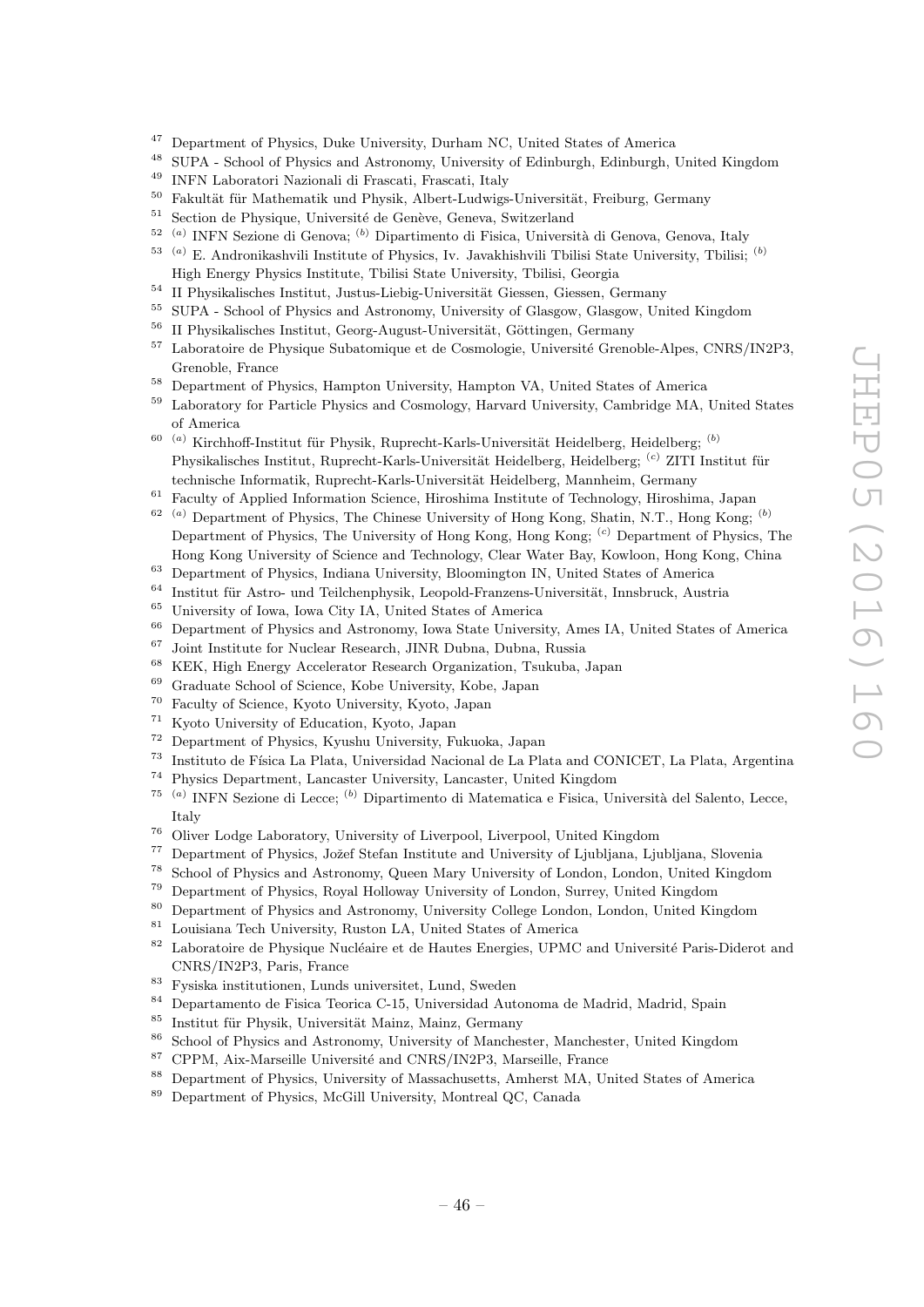- <sup>90</sup> School of Physics, University of Melbourne, Victoria, Australia<br><sup>91</sup> Department of Physics, The University of Michigan, Ann Arbo
- <sup>91</sup> Department of Physics, The University of Michigan, Ann Arbor MI, United States of America
- <sup>92</sup> Department of Physics and Astronomy, Michigan State University, East Lansing MI, United States of America
- <sup>93 (a)</sup> INFN Sezione di Milano; <sup>(b)</sup> Dipartimento di Fisica, Università di Milano, Milano, Italy
- <sup>94</sup> B.I. Stepanov Institute of Physics, National Academy of Sciences of Belarus, Minsk, Republic of Belarus
- <sup>95</sup> National Scientific and Educational Centre for Particle and High Energy Physics, Minsk, Republic of Belarus
- <sup>96</sup> Group of Particle Physics, University of Montreal, Montreal QC, Canada
- <sup>97</sup> P.N. Lebedev Physical Institute of the Russian Academy of Sciences, Moscow, Russia
- <sup>98</sup> Institute for Theoretical and Experimental Physics (ITEP), Moscow, Russia
- <sup>99</sup> National Research Nuclear University MEPhI, Moscow, Russia
- <sup>100</sup> D.V. Skobeltsyn Institute of Nuclear Physics, M.V. Lomonosov Moscow State University, Moscow, Russia
- $101$  Fakultät für Physik, Ludwig-Maximilians-Universität München, München, Germany
- <sup>102</sup> Max-Planck-Institut für Physik (Werner-Heisenberg-Institut), München, Germany
- <sup>103</sup> Nagasaki Institute of Applied Science, Nagasaki, Japan<br><sup>104</sup> Curricute School of Science and Kahasashi Machama In
- <sup>104</sup> Graduate School of Science and Kobayashi-Maskawa Institute, Nagoya University, Nagoya, Japan
- $105\,$ <sup>a)</sup> INFN Sezione di Napoli; <sup>(b)</sup> Dipartimento di Fisica, Università di Napoli, Napoli, Italy
- <sup>106</sup> Department of Physics and Astronomy, University of New Mexico, Albuquerque NM, United States of America
- <sup>107</sup> Institute for Mathematics, Astrophysics and Particle Physics, Radboud University Nijmegen/Nikhef, Nijmegen, Netherlands
- <sup>108</sup> Nikhef National Institute for Subatomic Physics and University of Amsterdam, Amsterdam, Netherlands
- <sup>109</sup> Department of Physics, Northern Illinois University, DeKalb IL, United States of America<br><sup>110</sup> Budker Institute of Nuclear Physics, SB RAS, Novosibirsk, Bussia
- <sup>110</sup> Budker Institute of Nuclear Physics, SB RAS, Novosibirsk, Russia<br><sup>111</sup> Department of Physics, New York University, New York NY, Unit
- <sup>111</sup> Department of Physics, New York University, New York NY, United States of America
- <sup>112</sup> Ohio State University, Columbus OH, United States of America<br><sup>113</sup> Faculty of Science, Okayama University, Okayama, Japan
- <sup>113</sup> Faculty of Science, Okayama University, Okayama, Japan<br><sup>114</sup> Homor L. Dodge Department of Physics and Astronomy
- <sup>114</sup> Homer L. Dodge Department of Physics and Astronomy, University of Oklahoma, Norman OK, United States of America
- <sup>115</sup> Department of Physics, Oklahoma State University, Stillwater OK, United States of America
- <sup>116</sup> Palacký University, RCPTM, Olomouc, Czech Republic
- <sup>117</sup> Center for High Energy Physics, University of Oregon, Eugene OR, United States of America
- $^{118}\,$  LAL, Univ. Paris-Sud, CNRS/IN2P3, Université Paris-Saclay, Orsay, France
- <sup>119</sup> Graduate School of Science, Osaka University, Osaka, Japan
- <sup>120</sup> Department of Physics, University of Oslo, Oslo, Norway
- <sup>121</sup> Department of Physics, Oxford University, Oxford, United Kingdom
- $122\,$ <sup>a)</sup> INFN Sezione di Pavia; <sup>(b)</sup> Dipartimento di Fisica, Università di Pavia, Pavia, Italy
- <sup>123</sup> Department of Physics, University of Pennsylvania, Philadelphia PA, United States of America<br><sup>124</sup> National Bessensk Centre "Kurshator Institute", P.B.Konstantinov Petershum Nuslear Physics
- <sup>124</sup> National Research Centre "Kurchatov Institute" B.P.Konstantinov Petersburg Nuclear Physics Institute, St. Petersburg, Russia
- <sup>125 (a)</sup> INFN Sezione di Pisa; <sup>(b)</sup> Dipartimento di Fisica E. Fermi, Università di Pisa, Pisa, Italy
- <sup>126</sup> Department of Physics and Astronomy, University of Pittsburgh, Pittsburgh PA, United States of America
- <sup>127 (a)</sup> Laboratório de Instrumentação e Física Experimental de Partículas LIP, Lisboa; <sup>(b)</sup> Faculdade de Ciências, Universidade de Lisboa, Lisboa; <sup>(c)</sup> Department of Physics, University of Coimbra, Coimbra; <sup>(d)</sup> Centro de Física Nuclear da Universidade de Lisboa, Lisboa; <sup>(e)</sup> Departamento de Fisica, Universidade do Minho, Braga; <sup>(f)</sup> Departamento de Fisica Teorica y del Cosmos and CAFPE, Universidad de Granada, Granada (Spain); <sup>(g)</sup> Dep Fisica and CEFITEC of Faculdade de Ciencias e Tecnologia, Universidade Nova de Lisboa, Caparica, Portugal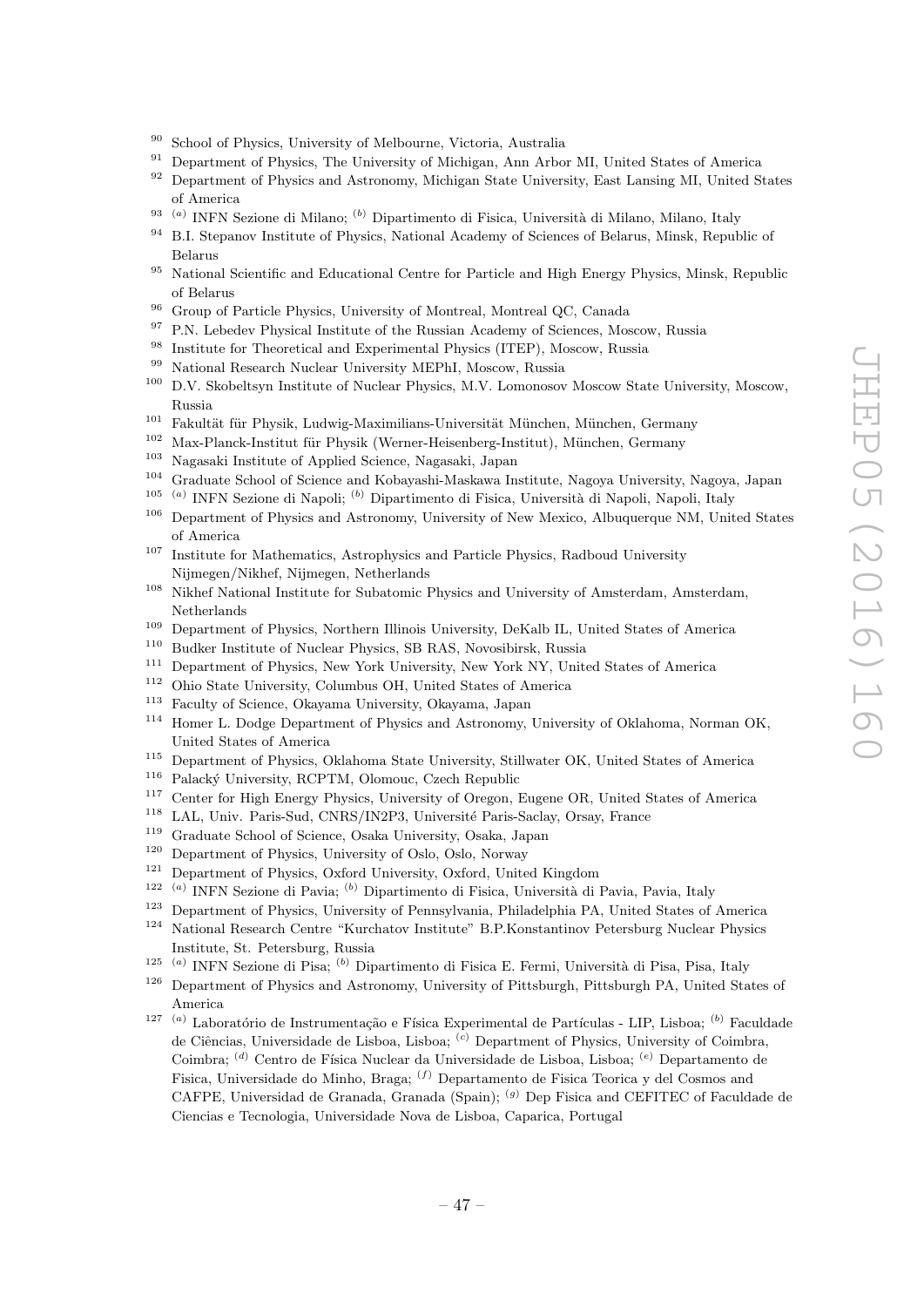- <sup>128</sup> Institute of Physics, Academy of Sciences of the Czech Republic, Praha, Czech Republic<br><sup>129</sup> Creek Technical University in Prague, Praha, Czech Republic,
- Czech Technical University in Prague, Praha, Czech Republic
- <sup>130</sup> Faculty of Mathematics and Physics, Charles University in Prague, Praha, Czech Republic
- <sup>131</sup> State Research Center Institute for High Energy Physics (Protvino), NRC KI, Russia<br><sup>132</sup> Portials Physics Department, Butberford Appleton, Laboratory, Didact, United Kingdo
- <sup>132</sup> Particle Physics Department, Rutherford Appleton Laboratory, Didcot, United Kingdom
- <sup>133 (a)</sup> INFN Sezione di Roma; <sup>(b)</sup> Dipartimento di Fisica, Sapienza Università di Roma, Roma, Italy
- <sup>134 (a)</sup> INFN Sezione di Roma Tor Vergata; <sup>(b)</sup> Dipartimento di Fisica, Università di Roma Tor Vergata, Roma, Italy
- <sup>135 (a)</sup> INFN Sezione di Roma Tre; <sup>(b)</sup> Dipartimento di Matematica e Fisica, Università Roma Tre, Roma, Italy
- <sup>136 (a)</sup> Faculté des Sciences Ain Chock, Réseau Universitaire de Physique des Hautes Energies -Université Hassan II, Casablanca; <sup>(b)</sup> Centre National de l'Energie des Sciences Techniques Nucleaires, Rabat; <sup>(c)</sup> Faculté des Sciences Semlalia, Université Cadi Ayyad, LPHEA-Marrakech; (d) Faculté des Sciences, Université Mohamed Premier and LPTPM, Oujda;  $^{(e)}$  Faculté des sciences, Université Mohammed V, Rabat, Morocco
- <sup>137</sup> DSM/IRFU (Institut de Recherches sur les Lois Fondamentales de l'Univers), CEA Saclay (Commissariat `a l'Energie Atomique et aux Energies Alternatives), Gif-sur-Yvette, France
- <sup>138</sup> Santa Cruz Institute for Particle Physics, University of California Santa Cruz, Santa Cruz CA, United States of America
- <sup>139</sup> Department of Physics, University of Washington, Seattle WA, United States of America
- <sup>140</sup> Department of Physics and Astronomy, University of Sheffield, Sheffield, United Kingdom
- <sup>141</sup> Department of Physics, Shinshu University, Nagano, Japan
- $142$  Fachbereich Physik, Universität Siegen, Siegen, Germany
- <sup>143</sup> Department of Physics, Simon Fraser University, Burnaby BC, Canada<br><sup>144</sup> SLAC National Accelerator Laboratory Stanford CA. United States of
- <sup>144</sup> SLAC National Accelerator Laboratory, Stanford CA, United States of America
- <sup>145</sup><sup>(a)</sup> Faculty of Mathematics, Physics & Informatics, Comenius University, Bratislava; <sup>(b)</sup> Department of Subnuclear Physics, Institute of Experimental Physics of the Slovak Academy of Sciences, Kosice, Slovak Republic
- <sup>146</sup> (*a*) Department of Physics, University of Cape Town, Cape Town; <sup>(*b*)</sup> Department of Physics, University of Johannesburg, Johannesburg; <sup>(c)</sup> School of Physics, University of the Witwatersrand, Johannesburg, South Africa
- <sup>147 (a)</sup> Department of Physics, Stockholm University; <sup>(b)</sup> The Oskar Klein Centre, Stockholm, Sweden
- <sup>148</sup> Physics Department, Royal Institute of Technology, Stockholm, Sweden<br><sup>149</sup> Departments of Physics & Astronomy and Chemistry Stony Brook Uni
- <sup>149</sup> Departments of Physics & Astronomy and Chemistry, Stony Brook University, Stony Brook NY, United States of America
- <sup>150</sup> Department of Physics and Astronomy, University of Sussex, Brighton, United Kingdom
- <sup>151</sup> School of Physics, University of Sydney, Sydney, Australia
- <sup>152</sup> Institute of Physics, Academia Sinica, Taipei, Taiwan
- <sup>153</sup> Department of Physics, Technion: Israel Institute of Technology, Haifa, Israel
- <sup>154</sup> Raymond and Beverly Sackler School of Physics and Astronomy, Tel Aviv University, Tel Aviv, Israel
- <sup>155</sup> Department of Physics, Aristotle University of Thessaloniki, Thessaloniki, Greece<br><sup>156</sup> International Canter for Elementary Partials Physics and Department of Physics
- <sup>156</sup> International Center for Elementary Particle Physics and Department of Physics, The University of Tokyo, Tokyo, Japan
- <sup>157</sup> Graduate School of Science and Technology, Tokyo Metropolitan University, Tokyo, Japan<br><sup>158</sup> Department of Physics, Tokyo Institute of Technology, Tokyo, Japan
- <sup>158</sup> Department of Physics, Tokyo Institute of Technology, Tokyo, Japan
- <sup>159</sup> Department of Physics, University of Toronto, Toronto ON, Canada
- <sup>160 (a)</sup> TRIUMF, Vancouver BC; <sup>(b)</sup> Department of Physics and Astronomy, York University, Toronto ON, Canada
- <sup>161</sup> Faculty of Pure and Applied Sciences, and Center for Integrated Research in Fundamental Science and Engineering, University of Tsukuba, Tsukuba, Japan
- <sup>162</sup> Department of Physics and Astronomy, Tufts University, Medford MA, United States of America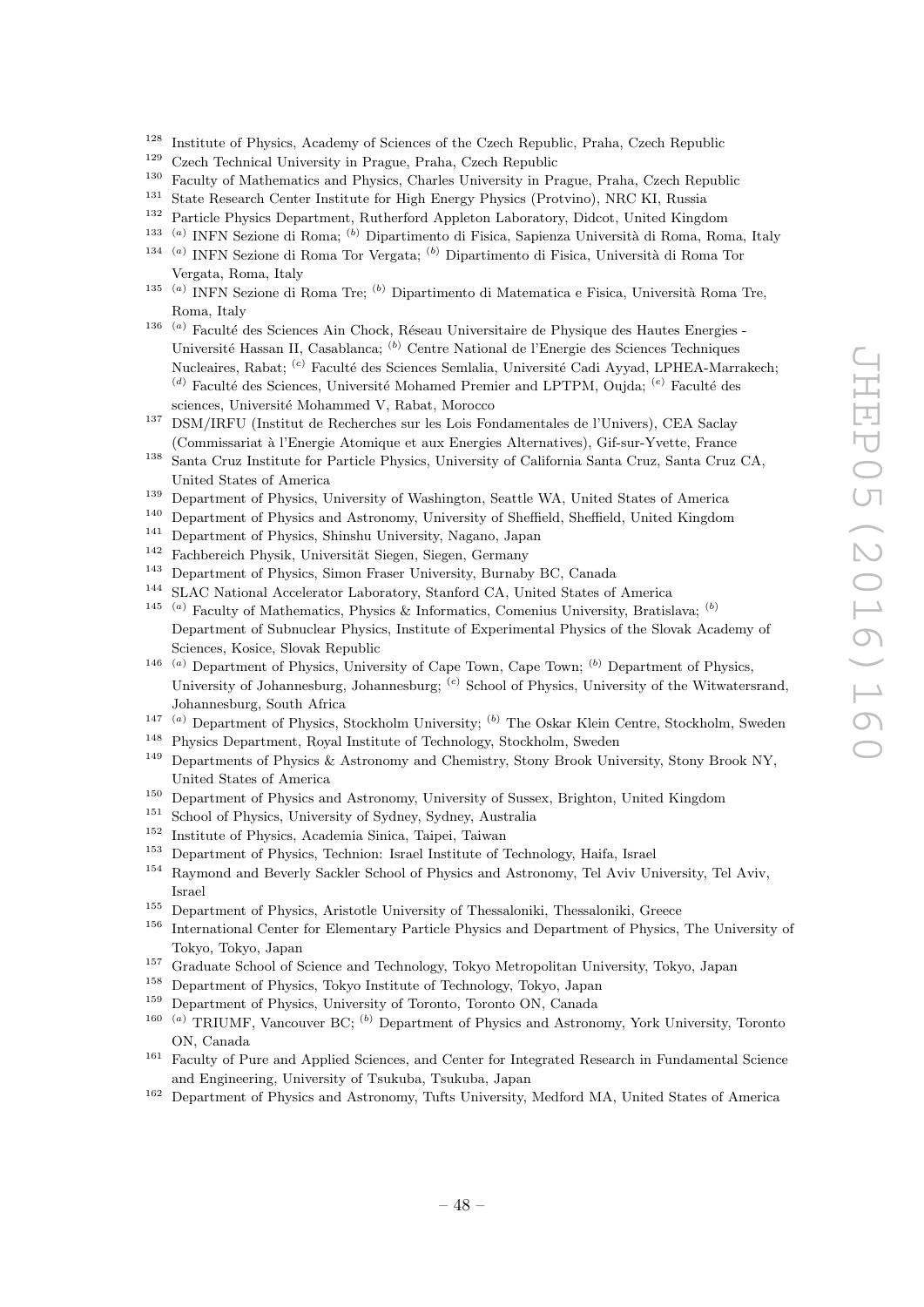- <sup>163</sup> Department of Physics and Astronomy, University of California Irvine, Irvine CA, United States of America
- <sup>164 (a)</sup> INFN Gruppo Collegato di Udine, Sezione di Trieste, Udine; <sup>(b)</sup> ICTP, Trieste; <sup>(c)</sup> Dipartimento di Chimica, Fisica e Ambiente, Universit`a di Udine, Udine, Italy
- <sup>165</sup> Department of Physics and Astronomy, University of Uppsala, Uppsala, Sweden<br><sup>166</sup> Department of Physics University of Illinois United States of Ameri
- <sup>166</sup> Department of Physics, University of Illinois, Urbana IL, United States of America
- <sup>167</sup> Instituto de Fisica Corpuscular (IFIC) and Departamento de Fisica Atomica, Molecular y Nuclear and Departamento de Ingeniería Electrónica and Instituto de Microelectrónica de Barcelona (IMB-CNM), University of Valencia and CSIC, Valencia, Spain
- <sup>168</sup> Department of Physics, University of British Columbia, Vancouver BC, Canada
- <sup>169</sup> Department of Physics and Astronomy, University of Victoria, Victoria BC, Canada<br><sup>170</sup> Department of Physics University of Warwick, Coventry, United Kingdom
- <sup>170</sup> Department of Physics, University of Warwick, Coventry, United Kingdom
- <sup>171</sup> Waseda University, Tokyo, Japan
- <sup>172</sup> Department of Particle Physics, The Weizmann Institute of Science, Rehovot, Israel<br><sup>173</sup> Department of Physics, University of Wisconsin, Medican WL United States of Ameri
- <sup>173</sup> Department of Physics, University of Wisconsin, Madison WI, United States of America
- <sup>174</sup> Fakultät für Physik und Astronomie, Julius-Maximilians-Universität, Würzburg, Germany<br><sup>175</sup> Fakultät für Mathematik und Naturwissenschaften. Facherunne Physik. Bereische Univers
- Fakultät für Mathematik und Naturwissenschaften, Fachgruppe Physik, Bergische Universität Wuppertal, Wuppertal, Germany
- <sup>176</sup> Department of Physics, Yale University, New Haven CT, United States of America<br><sup>177</sup> Vereyan Physics Institute Vereyan Armenia
- <sup>177</sup> Yerevan Physics Institute, Yerevan, Armenia<br><sup>178</sup> Centre de Calcul de l'Institut National de Ph
- Centre de Calcul de l'Institut National de Physique Nucléaire et de Physique des Particules (IN2P3), Villeurbanne, France
- <sup>a</sup> Also at Department of Physics, King's College London, London, United Kingdom
- $<sup>b</sup>$  Also at Institute of Physics, Azerbaijan Academy of Sciences, Baku, Azerbaijan</sup>
- <sup>c</sup> Also at Novosibirsk State University, Novosibirsk, Russia
- <sup>d</sup> Also at TRIUMF, Vancouver BC, Canada
- <sup>e</sup> Also at Department of Physics & Astronomy, University of Louisville, Louisville, KY, United States of America
- $f$  Also at Department of Physics, California State University, Fresno CA, United States of America
- $\sigma$  Also at Department of Physics, University of Fribourg, Fribourg, Switzerland
- $h$  Also at Departament de Fisica de la Universitat Autonoma de Barcelona, Barcelona, Spain
- <sup>i</sup> Also at Departamento de Fisica e Astronomia, Faculdade de Ciencias, Universidade do Porto, Portugal
- <sup>j</sup> Also at Tomsk State University, Tomsk, Russia
- <sup>k</sup> Also at Universita di Napoli Parthenope, Napoli, Italy
- <sup>l</sup> Also at Institute of Particle Physics (IPP), Canada
- $<sup>m</sup>$  Also at National Institute of Physics and Nuclear Engineering, Bucharest, Romania</sup>
- $n<sup>n</sup>$  Also at Department of Physics, St. Petersburg State Polytechnical University, St. Petersburg, Russia
- <sup>o</sup> Also at Department of Physics, The University of Michigan, Ann Arbor MI, United States of America
- $p$  Also at Centre for High Performance Computing, CSIR Campus, Rosebank, Cape Town, South Africa
- <sup>q</sup> Also at Louisiana Tech University, Ruston LA, United States of America
- <sup>r</sup> Also at Institucio Catalana de Recerca i Estudis Avancats, ICREA, Barcelona, Spain
- <sup>s</sup> Also at Graduate School of Science, Osaka University, Osaka, Japan
- <sup>t</sup> Also at Department of Physics, National Tsing Hua University, Taiwan
- <sup>u</sup> Also at Institute for Mathematics, Astrophysics and Particle Physics, Radboud University Nijmegen/Nikhef, Nijmegen, Netherlands
- $\mathbf{v}$  Also at Department of Physics, The University of Texas at Austin, Austin TX, United States of America